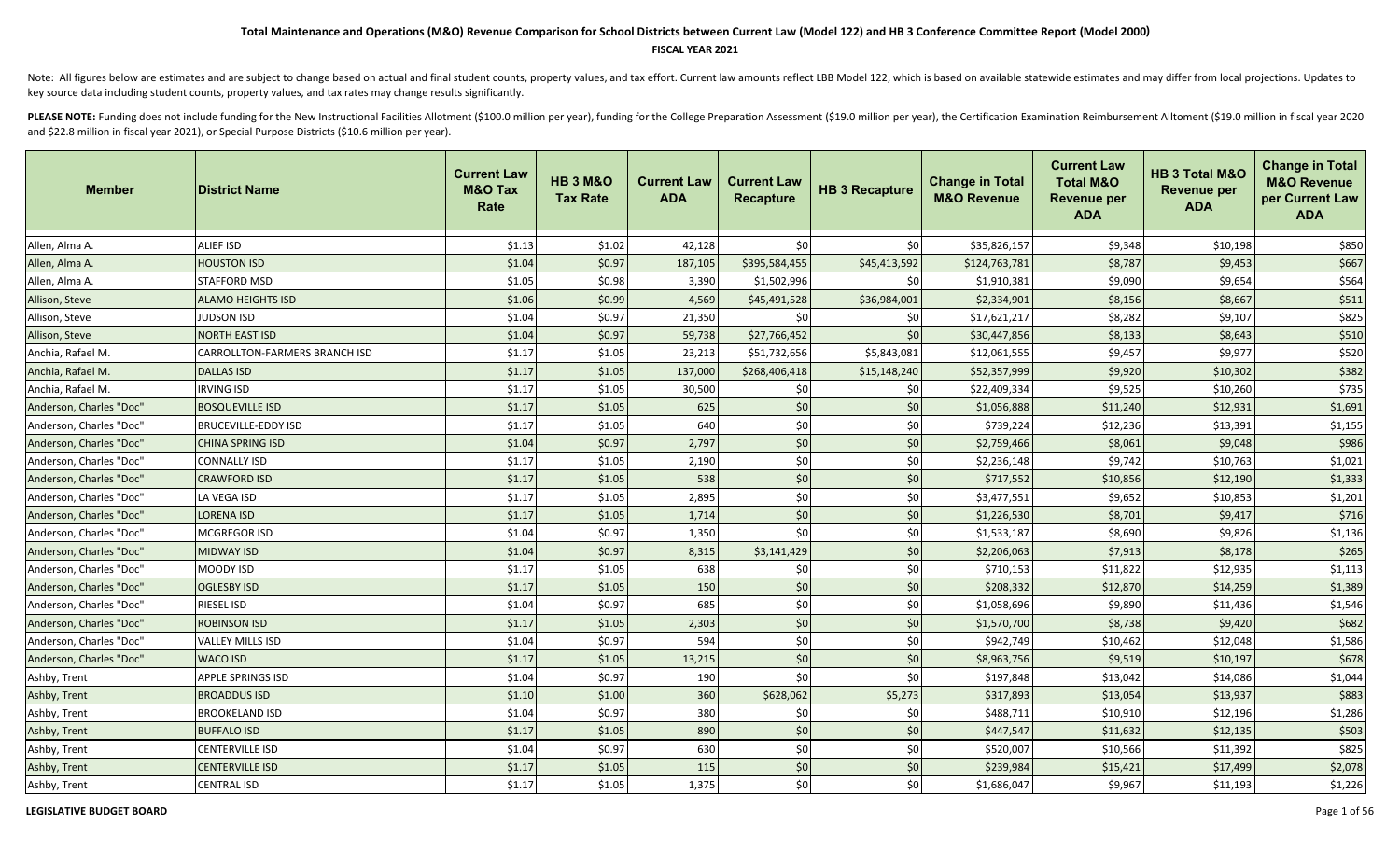### **FISCAL YEAR 2021**

Note: All figures below are estimates and are subject to change based on actual and final student counts, property values, and tax effort. Current law amounts reflect LBB Model 122, which is based on available statewide es key source data including student counts, property values, and tax rates may change results significantly.

| <b>Member</b>         | <b>District Name</b>         | <b>Current Law</b><br><b>M&amp;O Tax</b><br>Rate | <b>HB 3 M&amp;O</b><br><b>Tax Rate</b> | <b>Current Law</b><br><b>ADA</b> | <b>Current Law</b><br><b>Recapture</b> | <b>HB 3 Recapture</b> | <b>Change in Total</b><br><b>M&amp;O Revenue</b> | <b>Current Law</b><br><b>Total M&amp;O</b><br><b>Revenue per</b><br><b>ADA</b> | HB 3 Total M&O<br><b>Revenue per</b><br><b>ADA</b> | <b>Change in Total</b><br><b>M&amp;O Revenue</b><br>per Current Law<br><b>ADA</b> |
|-----------------------|------------------------------|--------------------------------------------------|----------------------------------------|----------------------------------|----------------------------------------|-----------------------|--------------------------------------------------|--------------------------------------------------------------------------------|----------------------------------------------------|-----------------------------------------------------------------------------------|
| Ashby, Trent          | <b>CHIRENO ISD</b>           | \$1.11                                           | \$1.01                                 | 371                              | \$0                                    | \$0                   | \$545,922                                        | \$11,710                                                                       | \$13,181                                           | \$1,471                                                                           |
| Ashby, Trent          | <b>CROCKETT ISD</b>          | \$1.04                                           | \$0.97                                 | 1,230                            | \$0                                    | \$0                   | \$1,081,109                                      | \$10,218                                                                       | \$11,097                                           | \$879                                                                             |
| Ashby, Trent          | <b>DIBOLL ISD</b>            | \$1.17                                           | \$1.05                                 | 1,689                            | $$0$$                                  | \$0                   | \$1,855,985                                      | \$9,801                                                                        | \$10,899                                           | \$1,099                                                                           |
| Ashby, Trent          | <b>ELKHART ISD</b>           | \$1.17                                           | \$1.05                                 | 1,136                            | $$0$$                                  | \$0                   | \$1,584,883                                      | \$10,126                                                                       | \$11,521                                           | \$1,395                                                                           |
| Ashby, Trent          | <b>GRAPELAND ISD</b>         | \$1.04                                           | \$0.97                                 | 515                              | \$0                                    | \$0                   | \$509,380                                        | \$11,572                                                                       | \$12,561                                           | \$989                                                                             |
| Ashby, Trent          | <b>GROVETON ISD</b>          | \$1.04                                           | \$0.97                                 | 705                              | \$0                                    | \$0                   | \$535,348                                        | \$11,452                                                                       | \$12,211                                           | \$759                                                                             |
| Ashby, Trent          | <b>HUDSON ISD</b>            | \$1.17                                           | \$1.05                                 | 2,911                            | \$0                                    | \$0                   | \$3,097,609                                      | \$8,738                                                                        | \$9,802                                            | \$1,064                                                                           |
| Ashby, Trent          | <b>HUNTINGTON ISD</b>        | \$1.17                                           | \$1.05                                 | 1,541                            | \$0                                    | \$0                   | \$1,934,238                                      | \$8,940                                                                        | \$10,195                                           | \$1,255                                                                           |
| Ashby, Trent          | <b>KENNARD ISD</b>           | \$1.04                                           | \$0.97                                 | 233                              | \$0                                    | \$0                   | \$98,307                                         | \$12,970                                                                       | \$13,392                                           | \$422                                                                             |
| Ashby, Trent          | LATEXO ISD                   | \$1.04                                           | \$0.97                                 | 415                              | \$0                                    | \$0                   | \$444,185                                        | \$10,941                                                                       | \$12,012                                           | \$1,070                                                                           |
| Ashby, Trent          | <b>LEON ISD</b>              | \$1.04                                           | \$0.97                                 | 711                              | \$1,653,687                            | \$381,064             | \$166,798                                        | \$11,507                                                                       | \$11,742                                           | \$235                                                                             |
| Ashby, Trent          | LOVELADY ISD                 | \$1.04                                           | \$0.97                                 | 515                              | \$0                                    | \$0                   | \$396,438                                        | \$11,500                                                                       | \$12,269                                           | \$770                                                                             |
| Ashby, Trent          | LUFKIN ISD                   | \$1.17                                           | \$1.05                                 | 7,000                            | \$0                                    | \$0                   | \$8,851,562                                      | \$9,225                                                                        | \$10,490                                           | \$1,265                                                                           |
| Ashby, Trent          | MADISONVILLE CONS ISD        | \$1.17                                           | \$1.05                                 | 2,348                            | \$0                                    | \$0                   | \$2,395,861                                      | \$9,484                                                                        | \$10,504                                           | \$1,020                                                                           |
| Ashby, Trent          | NORMANGEE ISD                | \$1.04                                           | \$0.97                                 | 544                              | \$0                                    | \$0                   | \$841,865                                        | \$9,893                                                                        | \$11,441                                           | \$1,548                                                                           |
| Ashby, Trent          | NORTH ZULCH ISD              | \$1.10                                           | \$1.00                                 | 315                              | \$8,735                                | \$0                   | \$10,216                                         | \$13,346                                                                       | \$13,378                                           | \$32                                                                              |
| Ashby, Trent          | OAKWOOD ISD                  | \$1.06                                           | \$0.99                                 | 216                              | \$0                                    | \$0                   | \$277,420                                        | \$12,507                                                                       | \$13,793                                           | \$1,286                                                                           |
| Ashby, Trent          | SAN AUGUSTINE ISD            | \$1.06                                           | \$0.99                                 | 691                              | \$0                                    | \$0                   | \$809,413                                        | \$12,051                                                                       | \$13,221                                           | \$1,171                                                                           |
| Ashby, Trent          | <b>TRINITY ISD</b>           | \$1.17                                           | \$1.05                                 | 1,075                            | $$0$$                                  | \$0                   | \$1,293,818                                      | \$11,029                                                                       | \$12,232                                           | \$1,204                                                                           |
| Ashby, Trent          | WELLS ISD                    | \$1.17                                           | \$1.05                                 | 275                              | \$0                                    | \$0                   | \$414,894                                        | \$12,786                                                                       | \$14,295                                           | \$1,509                                                                           |
| Ashby, Trent          | ZAVALLA ISD                  | \$1.17                                           | \$1.05                                 | 336                              | \$0                                    | \$0                   | \$536,963                                        | \$11,948                                                                       | \$13,546                                           | \$1,598                                                                           |
| Bailes, Ernest        | CLEVELAND ISD                | \$1.04                                           | \$0.97                                 | 7,242                            | \$0                                    | \$0                   | \$8,390,008                                      | \$8,591                                                                        | \$9,750                                            | \$1,158                                                                           |
| <b>Bailes, Ernest</b> | COLDSPRING-OAKHURST CONS ISD | \$1.04                                           | \$0.97                                 | 1,423                            | \$1,407,830                            | \$0                   | \$473,281                                        | \$10,236                                                                       | \$10,569                                           | \$333                                                                             |
| Bailes, Ernest        | DAYTON ISD                   | \$1.04                                           | \$0.97                                 | 5,197                            | \$0                                    | \$0                   | \$4,026,381                                      | \$8,487                                                                        | \$9,262                                            | \$775                                                                             |
| <b>Bailes, Ernest</b> | <b>DEVERS ISD</b>            | \$1.17                                           | \$1.05                                 | 162                              | \$221,745                              | \$18,182              | \$41,403                                         | \$13,079                                                                       | \$13,335                                           | \$256                                                                             |
| Bailes, Ernest        | HARDIN ISD                   | \$1.04                                           | \$0.97                                 | 1,364                            | \$0                                    | \$0                   | \$690,624                                        | \$9,219                                                                        | \$9,725                                            | \$506                                                                             |
| Bailes, Ernest        | <b>HULL-DAISETTA ISD</b>     | \$1.17                                           | \$1.05                                 | 428                              | \$15,683                               | \$0                   | \$113,946                                        | \$13,628                                                                       | \$13,894                                           | \$267                                                                             |
| Bailes, Ernest        | <b>HUNTSVILLE ISD</b>        | \$1.10                                           | \$1.00                                 | 8,353                            | \$0                                    | \$0                   | \$8,957,669                                      | \$8,506                                                                        | \$9,578                                            | \$1,072                                                                           |
| Bailes, Ernest        | <b>LIBERTY ISD</b>           | \$1.06                                           | \$0.99                                 | 1,993                            | \$0                                    | \$0                   | \$940,003                                        | \$9,632                                                                        | \$10,104                                           | \$472                                                                             |
| Bailes, Ernest        | NEW WAVERLY ISD              | \$1.17                                           | \$1.05                                 | 975                              | \$0                                    | \$0                   | \$1,259,914                                      | \$10,385                                                                       | \$11,677                                           | \$1,293                                                                           |
| Bailes, Ernest        | <b>RICHARDS ISD</b>          | \$1.06                                           | \$0.99                                 | 170                              | \$0                                    | \$0                   | \$183,452                                        | \$12,413                                                                       | \$13,492                                           | \$1,079                                                                           |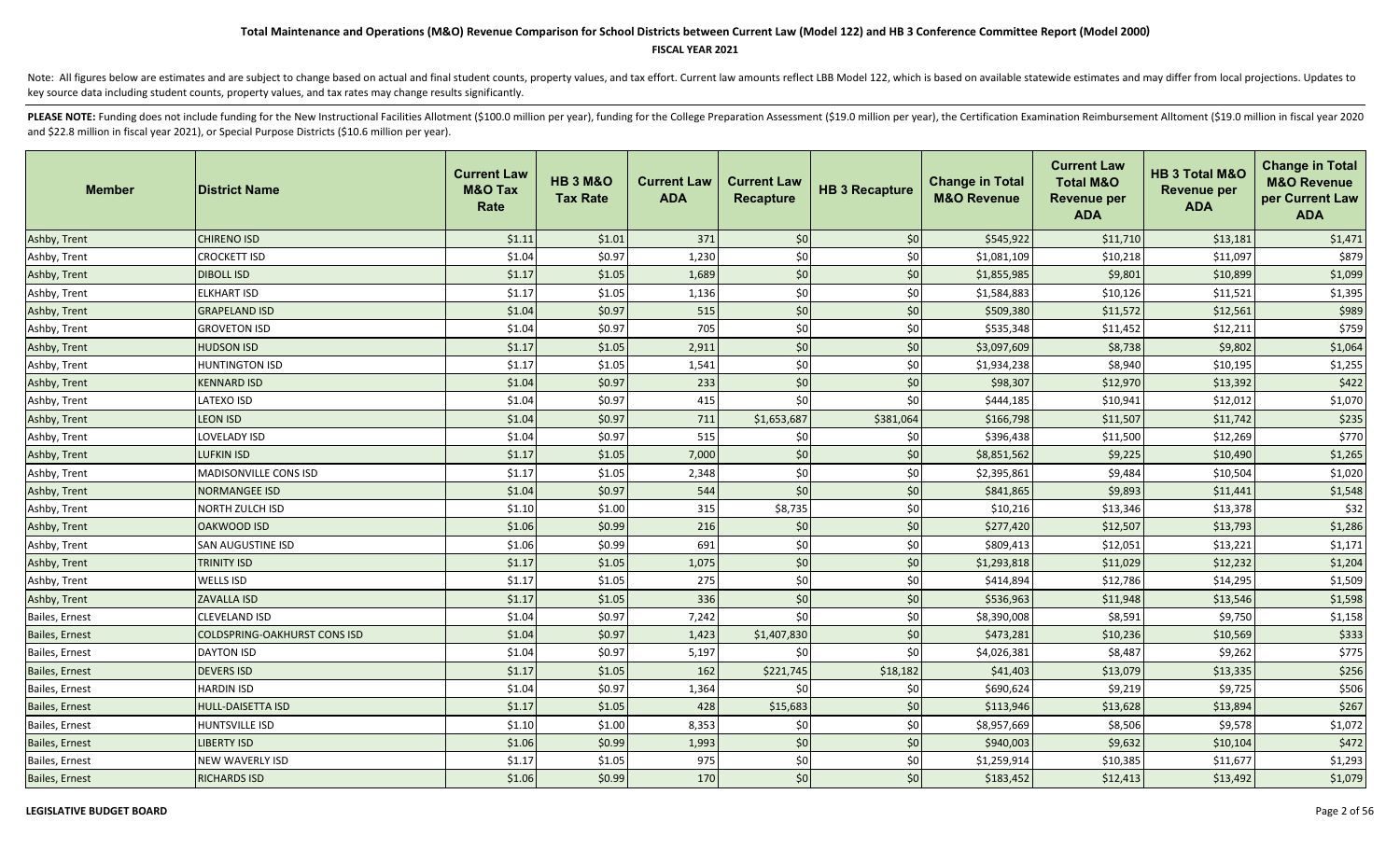### **FISCAL YEAR 2021**

Note: All figures below are estimates and are subject to change based on actual and final student counts, property values, and tax effort. Current law amounts reflect LBB Model 122, which is based on available statewide es key source data including student counts, property values, and tax rates may change results significantly.

| <b>Member</b>     | <b>IDistrict Name</b>                | <b>Current Law</b><br><b>M&amp;O Tax</b><br>Rate | <b>HB 3 M&amp;O</b><br><b>Tax Rate</b> | <b>Current Law</b><br><b>ADA</b> | <b>Current Law</b><br><b>Recapture</b> | <b>HB 3 Recapture</b> | <b>Change in Total</b><br><b>M&amp;O Revenue</b> | <b>Current Law</b><br><b>Total M&amp;O</b><br><b>Revenue per</b><br><b>ADA</b> | HB 3 Total M&O<br><b>Revenue per</b><br><b>ADA</b> | <b>Change in Total</b><br><b>M&amp;O Revenue</b><br>per Current Law<br><b>ADA</b> |
|-------------------|--------------------------------------|--------------------------------------------------|----------------------------------------|----------------------------------|----------------------------------------|-----------------------|--------------------------------------------------|--------------------------------------------------------------------------------|----------------------------------------------------|-----------------------------------------------------------------------------------|
| Bailes, Ernest    | SHEPHERD ISD                         | \$1.17                                           | \$1.05                                 | 1,881                            | \$0                                    | \$0                   | \$1,810,754                                      | \$10,188                                                                       | \$11,150                                           | \$963                                                                             |
| Bailes, Ernest    | <b>TARKINGTON ISD</b>                | \$1.15                                           | \$1.03                                 | 1,692                            | \$0                                    | \$0                   | \$723,843                                        | \$9,729                                                                        | \$10,157                                           | \$428                                                                             |
| Bailes, Ernest    | <b>TRINITY ISD</b>                   | \$1.17                                           | \$1.05                                 | 1,075                            | \$0                                    | \$0                   | \$1,293,818                                      | \$11,029                                                                       | \$12,232                                           | \$1,204                                                                           |
| Bailes, Ernest    | <b>WILLIS ISD</b>                    | \$1.07                                           | \$0.99                                 | 7,769                            | \$218,318                              | \$0                   | \$4,721,632                                      | \$8,581                                                                        | \$9,188                                            | \$608                                                                             |
| Beckley, Michelle | <b>CARROLLTON-FARMERS BRANCH ISD</b> | \$1.17                                           | \$1.05                                 | 23,213                           | \$51,732,656                           | \$5,843,081           | \$12,061,555                                     | \$9,457                                                                        | \$9,977                                            | \$520                                                                             |
| Beckley, Michelle | LEWISVILLE ISD                       | \$1.04                                           | \$0.97                                 | 48,732                           | \$82,628,443                           | \$16,495,959          | \$20,598,575                                     | \$8,213                                                                        | \$8,636                                            | \$423                                                                             |
| Bell Jr, Cecil    | CONROE ISD                           | \$1.06                                           | \$0.99                                 | 61,771                           | \$0                                    | \$0                   | \$35,332,195                                     | \$8,269                                                                        | \$8,841                                            | \$572                                                                             |
| Bell Jr, Cecil    | <b>HEMPSTEAD ISD</b>                 | \$1.17                                           | \$1.05                                 | 1,394                            | \$0                                    | \$0                   | \$1,206,623                                      | \$11,215                                                                       | \$12,081                                           | \$866                                                                             |
| Bell Jr, Cecil    | KATY ISD                             | \$1.15                                           | \$1.07                                 | 80,661                           | \$0                                    | \$0                   | \$37,285,543                                     | \$8,891                                                                        | \$9,354                                            | \$462                                                                             |
| Bell Jr, Cecil    | <b>MAGNOLIA ISD</b>                  | \$1.04                                           | \$0.97                                 | 12,605                           | \$0                                    | \$0                   | \$4,479,996                                      | \$8,188                                                                        | \$8,544                                            | \$355                                                                             |
| Bell Jr, Cecil    | MONTGOMERY ISD                       | \$1.04                                           | \$0.97                                 | 9,051                            | \$4,732,319                            | \$0                   | \$4,000,866                                      | \$7,875                                                                        | \$8,317                                            | \$442                                                                             |
| Bell Jr, Cecil    | <b>NEW CANEY ISD</b>                 | \$1.17                                           | \$1.05                                 | 15,385                           | \$0                                    | \$0                   | \$16,032,398                                     | \$9,226                                                                        | \$10,268                                           | \$1,042                                                                           |
| Bell Jr, Cecil    | ROYAL ISD                            | \$1.17                                           | \$1.05                                 | 2,368                            | \$117,515                              | \$0                   | \$2,136,680                                      | \$10,404                                                                       | \$11,306                                           | \$902                                                                             |
| Bell Jr, Cecil    | <b>TOMBALL ISD</b>                   | \$1.04                                           | \$0.97                                 | 17,790                           | \$3,326,579                            | \$0                   | \$6,285,027                                      | \$7,866                                                                        | \$8,220                                            | \$353                                                                             |
| Bell Jr, Cecil    | WALLER ISD                           | \$1.04                                           | \$0.97                                 | 7,628                            | \$0                                    | \$0                   | \$4,849,237                                      | \$8,651                                                                        | \$9,287                                            | \$636                                                                             |
| Bell, Keith       | <b>ATHENS ISD</b>                    | \$1.04                                           | \$0.96                                 | 2,715                            | \$0                                    | \$0                   | \$2,405,640                                      | \$9,101                                                                        | \$9,987                                            | \$886                                                                             |
| Bell, Keith       | BROWNSBORO ISD                       | \$1.17                                           | \$1.05                                 | 2,540                            | \$0                                    | \$0                   | \$2,677,472                                      | \$8,566                                                                        | \$9,620                                            | \$1,054                                                                           |
| Bell, Keith       | <b>CRANDALL ISD</b>                  | \$1.04                                           | \$0.97                                 | 4,572                            | \$0                                    | \$0                   | \$5,617,431                                      | \$7,925                                                                        | \$9,154                                            | \$1,229                                                                           |
| Bell, Keith       | <b>CROSS ROADS ISD</b>               | \$1.17                                           | \$1.05                                 | 474                              | \$2,157                                | \$0                   | \$611,619                                        | \$12,187                                                                       | \$13,477                                           | \$1,290                                                                           |
| Bell, Keith       | <b>EUSTACE ISD</b>                   | \$1.04                                           | \$0.97                                 | 1,460                            | \$0                                    | \$0                   | \$1,180,617                                      | \$8,843                                                                        | \$9,652                                            | \$809                                                                             |
| Bell, Keith       | <b>FORNEY ISD</b>                    | \$1.04                                           | \$0.97                                 | 12,158                           | \$0                                    | \$0                   | \$9,538,409                                      | \$7,447                                                                        | \$8,231                                            | \$785                                                                             |
| Bell, Keith       | <b>FRANKSTON ISD</b>                 | \$1.17                                           | \$1.05                                 | 780                              | \$0                                    | \$0                   | \$1,065,065                                      | \$10,463                                                                       | \$11,828                                           | \$1,365                                                                           |
| Bell, Keith       | KAUFMAN ISD                          | \$1.17                                           | \$1.05                                 | 3,727                            | \$0                                    | \$0                   | \$3,517,329                                      | \$9,289                                                                        | \$10,233                                           | \$944                                                                             |
| Bell, Keith       | <b>KEMP ISD</b>                      | \$1.17                                           | \$1.05                                 | 1,647                            | \$0                                    | \$0                   | \$1,936,308                                      | \$10,391                                                                       | \$11,567                                           | \$1,176                                                                           |
| Bell, Keith       | LA POYNOR ISD                        | \$1.04                                           | \$0.97                                 | 420                              | \$0                                    | \$0                   | \$581,952                                        | \$10,484                                                                       | \$11,869                                           | \$1,386                                                                           |
| Bell, Keith       | <b>MABANK ISD</b>                    | \$1.04                                           | \$0.97                                 | 3,400                            | \$0                                    | \$0                   | \$2,806,081                                      | \$8,819                                                                        | \$9,645                                            | \$825                                                                             |
| Bell, Keith       | <b>MALAKOFF ISD</b>                  | \$1.04                                           | \$0.97                                 | 1,312                            | \$4,097,533                            | \$1,100,169           | \$1,253,841                                      | \$9,828                                                                        | \$10,783                                           | \$956                                                                             |
| Bell, Keith       | <b>MURCHISON ISD</b>                 | \$1.04                                           | \$0.97                                 | 116                              | \$0                                    | \$0                   | \$233,161                                        | \$11,343                                                                       | \$13,356                                           | \$2,013                                                                           |
| Bell, Keith       | <b>QUINLAN ISD</b>                   | \$1.17                                           | \$1.05                                 | 2,410                            | \$0                                    | \$0                   | \$2,551,906                                      | \$9,704                                                                        | \$10,763                                           | \$1,059                                                                           |
| Bell, Keith       | <b>SCURRY-ROSSER ISD</b>             | \$1.17                                           | \$1.05                                 | 994                              | \$0                                    | \$0                   | \$1,078,543                                      | \$10,538                                                                       | \$11,622                                           | \$1,085                                                                           |
| Bell, Keith       | <b>TERRELL ISD</b>                   | \$1.17                                           | \$1.05                                 | 4,349                            | \$0                                    | \$0                   | \$5,317,342                                      | \$9,514                                                                        | \$10,737                                           | \$1,223                                                                           |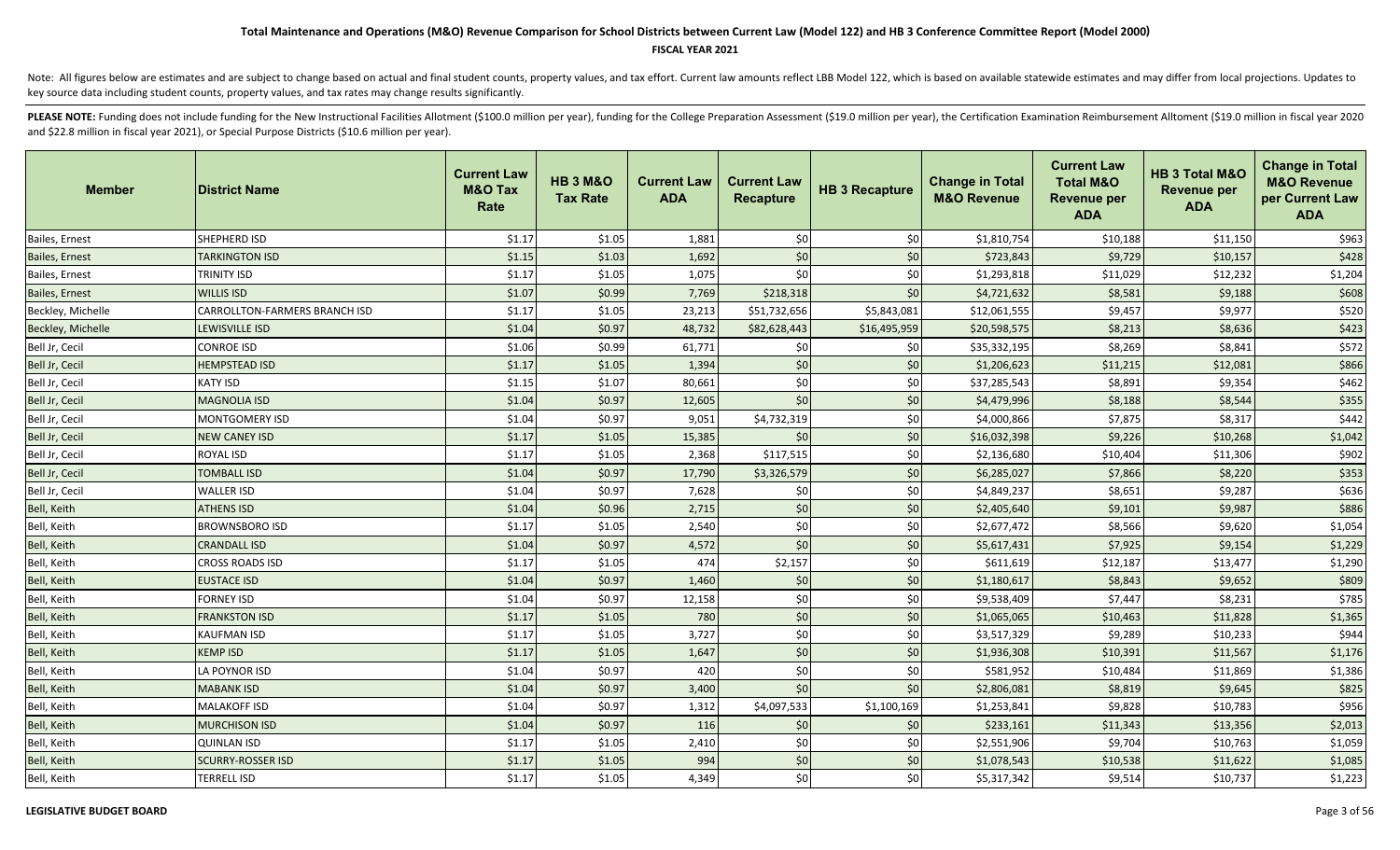### **FISCAL YEAR 2021**

Note: All figures below are estimates and are subject to change based on actual and final student counts, property values, and tax effort. Current law amounts reflect LBB Model 122, which is based on available statewide es key source data including student counts, property values, and tax rates may change results significantly.

| <b>Member</b>        | <b>District Name</b>     | <b>Current Law</b><br><b>M&amp;O Tax</b><br>Rate | <b>HB 3 M&amp;O</b><br><b>Tax Rate</b> | <b>Current Law</b><br><b>ADA</b> | <b>Current Law</b><br><b>Recapture</b> | <b>HB 3 Recapture</b> | <b>Change in Total</b><br><b>M&amp;O Revenue</b> | <b>Current Law</b><br><b>Total M&amp;O</b><br><b>Revenue per</b><br><b>ADA</b> | HB 3 Total M&O<br><b>Revenue per</b><br><b>ADA</b> | <b>Change in Total</b><br><b>M&amp;O Revenue</b><br>per Current Law<br><b>ADA</b> |
|----------------------|--------------------------|--------------------------------------------------|----------------------------------------|----------------------------------|----------------------------------------|-----------------------|--------------------------------------------------|--------------------------------------------------------------------------------|----------------------------------------------------|-----------------------------------------------------------------------------------|
| Bell, Keith          | <b>VAN ISD</b>           | \$1.17                                           | \$1.05                                 | 2,347                            | \$0                                    | \$0                   | \$2,155,725                                      | \$8,683                                                                        | \$9,601                                            | \$918                                                                             |
| Bell, Keith          | WILLS POINT ISD          | \$1.14                                           | \$1.03                                 | 2,360                            | \$0                                    | \$0                   | \$2,781,722                                      | \$9,194                                                                        | \$10,372                                           | \$1,179                                                                           |
| Bernal, Diego        | <b>ALAMO HEIGHTS ISD</b> | \$1.06                                           | \$0.99                                 | 4,569                            | \$45,491,528                           | \$36,984,001          | \$2,334,901                                      | \$8,156                                                                        | \$8,667                                            | \$511                                                                             |
| Bernal, Diego        | NORTH EAST ISD           | \$1.04                                           | \$0.97                                 | 59,738                           | \$27,766,452                           | \$0                   | \$30,447,856                                     | \$8,133                                                                        | \$8,643                                            | \$510                                                                             |
| Bernal, Diego        | <b>NORTHSIDE ISD</b>     | \$1.04                                           | \$0.97                                 | 97,679                           | \$0                                    | \$0                   | \$59,911,075                                     | \$8,159                                                                        | \$8,772                                            | \$613                                                                             |
| Bernal, Diego        | SAN ANTONIO ISD          | \$1.17                                           | \$1.05                                 | 41,766                           | \$408,674                              | \$0                   | \$37,252,936                                     | \$9,749                                                                        | \$10,641                                           | \$892                                                                             |
| Biedermann, Kyle     | <b>BLANCO ISD</b>        | \$1.06                                           | \$0.99                                 | 965                              | \$1,396,476                            | \$0                   | \$342,823                                        | \$10,930                                                                       | \$11,285                                           | \$355                                                                             |
| Biedermann, Kyle     | <b>BOERNE ISD</b>        | \$1.04                                           | \$0.97                                 | 9,548                            | \$13,132,726                           | \$0                   | \$4,620,888                                      | \$7,839                                                                        | \$8,323                                            | \$484                                                                             |
| Biedermann, Kyle     | <b>COMAL ISD</b>         | \$1.04                                           | \$0.97                                 | 25,012                           | \$12,828,394                           | \$0                   | \$7,888,346                                      | \$7,277                                                                        | \$7,592                                            | \$315                                                                             |
| Biedermann, Kyle     | <b>COMFORT ISD</b>       | \$1.04                                           | \$0.97                                 | 1,042                            | \$0                                    | \$0                   | \$416,376                                        | \$11,004                                                                       | \$11,404                                           | \$400                                                                             |
| Biedermann, Kyle     | <b>DOSS CONS CSD</b>     | \$0.93                                           | \$0.86                                 | 19                               | \$45,001                               | \$0                   | \$149,945                                        | \$24,839                                                                       | \$32,944                                           | \$8,105                                                                           |
| Biedermann, Kyle     | FREDERICKSBURG ISD       | \$1.04                                           | \$0.97                                 | 3,000                            | \$16,644,555                           | \$11,248,353          | \$1,092,140                                      | \$9,106                                                                        | \$9,470                                            | \$364                                                                             |
| Biedermann, Kyle     | <b>HARPER ISD</b>        | \$1.04                                           | \$0.97                                 | 550                              | \$0                                    | \$0                   | \$216,531                                        | \$11,127                                                                       | \$11,521                                           | \$394                                                                             |
| Biedermann, Kyle     | <b>NEW BRAUNFELS ISD</b> | \$1.04                                           | \$0.97                                 | 8,852                            | \$0                                    | \$0                   | \$6,884,331                                      | \$7,792                                                                        | \$8,569                                            | \$778                                                                             |
| <b>Blanco, Cesar</b> | EL PASO ISD              | \$1.17                                           | \$1.05                                 | 50,507                           | $$0$$                                  | \$0                   | \$42,916,417                                     | \$9,570                                                                        | \$10,419                                           | \$850                                                                             |
| Blanco, Cesar        | YSLETA ISD               | \$1.17                                           | \$1.05                                 | 36,667                           | \$0                                    | \$0                   | \$32,181,127                                     | \$9,197                                                                        | \$10,075                                           | \$878                                                                             |
| Bohac, Dwayne        | CYPRESS-FAIRBANKS ISD    | \$1.06                                           | \$0.99                                 | 111,864                          | \$0                                    | \$0                   | \$48,108,153                                     | \$7,842                                                                        | \$8,272                                            | \$430                                                                             |
| Bohac, Dwayne        | <b>KATY ISD</b>          | \$1.15                                           | \$1.07                                 | 80,661                           | \$0                                    | \$0                   | \$37,285,543                                     | \$8,891                                                                        | \$9,354                                            | \$462                                                                             |
| Bohac, Dwayne        | <b>SPRING BRANCH ISD</b> | \$1.11                                           | \$1.04                                 | 31,624                           | \$114,141,004                          | \$40,500,743          | \$35,301,696                                     | \$8,674                                                                        | \$9,790                                            | \$1,116                                                                           |
| Bonnen, Dennis       | <b>ALVIN ISD</b>         | \$1.17                                           | \$1.05                                 | 27,015                           | \$0                                    | \$0                   | \$15,312,111                                     | \$9,181                                                                        | \$9,748                                            | \$567                                                                             |
| Bonnen, Dennis       | <b>ANGLETON ISD</b>      | \$1.04                                           | \$0.97                                 | 6,542                            | \$0                                    | \$0                   | \$2,223,514                                      | \$8,610                                                                        | \$8,950                                            | \$340                                                                             |
| Bonnen, Dennis       | <b>BAY CITY ISD</b>      | \$1.15                                           | \$1.03                                 | 3,229                            | \$0                                    | \$0                   | \$1,949,980                                      | \$9,655                                                                        | \$10,258                                           | \$604                                                                             |
| Bonnen, Dennis       | <b>BOLING ISD</b>        | \$1.04                                           | \$0.97                                 | 1,107                            | \$0                                    | \$0                   | \$953,732                                        | \$9,578                                                                        | \$10,439                                           | \$861                                                                             |
| Bonnen, Dennis       | <b>BRAZOSPORT ISD</b>    | \$1.04                                           | \$0.97                                 | 11,727                           | \$57,247,758                           | \$38,766,783          | \$3,344,569                                      | \$8,775                                                                        | \$9,060                                            | \$285                                                                             |
| Bonnen, Dennis       | COLUMBIA-BRAZORIA ISD    | \$1.04                                           | \$0.97                                 | 3,064                            | \$0                                    | \$0                   | \$1,402,978                                      | \$8,362                                                                        | \$8,819                                            | \$458                                                                             |
| Bonnen, Dennis       | DAMON ISD                | \$1.17                                           | \$1.05                                 | 155                              | \$0                                    | \$0                   | \$144,913                                        | \$14,546                                                                       | \$15,482                                           | \$936                                                                             |
| Bonnen, Dennis       | <b>DANBURY ISD</b>       | \$1.17                                           | \$1.05                                 | 770                              | \$0                                    | \$0                   | \$615,817                                        | \$10,587                                                                       | \$11,386                                           | \$800                                                                             |
| Bonnen, Dennis       | MATAGORDA ISD            | \$1.02                                           | \$0.95                                 | 115                              | \$1,766,223                            | \$1,441,617           | \$87,838                                         | \$12,532                                                                       | \$13,296                                           | \$764                                                                             |
| Bonnen, Dennis       | <b>PALACIOS ISD</b>      | \$1.04                                           | \$0.97                                 | 1,269                            | \$2,036,759                            | \$0                   | \$427,984                                        | \$10,377                                                                       | \$10,714                                           | \$337                                                                             |
| Bonnen, Dennis       | SWEENY ISD               | \$1.06                                           | \$0.99                                 | 1,820                            | \$4,790,204                            | \$1,989,215           | \$553,551                                        | \$9,358                                                                        | \$9,662                                            | \$304                                                                             |
| Bonnen, Dennis       | <b>TIDEHAVEN ISD</b>     | \$1.01                                           | \$0.93                                 | 998                              | \$2,939,720                            | \$1,345,911           | \$344,205                                        | \$10,614                                                                       | \$10,959                                           | \$345                                                                             |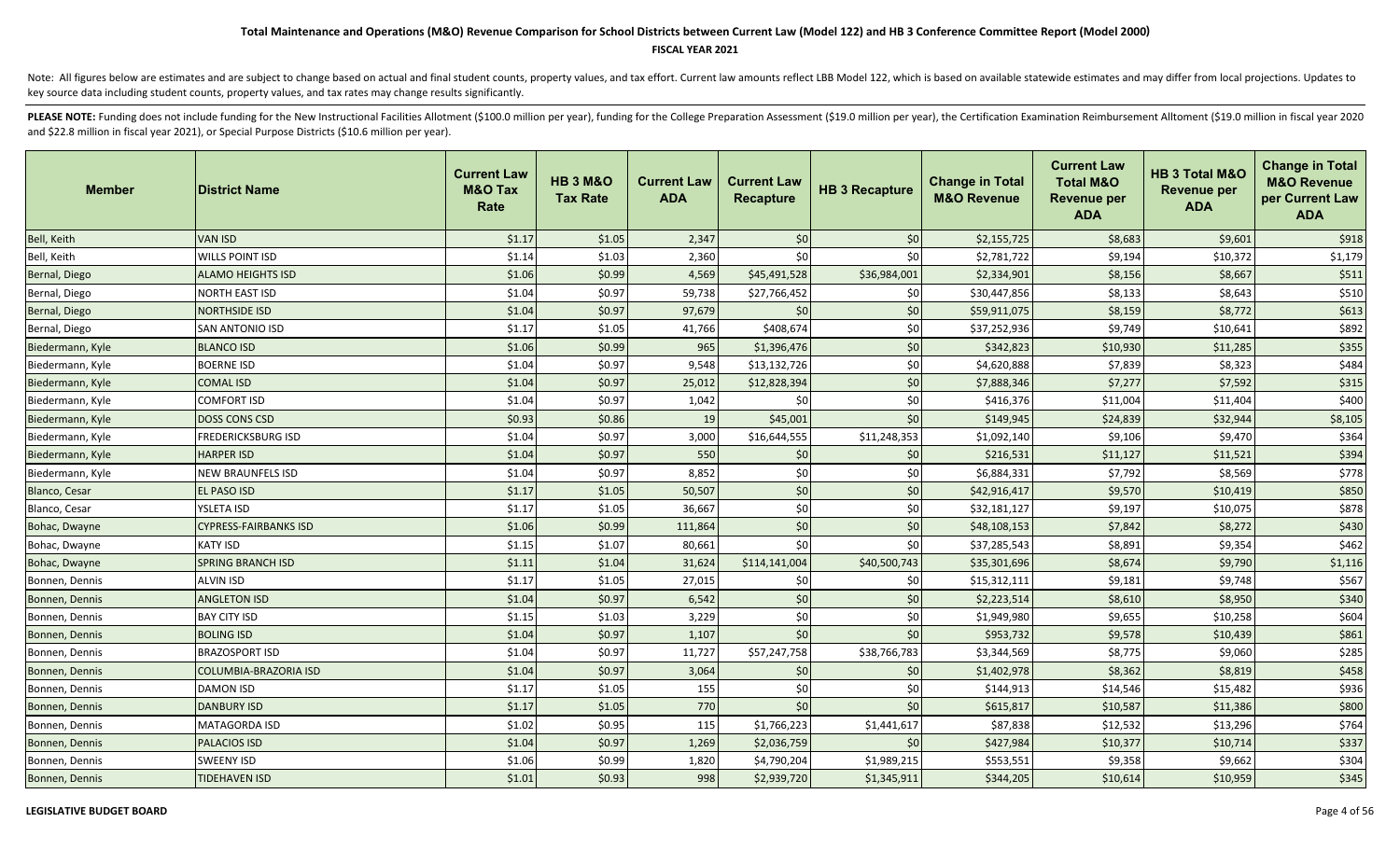### **FISCAL YEAR 2021**

Note: All figures below are estimates and are subject to change based on actual and final student counts, property values, and tax effort. Current law amounts reflect LBB Model 122, which is based on available statewide es key source data including student counts, property values, and tax rates may change results significantly.

| <b>Member</b>          | <b>District Name</b>     | <b>Current Law</b><br><b>M&amp;O Tax</b><br>Rate | <b>HB 3 M&amp;O</b><br><b>Tax Rate</b> | <b>Current Law</b><br><b>ADA</b> | <b>Current Law</b><br><b>Recapture</b> | <b>HB 3 Recapture</b> | <b>Change in Total</b><br><b>M&amp;O Revenue</b> | <b>Current Law</b><br><b>Total M&amp;O</b><br><b>Revenue per</b><br><b>ADA</b> | HB 3 Total M&O<br><b>Revenue per</b><br><b>ADA</b> | <b>Change in Total</b><br><b>M&amp;O Revenue</b><br>per Current Law<br><b>ADA</b> |
|------------------------|--------------------------|--------------------------------------------------|----------------------------------------|----------------------------------|----------------------------------------|-----------------------|--------------------------------------------------|--------------------------------------------------------------------------------|----------------------------------------------------|-----------------------------------------------------------------------------------|
| Bonnen, Dennis         | <b>VAN VLECK ISD</b>     | \$1.04                                           | \$0.97                                 | 1,025                            | \$0                                    | \$0                   | \$347,273                                        | \$10,424                                                                       | \$10,763                                           | \$339                                                                             |
| Bonnen, Greg           | <b>CLEAR CREEK ISD</b>   | \$1.06                                           | \$0.99                                 | 40,950                           | \$0                                    | \$0                   | \$11,944,707                                     | \$8,069                                                                        | \$8,361                                            | \$292                                                                             |
| Bonnen, Greg           | <b>DICKINSON ISD</b>     | \$1.06                                           | \$0.99                                 | 11,000                           | \$0                                    | \$0                   | \$5,273,122                                      | \$8,764                                                                        | \$9,244                                            | \$479                                                                             |
| Bonnen, Greg           | <b>FRIENDSWOOD ISD</b>   | \$1.17                                           | \$1.05                                 | 5,837                            | \$1,067,003                            | \$0                   | \$1,663,788                                      | \$8,234                                                                        | \$8,519                                            | \$285                                                                             |
| Bonnen, Greg           | HITCHCOCK ISD            | \$1.04                                           | \$0.97                                 | 1,685                            | \$0                                    | \$0                   | \$861,539                                        | \$9,507                                                                        | \$10,018                                           | \$511                                                                             |
| Bonnen, Greg           | <b>SANTA FE ISD</b>      | \$1.04                                           | \$0.97                                 | 4,659                            | \$0                                    | \$0                   | \$1,324,538                                      | \$8,290                                                                        | \$8,574                                            | \$284                                                                             |
| Bowers, Rhetta Andrews | <b>DALLAS ISD</b>        | \$1.17                                           | \$1.05                                 | 137,000                          | \$268,406,418                          | \$15,148,240          | \$52,357,999                                     | \$9,920                                                                        | \$10,302                                           | \$382                                                                             |
| Bowers, Rhetta Andrews | <b>GARLAND ISD</b>       | \$1.04                                           | \$0.97                                 | 51,900                           | \$0                                    | \$0                   | \$21,383,004                                     | \$8,768                                                                        | \$9,180                                            | \$412                                                                             |
| Bowers, Rhetta Andrews | MESQUITE ISD             | \$1.04                                           | \$0.97                                 | 37,954                           | \$0                                    | \$0                   | \$30,397,059                                     | \$8,690                                                                        | \$9,491                                            | \$801                                                                             |
| Bowers, Rhetta Andrews | <b>SUNNYVALE ISD</b>     | \$1.04                                           | \$0.97                                 | 1,999                            | $$0$$                                  | \$0                   | \$1,112,964                                      | \$8,045                                                                        | \$8,602                                            | \$557                                                                             |
| Buckley, Brad          | <b>BARTLETT ISD</b>      | \$1.04                                           | \$0.97                                 | 320                              | \$0                                    | \$0                   | \$632,672                                        | \$11,386                                                                       | \$13,361                                           | \$1,975                                                                           |
| Buckley, Brad          | <b>BELTON ISD</b>        | \$1.17                                           | \$1.05                                 | 11,871                           | \$0                                    | \$0                   | \$11,824,082                                     | \$8,587                                                                        | \$9,583                                            | \$996                                                                             |
| Buckley, Brad          | COPPERAS COVE ISD        | \$1.17                                           | \$1.05                                 | 7,525                            | \$0                                    | \$0                   | \$6,430,564                                      | \$8,740                                                                        | \$9,595                                            | \$855                                                                             |
| Buckley, Brad          | <b>EVANT ISD</b>         | \$1.04                                           | \$0.97                                 | 226                              | \$0                                    | \$0                   | \$303,325                                        | \$11,566                                                                       | \$12,908                                           | \$1,341                                                                           |
| Buckley, Brad          | <b>FLORENCE ISD</b>      | \$1.17                                           | \$1.05                                 | 1,052                            | \$0                                    | \$0                   | \$1,122,143                                      | \$10,815                                                                       | \$11,882                                           | \$1,067                                                                           |
| Buckley, Brad          | <b>GOLDTHWAITE ISD</b>   | \$1.04                                           | \$0.97                                 | 535                              | \$0                                    | \$0                   | \$208,235                                        | \$11,556                                                                       | \$11,946                                           | \$389                                                                             |
| Buckley, Brad          | HOLLAND ISD              | \$1.04                                           | \$0.97                                 | 630                              | \$0                                    | \$0                   | \$725,502                                        | \$10,324                                                                       | \$11,476                                           | \$1,152                                                                           |
| Buckley, Brad          | KILLEEN ISD              | \$1.04                                           | \$0.97                                 | 41,048                           | \$0                                    | \$0                   | \$30,778,694                                     | \$8,351                                                                        | \$9,100                                            | \$750                                                                             |
| Buckley, Brad          | LAMPASAS ISD             | \$1.17                                           | \$1.05                                 | 3,100                            | \$0                                    | \$0                   | \$2,739,921                                      | \$9,390                                                                        | \$10,273                                           | \$884                                                                             |
| Buckley, Brad          | LOMETA ISD               | \$1.04                                           | \$0.97                                 | 282                              | $$0$$                                  | $$0$$                 | \$412,057                                        | \$12,293                                                                       | \$13,754                                           | \$1,461                                                                           |
| Buckley, Brad          | <b>SALADO ISD</b>        | \$1.04                                           | \$0.97                                 | 2,058                            | \$0                                    | \$0                   | \$1,774,491                                      | \$7,782                                                                        | \$8,645                                            | \$862                                                                             |
| Bucy III, John H.      | <b>LEANDER ISD</b>       | \$1.04                                           | \$0.97                                 | 40,250                           | \$8,871,927                            | \$0                   | \$18,498,773                                     | \$7,904                                                                        | \$8,363                                            | \$460                                                                             |
| Bucy III, John H.      | ROUND ROCK ISD           | \$1.04                                           | \$0.97                                 | 48,680                           | \$68,075,541                           | \$5,759,472           | \$18,869,690                                     | \$7,882                                                                        | \$8,269                                            | \$388                                                                             |
| Burns, DeWayne         | <b>ALVARADO ISD</b>      | \$1.04                                           | \$0.97                                 | 3,525                            | \$0                                    | \$0                   | \$2,463,854                                      | \$8,426                                                                        | \$9,125                                            | \$699                                                                             |
| Burns, DeWayne         | <b>BURLESON ISD</b>      | \$1.17                                           | \$1.05                                 | 12,370                           | \$0                                    | \$0                   | \$9,371,531                                      | \$8,424                                                                        | \$9,182                                            | \$758                                                                             |
| Burns, DeWayne         | <b>CHINA SPRING ISD</b>  | \$1.04                                           | \$0.97                                 | 2,797                            | \$0                                    | \$0                   | \$2,759,466                                      | \$8,061                                                                        | \$9,048                                            | \$986                                                                             |
| Burns, DeWayne         | CLEBURNE ISD             | \$1.17                                           | \$1.05                                 | 6,185                            | \$39,456                               | \$0                   | \$4,471,547                                      | \$9,169                                                                        | \$9,891                                            | \$723                                                                             |
| Burns, DeWayne         | <b>CLIFTON ISD</b>       | \$1.04                                           | \$0.97                                 | 948                              | \$0                                    | \$0                   | \$1,151,299                                      | \$9,955                                                                        | \$11,170                                           | \$1,214                                                                           |
| Burns, DeWayne         | <b>CRANFILLS GAP ISD</b> | \$1.04                                           | \$0.97                                 | 127                              | \$0                                    | \$0                   | \$206,734                                        | \$13,452                                                                       | \$15,080                                           | \$1,628                                                                           |
| Burns, DeWayne         | <b>CROWLEY ISD</b>       | \$1.17                                           | \$1.05                                 | 14,922                           | \$443,403                              | \$0                   | \$6,769,956                                      | \$9,043                                                                        | \$9,497                                            | \$454                                                                             |
| Burns, DeWayne         | GODLEY ISD               | \$1.04                                           | \$0.97                                 | 2,240                            | \$0                                    | \$0                   | \$1,930,204                                      | \$8,838                                                                        | \$9,699                                            | \$862                                                                             |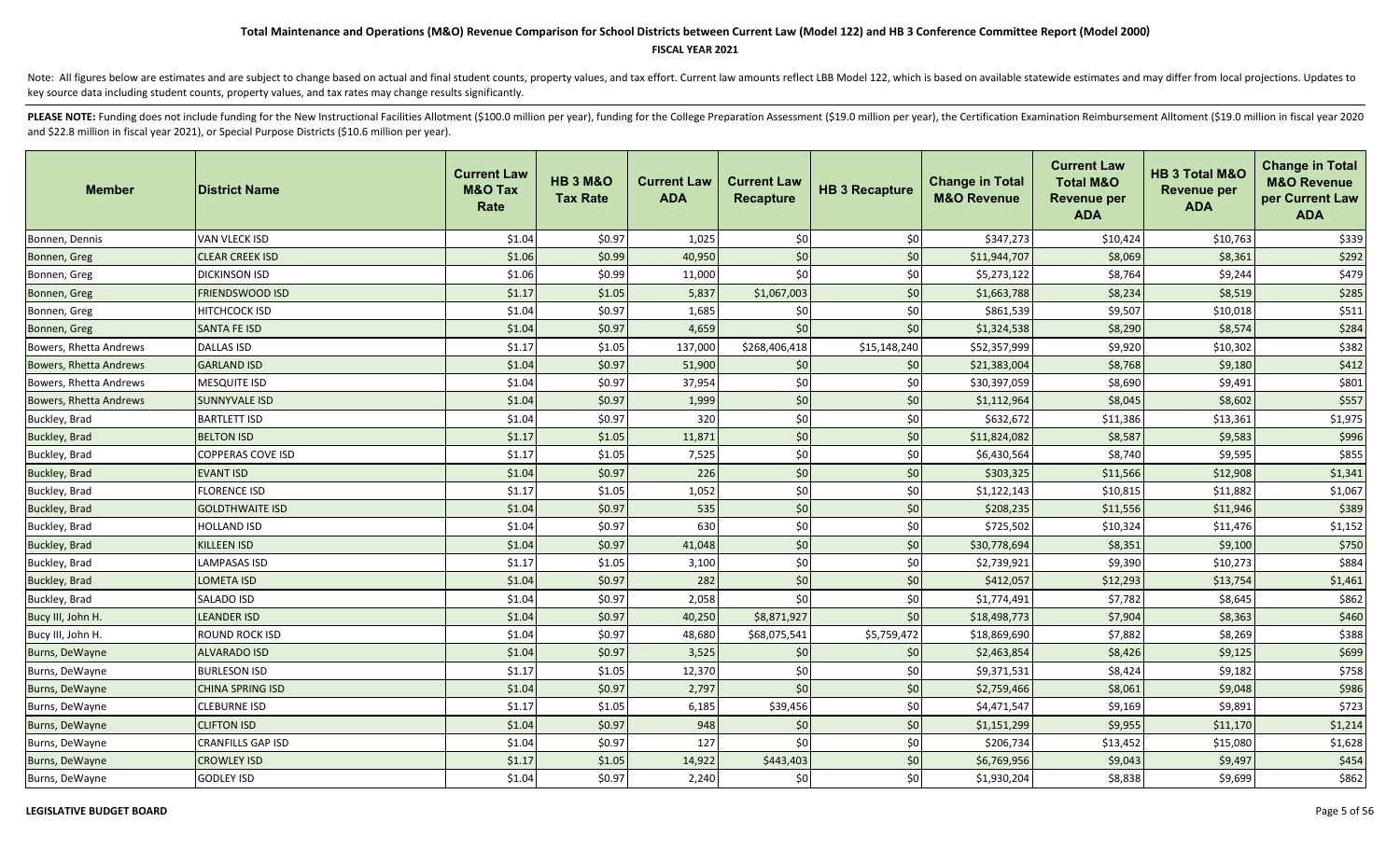### **FISCAL YEAR 2021**

Note: All figures below are estimates and are subject to change based on actual and final student counts, property values, and tax effort. Current law amounts reflect LBB Model 122, which is based on available statewide es key source data including student counts, property values, and tax rates may change results significantly.

| <b>Member</b>   | <b>District Name</b>      | <b>Current Law</b><br><b>M&amp;O Tax</b><br>Rate | <b>HB 3 M&amp;O</b><br><b>Tax Rate</b> | <b>Current Law</b><br><b>ADA</b> | <b>Current Law</b><br><b>Recapture</b> | <b>HB 3 Recapture</b> | <b>Change in Total</b><br><b>M&amp;O Revenue</b> | <b>Current Law</b><br><b>Total M&amp;O</b><br><b>Revenue per</b><br><b>ADA</b> | HB 3 Total M&O<br><b>Revenue per</b><br><b>ADA</b> | <b>Change in Total</b><br><b>M&amp;O Revenue</b><br>per Current Law<br><b>ADA</b> |
|-----------------|---------------------------|--------------------------------------------------|----------------------------------------|----------------------------------|----------------------------------------|-----------------------|--------------------------------------------------|--------------------------------------------------------------------------------|----------------------------------------------------|-----------------------------------------------------------------------------------|
| Burns, DeWayne  | <b>GRANBURY ISD</b>       | \$1.04                                           | \$0.97                                 | 7,152                            | \$12,732,706                           | \$636,825             | \$4,261,825                                      | \$8,384                                                                        | \$8,980                                            | \$596                                                                             |
| Burns, DeWayne  | <b>GRANDVIEW ISD</b>      | \$1.04                                           | \$0.97                                 | 1,290                            | \$0                                    | \$0                   | \$1,689,333                                      | \$8,530                                                                        | \$9,839                                            | \$1,310                                                                           |
| Burns, DeWayne  | <b>HICO ISD</b>           | \$1.17                                           | \$1.05                                 | 545                              | $$0$$                                  | \$0                   | \$869,112                                        | \$11,551                                                                       | \$13,146                                           | \$1,595                                                                           |
| Burns, DeWayne  | <b>IREDELL ISD</b>        | \$1.04                                           | \$0.97                                 | 129                              | \$0                                    | \$0                   | \$199,310                                        | \$13,414                                                                       | \$14,964                                           | \$1,550                                                                           |
| Burns, DeWayne  | <b>JOSHUA ISD</b>         | \$1.17                                           | \$1.05                                 | 5,446                            | \$0                                    | \$0                   | \$5,188,832                                      | \$8,656                                                                        | \$9,609                                            | \$953                                                                             |
| Burns, DeWayne  | <b>KEENE ISD</b>          | \$1.17                                           | \$1.05                                 | 1,010                            | $$0$$                                  | \$0                   | \$1,102,664                                      | \$10,657                                                                       | \$11,748                                           | \$1,092                                                                           |
| Burns, DeWayne  | <b>KOPPERL ISD</b>        | \$1.04                                           | \$0.97                                 | 191                              | $$0$$                                  | \$0                   | \$242,952                                        | \$12,080                                                                       | \$13,352                                           | \$1,272                                                                           |
| Burns, DeWayne  | MANSFIELD ISD             | \$1.04                                           | \$0.97                                 | 34,088                           | \$0                                    | \$0                   | \$11,252,351                                     | \$8,149                                                                        | \$8,479                                            | \$330                                                                             |
| Burns, DeWayne  | <b>MERIDIAN ISD</b>       | \$1.04                                           | \$0.97                                 | 436                              | \$0                                    | \$0                   | \$500,974                                        | \$11,501                                                                       | \$12,650                                           | \$1,149                                                                           |
| Burns, DeWayne  | <b>MORGAN ISD</b>         | \$1.04                                           | \$0.97                                 | 120                              | \$0                                    | \$0                   | \$150,929                                        | \$14,118                                                                       | \$15,375                                           | \$1,258                                                                           |
| Burns, DeWayne  | <b>RIO VISTA ISD</b>      | \$1.17                                           | \$1.05                                 | 708                              | \$0                                    | \$0                   | \$901,455                                        | \$11,011                                                                       | \$12,283                                           | \$1,273                                                                           |
| Burns, DeWayne  | <b>VALLEY MILLS ISD</b>   | \$1.04                                           | \$0.97                                 | 594                              | \$0                                    | \$0                   | \$942,749                                        | \$10,462                                                                       | \$12,048                                           | \$1,586                                                                           |
| Burns, DeWayne  | <b>VENUS ISD</b>          | \$1.16                                           | \$1.04                                 | 2,196                            | \$0                                    | \$0                   | \$2,677,010                                      | \$9,324                                                                        | \$10,543                                           | \$1,219                                                                           |
| Burns, DeWayne  | <b>WALNUT SPRINGS ISD</b> | \$0.95                                           | \$0.88                                 | 178                              | \$0                                    | \$0                   | \$218,136                                        | \$11,001                                                                       | \$12,226                                           | \$1,225                                                                           |
| Burrows, Dustin | <b>ABERNATHY ISD</b>      | \$1.17                                           | \$1.05                                 | 730                              | \$333,009                              | \$25,959              | \$659,751                                        | \$11,286                                                                       | \$12,189                                           | \$903                                                                             |
| Burrows, Dustin | <b>BORDEN COUNTY ISD</b>  | \$1.04                                           | \$0.97                                 | 207                              | \$1,507,251                            | \$2,985,903           | \$10,866                                         | \$21,614                                                                       | \$21,667                                           | \$53                                                                              |
| Burrows, Dustin | <b>BROWNFIELD ISD</b>     | \$1.17                                           | \$1.05                                 | 1,570                            | \$0                                    | \$0                   | \$1,049,937                                      | \$10,021                                                                       | \$10,690                                           | \$669                                                                             |
| Burrows, Dustin | COLORADO ISD              | \$1.17                                           | \$1.05                                 | 839                              | \$0                                    | \$0                   | \$366,732                                        | \$12,078                                                                       | \$12,515                                           | \$437                                                                             |
| Burrows, Dustin | <b>DAWSON ISD</b>         | \$1.17                                           | \$1.05                                 | 105                              | \$21,349                               | \$0                   | \$137,501                                        | \$15,367                                                                       | \$16,678                                           | \$1,311                                                                           |
| Burrows, Dustin | <b>FRENSHIP ISD</b>       | \$1.06                                           | \$0.99                                 | 9,702                            | \$0                                    | \$0                   | \$9,584,197                                      | \$7,940                                                                        | \$8,928                                            | \$988                                                                             |
| Burrows, Dustin | <b>HERMLEIGH ISD</b>      | \$1.04                                           | \$0.97                                 | 234                              | \$1,331,303                            | \$653,446             | \$333,013                                        | \$10,900                                                                       | \$12,323                                           | \$1,422                                                                           |
| Burrows, Dustin | <b>IDALOU ISD</b>         | \$1.17                                           | \$1.05                                 | 970                              | \$0                                    | \$0                   | \$1,053,234                                      | \$10,090                                                                       | \$11,176                                           | \$1,086                                                                           |
| Burrows, Dustin | <b>IRA ISD</b>            | \$1.04                                           | \$0.97                                 | 254                              | \$0                                    | \$0                   | \$234,241                                        | \$10,400                                                                       | \$11,323                                           | \$922                                                                             |
| Burrows, Dustin | LOOP ISD                  | \$1.17                                           | \$1.05                                 | 174                              | \$77,144                               | \$133,667             | \$48,833                                         | \$16,017                                                                       | \$16,297                                           | \$280                                                                             |
| Burrows, Dustin | <b>LORAINE ISD</b>        | \$1.04                                           | \$0.97                                 | 147                              | \$238,871                              | \$0                   | \$221,062                                        | \$12,382                                                                       | \$13,885                                           | \$1,504                                                                           |
| Burrows, Dustin | LORENZO ISD               | \$1.03                                           | \$0.95                                 | 234                              | \$0                                    | \$0                   | \$67,464                                         | \$13,546                                                                       | \$13,834                                           | \$288                                                                             |
| Burrows, Dustin | <b>LUBBOCK ISD</b>        | \$1.06                                           | \$0.99                                 | 24,866                           | \$0                                    | \$0                   | \$17,191,488                                     | \$8,933                                                                        | \$9,624                                            | \$691                                                                             |
| Burrows, Dustin | LUBBOCK-COOPER ISD        | \$1.04                                           | \$0.97                                 | 6,705                            | \$0                                    | \$0                   | \$6,037,490                                      | \$7,528                                                                        | \$8,428                                            | \$900                                                                             |
| Burrows, Dustin | <b>MEADOW ISD</b>         | \$1.15                                           | \$1.03                                 | 235                              | $$0$$                                  | \$0                   | \$365,657                                        | \$13,149                                                                       | \$14,706                                           | \$1,556                                                                           |
| Burrows, Dustin | <b>NEW DEAL ISD</b>       | \$1.17                                           | \$1.05                                 | 755                              | \$0                                    | \$0                   | \$1,248,323                                      | \$10,974                                                                       | \$12,627                                           | \$1,653                                                                           |
| Burrows, Dustin | <b>NEW HOME ISD</b>       | \$1.17                                           | \$1.05                                 | 469                              | \$0                                    | \$0                   | \$739,142                                        | \$10,461                                                                       | \$12,037                                           | \$1,576                                                                           |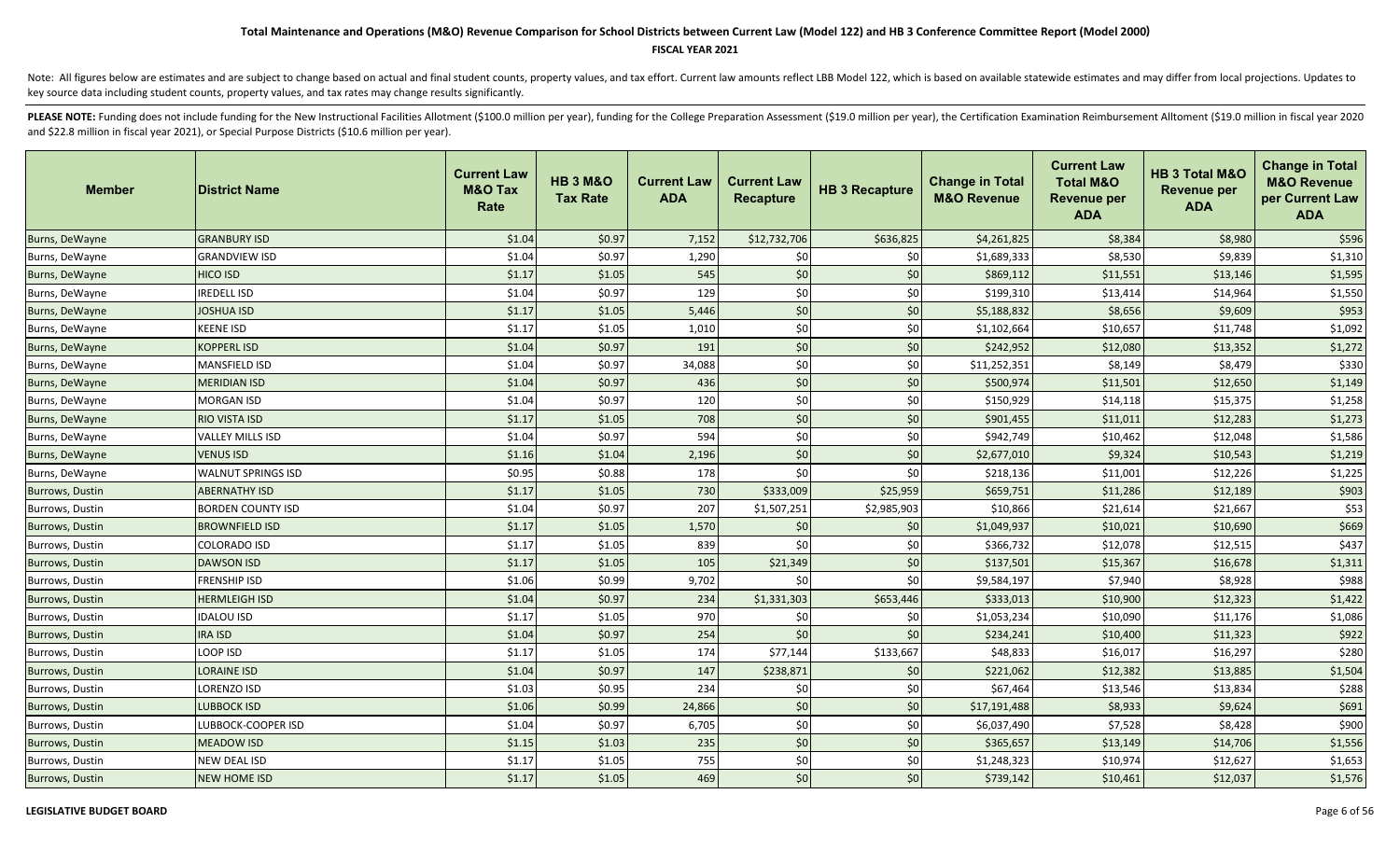### **FISCAL YEAR 2021**

Note: All figures below are estimates and are subject to change based on actual and final student counts, property values, and tax effort. Current law amounts reflect LBB Model 122, which is based on available statewide es key source data including student counts, property values, and tax rates may change results significantly.

| <b>Member</b>          | <b>District Name</b>          | <b>Current Law</b><br><b>M&amp;O Tax</b><br>Rate | <b>HB 3 M&amp;O</b><br><b>Tax Rate</b> | <b>Current Law</b><br><b>ADA</b> | <b>Current Law</b><br><b>Recapture</b> | <b>HB 3 Recapture</b> | <b>Change in Total</b><br><b>M&amp;O Revenue</b> | <b>Current Law</b><br><b>Total M&amp;O</b><br><b>Revenue per</b><br><b>ADA</b> | HB 3 Total M&O<br><b>Revenue per</b><br><b>ADA</b> | <b>Change in Total</b><br><b>M&amp;O Revenue</b><br>per Current Law<br><b>ADA</b> |
|------------------------|-------------------------------|--------------------------------------------------|----------------------------------------|----------------------------------|----------------------------------------|-----------------------|--------------------------------------------------|--------------------------------------------------------------------------------|----------------------------------------------------|-----------------------------------------------------------------------------------|
| Burrows, Dustin        | O'DONNELL ISD                 | \$1.09                                           | \$1.00                                 | 290                              | \$0                                    | \$0                   | \$219,085                                        | \$13,403                                                                       | \$14,159                                           | \$755                                                                             |
| Burrows, Dustin        | ROOSEVELT ISD                 | \$1.17                                           | \$1.05                                 | 1,005                            | \$0                                    | \$0                   | \$1,026,901                                      | \$11,749                                                                       | \$12,771                                           | \$1,022                                                                           |
| Burrows, Dustin        | <b>ROPES ISD</b>              | \$1.17                                           | \$1.05                                 | 466                              | \$0                                    | \$0                   | \$686,107                                        | \$11,405                                                                       | \$12,877                                           | \$1,472                                                                           |
| Burrows, Dustin        | <b>SANDS ISD</b>              | \$1.04                                           | \$0.97                                 | 240                              | \$8,094,238                            | \$6,881,367           | \$404,156                                        | \$13,054                                                                       | \$14,741                                           | \$1,687                                                                           |
| Burrows, Dustin        | <b>SEAGRAVES ISD</b>          | \$1.04                                           | \$0.97                                 | 505                              | \$0                                    | \$0                   | \$435,453                                        | \$11,613                                                                       | \$12,475                                           | \$862                                                                             |
| <b>Burrows, Dustin</b> | <b>SEMINOLE ISD</b>           | \$1.04                                           | \$0.97                                 | 2,743                            | \$9,931,659                            | \$7,436,863           | \$3,187,437                                      | \$9,669                                                                        | \$10,831                                           | \$1,162                                                                           |
| Burrows, Dustin        | SHALLOWATER ISD               | \$1.17                                           | \$1.05                                 | 1,562                            | \$0                                    | \$0                   | \$1,654,443                                      | \$9,030                                                                        | \$10,089                                           | \$1,059                                                                           |
| Burrows, Dustin        | <b>SLATON ISD</b>             | \$1.17                                           | \$1.05                                 | 1,172                            | \$0                                    | \$0                   | \$1,233,270                                      | \$11,382                                                                       | \$12,435                                           | \$1,052                                                                           |
| Burrows, Dustin        | SNYDER ISD                    | \$1.04                                           | \$0.97                                 | 2,485                            | \$4,748,586                            | \$645,764             | \$1,577,417                                      | \$9,056                                                                        | \$9,691                                            | \$635                                                                             |
| Burrows, Dustin        | <b>SOUTHLAND ISD</b>          | \$1.17                                           | \$1.05                                 | 140                              | \$0                                    | \$0                   | \$131,023                                        | \$13,539                                                                       | \$14,475                                           | \$936                                                                             |
| Burrows, Dustin        | TAHOKA ISD                    | \$1.17                                           | \$1.05                                 | 570                              | \$0                                    | \$0                   | \$493,937                                        | \$12,374                                                                       | \$13,241                                           | \$867                                                                             |
| Burrows, Dustin        | <b>WELLMAN-UNION CONS ISD</b> | \$1.08                                           | \$1.00                                 | 337                              | \$0                                    | \$0                   | \$501,352                                        | \$11,590                                                                       | \$13,077                                           | \$1,487                                                                           |
| Burrows, Dustin        | <b>WESTBROOK ISD</b>          | \$1.04                                           | \$0.97                                 | 214                              | \$0                                    | \$434,484             | \$8,481                                          | \$16,285                                                                       | \$16,325                                           | \$40                                                                              |
| Burrows, Dustin        | <b>WILSON ISD</b>             | \$1.17                                           | \$1.05                                 | 119                              | \$0                                    | \$0                   | \$166,639                                        | \$15,910                                                                       | \$17,310                                           | \$1,400                                                                           |
| Button, Angie Chen     | <b>GARLAND ISD</b>            | \$1.04                                           | \$0.97                                 | 51,900                           | \$0                                    | \$0                   | \$21,383,004                                     | \$8,768                                                                        | \$9,180                                            | \$412                                                                             |
| Button, Angie Chen     | <b>RICHARDSON ISD</b>         | \$1.17                                           | \$1.05                                 | 37,103                           | \$8,604,765                            | \$563,803             | \$19,200,914                                     | \$8,752                                                                        | \$9,270                                            | \$518                                                                             |
| Cain, Briscoe          | CROSBY ISD                    | \$1.17                                           | \$1.05                                 | 6,224                            | \$0                                    | \$0                   | \$5,422,480                                      | \$8,722                                                                        | \$9,593                                            | \$871                                                                             |
| Cain, Briscoe          | <b>DEER PARK ISD</b>          | \$1.24                                           | \$1.11                                 | 12,150                           | \$6,639,121                            | \$0                   | \$3,717,492                                      | \$9,414                                                                        | \$9,719                                            | \$306                                                                             |
| Cain, Briscoe          | <b>GOOSE CREEK ISD</b>        | \$1.17                                           | \$1.05                                 | 22,758                           | \$1,931,554                            | \$0                   | \$12,287,957                                     | \$9,245                                                                        | \$9,785                                            | \$540                                                                             |
| Cain, Briscoe          | <b>HUFFMAN ISD</b>            | \$1.04                                           | \$0.97                                 | 3,368                            | \$0                                    | \$0                   | \$1,224,824                                      | \$8,446                                                                        | \$8,810                                            | \$364                                                                             |
| Cain, Briscoe          | LA PORTE ISD                  | \$1.17                                           | \$1.05                                 | 7,058                            | \$56,012,343                           | \$37,609,956          | \$3,795,474                                      | \$9,128                                                                        | \$9,665                                            | \$538                                                                             |
| Cain, Briscoe          | PASADENA ISD                  | \$1.20                                           | \$1.08                                 | 51,050                           | \$0                                    | \$0                   | \$45,965,472                                     | \$9,521                                                                        | \$10,421                                           | \$900                                                                             |
| Calanni, Gina          | <b>CYPRESS-FAIRBANKS ISD</b>  | \$1.06                                           | \$0.99                                 | 111,864                          | \$0                                    | \$0                   | \$48,108,153                                     | \$7,842                                                                        | \$8,272                                            | \$430                                                                             |
| Calanni, Gina          | <b>KATY ISD</b>               | \$1.15                                           | \$1.07                                 | 80,661                           | \$0                                    | \$0                   | \$37,285,543                                     | \$8,891                                                                        | \$9,354                                            | \$462                                                                             |
| Canales, Terry         | DONNA ISD                     | \$1.17                                           | \$1.05                                 | 12,678                           | $$0$                                   | \$0                   | \$8,528,264                                      | \$10,282                                                                       | \$10,955                                           | \$673                                                                             |
| Canales, Terry         | <b>EDCOUCH-ELSA ISD</b>       | \$1.17                                           | \$1.05                                 | 4,302                            | \$0                                    | \$0                   | \$4,028,549                                      | \$10,125                                                                       | \$11,061                                           | \$936                                                                             |
| Canales, Terry         | <b>EDINBURG CISD</b>          | \$1.17                                           | \$1.05                                 | 31,595                           | \$0                                    | \$0                   | \$21,577,424                                     | \$9,533                                                                        | \$10,215                                           | \$683                                                                             |
| Canales, Terry         | <b>MONTE ALTO ISD</b>         | \$1.17                                           | \$1.05                                 | 919                              | \$0                                    | \$0                   | \$510,058                                        | \$11,893                                                                       | \$12,449                                           | \$555                                                                             |
| Canales, Terry         | PHARR-SAN JUAN-ALAMO ISD      | \$1.17                                           | \$1.05                                 | 31,558                           | \$0                                    | \$0                   | \$23,277,047                                     | \$9,733                                                                        | \$10,471                                           | \$738                                                                             |
| Canales, Terry         | <b>WESLACO ISD</b>            | \$1.14                                           | \$1.03                                 | 15,531                           | \$0                                    | \$0                   | \$7,558,644                                      | \$9,890                                                                        | \$10,377                                           | \$487                                                                             |
| Capriglione, Giovanni  | <b>CARROLL ISD</b>            | \$1.04                                           | \$0.97                                 | 8,183                            | \$42,134,046                           | \$31,451,615          | \$1,925,623                                      | \$7,240                                                                        | \$7,475                                            | \$235                                                                             |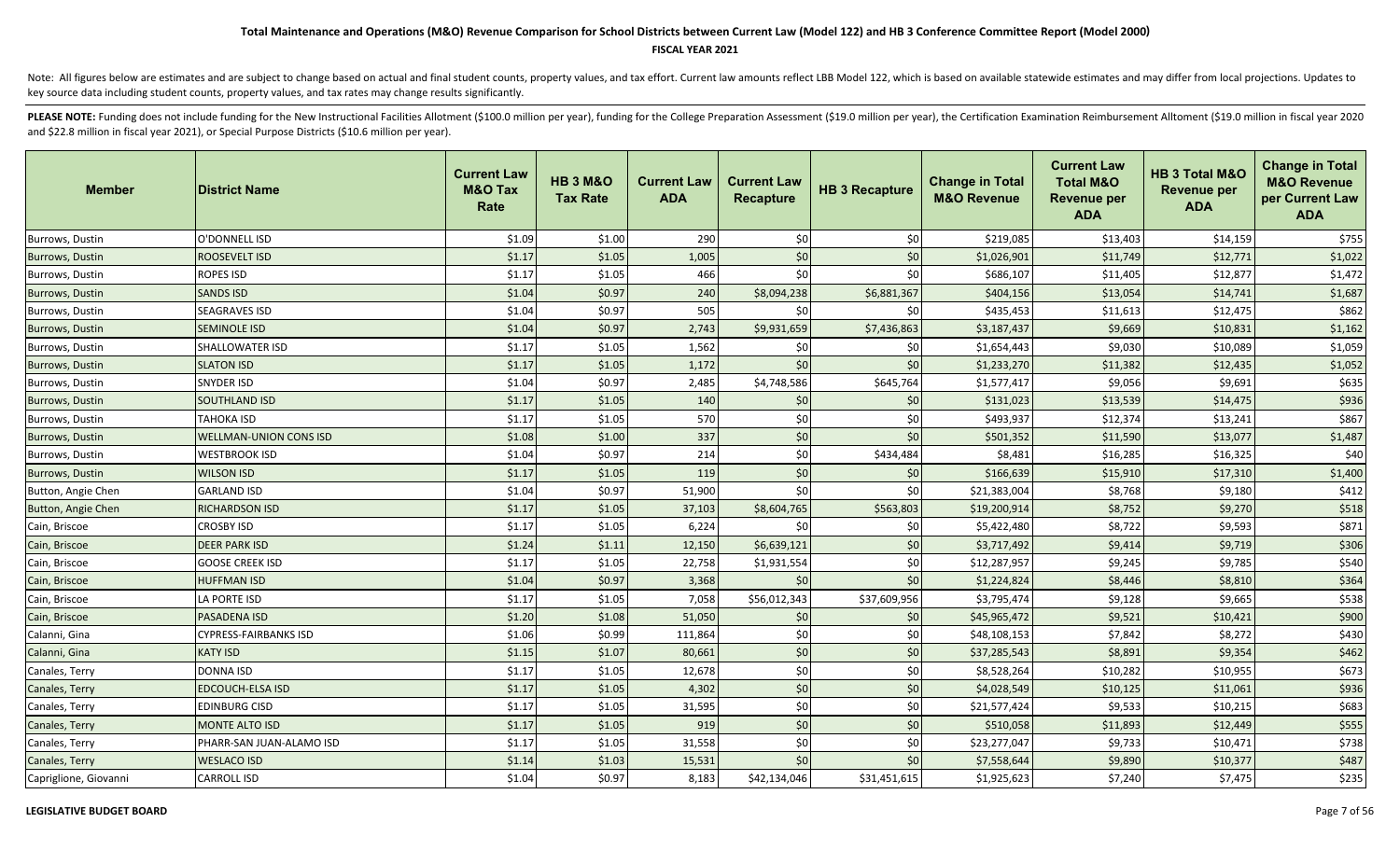### **FISCAL YEAR 2021**

Note: All figures below are estimates and are subject to change based on actual and final student counts, property values, and tax effort. Current law amounts reflect LBB Model 122, which is based on available statewide es key source data including student counts, property values, and tax rates may change results significantly.

| <b>Member</b>         | <b>District Name</b>             | <b>Current Law</b><br><b>M&amp;O Tax</b><br>Rate | <b>HB 3 M&amp;O</b><br><b>Tax Rate</b> | <b>Current Law</b><br><b>ADA</b> | <b>Current Law</b><br><b>Recapture</b> | <b>HB 3 Recapture</b> | <b>Change in Total</b><br><b>M&amp;O Revenue</b> | <b>Current Law</b><br><b>Total M&amp;O</b><br><b>Revenue per</b><br><b>ADA</b> | HB 3 Total M&O<br><b>Revenue per</b><br><b>ADA</b> | <b>Change in Total</b><br><b>M&amp;O Revenue</b><br>per Current Law<br><b>ADA</b> |
|-----------------------|----------------------------------|--------------------------------------------------|----------------------------------------|----------------------------------|----------------------------------------|-----------------------|--------------------------------------------------|--------------------------------------------------------------------------------|----------------------------------------------------|-----------------------------------------------------------------------------------|
| Capriglione, Giovanni | <b>GRAPEVINE-COLLEYVILLE ISD</b> | \$1.04                                           | \$0.97                                 | 13,112                           | \$73,579,237                           | \$54,957,459          | \$3,406,307                                      | \$7,993                                                                        | \$8,252                                            | \$260                                                                             |
| Capriglione, Giovanni | HURST-EULESS-BEDFORD ISD         | \$1.04                                           | \$0.97                                 | 23,916                           | \$0                                    | \$0                   | \$9,121,176                                      | \$8,235                                                                        | \$8,616                                            | \$381                                                                             |
| Capriglione, Giovanni | <b>KELLER ISD</b>                | \$1.17                                           | \$1.05                                 | 33,887                           | \$5,925,057                            | \$0                   | \$10,496,277                                     | \$8,565                                                                        | \$8,875                                            | \$310                                                                             |
| Capriglione, Giovanni | NORTHWEST ISD                    | \$1.04                                           | \$0.97                                 | 25,642                           | \$26,015,313                           | \$0                   | \$16,456,483                                     | \$7,587                                                                        | \$8,229                                            | \$642                                                                             |
| Clardy, Travis        | <b>ALTO ISD</b>                  | \$1.04                                           | \$0.97                                 | 625                              | \$0                                    | \$0                   | \$839,487                                        | \$11,062                                                                       | \$12,405                                           | \$1,343                                                                           |
| Clardy, Travis        | <b>BULLARD ISD</b>               | \$1.17                                           | \$1.05                                 | 2,570                            | \$25,665                               | \$0                   | \$1,828,321                                      | \$8,906                                                                        | \$9,617                                            | \$711                                                                             |
| Clardy, Travis        | <b>CARLISLE ISD</b>              | \$1.17                                           | \$1.05                                 | 570                              | $$0$$                                  | \$0                   | \$670,470                                        | \$11,558                                                                       | \$12,734                                           | \$1,176                                                                           |
| Clardy, Travis        | CENTRAL HEIGHTS ISD              | \$1.04                                           | \$0.97                                 | 1,098                            | \$0                                    | \$0                   | \$1,539,199                                      | \$8,186                                                                        | \$9,588                                            | \$1,402                                                                           |
| Clardy, Travis        | <b>CHIRENO ISD</b>               | \$1.11                                           | \$1.01                                 | 371                              | \$0                                    | \$0                   | \$545,922                                        | \$11,710                                                                       | \$13,181                                           | \$1,471                                                                           |
| Clardy, Travis        | <b>CUSHING ISD</b>               | \$1.04                                           | \$0.97                                 | 504                              | \$0                                    | \$0                   | \$20,030                                         | \$16,355                                                                       | \$16,395                                           | \$40                                                                              |
| Clardy, Travis        | <b>DOUGLASS ISD</b>              | \$1.04                                           | \$0.97                                 | 510                              | \$0                                    | \$0                   | \$742,897                                        | \$9,618                                                                        | \$11,076                                           | \$1,457                                                                           |
| Clardy, Travis        | <b>ETOILE ISD</b>                | \$1.17                                           | \$1.05                                 | 116                              | \$0                                    | \$0                   | \$287,912                                        | \$13,186                                                                       | \$15,663                                           | \$2,477                                                                           |
| Clardy, Travis        | <b>GARRISON ISD</b>              | \$1.17                                           | \$1.05                                 | 662                              | $$0$$                                  | \$0                   | \$1,274,393                                      | \$10,701                                                                       | \$12,626                                           | \$1,925                                                                           |
| Clardy, Travis        | <b>HENDERSON ISD</b>             | \$1.04                                           | \$0.97                                 | 3,230                            | \$0                                    | \$0                   | \$3,138,661                                      | \$8,053                                                                        | \$9,024                                            | \$972                                                                             |
| Clardy, Travis        | <b>JACKSONVILLE ISD</b>          | \$1.04                                           | \$0.97                                 | 4,455                            | \$0                                    | \$0                   | \$5,249,641                                      | \$8,551                                                                        | \$9,729                                            | \$1,178                                                                           |
| Clardy, Travis        | KILGORE ISD                      | \$1.04                                           | \$0.97                                 | 3,790                            | \$0                                    | \$0                   | \$3,771,967                                      | \$8,211                                                                        | \$9,206                                            | \$995                                                                             |
| Clardy, Travis        | <b>LANEVILLE ISD</b>             | \$1.17                                           | \$1.05                                 | 145                              | \$0                                    | \$0                   | \$158,691                                        | \$13,646                                                                       | \$14,740                                           | \$1,094                                                                           |
| Clardy, Travis        | LEVERETTS CHAPEL ISD             | \$1.17                                           | \$1.08                                 | 240                              | \$0                                    | \$0                   | \$463,221                                        | \$12,105                                                                       | \$14,035                                           | \$1,930                                                                           |
| Clardy, Travis        | <b>MARTINSVILLE ISD</b>          | \$1.17                                           | \$1.05                                 | 381                              | $$0$$                                  | $$0$$                 | \$629,583                                        | \$11,678                                                                       | \$13,332                                           | \$1,654                                                                           |
| Clardy, Travis        | <b>MOUNT ENTERPRISE ISD</b>      | \$1.17                                           | \$1.05                                 | 379                              | \$0                                    | \$0                   | \$629,286                                        | \$11,566                                                                       | \$13,226                                           | \$1,660                                                                           |
| Clardy, Travis        | <b>NACOGDOCHES ISD</b>           | \$1.17                                           | \$1.05                                 | 5,725                            | $$0$$                                  | \$0                   | \$7,267,461                                      | \$8,645                                                                        | \$9,914                                            | \$1,269                                                                           |
| Clardy, Travis        | NEW SUMMERFIELD ISD              | \$1.17                                           | \$1.05                                 | 508                              | \$0                                    | \$0                   | \$825,106                                        | \$12,064                                                                       | \$13,688                                           | \$1,624                                                                           |
| Clardy, Travis        | OVERTON ISD                      | \$1.17                                           | \$1.05                                 | 482                              | \$0                                    | \$0                   | \$893,887                                        | \$10,980                                                                       | \$12,834                                           | \$1,855                                                                           |
| Clardy, Travis        | RUSK ISD                         | \$1.04                                           | \$0.97                                 | 1,836                            | \$0                                    | \$0                   | \$2,031,674                                      | \$8,804                                                                        | \$9,911                                            | \$1,106                                                                           |
| Clardy, Travis        | <b>TATUM ISD</b>                 | \$1.04                                           | \$0.97                                 | 1,462                            | \$0                                    | \$0                   | \$1,356,736                                      | \$8,195                                                                        | \$9,123                                            | \$928                                                                             |
| Clardy, Travis        | <b>TROUP ISD</b>                 | \$1.17                                           | \$1.05                                 | 1,023                            | \$0                                    | \$0                   | \$1,237,501                                      | \$9,874                                                                        | \$11,083                                           | \$1,209                                                                           |
| Clardy, Travis        | <b>WELLS ISD</b>                 | \$1.17                                           | \$1.05                                 | 275                              | \$0                                    | \$0                   | \$414,894                                        | \$12,786                                                                       | \$14,295                                           | \$1,509                                                                           |
| Clardy, Travis        | WEST RUSK ISD                    | \$1.04                                           | \$0.97                                 | 1,010                            | \$0                                    | \$0                   | \$1,270,015                                      | \$9,568                                                                        | \$10,826                                           | \$1,258                                                                           |
| Clardy, Travis        | <b>WODEN ISD</b>                 | \$1.11                                           | \$1.01                                 | 690                              | \$0                                    | \$0                   | \$1,066,152                                      | \$10,233                                                                       | \$11,778                                           | \$1,545                                                                           |
| Cole, Sheryl          | AUSTIN ISD                       | \$1.08                                           | \$1.00                                 | 70,995                           | \$849,930,197                          | \$635,857,444         | \$96,198,276                                     | \$8,784                                                                        | \$10,139                                           | \$1,355                                                                           |
| Cole, Sheryl          | <b>MANOR ISD</b>                 | \$1.04                                           | \$0.97                                 | 9,340                            | \$0                                    | \$0                   | \$7,490,034                                      | \$8,390                                                                        | \$9,192                                            | \$802                                                                             |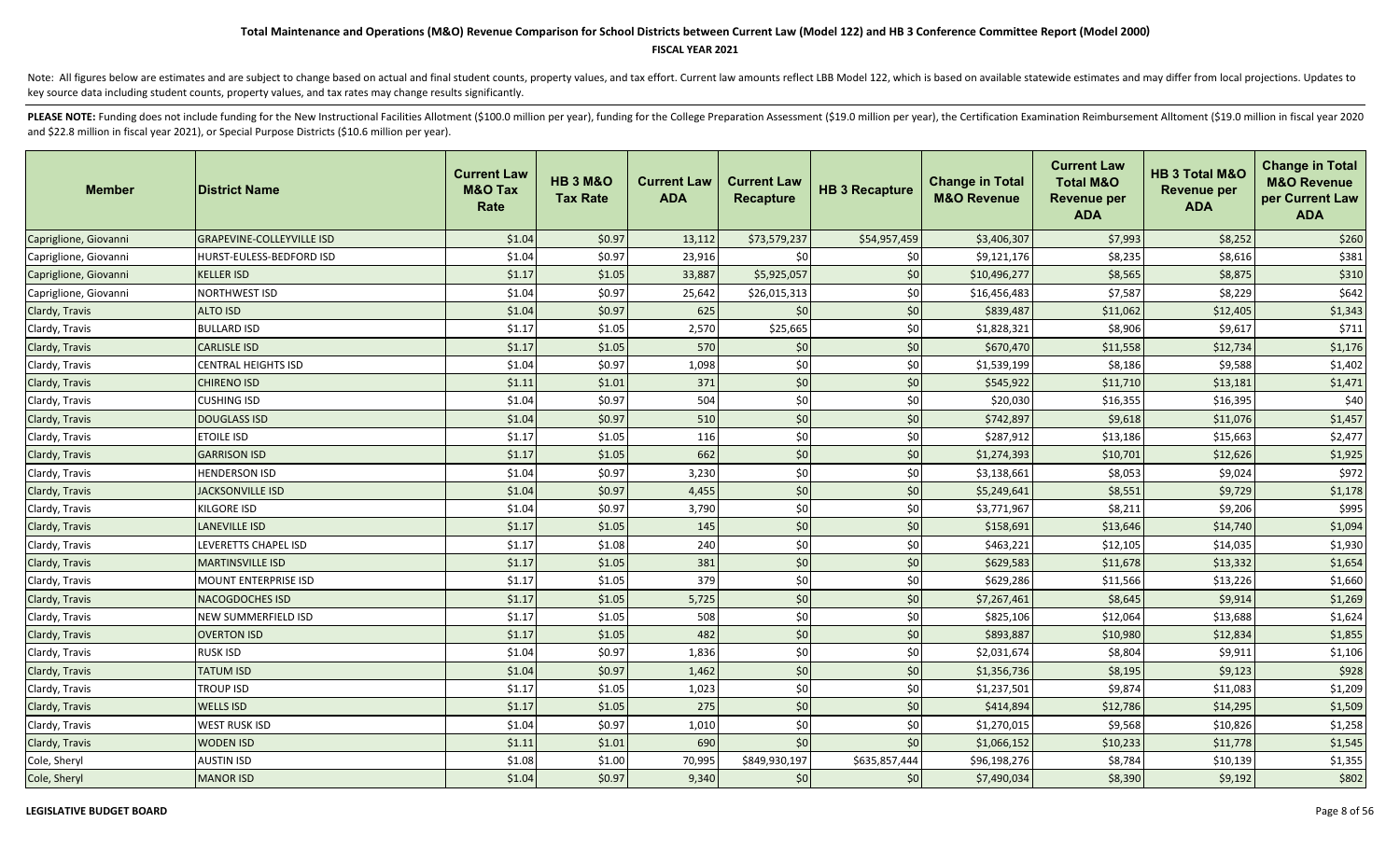### **FISCAL YEAR 2021**

Note: All figures below are estimates and are subject to change based on actual and final student counts, property values, and tax effort. Current law amounts reflect LBB Model 122, which is based on available statewide es key source data including student counts, property values, and tax rates may change results significantly.

| <b>Member</b>      | <b>District Name</b>     | <b>Current Law</b><br><b>M&amp;O Tax</b><br>Rate | <b>HB 3 M&amp;O</b><br><b>Tax Rate</b> | <b>Current Law</b><br><b>ADA</b> | <b>Current Law</b><br><b>Recapture</b> | <b>HB 3 Recapture</b> | <b>Change in Total</b><br><b>M&amp;O Revenue</b> | <b>Current Law</b><br><b>Total M&amp;O</b><br><b>Revenue per</b><br><b>ADA</b> | HB 3 Total M&O<br><b>Revenue per</b><br><b>ADA</b> | <b>Change in Total</b><br><b>M&amp;O Revenue</b><br>per Current Law<br><b>ADA</b> |
|--------------------|--------------------------|--------------------------------------------------|----------------------------------------|----------------------------------|----------------------------------------|-----------------------|--------------------------------------------------|--------------------------------------------------------------------------------|----------------------------------------------------|-----------------------------------------------------------------------------------|
| Cole, Sheryl       | PFLUGERVILLE ISD         | \$1.06                                           | \$0.99                                 | 24,661                           | \$0                                    | \$0                   | \$21,808,758                                     | \$8,562                                                                        | \$9,446                                            | \$884                                                                             |
| Coleman, Garnet F. | <b>HOUSTON ISD</b>       | \$1.04                                           | \$0.97                                 | 187,105                          | \$395,584,455                          | \$45,413,592          | \$124,763,781                                    | \$8,787                                                                        | \$9,453                                            | \$667                                                                             |
| Coleman, Garnet F. | PASADENA ISD             | \$1.20                                           | \$1.08                                 | 51,050                           | \$0                                    | \$0                   | \$45,965,472                                     | \$9,521                                                                        | \$10,421                                           | \$900                                                                             |
| Collier, Nicole    | <b>BURLESON ISD</b>      | \$1.17                                           | \$1.05                                 | 12,370                           | \$0                                    | \$0                   | \$9,371,531                                      | \$8,424                                                                        | \$9,182                                            | \$758                                                                             |
| Collier, Nicole    | <b>CROWLEY ISD</b>       | \$1.17                                           | \$1.05                                 | 14,922                           | \$443,403                              | \$0                   | \$6,769,956                                      | \$9,043                                                                        | \$9,497                                            | \$454                                                                             |
| Collier, Nicole    | <b>EVERMAN ISD</b>       | \$1.17                                           | \$1.05                                 | 5,675                            | \$0                                    | \$0                   | \$6,399,650                                      | \$9,363                                                                        | \$10,490                                           | \$1,128                                                                           |
| Collier, Nicole    | FORT WORTH ISD           | \$1.06                                           | \$0.99                                 | 73,800                           | \$0                                    | \$0                   | \$72,864,938                                     | \$9,069                                                                        | \$10,056                                           | \$987                                                                             |
| Cortez, Philip     | <b>HARLANDALE ISD</b>    | \$1.17                                           | \$1.05                                 | 12,157                           | \$0                                    | \$0                   | \$12,850,638                                     | \$9,684                                                                        | \$10,741                                           | \$1,057                                                                           |
| Cortez, Philip     | LACKLAND ISD             | \$0.00                                           | \$0.00                                 | 1,039                            | \$0                                    | \$0                   | \$1,447,893                                      | \$8,883                                                                        | \$10,277                                           | \$1,394                                                                           |
| Cortez, Philip     | <b>MEDINA VALLEY ISD</b> | \$1.04                                           | \$0.97                                 | 5,689                            | $$0$$                                  | \$0                   | \$5,413,650                                      | \$8,080                                                                        | \$9,031                                            | \$952                                                                             |
| Cortez, Philip     | <b>NORTHSIDE ISD</b>     | \$1.04                                           | \$0.97                                 | 97,679                           | $$0$$                                  | \$0                   | \$59,911,075                                     | \$8,159                                                                        | \$8,772                                            | \$613                                                                             |
| Cortez, Philip     | <b>SOMERSET ISD</b>      | \$1.17                                           | \$1.05                                 | 3,755                            | \$0                                    | \$0                   | \$5,852,229                                      | \$9,642                                                                        | \$11,200                                           | \$1,559                                                                           |
| Cortez, Philip     | SOUTH SAN ANTONIO ISD    | \$1.04                                           | \$0.97                                 | 7,415                            | \$0                                    | \$0                   | \$8,908,066                                      | \$8,747                                                                        | \$9,949                                            | \$1,201                                                                           |
| Cortez, Philip     | <b>SOUTHWEST ISD</b>     | \$1.12                                           | \$1.01                                 | 12,585                           | \$0                                    | \$0                   | \$13,453,201                                     | \$9,324                                                                        | \$10,393                                           | \$1,069                                                                           |
| Craddick, Tom      | <b>CRANE ISD</b>         | \$1.06                                           | \$0.99                                 | 1,059                            | \$0                                    | \$0                   | \$591,812                                        | \$11,450                                                                       | \$12,009                                           | \$559                                                                             |
| Craddick, Tom      | <b>DAWSON ISD</b>        | \$1.17                                           | \$1.05                                 | 105                              | \$21,349                               | \$0                   | \$137,501                                        | \$15,367                                                                       | \$16,678                                           | \$1,311                                                                           |
| Craddick, Tom      | <b>GRADY ISD</b>         | \$1.04                                           | \$0.97                                 | 237                              | \$13,390,108                           | \$12,198,967          | \$98,433                                         | \$15,357                                                                       | \$15,773                                           | \$416                                                                             |
| Craddick, Tom      | <b>GREENWOOD ISD</b>     | \$1.16                                           | \$1.04                                 | 2,885                            | \$648,626                              | \$40,927              | \$2,049,449                                      | \$8,357                                                                        | \$9,068                                            | \$710                                                                             |
| Craddick, Tom      | <b>KLONDIKE ISD</b>      | \$1.17                                           | \$1.05                                 | 243                              | \$8,954,004                            | \$7,604,915           | \$122,314                                        | \$15,031                                                                       | \$15,534                                           | \$503                                                                             |
| Craddick, Tom      | <b>LAMESA ISD</b>        | \$1.17                                           | \$1.05                                 | 1,726                            | \$0                                    | \$0                   | \$589,069                                        | \$10,500                                                                       | \$10,842                                           | \$341                                                                             |
| Craddick, Tom      | <b>MCCAMEY ISD</b>       | \$1.04                                           | \$0.97                                 | 509                              | \$2,934,150                            | \$1,898,385           | \$216,122                                        | \$11,600                                                                       | \$12,025                                           | \$425                                                                             |
| Craddick, Tom      | <b>MIDLAND ISD</b>       | \$1.04                                           | \$0.97                                 | 25,376                           | \$93,085,606                           | \$47,936,792          | \$18,703,910                                     | \$7,888                                                                        | \$8,625                                            | \$737                                                                             |
| Craddick, Tom      | O'DONNELL ISD            | \$1.09                                           | \$1.00                                 | 290                              | \$0                                    | \$0                   | \$219,085                                        | \$13,403                                                                       | \$14,159                                           | \$755                                                                             |
| Craddick, Tom      | <b>RANKIN ISD</b>        | \$1.04                                           | \$0.96                                 | 280                              | \$34,370,194                           | \$32,113,734          | \$14,333                                         | \$21,066                                                                       | \$21,117                                           | \$51                                                                              |
| Craddick, Tom      | SANDS ISD                | \$1.04                                           | \$0.97                                 | 240                              | \$8,094,238                            | \$6,881,367           | \$404,156                                        | \$13,054                                                                       | \$14,741                                           | \$1,687                                                                           |
| Craddick, Tom      | <b>STANTON ISD</b>       | \$1.04                                           | \$0.97                                 | 1,091                            | \$13,108,402                           | \$10,997,183          | \$369,998                                        | \$10,438                                                                       | \$10,778                                           | \$339                                                                             |
| Cyrier, John       | <b>BASTROP ISD</b>       | \$1.04                                           | \$0.97                                 | 10,534                           | \$0                                    | \$0                   | \$13,955,796                                     | \$8,298                                                                        | \$9,623                                            | \$1,325                                                                           |
| Cyrier, John       | <b>DIME BOX ISD</b>      | \$1.17                                           | \$1.05                                 | 145                              | \$29,446                               | \$0                   | \$79,160                                         | \$14,890                                                                       | \$15,436                                           | \$546                                                                             |
| Cyrier, John       | <b>ELGIN ISD</b>         | \$1.17                                           | \$1.05                                 | 4,247                            | \$0                                    | \$0                   | \$4,862,514                                      | \$9,458                                                                        | \$10,604                                           | \$1,145                                                                           |
| Cyrier, John       | <b>FALLS CITY ISD</b>    | \$1.06                                           | \$0.99                                 | 335                              | \$3,391,798                            | \$2,424,368           | \$367,007                                        | \$11,129                                                                       | \$12,225                                           | \$1,096                                                                           |
| Cyrier, John       | <b>GIDDINGS ISD</b>      | \$1.10                                           | \$1.00                                 | 1,755                            | \$0                                    | \$0                   | \$1,099,714                                      | \$9,375                                                                        | \$10,001                                           | \$627                                                                             |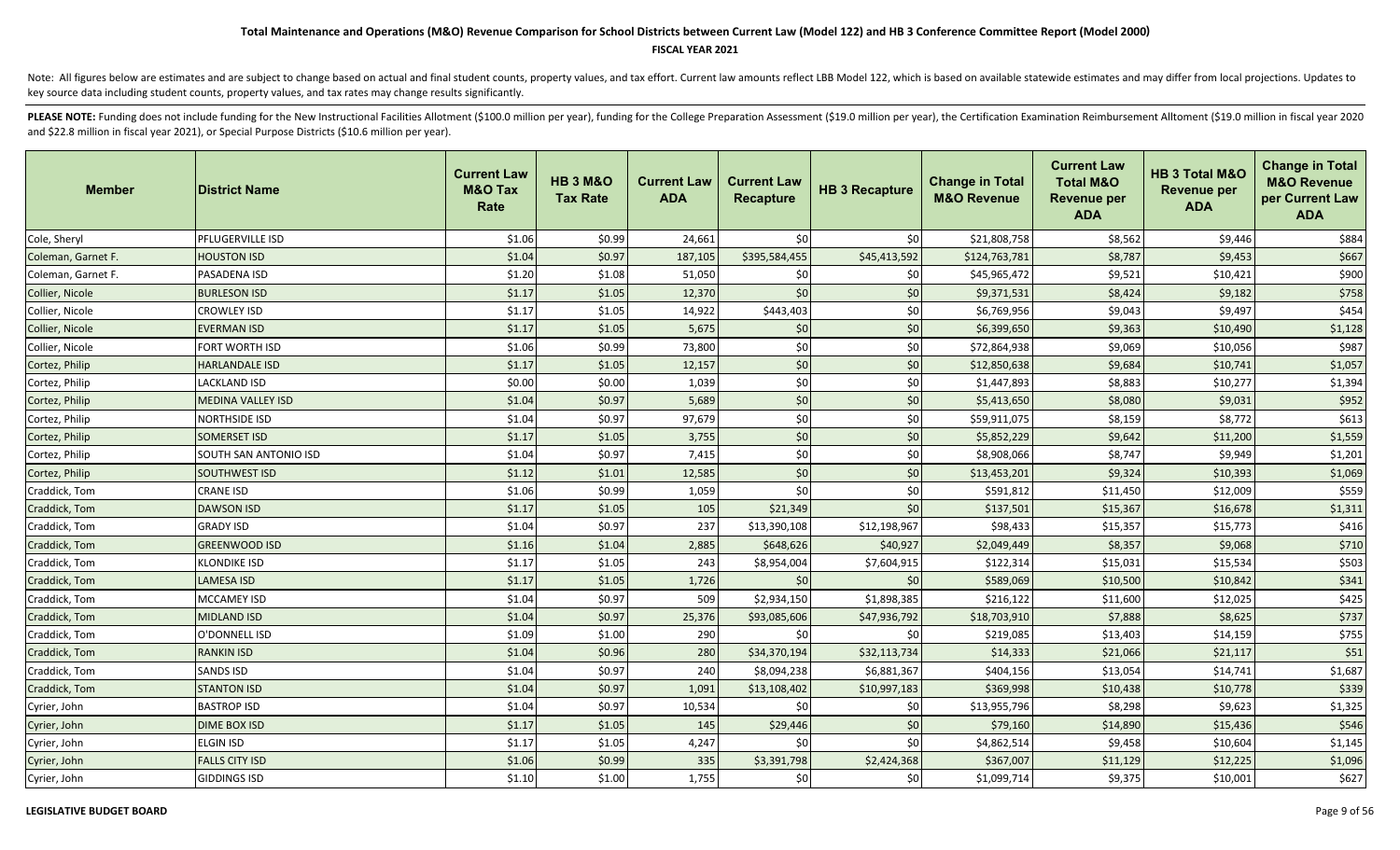### **FISCAL YEAR 2021**

Note: All figures below are estimates and are subject to change based on actual and final student counts, property values, and tax effort. Current law amounts reflect LBB Model 122, which is based on available statewide es key source data including student counts, property values, and tax rates may change results significantly.

| <b>Member</b> | <b>District Name</b>        | <b>Current Law</b><br><b>M&amp;O Tax</b><br>Rate | <b>HB 3 M&amp;O</b><br><b>Tax Rate</b> | <b>Current Law</b><br><b>ADA</b> | <b>Current Law</b><br><b>Recapture</b> | <b>HB 3 Recapture</b> | <b>Change in Total</b><br><b>M&amp;O Revenue</b> | <b>Current Law</b><br><b>Total M&amp;O</b><br><b>Revenue per</b><br><b>ADA</b> | HB 3 Total M&O<br><b>Revenue per</b><br><b>ADA</b> | <b>Change in Total</b><br><b>M&amp;O Revenue</b><br>per Current Law<br><b>ADA</b> |
|---------------|-----------------------------|--------------------------------------------------|----------------------------------------|----------------------------------|----------------------------------------|-----------------------|--------------------------------------------------|--------------------------------------------------------------------------------|----------------------------------------------------|-----------------------------------------------------------------------------------|
| Cyrier, John  | <b>GONZALES ISD</b>         | \$1.13                                           | \$1.02                                 | 2,789                            | \$143,863                              | \$0                   | \$3,054,901                                      | \$9,648                                                                        | \$10,744                                           | \$1,095                                                                           |
| Cyrier, John  | <b>HAYS CONS ISD</b>        | \$1.04                                           | \$0.97                                 | 19,460                           | \$0                                    | \$0                   | \$19,365,026                                     | \$8,123                                                                        | \$9,118                                            | \$995                                                                             |
| Cyrier, John  | <b>KARNES CITY ISD</b>      | \$1.04                                           | \$0.97                                 | 1,077                            | \$38,255,161                           | \$34,219,546          | \$271,324                                        | \$12,497                                                                       | \$12,749                                           | \$252                                                                             |
| Cyrier, John  | KENEDY ISD                  | \$1.04                                           | \$0.97                                 | 710                              | \$5,888,454                            | \$4,186,214           | \$439,130                                        | \$11,634                                                                       | \$12,252                                           | \$618                                                                             |
| Cyrier, John  | <b>LEXINGTON ISD</b>        | \$1.17                                           | \$1.05                                 | 1,005                            | \$0                                    | \$0                   | \$1,121,474                                      | \$10,737                                                                       | \$11,853                                           | \$1,116                                                                           |
| Cyrier, John  | <b>LOCKHART ISD</b>         | \$1.04                                           | \$0.97                                 | 5,952                            | $$0$$                                  | \$0                   | \$7,564,270                                      | \$8,234                                                                        | \$9,505                                            | \$1,271                                                                           |
| Cyrier, John  | LULING ISD                  | \$1.04                                           | \$0.97                                 | 1,293                            | \$0                                    | \$0                   | \$1,166,383                                      | \$9,409                                                                        | \$10,311                                           | \$902                                                                             |
| Cyrier, John  | <b>MCDADE ISD</b>           | \$1.04                                           | \$0.97                                 | 390                              | \$0                                    | \$0                   | \$685,186                                        | \$10,919                                                                       | \$12,676                                           | \$1,757                                                                           |
| Cyrier, John  | <b>MOULTON ISD</b>          | \$0.99                                           | \$0.92                                 | 239                              | \$909,069                              | \$205,150             | \$304,208                                        | \$11,514                                                                       | \$12,787                                           | \$1,273                                                                           |
| Cyrier, John  | NIXON-SMILEY CONS ISD       | \$1.06                                           | \$0.99                                 | 995                              | \$0                                    | \$0                   | \$654,507                                        | \$11,301                                                                       | \$11,959                                           | \$658                                                                             |
| Cyrier, John  | <b>NORDHEIM ISD</b>         | \$1.17                                           | \$1.05                                 | 139                              | \$3,688,608                            | \$2,917,255           | \$171,825                                        | \$14,359                                                                       | \$15,598                                           | \$1,239                                                                           |
| Cyrier, John  | <b>PAWNEE ISD</b>           | \$1.04                                           | \$0.96                                 | 301                              | \$669,617                              | \$336,939             | \$9,392                                          | \$12,843                                                                       | \$12,874                                           | \$31                                                                              |
| Cyrier, John  | PETTUS ISD                  | \$1.09                                           | \$1.00                                 | 381                              | \$2,102,569                            | \$988,503             | \$336,335                                        | \$12,660                                                                       | \$13,542                                           | \$883                                                                             |
| Cyrier, John  | PRAIRIE LEA ISD             | \$1.02                                           | \$0.95                                 | 205                              | \$0                                    | \$0                   | \$194,755                                        | \$11,791                                                                       | \$12,741                                           | \$950                                                                             |
| Cyrier, John  | <b>RUNGE ISD</b>            | \$1.04                                           | \$0.97                                 | 226                              | \$2,181,000                            | \$1,612,520           | \$123,658                                        | \$12,744                                                                       | \$13,290                                           | \$546                                                                             |
| Cyrier, John  | SAN MARCOS CONS ISD         | \$1.06                                           | \$0.99                                 | 7,580                            | \$13,249,203                           | \$0                   | \$5,121,296                                      | \$9,055                                                                        | \$9,731                                            | \$676                                                                             |
| Cyrier, John  | <b>SHINER ISD</b>           | \$1.04                                           | \$0.97                                 | 618                              | \$1,443,240                            | \$0                   | \$815,846                                        | \$10,196                                                                       | \$11,516                                           | \$1,320                                                                           |
| Cyrier, John  | SMITHVILLE ISD              | \$1.17                                           | \$1.05                                 | 1,685                            | \$118,003                              | \$0                   | \$1,245,127                                      | \$9,633                                                                        | \$10,372                                           | \$739                                                                             |
| Cyrier, John  | <b>WAELDER ISD</b>          | \$1.04                                           | \$0.97                                 | 286                              | \$0                                    | \$0                   | \$392,721                                        | \$11,981                                                                       | \$13,352                                           | \$1,371                                                                           |
| Cyrier, John  | YOAKUM ISD                  | \$1.04                                           | \$0.97                                 | 1,471                            | \$0                                    | \$0                   | \$1,553,424                                      | \$9,502                                                                        | \$10,558                                           | \$1,056                                                                           |
| Darby, Drew   | <b>BALLINGER ISD</b>        | \$1.17                                           | \$1.05                                 | 813                              | \$0                                    | \$0                   | \$440,458                                        | \$11,644                                                                       | \$12,186                                           | \$542                                                                             |
| Darby, Drew   | <b>BIG SPRING ISD</b>       | \$1.04                                           | \$0.97                                 | 3,700                            | \$0                                    | \$0                   | \$2,862,094                                      | \$8,219                                                                        | \$8,993                                            | \$774                                                                             |
| Darby, Drew   | <b>BLACKWELL CONS ISD</b>   | \$1.04                                           | \$0.97                                 | 142                              | \$7,459,890                            | \$6,602,663           | \$168,117                                        | \$14,359                                                                       | \$15,543                                           | \$1,184                                                                           |
| Darby, Drew   | <b>BORDEN COUNTY ISD</b>    | \$1.04                                           | \$0.97                                 | 207                              | \$1,507,251                            | \$2,985,903           | \$10,866                                         | \$21,614                                                                       | \$21,667                                           | \$53                                                                              |
| Darby, Drew   | <b>BRADY ISD</b>            | \$1.04                                           | \$0.97                                 | 1,065                            | \$0                                    | \$0                   | \$1,123,009                                      | \$10,059                                                                       | \$11,114                                           | \$1,054                                                                           |
| Darby, Drew   | <b>BRONTE ISD</b>           | \$1.08                                           | \$1.00                                 | 200                              | \$2,153                                | \$0                   | \$90,364                                         | \$12,945                                                                       | \$13,397                                           | \$452                                                                             |
| Darby, Drew   | <b>CHRISTOVAL ISD</b>       | \$1.17                                           | \$1.05                                 | 505                              | \$0                                    | \$0                   | \$529,647                                        | \$12,667                                                                       | \$13,716                                           | \$1,049                                                                           |
| Darby, Drew   | COAHOMA ISD                 | \$1.04                                           | \$0.97                                 | 1,021                            | \$0                                    | \$0                   | \$1,041,699                                      | \$8,954                                                                        | \$9,975                                            | \$1,020                                                                           |
| Darby, Drew   | <b>EDEN CONS ISD</b>        | \$1.04                                           | \$0.97                                 | 210                              | \$0                                    | \$0                   | \$136,937                                        | \$13,063                                                                       | \$13,715                                           | \$652                                                                             |
| Darby, Drew   | <b>FORSAN ISD</b>           | \$1.04                                           | \$0.97                                 | 788                              | \$245,539                              | \$0                   | \$975,555                                        | \$9,289                                                                        | \$10,527                                           | \$1,238                                                                           |
| Darby, Drew   | <b>GLASSCOCK COUNTY ISD</b> | \$1.04                                           | \$0.97                                 | 291                              | \$28,259,435                           | \$26,378,792          | \$13,975                                         | \$19,785                                                                       | \$19,833                                           | \$48                                                                              |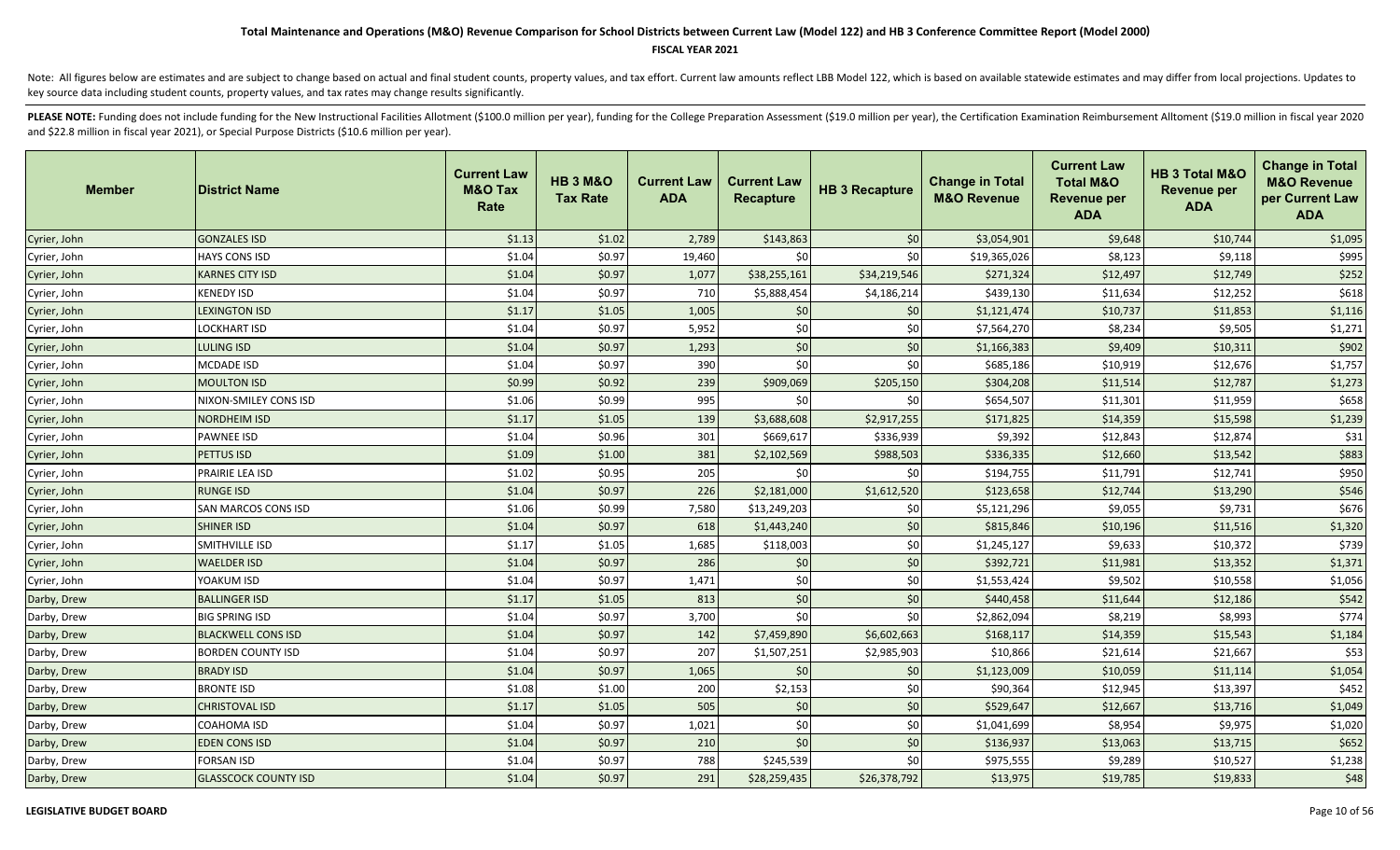### **FISCAL YEAR 2021**

Note: All figures below are estimates and are subject to change based on actual and final student counts, property values, and tax effort. Current law amounts reflect LBB Model 122, which is based on available statewide es key source data including student counts, property values, and tax rates may change results significantly.

| <b>Member</b> | <b>District Name</b>     | <b>Current Law</b><br><b>M&amp;O Tax</b><br>Rate | <b>HB 3 M&amp;O</b><br><b>Tax Rate</b> | <b>Current Law</b><br><b>ADA</b> | <b>Current Law</b><br><b>Recapture</b> | <b>HB 3 Recapture</b> | <b>Change in Total</b><br><b>M&amp;O Revenue</b> | <b>Current Law</b><br><b>Total M&amp;O</b><br><b>Revenue per</b><br><b>ADA</b> | HB 3 Total M&O<br><b>Revenue per</b><br><b>ADA</b> | <b>Change in Total</b><br><b>M&amp;O Revenue</b><br>per Current Law<br><b>ADA</b> |
|---------------|--------------------------|--------------------------------------------------|----------------------------------------|----------------------------------|----------------------------------------|-----------------------|--------------------------------------------------|--------------------------------------------------------------------------------|----------------------------------------------------|-----------------------------------------------------------------------------------|
| Darby, Drew   | <b>GRAPE CREEK ISD</b>   | \$1.17                                           | \$1.05                                 | 1,000                            | \$0                                    | \$0                   | \$1,156,305                                      | \$11,331                                                                       | \$12,488                                           | \$1,156                                                                           |
| Darby, Drew   | <b>IRION CO ISD</b>      | \$1.04                                           | \$0.97                                 | 259                              | \$9,948,994                            | \$8,894,690           | \$82,404                                         | \$13,353                                                                       | \$13,671                                           | \$318                                                                             |
| Darby, Drew   | JIM NED CONS ISD         | \$1.04                                           | \$0.97                                 | 1,304                            | \$0                                    | \$0                   | \$1,283,376                                      | \$8,422                                                                        | \$9,406                                            | \$984                                                                             |
| Darby, Drew   | <b>MILES ISD</b>         | \$1.17                                           | \$1.05                                 | 428                              | \$0                                    | \$0                   | \$709,290                                        | \$11,057                                                                       | \$12,713                                           | \$1,656                                                                           |
| Darby, Drew   | OLFEN ISD                | \$1.17                                           | \$1.05                                 | 115                              | \$0                                    | \$0                   | \$211,995                                        | \$15,256                                                                       | \$17,099                                           | \$1,843                                                                           |
| Darby, Drew   | <b>PAINT ROCK ISD</b>    | \$1.16                                           | \$1.04                                 | 230                              | \$0                                    | \$0                   | \$8,310                                          | \$14,868                                                                       | \$14,904                                           | \$36                                                                              |
| Darby, Drew   | PANTHER CREEK CONS ISD   | \$1.17                                           | \$1.05                                 | 150                              | \$78,558                               | \$10,333              | \$127,920                                        | \$14,002                                                                       | \$14,855                                           | \$853                                                                             |
| Darby, Drew   | <b>REAGAN COUNTY ISD</b> | \$1.15                                           | \$1.03                                 | 806                              | \$26,628,526                           | \$22,233,877          | \$592,179                                        | \$13,384                                                                       | \$14,119                                           | \$735                                                                             |
| Darby, Drew   | ROBERT LEE ISD           | \$1.04                                           | \$0.97                                 | 262                              | \$0                                    | \$0                   | \$325,854                                        | \$11,666                                                                       | \$12,910                                           | \$1,244                                                                           |
| Darby, Drew   | <b>SAN ANGELO ISD</b>    | \$1.04                                           | \$0.97                                 | 13,550                           | \$0                                    | \$0                   | \$12,158,440                                     | \$7,967                                                                        | \$8,865                                            | \$897                                                                             |
| Darby, Drew   | SANDS ISD                | \$1.04                                           | \$0.97                                 | 240                              | \$8,094,238                            | \$6,881,367           | \$404,156                                        | \$13,054                                                                       | \$14,741                                           | \$1,687                                                                           |
| Darby, Drew   | <b>STANTON ISD</b>       | \$1.04                                           | \$0.97                                 | 1,091                            | \$13,108,402                           | \$10,997,183          | \$369,998                                        | \$10,438                                                                       | \$10,778                                           | \$339                                                                             |
| Darby, Drew   | STERLING CITY ISD        | \$1.04                                           | \$0.97                                 | 289                              | \$7,085,947                            | \$6,105,268           | \$194,005                                        | \$12,743                                                                       | \$13,416                                           | \$672                                                                             |
| Darby, Drew   | <b>VERIBEST ISD</b>      | \$1.17                                           | \$1.05                                 | 242                              | \$0                                    | \$0                   | \$238,875                                        | \$12,660                                                                       | \$13,646                                           | \$986                                                                             |
| Darby, Drew   | <b>WALL ISD</b>          | \$1.04                                           | \$0.97                                 | 1,121                            | $$0$$                                  | \$0                   | \$911,028                                        | \$8,782                                                                        | \$9,595                                            | \$813                                                                             |
| Darby, Drew   | <b>WATER VALLEY ISD</b>  | \$1.17                                           | \$1.05                                 | 300                              | \$0                                    | \$0                   | \$297,477                                        | \$13,759                                                                       | \$14,751                                           | \$992                                                                             |
| Darby, Drew   | WINTERS ISD              | \$1.04                                           | \$0.97                                 | 500                              | \$0                                    | \$0                   | \$226,903                                        | \$12,066                                                                       | \$12,520                                           | \$454                                                                             |
| Davis, Sarah  | <b>HOUSTON ISD</b>       | \$1.04                                           | \$0.97                                 | 187,105                          | \$395,584,455                          | \$45,413,592          | \$124,763,781                                    | \$8,787                                                                        | \$9,453                                            | \$667                                                                             |
| Davis, Sarah  | SPRING BRANCH ISD        | \$1.11                                           | \$1.04                                 | 31,624                           | \$114,141,004                          | \$40,500,743          | \$35,301,696                                     | \$8,674                                                                        | \$9,790                                            | \$1,116                                                                           |
| Davis, Yvonne | <b>CEDAR HILL ISD</b>    | \$1.04                                           | \$0.97                                 | 7,372                            | \$0                                    | \$0                   | \$5,462,283                                      | \$8,195                                                                        | \$8,936                                            | \$741                                                                             |
| Davis, Yvonne | <b>DALLAS ISD</b>        | \$1.17                                           | \$1.05                                 | 137,000                          | \$268,406,418                          | \$15,148,240          | \$52,357,999                                     | \$9,920                                                                        | \$10,302                                           | \$382                                                                             |
| Davis, Yvonne | <b>DESOTO ISD</b>        | \$1.17                                           | \$1.05                                 | 8,800                            | \$0                                    | \$0                   | \$5,547,490                                      | \$9,258                                                                        | \$9,889                                            | \$630                                                                             |
| Davis, Yvonne | <b>DUNCANVILLE ISD</b>   | \$1.17                                           | \$1.05                                 | 11,940                           | \$0                                    | \$0                   | \$6,242,086                                      | \$9,529                                                                        | \$10,052                                           | \$523                                                                             |
| Davis, Yvonne | <b>GRAND PRAIRIE ISD</b> | \$1.17                                           | \$1.05                                 | 27,567                           | \$0                                    | \$0                   | \$22,540,895                                     | \$9,512                                                                        | \$10,330                                           | \$818                                                                             |
| Dean, Jay     | <b>BIG SANDY ISD</b>     | \$1.04                                           | \$0.97                                 | 659                              | \$0                                    | \$0                   | \$848,005                                        | \$10,856                                                                       | \$12,143                                           | \$1,287                                                                           |
| Dean, Jay     | <b>GILMER ISD</b>        | \$1.17                                           | \$1.05                                 | 2,325                            | $$0$$                                  | \$0                   | \$2,530,182                                      | \$9,511                                                                        | \$10,600                                           | \$1,088                                                                           |
| Dean, Jay     | <b>GLADEWATER ISD</b>    | \$1.17                                           | \$1.05                                 | 1,617                            | \$0                                    | \$0                   | \$1,573,044                                      | \$9,542                                                                        | \$10,515                                           | \$973                                                                             |
| Dean, Jay     | <b>HARMONY ISD</b>       | \$1.17                                           | \$1.05                                 | 1,012                            | $$0$$                                  | \$0                   | \$970,854                                        | \$10,472                                                                       | \$11,431                                           | \$959                                                                             |
| Dean, Jay     | KILGORE ISD              | \$1.04                                           | \$0.97                                 | 3,790                            | $$0$$                                  | \$0                   | \$3,771,967                                      | \$8,211                                                                        | \$9,206                                            | \$995                                                                             |
| Dean, Jay     | LONGVIEW ISD             | \$1.04                                           | \$0.97                                 | 7,936                            | $$0$$                                  | \$0                   | \$8,554,732                                      | \$8,292                                                                        | \$9,370                                            | \$1,078                                                                           |
| Dean, Jay     | <b>NEW DIANA ISD</b>     | \$1.11                                           | \$1.01                                 | 1,151                            | \$0                                    | \$0                   | \$1,454,910                                      | \$9,087                                                                        | \$10,351                                           | \$1,264                                                                           |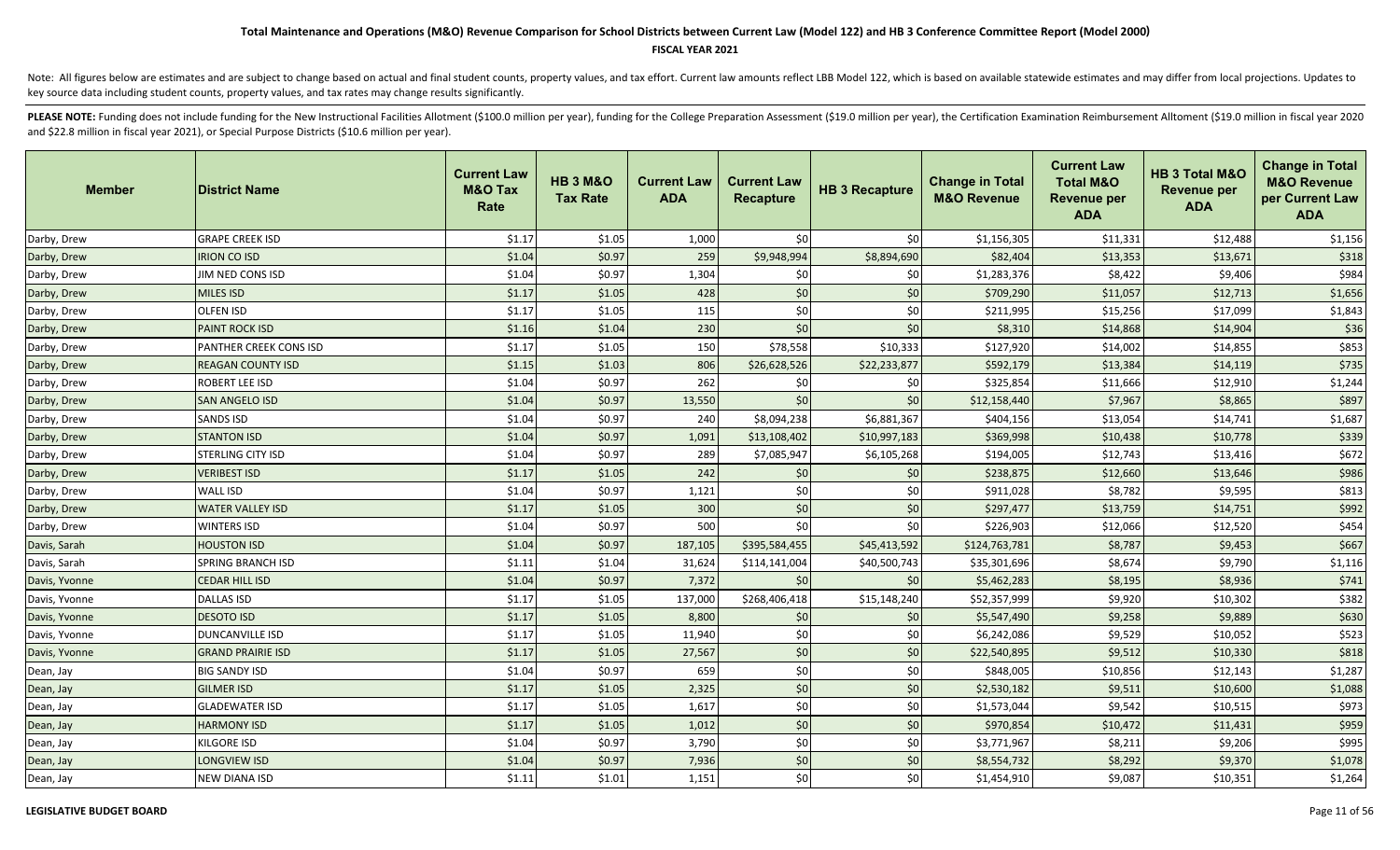### **FISCAL YEAR 2021**

Note: All figures below are estimates and are subject to change based on actual and final student counts, property values, and tax effort. Current law amounts reflect LBB Model 122, which is based on available statewide es key source data including student counts, property values, and tax rates may change results significantly.

| <b>Member</b>                 | <b>District Name</b>         | <b>Current Law</b><br><b>M&amp;O Tax</b><br>Rate | <b>HB 3 M&amp;O</b><br><b>Tax Rate</b> | <b>Current Law</b><br><b>ADA</b> | <b>Current Law</b><br><b>Recapture</b> | <b>HB 3 Recapture</b> | <b>Change in Total</b><br><b>M&amp;O Revenue</b> | <b>Current Law</b><br><b>Total M&amp;O</b><br><b>Revenue per</b><br><b>ADA</b> | HB 3 Total M&O<br><b>Revenue per</b><br><b>ADA</b> | <b>Change in Total</b><br><b>M&amp;O Revenue</b><br>per Current Law<br><b>ADA</b> |
|-------------------------------|------------------------------|--------------------------------------------------|----------------------------------------|----------------------------------|----------------------------------------|-----------------------|--------------------------------------------------|--------------------------------------------------------------------------------|----------------------------------------------------|-----------------------------------------------------------------------------------|
| Dean, Jay                     | <b>ORE CITY ISD</b>          | \$1.17                                           | \$1.05                                 | 875                              | \$0                                    | \$0                   | \$1,326,326                                      | \$11,163                                                                       | \$12,679                                           | \$1,516                                                                           |
| Dean, Jay                     | PINE TREE ISD                | \$1.17                                           | \$1.05                                 | 4,345                            | $$0$$                                  | \$0                   | \$4,055,479                                      | \$8,558                                                                        | \$9,491                                            | \$933                                                                             |
| Dean, Jay                     | PITTSBURG ISD                | \$1.04                                           | \$0.97                                 | 2,220                            | $$0$$                                  | \$0                   | \$2,336,307                                      | \$8,901                                                                        | \$9,953                                            | \$1,052                                                                           |
| Dean, Jay                     | <b>SABINE ISD</b>            | \$1.04                                           | \$0.97                                 | 1,444                            | \$0                                    | \$0                   | \$1,581,876                                      | \$7,832                                                                        | \$8,928                                            | \$1,095                                                                           |
| Dean, Jay                     | <b>SPRING HILL ISD</b>       | \$1.17                                           | \$1.05                                 | 1,927                            | \$0                                    | \$0                   | \$1,496,725                                      | \$8,280                                                                        | \$9,056                                            | \$777                                                                             |
| Dean, Jay                     | UNION GROVE ISD              | \$1.17                                           | \$1.05                                 | 725                              | \$0                                    | \$0                   | \$828,198                                        | \$10,684                                                                       | \$11,827                                           | \$1,142                                                                           |
| Dean, Jay                     | UNION HILL ISD               | \$1.17                                           | \$1.05                                 | 340                              | \$0                                    | \$0                   | \$390,622                                        | \$12,006                                                                       | \$13,155                                           | \$1,149                                                                           |
| Dean, Jay                     | WHITE OAK ISD                | \$1.17                                           | \$1.05                                 | 1,445                            | \$0                                    | \$0                   | \$1,442,373                                      | \$8,486                                                                        | \$9,485                                            | \$998                                                                             |
| Deshotel, Joe                 | <b>BEAUMONT ISD</b>          | \$1.04                                           | \$0.97                                 | 16,454                           | \$0                                    | \$0                   | \$12,584,798                                     | \$8,574                                                                        | \$9,339                                            | \$765                                                                             |
| Deshotel, Joe                 | HAMSHIRE-FANNETT ISD         | \$1.17                                           | \$1.05                                 | 1,830                            | \$0                                    | \$0                   | \$1,496,987                                      | \$9,163                                                                        | \$9,981                                            | \$818                                                                             |
| Deshotel, Joe                 | <b>HARDIN-JEFFERSON ISD</b>  | \$1.04                                           | \$0.97                                 | 2,235                            | \$0                                    | \$0                   | \$1,873,286                                      | \$7,837                                                                        | \$8,675                                            | \$838                                                                             |
| Deshotel, Joe                 | NEDERLAND ISD                | \$1.06                                           | \$0.99                                 | 4,984                            | \$0                                    | \$0                   | \$2,062,219                                      | \$8,424                                                                        | \$8,838                                            | \$414                                                                             |
| Deshotel, Joe                 | PORT ARTHUR ISD              | \$1.17                                           | \$1.05                                 | 7,344                            | \$17,595,842                           | \$1,898,199           | \$5,062,015                                      | \$9,387                                                                        | \$10,076                                           | \$689                                                                             |
| Deshotel, Joe                 | PORT NECHES-GROVES ISD       | \$1.17                                           | \$1.05                                 | 4,940                            | \$757,392                              | \$0                   | \$2,418,389                                      | \$8,168                                                                        | \$8,657                                            | \$490                                                                             |
| Dominguez, Alex               | <b>BROWNSVILLE ISD</b>       | \$1.15                                           | \$1.04                                 | 38,337                           | \$0                                    | \$0                   | \$32,857,902                                     | \$10,182                                                                       | \$11,039                                           | \$857                                                                             |
| Dominguez, Alex               | LOS FRESNOS CONS ISD         | \$1.17                                           | \$1.05                                 | 9,909                            | \$0                                    | \$0                   | \$6,386,623                                      | \$9,721                                                                        | \$10,365                                           | \$645                                                                             |
| Dominguez, Alex               | POINT ISABEL ISD             | \$1.04                                           | \$0.97                                 | 2,112                            | \$21,362,061                           | \$16,754,815          | \$1,044,537                                      | \$10,228                                                                       | \$10,723                                           | \$495                                                                             |
| Dominguez, Alex               | RIO HONDO ISD                | \$1.17                                           | \$1.05                                 | 1,612                            | \$0                                    | \$0                   | \$1,044,961                                      | \$10,469                                                                       | \$11,118                                           | \$648                                                                             |
| Dutton, Jr, Harold V.         | <b>CHANNELVIEW ISD</b>       | \$1.04                                           | \$0.97                                 | 9,100                            | \$0                                    | \$0                   | \$5,518,950                                      | \$8,927                                                                        | \$9,533                                            | \$606                                                                             |
| Dutton, Jr, Harold V.         | <b>CROSBY ISD</b>            | \$1.17                                           | \$1.05                                 | 6,224                            | \$0                                    | \$0                   | \$5,422,480                                      | \$8,722                                                                        | \$9,593                                            | \$871                                                                             |
| Dutton, Jr, Harold V.         | <b>GALENA PARK ISD</b>       | \$1.24                                           | \$1.12                                 | 20,712                           | \$0                                    | \$0                   | \$15,145,005                                     | \$9,965                                                                        | \$10,696                                           | \$731                                                                             |
| Dutton, Jr, Harold V.         | <b>HOUSTON ISD</b>           | \$1.04                                           | \$0.97                                 | 187,105                          | \$395,584,455                          | \$45,413,592          | \$124,763,781                                    | \$8,787                                                                        | \$9,453                                            | \$667                                                                             |
| Dutton, Jr, Harold V.         | <b>HUMBLE ISD</b>            | \$1.17                                           | \$1.05                                 | 43,417                           | \$0                                    | \$0                   | \$24,281,800                                     | \$8,543                                                                        | \$9,103                                            | \$559                                                                             |
| Dutton, Jr, Harold V.         | SHELDON ISD                  | \$1.17                                           | \$1.05                                 | 9,557                            | \$1,422,480                            | \$0                   | \$9,127,576                                      | \$9,081                                                                        | \$10,036                                           | \$955                                                                             |
| Farrar, Jessica Cristina      | <b>CYPRESS-FAIRBANKS ISD</b> | \$1.06                                           | \$0.99                                 | 111,864                          | \$0                                    | \$0                   | \$48,108,153                                     | \$7,842                                                                        | \$8,272                                            | \$430                                                                             |
| Farrar, Jessica Cristina      | <b>HOUSTON ISD</b>           | \$1.04                                           | \$0.97                                 | 187,105                          | \$395,584,455                          | \$45,413,592          | \$124,763,781                                    | \$8,787                                                                        | \$9,453                                            | \$667                                                                             |
| Farrar, Jessica Cristina      | <b>SPRING BRANCH ISD</b>     | \$1.11                                           | \$1.04                                 | 31,624                           | \$114,141,004                          | \$40,500,743          | \$35,301,696                                     | \$8,674                                                                        | \$9,790                                            | \$1,116                                                                           |
| Fiero, Arthur "Art"           | EL PASO ISD                  | \$1.17                                           | \$1.05                                 | 50,507                           | \$0                                    | \$0                   | \$42,916,417                                     | \$9,570                                                                        | \$10,419                                           | \$850                                                                             |
| Fiero, Arthur "Art"           | <b>SOCORRO ISD</b>           | \$0.98                                           | \$0.91                                 | 43,857                           | \$0                                    | \$0                   | \$22,346,271                                     | \$8,351                                                                        | \$8,860                                            | \$510                                                                             |
| Fiero, Arthur "Art"           | YSLETA ISD                   | \$1.17                                           | \$1.05                                 | 36,667                           | \$0                                    | \$0                   | \$32,181,127                                     | \$9,197                                                                        | \$10,075                                           | \$878                                                                             |
| <b>Fischer, Trey Martinez</b> | <b>NORTH EAST ISD</b>        | \$1.04                                           | \$0.97                                 | 59,738                           | \$27,766,452                           | \$0                   | \$30,447,856                                     | \$8,133                                                                        | \$8,643                                            | \$510                                                                             |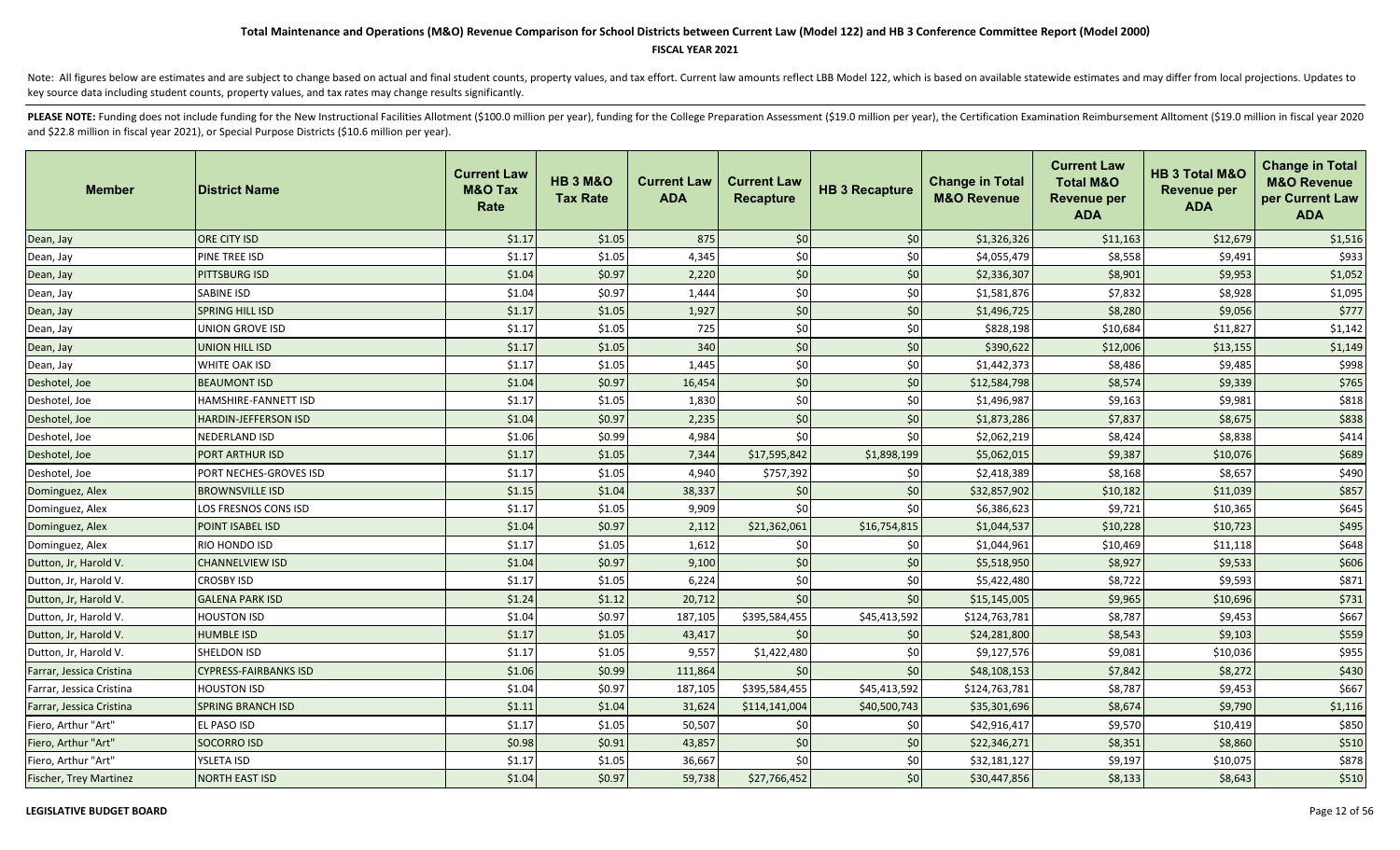### **FISCAL YEAR 2021**

Note: All figures below are estimates and are subject to change based on actual and final student counts, property values, and tax effort. Current law amounts reflect LBB Model 122, which is based on available statewide es key source data including student counts, property values, and tax rates may change results significantly.

| <b>Member</b>                 | ∣District Name           | <b>Current Law</b><br><b>M&amp;O Tax</b><br>Rate | <b>HB 3 M&amp;O</b><br><b>Tax Rate</b> | <b>Current Law</b><br><b>ADA</b> | <b>Current Law</b><br><b>Recapture</b> | <b>HB 3 Recapture</b> | <b>Change in Total</b><br><b>M&amp;O Revenue</b> | <b>Current Law</b><br><b>Total M&amp;O</b><br><b>Revenue per</b><br><b>ADA</b> | HB 3 Total M&O<br><b>Revenue per</b><br><b>ADA</b> | <b>Change in Total</b><br><b>M&amp;O Revenue</b><br>per Current Law<br><b>ADA</b> |
|-------------------------------|--------------------------|--------------------------------------------------|----------------------------------------|----------------------------------|----------------------------------------|-----------------------|--------------------------------------------------|--------------------------------------------------------------------------------|----------------------------------------------------|-----------------------------------------------------------------------------------|
| Fischer, Trey Martinez        | <b>NORTHSIDE ISD</b>     | \$1.04                                           | \$0.97                                 | 97,679                           | 50 <sup>1</sup>                        | \$0                   | \$59,911,075                                     | \$8,159                                                                        | \$8,772                                            | \$613                                                                             |
| <b>Fischer, Trey Martinez</b> | <b>SAN ANTONIO ISD</b>   | \$1.17                                           | \$1.05                                 | 41,766                           | \$408,674                              | \$0                   | \$37,252,936                                     | \$9,749                                                                        | \$10,641                                           | \$892                                                                             |
| Flynn, Dan                    | <b>ATHENS ISD</b>        | \$1.04                                           | \$0.96                                 | 2,715                            | \$0                                    | \$0                   | \$2,405,640                                      | \$9,101                                                                        | \$9,987                                            | \$886                                                                             |
| Flynn, Dan                    | <b>BLAND ISD</b>         | \$1.04                                           | \$0.97                                 | 704                              | \$0                                    | \$0                   | \$969,888                                        | \$10,655                                                                       | \$12,032                                           | \$1,378                                                                           |
| Flynn, Dan                    | <b>BOLES ISD</b>         | \$1.17                                           | \$1.05                                 | 492                              | \$0                                    | \$0                   | \$735,896                                        | \$12,157                                                                       | \$13,652                                           | \$1,495                                                                           |
| Flynn, Dan                    | <b>BROWNSBORO ISD</b>    | \$1.17                                           | \$1.05                                 | 2,540                            | \$0                                    | \$0                   | \$2,677,472                                      | \$8,566                                                                        | \$9,620                                            | \$1,054                                                                           |
| Flynn, Dan                    | <b>CADDO MILLS ISD</b>   | \$1.17                                           | \$1.05                                 | 1,883                            | \$0                                    | \$0                   | \$1,305,951                                      | \$8,834                                                                        | \$9,528                                            | \$694                                                                             |
| Flynn, Dan                    | <b>CAMPBELL ISD</b>      | \$1.04                                           | \$0.97                                 | 260                              | \$0                                    | \$0                   | \$291,475                                        | \$13,796                                                                       | \$14,917                                           | \$1,121                                                                           |
| Flynn, Dan                    | <b>CANTON ISD</b>        | \$1.04                                           | \$0.97                                 | 2,120                            | \$0                                    | \$0                   | \$1,582,412                                      | \$8,249                                                                        | \$8,996                                            | \$746                                                                             |
| Flynn, Dan                    | <b>CELESTE ISD</b>       | \$1.17                                           | \$1.05                                 | 475                              | \$0                                    | \$0                   | \$632,148                                        | \$12,293                                                                       | \$13,624                                           | \$1,331                                                                           |
| Flynn, Dan                    | <b>COMMERCE ISD</b>      | \$1.17                                           | \$1.05                                 | 1,397                            | \$0                                    | \$0                   | \$1,598,997                                      | \$9,952                                                                        | \$11,097                                           | \$1,145                                                                           |
| Flynn, Dan                    | <b>COMMUNITY ISD</b>     | \$1.17                                           | \$1.05                                 | 2,534                            | \$0                                    | \$0                   | \$2,418,053                                      | \$9,358                                                                        | \$10,312                                           | \$954                                                                             |
| Flynn, Dan                    | <b>COMO-PICKTON CISD</b> | \$1.04                                           | \$0.97                                 | 689                              | \$0                                    | \$0                   | \$846,661                                        | \$11,119                                                                       | \$12,348                                           | \$1,229                                                                           |
| Flynn, Dan                    | <b>COOPER ISD</b>        | \$1.17                                           | \$1.05                                 | 762                              | \$0                                    | \$0                   | \$1,035,773                                      | \$11,504                                                                       | \$12,863                                           | \$1,359                                                                           |
| Flynn, Dan                    | <b>CUMBY ISD</b>         | \$1.17                                           | \$1.05                                 | 348                              | \$0                                    | \$0                   | \$646,881                                        | \$12,475                                                                       | \$14,335                                           | \$1,860                                                                           |
| Flynn, Dan                    | <b>EDGEWOOD ISD</b>      | \$1.17                                           | \$1.05                                 | 941                              | \$0                                    | \$0                   | \$1,488,630                                      | \$10,882                                                                       | \$12,464                                           | \$1,582                                                                           |
| Flynn, Dan                    | <b>EUSTACE ISD</b>       | \$1.04                                           | \$0.97                                 | 1,460                            | \$0                                    | \$0                   | \$1,180,617                                      | \$8,843                                                                        | \$9,652                                            | \$809                                                                             |
| Flynn, Dan                    | <b>FANNINDEL ISD</b>     | \$1.17                                           | \$1.05                                 | 153                              | $$0$$                                  | \$0                   | \$170,926                                        | \$14,668                                                                       | \$15,787                                           | \$1,119                                                                           |
| Flynn, Dan                    | <b>FRUITVALE ISD</b>     | \$1.17                                           | \$1.05                                 | 434                              | \$0                                    | \$0                   | \$569,714                                        | \$11,605                                                                       | \$12,919                                           | \$1,314                                                                           |
| Flynn, Dan                    | <b>GRAND SALINE ISD</b>  | \$1.17                                           | \$1.05                                 | 1,000                            | $$0$$                                  | \$0                   | \$1,317,210                                      | \$10,549                                                                       | \$11,866                                           | \$1,317                                                                           |
| Flynn, Dan                    | <b>GREENVILLE ISD</b>    | \$1.06                                           | \$0.99                                 | 5,132                            | \$0                                    | \$0                   | \$7,103,799                                      | \$8,910                                                                        | \$10,294                                           | \$1,384                                                                           |
| Flynn, Dan                    | <b>LEONARD ISD</b>       | \$1.17                                           | \$1.05                                 | 830                              | \$0                                    | \$0                   | \$1,112,668                                      | \$11,167                                                                       | \$12,507                                           | \$1,340                                                                           |
| Flynn, Dan                    | <b>LINDALE ISD</b>       | \$1.08                                           | \$1.00                                 | 3,970                            | \$0                                    | \$0                   | \$3,634,612                                      | \$8,384                                                                        | \$9,300                                            | \$916                                                                             |
| Flynn, Dan                    | LONE OAK ISD             | \$1.04                                           | \$0.97                                 | 970                              | $$0$$                                  | \$0                   | \$1,244,475                                      | \$10,285                                                                       | \$11,568                                           | \$1,283                                                                           |
| Flynn, Dan                    | <b>MABANK ISD</b>        | \$1.04                                           | \$0.97                                 | 3,400                            | \$0                                    | \$0                   | \$2,806,081                                      | \$8,819                                                                        | \$9,645                                            | \$825                                                                             |
| Flynn, Dan                    | <b>MARTINS MILL ISD</b>  | \$1.04                                           | \$0.97                                 | 480                              | \$0                                    | \$0                   | \$726,398                                        | \$10,675                                                                       | \$12,189                                           | \$1,513                                                                           |
| Flynn, Dan                    | <b>MILLER GROVE ISD</b>  | \$1.17                                           | \$1.05                                 | 310                              | \$0                                    | \$0                   | \$470,547                                        | \$12,123                                                                       | \$13,641                                           | \$1,518                                                                           |
| Flynn, Dan                    | <b>NORTH HOPKINS ISD</b> | \$1.17                                           | \$1.05                                 | 483                              | \$0                                    | \$0                   | \$561,787                                        | \$12,181                                                                       | \$13,343                                           | \$1,163                                                                           |
| Flynn, Dan                    | <b>QUINLAN ISD</b>       | \$1.17                                           | \$1.05                                 | 2,410                            | \$0                                    | \$0                   | \$2,551,906                                      | \$9,704                                                                        | \$10,763                                           | \$1,059                                                                           |
| Flynn, Dan                    | <b>ROYSE CITY ISD</b>    | \$1.17                                           | \$1.05                                 | 6,372                            | \$0                                    | \$0                   | \$5,680,092                                      | \$8,423                                                                        | \$9,315                                            | \$891                                                                             |
| Flynn, Dan                    | <b>SALTILLO ISD</b>      | \$1.04                                           | \$0.97                                 | 222                              | \$0                                    | \$0                   | \$294,756                                        | \$12,212                                                                       | \$13,539                                           | \$1,327                                                                           |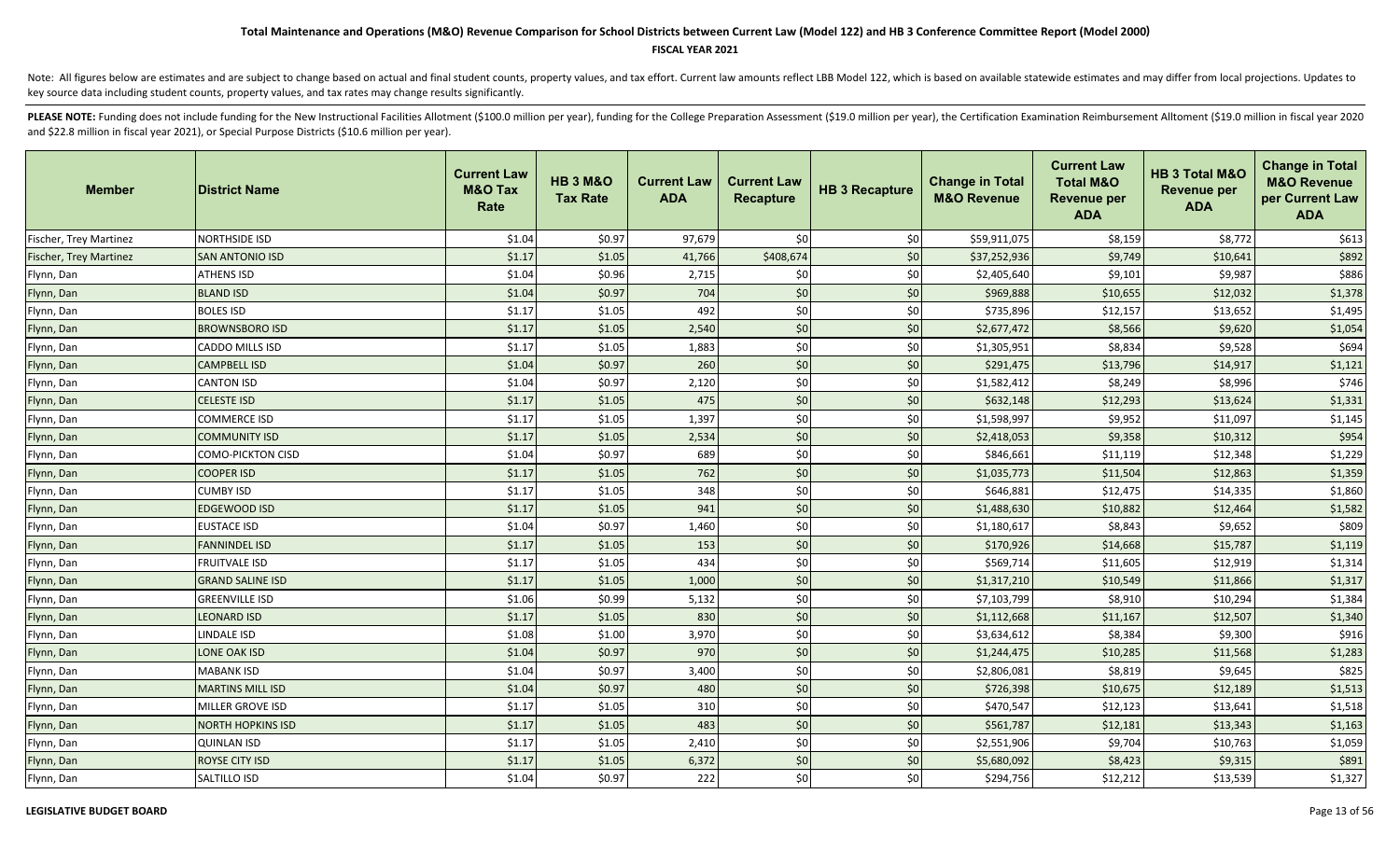### **FISCAL YEAR 2021**

Note: All figures below are estimates and are subject to change based on actual and final student counts, property values, and tax effort. Current law amounts reflect LBB Model 122, which is based on available statewide es key source data including student counts, property values, and tax rates may change results significantly.

| <b>Member</b> | <b>District Name</b>         | <b>Current Law</b><br><b>M&amp;O Tax</b><br>Rate | <b>HB 3 M&amp;O</b><br><b>Tax Rate</b> | <b>Current Law</b><br><b>ADA</b> | <b>Current Law</b><br><b>Recapture</b> | <b>HB 3 Recapture</b> | <b>Change in Total</b><br><b>M&amp;O Revenue</b> | <b>Current Law</b><br><b>Total M&amp;O</b><br><b>Revenue per</b><br><b>ADA</b> | HB 3 Total M&O<br><b>Revenue per</b><br><b>ADA</b> | <b>Change in Total</b><br><b>M&amp;O Revenue</b><br>per Current Law<br><b>ADA</b> |
|---------------|------------------------------|--------------------------------------------------|----------------------------------------|----------------------------------|----------------------------------------|-----------------------|--------------------------------------------------|--------------------------------------------------------------------------------|----------------------------------------------------|-----------------------------------------------------------------------------------|
| Flynn, Dan    | <b>SULPHUR BLUFF ISD</b>     | \$1.17                                           | \$1.05                                 | 215                              | \$0                                    | \$0                   | \$403,783                                        | \$12,658                                                                       | \$14,536                                           | \$1,878                                                                           |
| Flynn, Dan    | SULPHUR SPRINGS ISD          | \$1.04                                           | \$0.97                                 | 4,069                            | \$0                                    | \$0                   | \$3,437,975                                      | \$8,730                                                                        | \$9,575                                            | \$845                                                                             |
| Flynn, Dan    | <b>TERRELL ISD</b>           | \$1.17                                           | \$1.05                                 | 4,349                            | \$0                                    | \$0                   | \$5,317,342                                      | \$9,514                                                                        | \$10,737                                           | \$1,223                                                                           |
| Flynn, Dan    | VAN ISD                      | \$1.17                                           | \$1.05                                 | 2,347                            | \$0                                    | \$0                   | \$2,155,725                                      | \$8,683                                                                        | \$9,601                                            | \$918                                                                             |
| Flynn, Dan    | <b>WILLS POINT ISD</b>       | \$1.14                                           | \$1.03                                 | 2,360                            | \$0                                    | \$0                   | \$2,781,722                                      | \$9,194                                                                        | \$10,372                                           | \$1,179                                                                           |
| Flynn, Dan    | WINNSBORO ISD                | \$1.17                                           | \$1.05                                 | 1,415                            | \$0                                    | \$0                   | \$1,664,833                                      | \$9,609                                                                        | \$10,786                                           | \$1,177                                                                           |
| Flynn, Dan    | <b>WOLFE CITY ISD</b>        | \$1.13                                           | \$1.02                                 | 647                              | \$0                                    | \$0                   | \$711,765                                        | \$11,419                                                                       | \$12,520                                           | \$1,100                                                                           |
| Flynn, Dan    | YANTIS ISD                   | \$1.04                                           | \$0.97                                 | 367                              | \$0                                    | \$0                   | \$538,128                                        | \$11,228                                                                       | \$12,695                                           | \$1,466                                                                           |
| Frank, James  | <b>ARCHER CITY ISD</b>       | \$1.04                                           | \$0.97                                 | 440                              | \$0                                    | \$0                   | \$300,862                                        | \$11,907                                                                       | \$12,591                                           | \$684                                                                             |
| Frank, James  | <b>BELLEVUE ISD</b>          | \$1.17                                           | \$1.05                                 | 105                              | \$219,995                              | \$12,151              | \$179,045                                        | \$15,698                                                                       | \$17,398                                           | \$1,700                                                                           |
| Frank, James  | <b>BENJAMIN ISD</b>          | \$1.17                                           | \$1.05                                 | 109                              | \$0                                    | \$0                   | \$116,912                                        | \$16,968                                                                       | \$18,044                                           | \$1,076                                                                           |
| Frank, James  | <b>BOWIE ISD</b>             | \$1.04                                           | \$0.97                                 | 1,583                            | \$0                                    | \$0                   | \$1,093,247                                      | \$8,859                                                                        | \$9,550                                            | \$691                                                                             |
| Frank, James  | <b>BURKBURNETT ISD</b>       | \$1.17                                           | \$1.05                                 | 2,910                            | \$0                                    | \$0                   | \$2,190,233                                      | \$9,035                                                                        | \$9,788                                            | \$753                                                                             |
| Frank, James  | CITY VIEW ISD                | \$1.17                                           | \$1.05                                 | 1,042                            | \$0                                    | \$0                   | \$1,460,226                                      | \$10,597                                                                       | \$11,998                                           | \$1,401                                                                           |
| Frank, James  | <b>CROWELL ISD</b>           | \$1.17                                           | \$1.05                                 | 187                              | \$302,158                              | \$27,595              | \$36,652                                         | \$15,491                                                                       | \$15,686                                           | \$196                                                                             |
| Frank, James  | ELECTRA ISD                  | \$1.17                                           | \$1.05                                 | 370                              | \$0                                    | \$0                   | \$587,544                                        | \$12,282                                                                       | \$13,870                                           | \$1,588                                                                           |
| Frank, James  | <b>GOLD BURG ISD</b>         | \$1.04                                           | \$0.97                                 | 129                              | \$0                                    | \$0                   | \$204,954                                        | \$13,390                                                                       | \$14,979                                           | \$1,589                                                                           |
| Frank, James  | <b>HENRIETTA ISD</b>         | \$1.04                                           | \$0.97                                 | 881                              | \$0                                    | \$0                   | \$479,234                                        | \$10,562                                                                       | \$11,106                                           | \$544                                                                             |
| Frank, James  | <b>HOLLIDAY ISD</b>          | \$1.17                                           | \$1.05                                 | 1,075                            | $$0$$                                  | \$0                   | \$1,395,755                                      | \$9,581                                                                        | \$10,880                                           | \$1,298                                                                           |
| Frank, James  | IOWA PARK CONS ISD           | \$1.17                                           | \$1.05                                 | 1,790                            | \$0                                    | \$0                   | \$1,401,326                                      | \$9,200                                                                        | \$9,983                                            | \$783                                                                             |
| Frank, James  | <b>KNOX CITY-O'BRIEN ISD</b> | \$1.17                                           | \$1.05                                 | 245                              | $$0$$                                  | \$0                   | \$233,643                                        | \$13,683                                                                       | \$14,637                                           | \$954                                                                             |
| Frank, James  | MIDWAY ISD                   | \$1.04                                           | \$0.97                                 | 133                              | \$0                                    | \$0                   | \$300,239                                        | \$13,801                                                                       | \$16,058                                           | \$2,257                                                                           |
| Frank, James  | <b>MUNDAY ISD</b>            | \$1.17                                           | \$1.05                                 | 325                              | $$0$$                                  | \$0                   | \$433,414                                        | \$13,328                                                                       | \$14,659                                           | \$1,332                                                                           |
| Frank, James  | OLNEY ISD                    | \$1.17                                           | \$1.05                                 | 622                              | \$0                                    | \$0                   | \$475,708                                        | \$12,555                                                                       | \$13,320                                           | \$765                                                                             |
| Frank, James  | PETROLIA ISD                 | \$1.17                                           | \$1.05                                 | 421                              | \$0                                    | \$0                   | \$519,556                                        | \$12,435                                                                       | \$13,669                                           | \$1,234                                                                           |
| Frank, James  | SEYMOUR ISD                  | \$1.04                                           | \$0.97                                 | 551                              | \$0                                    | \$0                   | \$370,392                                        | \$11,205                                                                       | \$11,877                                           | \$672                                                                             |
| Frank, James  | <b>WICHITA FALLS ISD</b>     | \$1.04                                           | \$0.97                                 | 13,534                           | \$0                                    | \$0                   | \$12,979,004                                     | \$8,038                                                                        | \$8,997                                            | \$959                                                                             |
| Frank, James  | <b>WINDTHORST ISD</b>        | \$1.17                                           | \$1.05                                 | 375                              | \$0                                    | \$0                   | \$458,588                                        | \$11,830                                                                       | \$13,053                                           | \$1,223                                                                           |
| Frullo, John  | <b>FRENSHIP ISD</b>          | \$1.06                                           | \$0.99                                 | 9,702                            | $$0$$                                  | \$0                   | \$9,584,197                                      | \$7,940                                                                        | \$8,928                                            | \$988                                                                             |
| Frullo, John  | LUBBOCK ISD                  | \$1.06                                           | \$0.99                                 | 24,866                           | \$0                                    | \$0                   | \$17,191,488                                     | \$8,933                                                                        | \$9,624                                            | \$691                                                                             |
| Frullo, John  | <b>ROOSEVELT ISD</b>         | \$1.17                                           | \$1.05                                 | 1,005                            | \$0                                    | \$0                   | \$1,026,901                                      | \$11,749                                                                       | \$12,771                                           | \$1,022                                                                           |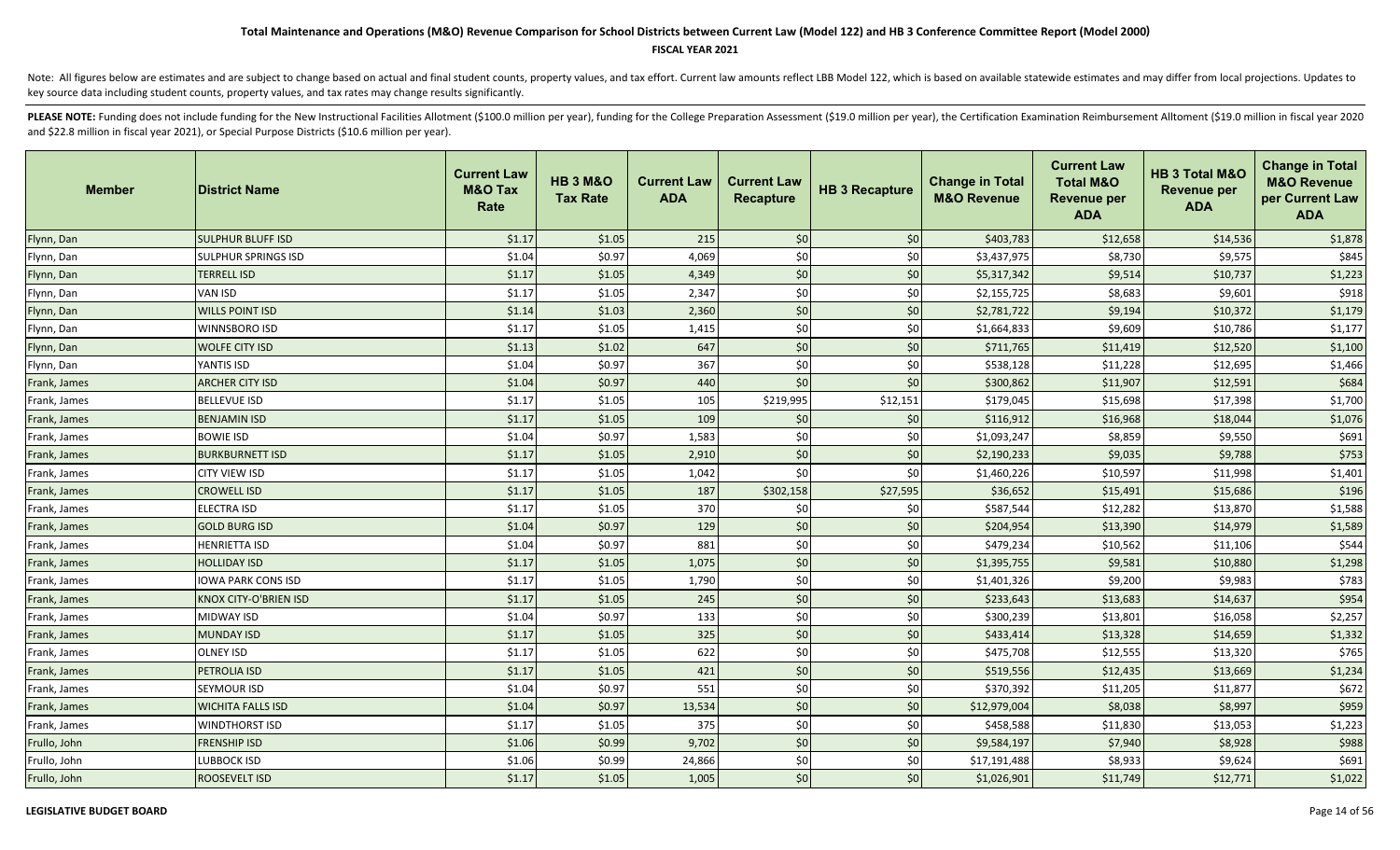### **FISCAL YEAR 2021**

Note: All figures below are estimates and are subject to change based on actual and final student counts, property values, and tax effort. Current law amounts reflect LBB Model 122, which is based on available statewide es key source data including student counts, property values, and tax rates may change results significantly.

| <b>Member</b>           | <b>District Name</b>        | <b>Current Law</b><br><b>M&amp;O Tax</b><br>Rate | <b>HB 3 M&amp;O</b><br><b>Tax Rate</b> | <b>Current Law</b><br><b>ADA</b> | <b>Current Law</b><br><b>Recapture</b> | <b>HB 3 Recapture</b> | <b>Change in Total</b><br><b>M&amp;O Revenue</b> | <b>Current Law</b><br><b>Total M&amp;O</b><br><b>Revenue per</b><br><b>ADA</b> | HB 3 Total M&O<br><b>Revenue per</b><br><b>ADA</b> | <b>Change in Total</b><br><b>M&amp;O Revenue</b><br>per Current Law<br><b>ADA</b> |
|-------------------------|-----------------------------|--------------------------------------------------|----------------------------------------|----------------------------------|----------------------------------------|-----------------------|--------------------------------------------------|--------------------------------------------------------------------------------|----------------------------------------------------|-----------------------------------------------------------------------------------|
| Geren, Charlie          | AZLE ISD                    | \$1.17                                           | \$1.05                                 | 6,371                            | \$361,390                              | \$0                   | \$2,981,857                                      | \$8,725                                                                        | \$9,193                                            | \$468                                                                             |
| Geren, Charlie          | <b>CASTLEBERRY ISD</b>      | \$1.17                                           | \$1.05                                 | 3,348                            | \$0                                    | \$0                   | \$3,518,581                                      | \$9,880                                                                        | \$10,931                                           | \$1,051                                                                           |
| Geren, Charlie          | EAGLE MT-SAGINAW ISD        | \$1.17                                           | \$1.05                                 | 20,013                           | \$2,059,262                            | \$0                   | \$8,251,459                                      | \$8,612                                                                        | \$9,025                                            | \$412                                                                             |
| Geren, Charlie          | <b>FORT WORTH ISD</b>       | \$1.06                                           | \$0.99                                 | 73,800                           | \$0                                    | \$0                   | \$72,864,938                                     | \$9,069                                                                        | \$10,056                                           | \$987                                                                             |
| Geren, Charlie          | LAKE WORTH ISD              | \$1.17                                           | \$1.05                                 | 3,106                            | \$0                                    | \$0                   | \$2,996,780                                      | \$9,823                                                                        | \$10,788                                           | \$965                                                                             |
| Geren, Charlie          | <b>NORTHWEST ISD</b>        | \$1.04                                           | \$0.97                                 | 25,642                           | \$26,015,313                           | \$0                   | \$16,456,483                                     | \$7,587                                                                        | \$8,229                                            | \$642                                                                             |
| Geren, Charlie          | WHITE SETTLEMENT ISD        | \$1.04                                           | \$0.97                                 | 6,507                            | \$0                                    | \$0                   | \$5,183,961                                      | \$7,978                                                                        | \$8,774                                            | \$797                                                                             |
| Gervin-Hawkins, Barbara | <b>EAST CENTRAL ISD</b>     | \$1.04                                           | \$0.97                                 | 9,456                            | \$0                                    | \$0                   | \$8,835,615                                      | \$8,371                                                                        | \$9,305                                            | \$934                                                                             |
| Gervin-Hawkins, Barbara | FT SAM HOUSTON ISD          | \$0.00                                           | \$0.00                                 | 1,472                            | \$0                                    | \$0                   | \$1,539,061                                      | \$8,211                                                                        | \$9,256                                            | \$1,046                                                                           |
| Gervin-Hawkins, Barbara | <b>JUDSON ISD</b>           | \$1.04                                           | \$0.97                                 | 21,350                           | \$0                                    | \$0                   | \$17,621,217                                     | \$8,282                                                                        | \$9,107                                            | \$825                                                                             |
| Gervin-Hawkins, Barbara | NORTH EAST ISD              | \$1.04                                           | \$0.97                                 | 59,738                           | \$27,766,452                           | \$0                   | \$30,447,856                                     | \$8,133                                                                        | \$8,643                                            | \$510                                                                             |
| Gervin-Hawkins, Barbara | <b>SAN ANTONIO ISD</b>      | \$1.17                                           | \$1.05                                 | 41,766                           | \$408,674                              | \$0                   | \$37,252,936                                     | \$9,749                                                                        | \$10,641                                           | \$892                                                                             |
| Goldman, Craig          | ALEDO ISD                   | \$1.17                                           | \$1.05                                 | 6,579                            | \$1,296,568                            | \$0                   | \$4,345,890                                      | \$7,844                                                                        | \$8,505                                            | \$661                                                                             |
| Goldman, Craig          | <b>CROWLEY ISD</b>          | \$1.17                                           | \$1.05                                 | 14,922                           | \$443,403                              | \$0                   | \$6,769,956                                      | \$9,043                                                                        | \$9,497                                            | \$454                                                                             |
| Goldman, Craig          | FORT WORTH ISD              | \$1.06                                           | \$0.99                                 | 73,800                           | \$0                                    | \$0                   | \$72,864,938                                     | \$9,069                                                                        | \$10,056                                           | \$987                                                                             |
| Goldman, Craig          | <b>GODLEY ISD</b>           | \$1.04                                           | \$0.97                                 | 2,240                            | \$0                                    | \$0                   | \$1,930,204                                      | \$8,838                                                                        | \$9,699                                            | \$862                                                                             |
| Goldman, Craig          | WHITE SETTLEMENT ISD        | \$1.04                                           | \$0.97                                 | 6,507                            | \$0                                    | \$0                   | \$5,183,961                                      | \$7,978                                                                        | \$8,774                                            | \$797                                                                             |
| Gonzalez, Jessica       | <b>DALLAS ISD</b>           | \$1.17                                           | \$1.05                                 | 137,000                          | \$268,406,418                          | \$15,148,240          | \$52,357,999                                     | \$9,920                                                                        | \$10,302                                           | \$382                                                                             |
| Gonzalez, Jessica       | <b>GRAND PRAIRIE ISD</b>    | \$1.17                                           | \$1.05                                 | 27,567                           | \$0                                    | \$0                   | \$22,540,895                                     | \$9,512                                                                        | \$10,330                                           | \$818                                                                             |
| Gonzalez, Mary E.       | <b>CLINT ISD</b>            | \$1.17                                           | \$1.05                                 | 10,564                           | \$0                                    | \$0                   | \$7,149,836                                      | \$9,536                                                                        | \$10,212                                           | \$677                                                                             |
| Gonzalez, Mary E.       | <b>FABENS ISD</b>           | \$1.17                                           | \$1.05                                 | 2,060                            | \$0                                    | \$0                   | \$1,799,147                                      | \$10,531                                                                       | \$11,405                                           | \$873                                                                             |
| Gonzalez, Mary E.       | <b>SAN ELIZARIO ISD</b>     | \$1.11                                           | \$1.01                                 | 3,169                            | \$0                                    | \$0                   | \$2,784,968                                      | \$10,078                                                                       | \$10,956                                           | \$879                                                                             |
| Gonzalez, Mary E.       | SOCORRO ISD                 | \$0.98                                           | \$0.91                                 | 43,857                           | \$0                                    | \$0                   | \$22,346,271                                     | \$8,351                                                                        | \$8,860                                            | \$510                                                                             |
| Gonzalez, Mary E.       | <b>TORNILLO ISD</b>         | \$1.09                                           | \$1.00                                 | 854                              | \$0                                    | \$0                   | \$630,031                                        | \$11,961                                                                       | \$12,698                                           | \$737                                                                             |
| Gonzalez, Mary E.       | YSLETA ISD                  | \$1.17                                           | \$1.05                                 | 36,667                           | \$0                                    | \$0                   | \$32,181,127                                     | \$9,197                                                                        | \$10,075                                           | \$878                                                                             |
| Goodwin, Vikki          | <b>AUSTIN ISD</b>           | \$1.08                                           | \$1.00                                 | 70,995                           | \$849,930,197                          | \$635,857,444         | \$96,198,276                                     | \$8,784                                                                        | \$10,139                                           | \$1,355                                                                           |
| Goodwin, Vikki          | <b>DRIPPING SPRINGS ISD</b> | \$1.17                                           | \$1.05                                 | 7,277                            | \$10,629,246                           | \$541,812             | \$3,886,004                                      | \$8,129                                                                        | \$8,663                                            | \$534                                                                             |
| Goodwin, Vikki          | <b>EANES ISD</b>            | \$1.06                                           | \$0.99                                 | 7,857                            | \$117,586,734                          | \$101,075,091         | \$3,182,416                                      | \$8,216                                                                        | \$8,621                                            | \$405                                                                             |
| Goodwin, Vikki          | LAGO VISTA ISD              | \$1.06                                           | \$0.99                                 | 1,490                            | \$6,523,588                            | \$3,141,255           | \$1,460,385                                      | \$8,365                                                                        | \$9,345                                            | \$980                                                                             |
| Goodwin, Vikki          | <b>LAKE TRAVIS ISD</b>      | \$1.06                                           | \$0.99                                 | 10,708                           | \$62,202,738                           | \$38,175,826          | \$11,486,651                                     | \$7,202                                                                        | \$8,275                                            | \$1,073                                                                           |
| Goodwin, Vikki          | LEANDER ISD                 | \$1.04                                           | \$0.97                                 | 40,250                           | \$8,871,927                            | \$0                   | \$18,498,773                                     | \$7,904                                                                        | \$8,363                                            | \$460                                                                             |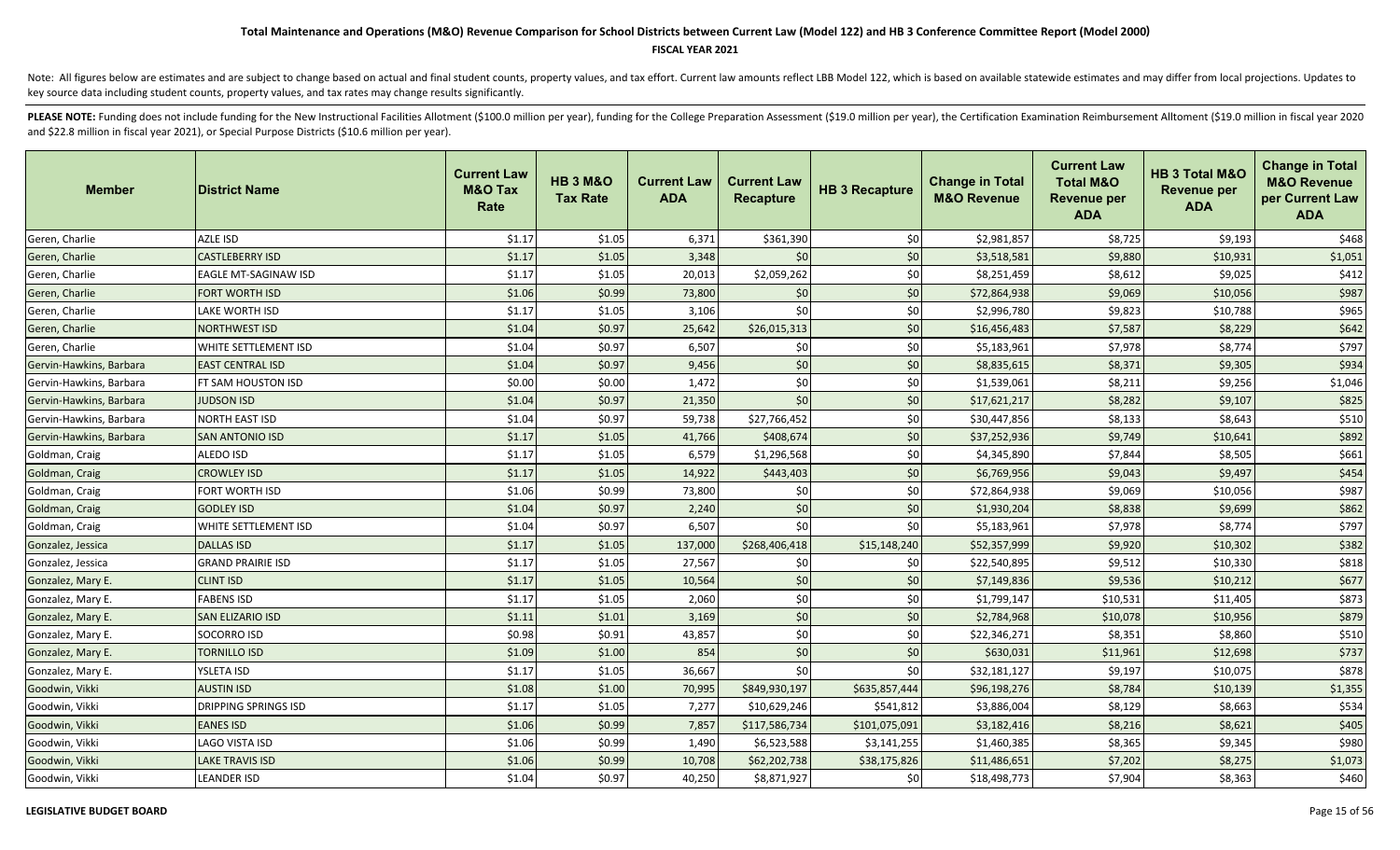### **FISCAL YEAR 2021**

Note: All figures below are estimates and are subject to change based on actual and final student counts, property values, and tax effort. Current law amounts reflect LBB Model 122, which is based on available statewide es key source data including student counts, property values, and tax rates may change results significantly.

| <b>Member</b>          | <b>IDistrict Name</b>         | <b>Current Law</b><br><b>M&amp;O Tax</b><br>Rate | <b>HB 3 M&amp;O</b><br><b>Tax Rate</b> | <b>Current Law</b><br><b>ADA</b> | <b>Current Law</b><br><b>Recapture</b> | <b>HB 3 Recapture</b> | <b>Change in Total</b><br><b>M&amp;O Revenue</b> | <b>Current Law</b><br><b>Total M&amp;O</b><br><b>Revenue per</b><br><b>ADA</b> | HB 3 Total M&O<br><b>Revenue per</b><br><b>ADA</b> | <b>Change in Total</b><br><b>M&amp;O Revenue</b><br>per Current Law<br><b>ADA</b> |
|------------------------|-------------------------------|--------------------------------------------------|----------------------------------------|----------------------------------|----------------------------------------|-----------------------|--------------------------------------------------|--------------------------------------------------------------------------------|----------------------------------------------------|-----------------------------------------------------------------------------------|
| Goodwin, Vikki         | <b>MARBLE FALLS ISD</b>       | \$1.05                                           | \$0.98                                 | 3,928                            | \$12,944,640                           | \$5,273,821           | \$2,740,097                                      | \$9,289                                                                        | \$9,987                                            | \$698                                                                             |
| Goodwin, Vikki         | <b>ROUND ROCK ISD</b>         | \$1.04                                           | \$0.97                                 | 48,680                           | \$68,075,541                           | \$5,759,472           | \$18,869,690                                     | \$7,882                                                                        | \$8,269                                            | \$388                                                                             |
| Guerra, Robert "Bobby" | <b>EDINBURG CISD</b>          | \$1.17                                           | \$1.05                                 | 31,595                           | \$0                                    | \$0                   | \$21,577,424                                     | \$9,533                                                                        | \$10,215                                           | \$683                                                                             |
| Guerra, Robert "Bobby" | LA JOYA ISD                   | \$1.17                                           | \$1.05                                 | 25,229                           | \$0                                    | \$0                   | \$23,485,107                                     | \$9,922                                                                        | \$10,853                                           | \$931                                                                             |
| Guerra, Robert "Bobby" | <b>MCALLEN ISD</b>            | \$1.16                                           | \$1.04                                 | 20,285                           | \$0                                    | \$0                   | \$9,467,592                                      | \$9,833                                                                        | \$10,300                                           | \$467                                                                             |
| Guerra, Robert "Bobby" | <b>MISSION CONS ISD</b>       | \$1.17                                           | \$1.05                                 | 14,225                           | \$0                                    | \$0                   | \$8,694,171                                      | \$9,851                                                                        | \$10,462                                           | \$611                                                                             |
| Guerra, Robert "Bobby" | PHARR-SAN JUAN-ALAMO ISD      | \$1.17                                           | \$1.05                                 | 31,558                           | \$0                                    | \$0                   | \$23,277,047                                     | \$9,733                                                                        | \$10,471                                           | \$738                                                                             |
| Guerra, Robert "Bobby" | SHARYLAND ISD                 | \$1.17                                           | \$1.05                                 | 9,591                            | \$0                                    | \$0                   | \$7,346,212                                      | \$9,168                                                                        | \$9,934                                            | \$766                                                                             |
| Guillen, Ryan          | <b>BENAVIDES ISD</b>          | \$1.04                                           | \$0.97                                 | 280                              | $$0$$                                  | \$0                   | \$9,431                                          | \$13,836                                                                       | \$13,870                                           | \$34                                                                              |
| Guillen, Ryan          | <b>BROOKS ISD</b>             | \$1.17                                           | \$1.05                                 | 1,431                            | \$0                                    | \$0                   | \$573,608                                        | \$10,771                                                                       | \$11,172                                           | \$401                                                                             |
| Guillen, Ryan          | <b>CHARLOTTE ISD</b>          | \$1.17                                           | \$1.05                                 | 422                              | \$68,370                               | \$0                   | \$454,437                                        | \$12,995                                                                       | \$14,072                                           | \$1,076                                                                           |
| Guillen, Ryan          | <b>COTULLA ISD</b>            | \$1.06                                           | \$0.99                                 | 1,266                            | \$42,806,333                           | \$37,828,615          | \$738,163                                        | \$13,253                                                                       | \$13,836                                           | \$583                                                                             |
| Guillen, Ryan          | <b>DILLEY ISD</b>             | \$1.16                                           | \$1.04                                 | 860                              | \$4,846,822                            | \$2,792,540           | \$27,215                                         | \$13,023                                                                       | \$13,054                                           | \$32                                                                              |
| Guillen, Ryan          | <b>FREER ISD</b>              | \$1.17                                           | \$1.05                                 | 700                              | \$0                                    | \$0                   | \$124,541                                        | \$13,071                                                                       | \$13,248                                           | \$178                                                                             |
| Guillen, Ryan          | <b>GEORGE WEST ISD</b>        | \$1.04                                           | \$0.97                                 | 1,013                            | \$0                                    | \$0                   | \$675,955                                        | \$9,586                                                                        | \$10,253                                           | \$667                                                                             |
| Guillen, Ryan          | JIM HOGG COUNTY ISD           | \$1.04                                           | \$0.97                                 | 1,088                            | \$0                                    | \$0                   | \$931,607                                        | \$10,211                                                                       | \$11,067                                           | \$856                                                                             |
| Guillen, Ryan          | <b>JOURDANTON ISD</b>         | \$1.17                                           | \$1.05                                 | 1,516                            | \$246,270                              | \$0                   | \$1,050,501                                      | \$9,408                                                                        | \$10,101                                           | \$693                                                                             |
| Guillen, Ryan          | <b>KARNES CITY ISD</b>        | \$1.04                                           | \$0.97                                 | 1,077                            | \$38,255,161                           | \$34,219,546          | \$271,324                                        | \$12,497                                                                       | \$12,749                                           | \$252                                                                             |
| Guillen, Ryan          | <b>KENEDY COUNTY WIDE CSD</b> | \$1.06                                           | \$0.99                                 | 60                               | \$8,704,043                            | \$8,130,897           | \$4,111                                          | \$28,053                                                                       | \$28,121                                           | \$68                                                                              |
| Guillen, Ryan          | LASARA ISD                    | \$1.17                                           | \$1.05                                 | 325                              | \$0                                    | \$0                   | \$16,864                                         | \$14,061                                                                       | \$14,113                                           | \$52                                                                              |
| Guillen, Ryan          | <b>LYFORD CISD</b>            | \$1.17                                           | \$1.05                                 | 1,429                            | \$0                                    | \$0                   | \$1,018,355                                      | \$10,821                                                                       | \$11,534                                           | \$713                                                                             |
| Guillen, Ryan          | LYTLE ISD                     | \$1.17                                           | \$1.05                                 | 1,589                            | \$0                                    | \$0                   | \$1,450,372                                      | \$9,416                                                                        | \$10,329                                           | \$913                                                                             |
| Guillen, Ryan          | <b>MATHIS ISD</b>             | \$1.17                                           | \$1.05                                 | 1,500                            | \$0                                    | \$0                   | \$928,027                                        | \$10,141                                                                       | \$10,760                                           | \$619                                                                             |
| Guillen, Ryan          | MCMULLEN COUNTY ISD           | \$0.99                                           | \$0.92                                 | 244                              | \$22,087,560                           | \$22,247,040          | \$13,070                                         | \$22,083                                                                       | \$22,137                                           | \$54                                                                              |
| Guillen, Ryan          | <b>PLEASANTON ISD</b>         | \$1.17                                           | \$1.05                                 | 3,292                            | \$450,768                              | \$0                   | \$2,026,915                                      | \$9,330                                                                        | \$9,945                                            | \$616                                                                             |
| Guillen, Ryan          | POTEET ISD                    | \$1.17                                           | \$1.05                                 | 1,545                            | \$0                                    | \$0                   | \$1,479,040                                      | \$9,798                                                                        | \$10,755                                           | \$957                                                                             |
| Guillen, Ryan          | PREMONT ISD                   | \$1.17                                           | \$1.05                                 | 503                              | $$0$$                                  | \$0                   | \$821,704                                        | \$12,788                                                                       | \$14,422                                           | \$1,634                                                                           |
| Guillen, Ryan          | <b>RAMIREZ CSD</b>            | \$1.04                                           | \$0.97                                 | 28                               | \$0                                    | \$0                   | \$81,217                                         | \$22,877                                                                       | \$25,777                                           | \$2,901                                                                           |
| Guillen, Ryan          | RAYMONDVILLE ISD              | \$1.17                                           | \$1.05                                 | 1,850                            | \$0                                    | \$0                   | \$636,357                                        | \$10,583                                                                       | \$10,927                                           | \$344                                                                             |
| Guillen, Ryan          | RIO GRANDE CITY ISD           | \$1.08                                           | \$1.00                                 | 9,535                            | \$0                                    | \$0                   | \$7,048,012                                      | \$10,039                                                                       | \$10,778                                           | \$739                                                                             |
| Guillen, Ryan          | <b>ROMA ISD</b>               | \$1.17                                           | \$1.05                                 | 5,775                            | \$0                                    | \$0                   | \$4,658,583                                      | \$10,156                                                                       | \$10,963                                           | \$807                                                                             |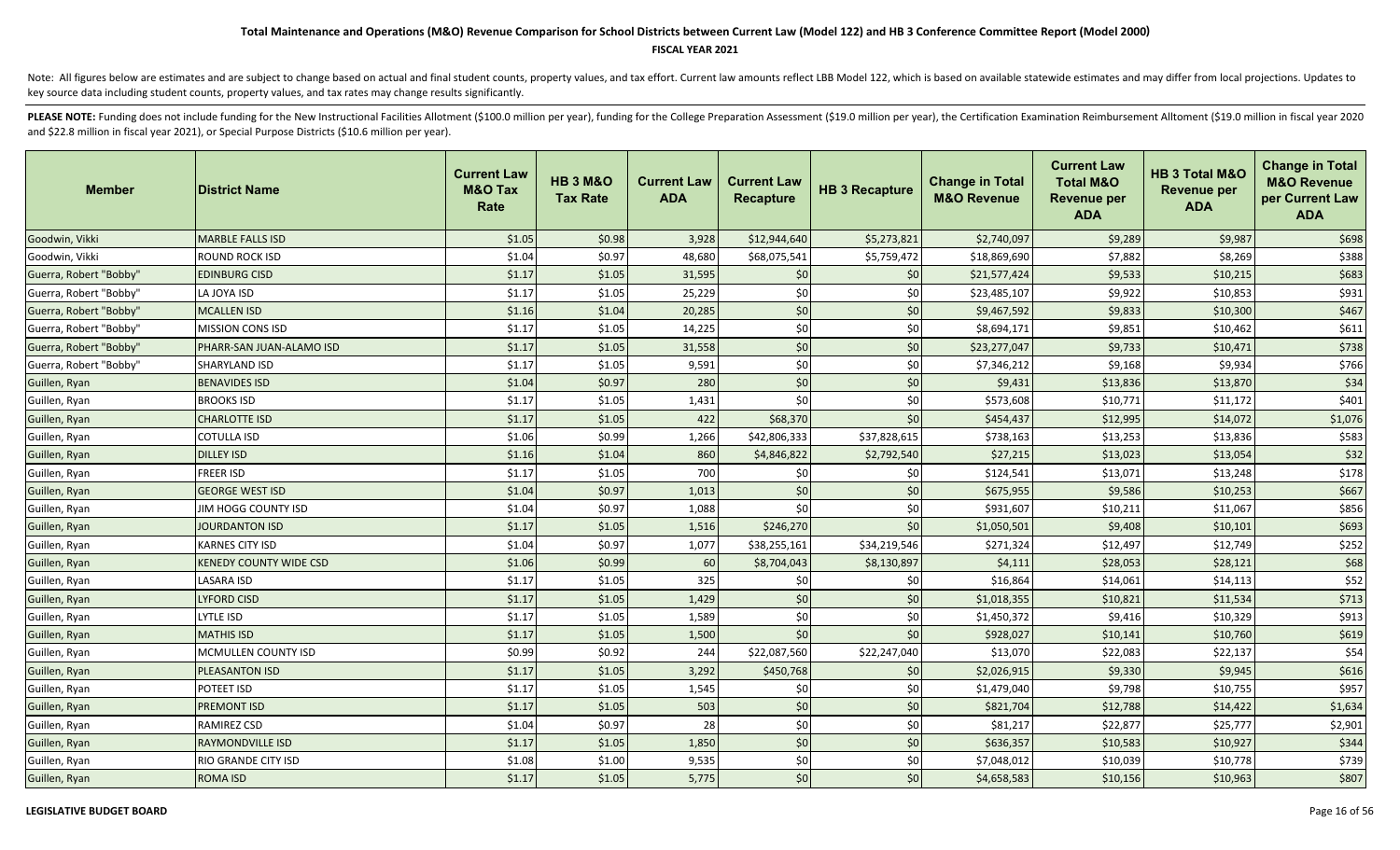### **FISCAL YEAR 2021**

Note: All figures below are estimates and are subject to change based on actual and final student counts, property values, and tax effort. Current law amounts reflect LBB Model 122, which is based on available statewide es key source data including student counts, property values, and tax rates may change results significantly.

| <b>Member</b>      | <b>District Name</b>             | <b>Current Law</b><br><b>M&amp;O Tax</b><br>Rate | <b>HB 3 M&amp;O</b><br><b>Tax Rate</b> | <b>Current Law</b><br><b>ADA</b> | <b>Current Law</b><br><b>Recapture</b> | <b>HB 3 Recapture</b> | <b>Change in Total</b><br><b>M&amp;O Revenue</b> | <b>Current Law</b><br><b>Total M&amp;O</b><br><b>Revenue per</b><br><b>ADA</b> | HB 3 Total M&O<br><b>Revenue per</b><br><b>ADA</b> | <b>Change in Total</b><br><b>M&amp;O Revenue</b><br>per Current Law<br><b>ADA</b> |
|--------------------|----------------------------------|--------------------------------------------------|----------------------------------------|----------------------------------|----------------------------------------|-----------------------|--------------------------------------------------|--------------------------------------------------------------------------------|----------------------------------------------------|-----------------------------------------------------------------------------------|
| Guillen, Ryan      | <b>SAN DIEGO ISD</b>             | \$1.04                                           | \$0.97                                 | 1,310                            | \$0                                    | \$0                   | \$1,525,411                                      | \$9,827                                                                        | \$10,992                                           | \$1,164                                                                           |
| Guillen, Ryan      | <b>SAN ISIDRO ISD</b>            | \$1.17                                           | \$1.05                                 | 211                              | \$65,419                               | \$634                 | \$55,879                                         | \$14,344                                                                       | \$14,609                                           | \$265                                                                             |
| Guillen, Ryan      | <b>SAN PERLITA ISD</b>           | \$1.09                                           | \$1.00                                 | 243                              | \$0                                    | \$0                   | \$26,346                                         | \$14,147                                                                       | \$14,255                                           | \$108                                                                             |
| Guillen, Ryan      | <b>SOMERSET ISD</b>              | \$1.17                                           | \$1.05                                 | 3,755                            | \$0                                    | \$0                   | \$5,852,229                                      | \$9,642                                                                        | \$11,200                                           | \$1,559                                                                           |
| Guillen, Ryan      | THREE RIVERS ISD                 | \$1.04                                           | \$0.97                                 | 608                              | \$9,742,604                            | \$8,269,100           | \$180,628                                        | \$12,548                                                                       | \$12,845                                           | \$297                                                                             |
| Gutierrez, Rolando | <b>EAST CENTRAL ISD</b>          | \$1.04                                           | \$0.97                                 | 9,456                            | \$0                                    | \$0                   | \$8,835,615                                      | \$8,371                                                                        | \$9,305                                            | \$934                                                                             |
| Gutierrez, Rolando | EDGEWOOD ISD                     | \$1.17                                           | \$1.05                                 | 8,403                            | \$0                                    | \$0                   | \$9,475,604                                      | \$9,888                                                                        | \$11,016                                           | \$1,128                                                                           |
| Gutierrez, Rolando | <b>HARLANDALE ISD</b>            | \$1.17                                           | \$1.05                                 | 12,157                           | \$0                                    | \$0                   | \$12,850,638                                     | \$9,684                                                                        | \$10,741                                           | \$1,057                                                                           |
| Gutierrez, Rolando | <b>JUDSON ISD</b>                | \$1.04                                           | \$0.97                                 | 21,350                           | \$0                                    | \$0                   | \$17,621,217                                     | \$8,282                                                                        | \$9,107                                            | \$825                                                                             |
| Gutierrez, Rolando | <b>NORTH EAST ISD</b>            | \$1.04                                           | \$0.97                                 | 59,738                           | \$27,766,452                           | \$0                   | \$30,447,856                                     | \$8,133                                                                        | \$8,643                                            | \$510                                                                             |
| Gutierrez, Rolando | <b>SAN ANTONIO ISD</b>           | \$1.17                                           | \$1.05                                 | 41,766                           | \$408,674                              | \$0                   | \$37,252,936                                     | \$9,749                                                                        | \$10,641                                           | \$892                                                                             |
| Gutierrez, Rolando | <b>SCHERTZ-CIBOLO-U CITY ISD</b> | \$1.04                                           | \$0.97                                 | 15,499                           | \$0                                    | \$0                   | \$10,374,763                                     | \$7,480                                                                        | \$8,149                                            | \$669                                                                             |
| Harless, E. Sam    | <b>CYPRESS-FAIRBANKS ISD</b>     | \$1.06                                           | \$0.99                                 | 111,864                          | \$0                                    | \$0                   | \$48,108,153                                     | \$7,842                                                                        | \$8,272                                            | \$430                                                                             |
| Harless, E. Sam    | <b>KLEIN ISD</b>                 | \$1.06                                           | \$0.99                                 | 51,122                           | \$0                                    | \$0                   | \$32,006,230                                     | \$8,486                                                                        | \$9,112                                            | \$626                                                                             |
| Harless, E. Sam    | <b>SPRING ISD</b>                | \$1.06                                           | \$0.99                                 | 32,650                           | \$0                                    | \$0                   | \$10,294,782                                     | \$9,131                                                                        | \$9,447                                            | \$315                                                                             |
| Harless, E. Sam    | <b>TOMBALL ISD</b>               | \$1.04                                           | \$0.97                                 | 17,790                           | \$3,326,579                            | \$0                   | \$6,285,027                                      | \$7,866                                                                        | \$8,220                                            | \$353                                                                             |
| Harris, Cody       | <b>ABBOTT ISD</b>                | \$1.11                                           | \$1.01                                 | 250                              | \$0                                    | \$0                   | \$390,132                                        | \$11,335                                                                       | \$12,895                                           | \$1,561                                                                           |
| Harris, Cody       | <b>AQUILLA ISD</b>               | \$1.17                                           | \$1.05                                 | 300                              | \$0                                    | $$0$$                 | \$661,564                                        | \$11,798                                                                       | \$14,003                                           | \$2,205                                                                           |
| Harris, Cody       | <b>BLOOMING GROVE ISD</b>        | \$1.08                                           | \$1.00                                 | 861                              | \$0                                    | \$0                   | \$1,230,796                                      | \$10,461                                                                       | \$11,891                                           | \$1,430                                                                           |
| Harris, Cody       | <b>BLUM ISD</b>                  | \$1.17                                           | \$1.05                                 | 337                              | \$0                                    | \$0                   | \$401,968                                        | \$12,745                                                                       | \$13,937                                           | \$1,192                                                                           |
| Harris, Cody       | <b>BUFFALO ISD</b>               | \$1.17                                           | \$1.05                                 | 890                              | \$0                                    | \$0                   | \$447,547                                        | \$11,632                                                                       | \$12,135                                           | \$503                                                                             |
| Harris, Cody       | <b>BYNUM ISD</b>                 | \$1.17                                           | \$1.05                                 | 194                              | \$0                                    | \$0                   | \$264,668                                        | \$13,374                                                                       | \$14,741                                           | \$1,367                                                                           |
| Harris, Cody       | <b>CAYUGA ISD</b>                | \$1.17                                           | \$1.05                                 | 550                              | \$0                                    | \$0                   | \$851,282                                        | \$11,151                                                                       | \$12,699                                           | \$1,548                                                                           |
| Harris, Cody       | <b>CORSICANA ISD</b>             | \$1.04                                           | \$0.97                                 | 5,570                            | \$0                                    | \$0                   | \$6,761,123                                      | \$8,374                                                                        | \$9,588                                            | \$1,214                                                                           |
| Harris, Cody       | <b>COVINGTON ISD</b>             | \$1.17                                           | \$1.05                                 | 270                              | \$0                                    | \$0                   | \$402,485                                        | \$12,704                                                                       | \$14,195                                           | \$1,491                                                                           |
| Harris, Cody       | <b>DAWSON ISD</b>                | \$1.06                                           | \$0.99                                 | 473                              | \$0                                    | \$0                   | \$678,879                                        | \$11,727                                                                       | \$13,161                                           | \$1,435                                                                           |
| Harris, Cody       | <b>DEW ISD</b>                   | \$1.17                                           | \$1.05                                 | 160                              | \$249,240                              | \$11,438              | \$259,055                                        | \$12,361                                                                       | \$13,978                                           | \$1,617                                                                           |
| Harris, Cody       | <b>ELKHART ISD</b>               | \$1.17                                           | \$1.05                                 | 1,136                            | \$0                                    | \$0                   | \$1,584,883                                      | \$10,126                                                                       | \$11,521                                           | \$1,395                                                                           |
| Harris, Cody       | <b>FAIRFIELD ISD</b>             | \$1.14                                           | \$1.03                                 | 1,728                            | \$1,790,182                            | \$66,964              | \$864,140                                        | \$9,194                                                                        | \$9,694                                            | \$500                                                                             |
| Harris, Cody       | <b>FRANKSTON ISD</b>             | \$1.17                                           | \$1.05                                 | 780                              | \$0                                    | \$0                   | \$1,065,065                                      | \$10,463                                                                       | \$11,828                                           | \$1,365                                                                           |
| Harris, Cody       | <b>FROST ISD</b>                 | \$1.17                                           | \$1.05                                 | 385                              | \$0                                    | \$0                   | \$505,165                                        | \$11,895                                                                       | \$13,207                                           | \$1,312                                                                           |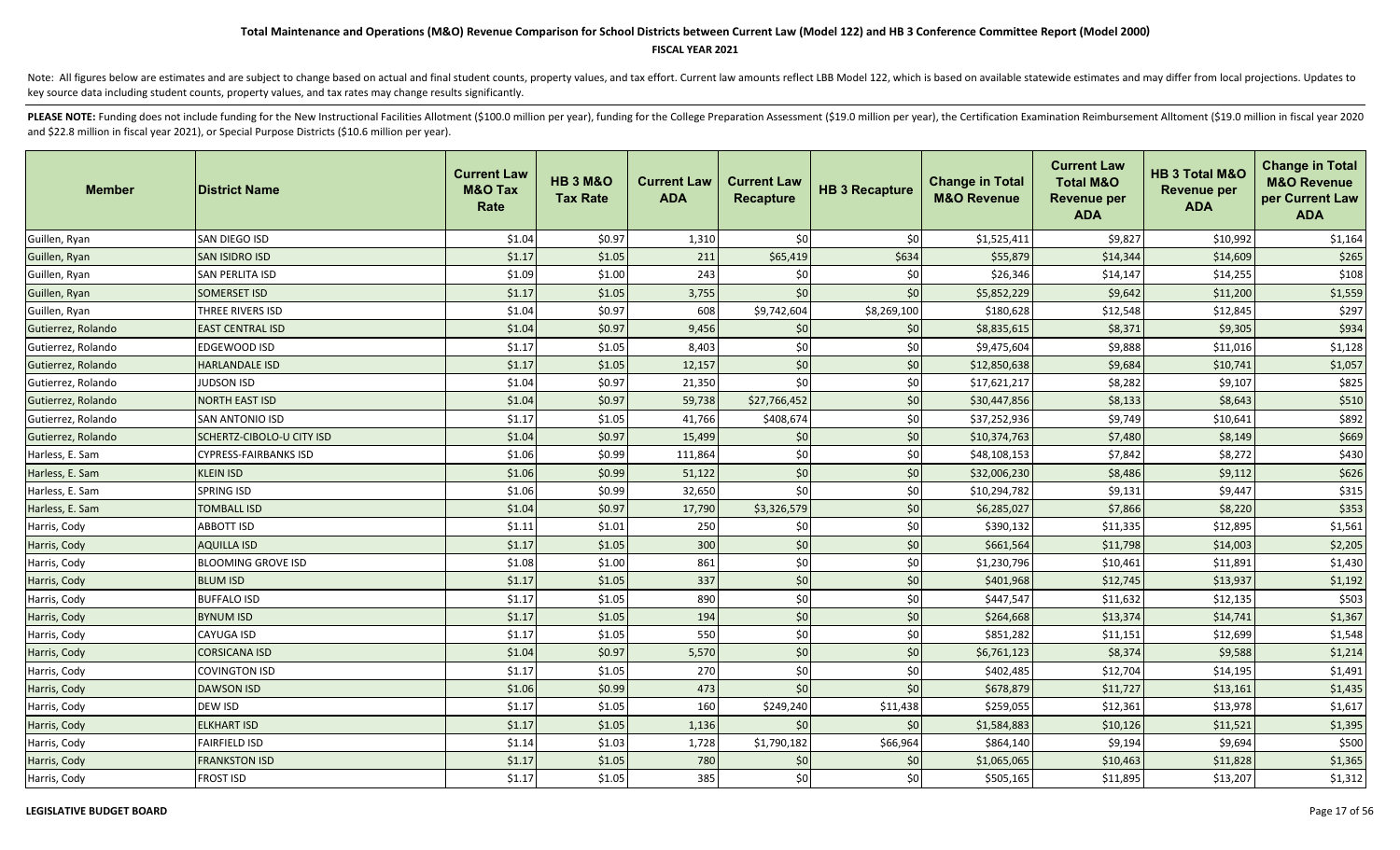### **FISCAL YEAR 2021**

Note: All figures below are estimates and are subject to change based on actual and final student counts, property values, and tax effort. Current law amounts reflect LBB Model 122, which is based on available statewide es key source data including student counts, property values, and tax rates may change results significantly.

| <b>Member</b> | <b>IDistrict Name</b>      | <b>Current Law</b><br><b>M&amp;O Tax</b><br>Rate | <b>HB 3 M&amp;O</b><br><b>Tax Rate</b> | <b>Current Law</b><br><b>ADA</b> | <b>Current Law</b><br><b>Recapture</b> | <b>HB 3 Recapture</b> | <b>Change in Total</b><br><b>M&amp;O Revenue</b> | <b>Current Law</b><br><b>Total M&amp;O</b><br><b>Revenue per</b><br><b>ADA</b> | HB 3 Total M&O<br><b>Revenue per</b><br><b>ADA</b> | <b>Change in Total</b><br><b>M&amp;O Revenue</b><br>per Current Law<br><b>ADA</b> |
|---------------|----------------------------|--------------------------------------------------|----------------------------------------|----------------------------------|----------------------------------------|-----------------------|--------------------------------------------------|--------------------------------------------------------------------------------|----------------------------------------------------|-----------------------------------------------------------------------------------|
| Harris, Cody  | <b>GRANDVIEW ISD</b>       | \$1.04                                           | \$0.97                                 | 1,290                            | \$0                                    | \$0                   | \$1,689,333                                      | \$8,530                                                                        | \$9,839                                            | \$1,310                                                                           |
| Harris, Cody  | HILLSBORO ISD              | \$1.15                                           | \$1.03                                 | 1,817                            | \$0                                    | \$0                   | \$1,844,144                                      | \$9,747                                                                        | \$10,762                                           | \$1,015                                                                           |
| Harris, Cody  | <b>HUBBARD ISD</b>         | \$1.17                                           | \$1.05                                 | 365                              | \$0                                    | \$0                   | \$551,056                                        | \$12,340                                                                       | \$13,849                                           | \$1,510                                                                           |
| Harris, Cody  | ITASCA ISD                 | \$1.17                                           | \$1.05                                 | 649                              | \$0                                    | \$0                   | \$831,314                                        | \$11,710                                                                       | \$12,991                                           | \$1,281                                                                           |
| Harris, Cody  | <b>KERENS ISD</b>          | \$1.04                                           | \$0.97                                 | 545                              | \$0                                    | \$0                   | \$738,388                                        | \$11,274                                                                       | \$12,628                                           | \$1,355                                                                           |
| Harris, Cody  | LA POYNOR ISD              | \$1.04                                           | \$0.97                                 | 420                              | \$0                                    | \$0                   | \$581,952                                        | \$10,484                                                                       | \$11,869                                           | \$1,386                                                                           |
| Harris, Cody  | <b>MALONE ISD</b>          | \$1.17                                           | \$1.05                                 | 125                              | \$0                                    | \$0                   | \$341,745                                        | \$12,684                                                                       | \$15,418                                           | \$2,734                                                                           |
| Harris, Cody  | MILDRED ISD                | \$1.04                                           | \$0.97                                 | 706                              | \$0                                    | \$0                   | \$720,370                                        | \$9,944                                                                        | \$10,964                                           | \$1,020                                                                           |
| Harris, Cody  | <b>MILFORD ISD</b>         | \$1.17                                           | \$1.05                                 | 235                              | \$0                                    | \$0                   | \$374,104                                        | \$13,345                                                                       | \$14,937                                           | \$1,592                                                                           |
| Harris, Cody  | MOUNT CALM ISD             | \$1.17                                           | \$1.05                                 | 155                              | \$0                                    | \$0                   | \$359,289                                        | \$12,917                                                                       | \$15,235                                           | \$2,318                                                                           |
| Harris, Cody  | <b>NECHES ISD</b>          | \$1.17                                           | \$1.05                                 | 327                              | \$0                                    | \$0                   | \$543,637                                        | \$11,259                                                                       | \$12,921                                           | \$1,662                                                                           |
| Harris, Cody  | OAKWOOD ISD                | \$1.06                                           | \$0.99                                 | 216                              | \$0                                    | \$0                   | \$277,420                                        | \$12,507                                                                       | \$13,793                                           | \$1,286                                                                           |
| Harris, Cody  | <b>PALESTINE ISD</b>       | \$1.17                                           | \$1.05                                 | 3,140                            | \$0                                    | \$0                   | \$3,464,147                                      | \$9,702                                                                        | \$10,805                                           | \$1,103                                                                           |
| Harris, Cody  | PENELOPE ISD               | \$1.17                                           | \$1.05                                 | 210                              | \$0                                    | \$0                   | \$331,757                                        | \$13,644                                                                       | \$15,223                                           | \$1,580                                                                           |
| Harris, Cody  | <b>RICE ISD</b>            | \$1.17                                           | \$1.05                                 | 825                              | \$0                                    | \$0                   | \$1,199,494                                      | \$10,966                                                                       | \$12,420                                           | \$1,454                                                                           |
| Harris, Cody  | RIO VISTA ISD              | \$1.17                                           | \$1.05                                 | 708                              | \$0                                    | \$0                   | \$901,455                                        | \$11,011                                                                       | \$12,283                                           | \$1,273                                                                           |
| Harris, Cody  | <b>SLOCUM ISD</b>          | \$1.17                                           | \$1.05                                 | 388                              | \$0                                    | \$0                   | \$529,650                                        | \$11,921                                                                       | \$13,288                                           | \$1,367                                                                           |
| Harris, Cody  | <b>TEAGUE ISD</b>          | \$1.04                                           | \$0.97                                 | 1,100                            | \$0                                    | \$0                   | \$1,443,815                                      | \$9,634                                                                        | \$10,946                                           | \$1,313                                                                           |
| Harris, Cody  | <b>WEST ISD</b>            | \$1.04                                           | \$0.97                                 | 1,250                            | \$0                                    | \$0                   | \$1,423,411                                      | \$8,890                                                                        | \$10,029                                           | \$1,139                                                                           |
| Harris, Cody  | WESTWOOD ISD               | \$1.17                                           | \$1.05                                 | 1,430                            | \$0                                    | \$0                   | \$1,011,263                                      | \$10,064                                                                       | \$10,771                                           | \$707                                                                             |
| Harris, Cody  | <b>WHITNEY ISD</b>         | \$1.17                                           | \$1.05                                 | 1,400                            | \$4,049                                | \$0                   | \$1,523,711                                      | \$9,736                                                                        | \$10,824                                           | \$1,088                                                                           |
| Harris, Cody  | <b>WORTHAM ISD</b>         | \$1.04                                           | \$0.97                                 | 462                              | \$0                                    | \$0                   | \$713,612                                        | \$10,711                                                                       | \$12,254                                           | \$1,543                                                                           |
| Hefner, Cole  | <b>ALBA-GOLDEN ISD</b>     | \$1.17                                           | \$1.05                                 | 831                              | \$0                                    | \$0                   | \$1,017,701                                      | \$10,878                                                                       | \$12,103                                           | \$1,225                                                                           |
| Hefner, Cole  | ARP ISD                    | \$1.17                                           | \$1.05                                 | 849                              | \$0                                    | \$0                   | \$1,265,341                                      | \$9,868                                                                        | \$11,359                                           | \$1,491                                                                           |
| Hefner, Cole  | <b>BIG SANDY ISD</b>       | \$1.04                                           | \$0.97                                 | 659                              | \$0                                    | \$0                   | \$848,005                                        | \$10,856                                                                       | \$12,143                                           | \$1,287                                                                           |
| Hefner, Cole  | CHAPEL HILL ISD            | \$1.12                                           | \$1.02                                 | 3,250                            | \$0                                    | \$0                   | \$3,746,218                                      | \$9,586                                                                        | \$10,739                                           | \$1,153                                                                           |
| Hefner, Cole  | <b>CHAPEL HILL ISD</b>     | \$1.15                                           | \$1.03                                 | 992                              | \$0                                    | \$0                   | \$1,444,906                                      | \$10,459                                                                       | \$11,915                                           | \$1,457                                                                           |
| Hefner, Cole  | <b>COMO-PICKTON CISD</b>   | \$1.04                                           | \$0.97                                 | 689                              | \$0                                    | \$0                   | \$846,661                                        | \$11,119                                                                       | \$12,348                                           | \$1,229                                                                           |
| Hefner, Cole  | DAINGERFIELD-LONE STAR ISD | \$1.04                                           | \$0.97                                 | 953                              | \$0                                    | \$0                   | \$1,306,411                                      | \$10,716                                                                       | \$12,086                                           | \$1,370                                                                           |
| Hefner, Cole  | <b>GLADEWATER ISD</b>      | \$1.17                                           | \$1.05                                 | 1,617                            | \$0                                    | \$0                   | \$1,573,044                                      | \$9,542                                                                        | \$10,515                                           | \$973                                                                             |
| Hefner, Cole  | <b>HARMONY ISD</b>         | \$1.17                                           | \$1.05                                 | 1,012                            | \$0                                    | \$0                   | \$970,854                                        | \$10,472                                                                       | \$11,431                                           | \$959                                                                             |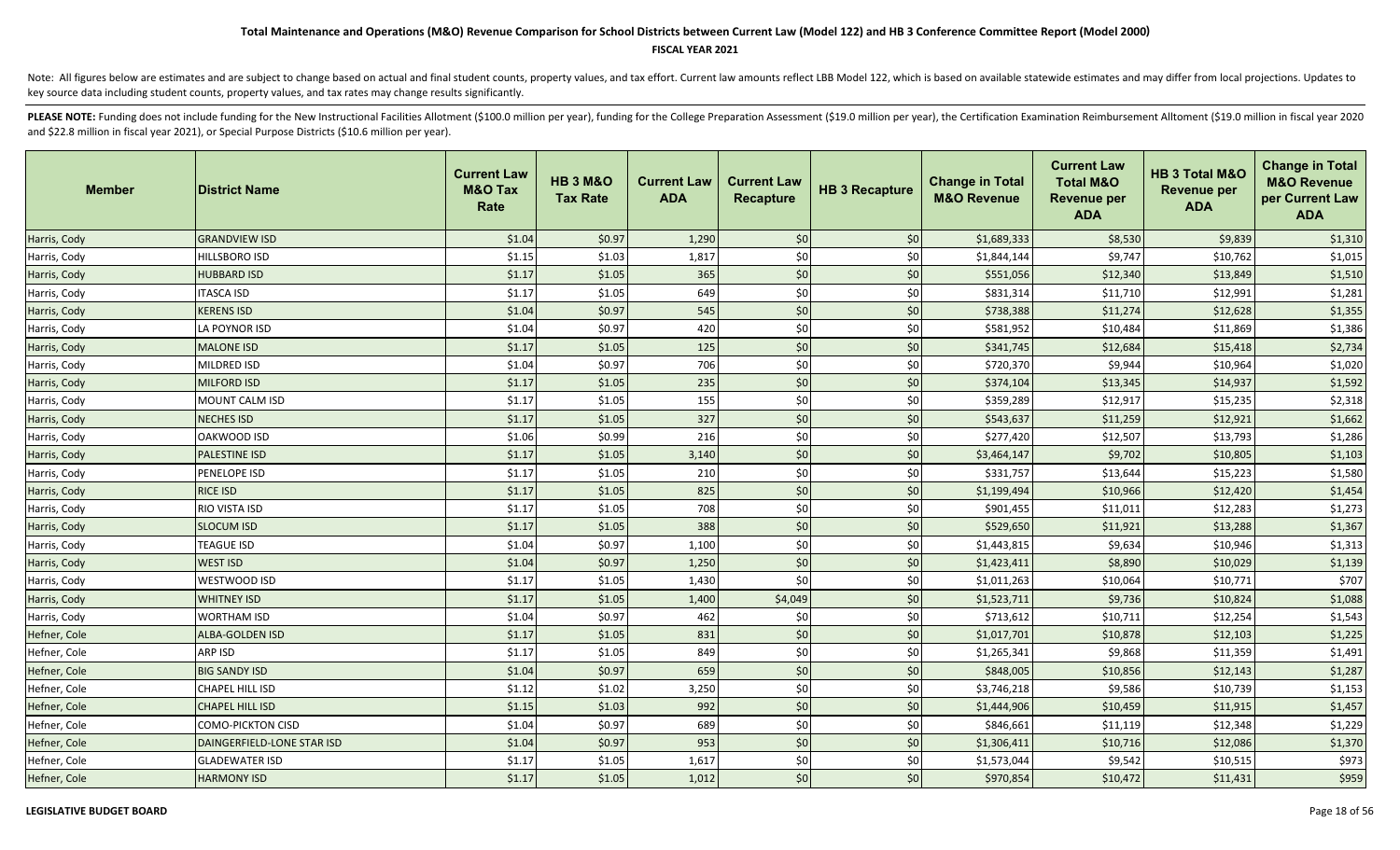### **FISCAL YEAR 2021**

Note: All figures below are estimates and are subject to change based on actual and final student counts, property values, and tax effort. Current law amounts reflect LBB Model 122, which is based on available statewide es key source data including student counts, property values, and tax rates may change results significantly.

| <b>Member</b>     | ∣District Name            | <b>Current Law</b><br><b>M&amp;O Tax</b><br>Rate | <b>HB 3 M&amp;O</b><br><b>Tax Rate</b> | <b>Current Law</b><br><b>ADA</b> | <b>Current Law</b><br><b>Recapture</b> | <b>HB 3 Recapture</b> | <b>Change in Total</b><br><b>M&amp;O Revenue</b> | <b>Current Law</b><br><b>Total M&amp;O</b><br><b>Revenue per</b><br><b>ADA</b> | HB 3 Total M&O<br><b>Revenue per</b><br><b>ADA</b> | <b>Change in Total</b><br><b>M&amp;O Revenue</b><br>per Current Law<br><b>ADA</b> |
|-------------------|---------------------------|--------------------------------------------------|----------------------------------------|----------------------------------|----------------------------------------|-----------------------|--------------------------------------------------|--------------------------------------------------------------------------------|----------------------------------------------------|-----------------------------------------------------------------------------------|
| Hefner, Cole      | <b>HARTS BLUFF ISD</b>    | \$1.04                                           | \$0.97                                 | 685                              | 50 <sup>1</sup>                        | \$0                   | \$1,333,593                                      | \$9,501                                                                        | \$11,448                                           | \$1,947                                                                           |
| Hefner, Cole      | <b>HAWKINS ISD</b>        | \$1.04                                           | \$0.97                                 | 671                              | \$332,770                              | \$0                   | \$526,829                                        | \$11,139                                                                       | \$11,923                                           | \$785                                                                             |
| Hefner, Cole      | <b>HUGHES SPRINGS ISD</b> | \$1.12                                           | \$1.01                                 | 1,123                            | \$0                                    | \$0                   | \$1,529,035                                      | \$9,909                                                                        | \$11,270                                           | \$1,361                                                                           |
| Hefner, Cole      | <b>LINDALE ISD</b>        | \$1.08                                           | \$1.00                                 | 3,970                            | \$0                                    | \$0                   | \$3,634,612                                      | \$8,384                                                                        | \$9,300                                            | \$916                                                                             |
| Hefner, Cole      | LONE OAK ISD              | \$1.04                                           | \$0.97                                 | 970                              | \$0                                    | \$0                   | \$1,244,475                                      | \$10,285                                                                       | \$11,568                                           | \$1,283                                                                           |
| Hefner, Cole      | <b>MILLER GROVE ISD</b>   | \$1.17                                           | \$1.05                                 | 310                              | \$0                                    | \$0                   | \$470,547                                        | \$12,123                                                                       | \$13,641                                           | \$1,518                                                                           |
| Hefner, Cole      | <b>MINEOLA ISD</b>        | \$1.17                                           | \$1.05                                 | 1,517                            | \$0                                    | \$0                   | \$1,593,755                                      | \$9,362                                                                        | \$10,412                                           | \$1,051                                                                           |
| Hefner, Cole      | <b>MOUNT PLEASANT ISD</b> | \$1.04                                           | \$0.97                                 | 4,765                            | \$0                                    | \$0                   | \$5,530,918                                      | \$8,903                                                                        | \$10,064                                           | \$1,161                                                                           |
| Hefner, Cole      | PEWITT ISD                | \$1.04                                           | \$0.97                                 | 800                              | \$0                                    | \$0                   | \$906,922                                        | \$10,721                                                                       | \$11,855                                           | \$1,134                                                                           |
| Hefner, Cole      | <b>PITTSBURG ISD</b>      | \$1.04                                           | \$0.97                                 | 2,220                            | \$0                                    | \$0                   | \$2,336,307                                      | \$8,901                                                                        | \$9,953                                            | \$1,052                                                                           |
| Hefner, Cole      | <b>QUITMAN ISD</b>        | \$1.17                                           | \$1.05                                 | 1,045                            | \$0                                    | \$0                   | \$1,204,000                                      | \$10,806                                                                       | \$11,958                                           | \$1,152                                                                           |
| Hefner, Cole      | <b>RAINS ISD</b>          | \$1.04                                           | \$0.97                                 | 1,591                            | $$0$$                                  | \$0                   | \$1,921,820                                      | \$8,954                                                                        | \$10,162                                           | \$1,208                                                                           |
| Hefner, Cole      | <b>RIVERCREST</b>         | \$1.17                                           | \$1.05                                 | 655                              | \$0                                    | \$0                   | \$1,052,481                                      | \$11,526                                                                       | \$13,132                                           | \$1,606                                                                           |
| Hefner, Cole      | <b>TROUP ISD</b>          | \$1.17                                           | \$1.05                                 | 1,023                            | \$0                                    | \$0                   | \$1,237,501                                      | \$9,874                                                                        | \$11,083                                           | \$1,209                                                                           |
| Hefner, Cole      | <b>TYLER ISD</b>          | \$1.04                                           | \$0.97                                 | 16,725                           | \$0                                    | \$0                   | \$13,810,058                                     | \$8,448                                                                        | \$9,274                                            | \$826                                                                             |
| Hefner, Cole      | UNION HILL ISD            | \$1.17                                           | \$1.05                                 | 340                              | \$0                                    | \$0                   | \$390,622                                        | \$12,006                                                                       | \$13,155                                           | \$1,149                                                                           |
| Hefner, Cole      | VAN ISD                   | \$1.17                                           | \$1.05                                 | 2,347                            | \$0                                    | \$0                   | \$2,155,725                                      | \$8,683                                                                        | \$9,601                                            | \$918                                                                             |
| Hefner, Cole      | <b>WHITEHOUSE ISD</b>     | \$1.06                                           | \$0.99                                 | 4,549                            | \$0\$                                  | \$0                   | \$3,525,329                                      | \$8,137                                                                        | \$8,912                                            | \$775                                                                             |
| Hefner, Cole      | <b>WINNSBORO ISD</b>      | \$1.17                                           | \$1.05                                 | 1,415                            | \$0                                    | \$0                   | \$1,664,833                                      | \$9,609                                                                        | \$10,786                                           | \$1,177                                                                           |
| Hefner, Cole      | <b>WINONA ISD</b>         | \$1.04                                           | \$0.97                                 | 1,009                            | $$0$$                                  | \$0                   | \$1,361,166                                      | \$10,131                                                                       | \$11,480                                           | \$1,349                                                                           |
| Hefner, Cole      | YANTIS ISD                | \$1.04                                           | \$0.97                                 | 367                              | \$0                                    | \$0                   | \$538,128                                        | \$11,228                                                                       | \$12,695                                           | \$1,466                                                                           |
| Hernandez, Ana E. | <b>CHANNELVIEW ISD</b>    | \$1.04                                           | \$0.97                                 | 9,100                            | \$0                                    | \$0                   | \$5,518,950                                      | \$8,927                                                                        | \$9,533                                            | \$606                                                                             |
| Hernandez, Ana E. | <b>GALENA PARK ISD</b>    | \$1.24                                           | \$1.12                                 | 20,712                           | \$0                                    | \$0                   | \$15,145,005                                     | \$9,965                                                                        | \$10,696                                           | \$731                                                                             |
| Hernandez, Ana E. | <b>HOUSTON ISD</b>        | \$1.04                                           | \$0.97                                 | 187,105                          | \$395,584,455                          | \$45,413,592          | \$124,763,781                                    | \$8,787                                                                        | \$9,453                                            | \$667                                                                             |
| Hernandez, Ana E. | SHELDON ISD               | \$1.17                                           | \$1.05                                 | 9,557                            | \$1,422,480                            | \$0                   | \$9,127,576                                      | \$9,081                                                                        | \$10,036                                           | \$955                                                                             |
| Herrero, Abel     | <b>AGUA DULCE ISD</b>     | \$1.17                                           | \$1.05                                 | 291                              | \$0                                    | \$0                   | \$407,826                                        | \$12,774                                                                       | \$14,176                                           | \$1,402                                                                           |
| Herrero, Abel     | <b>BANQUETE ISD</b>       | \$1.17                                           | \$1.05                                 | 880                              | \$0                                    | \$0                   | \$600,901                                        | \$11,937                                                                       | \$12,620                                           | \$683                                                                             |
| Herrero, Abel     | <b>BISHOP CONS ISD</b>    | \$1.04                                           | \$0.97                                 | 1,539                            | \$0                                    | \$0                   | \$1,332,802                                      | \$9,356                                                                        | \$10,222                                           | \$866                                                                             |
| Herrero, Abel     | <b>CALALLEN ISD</b>       | \$1.17                                           | \$1.05                                 | 3,855                            | \$0                                    | \$0                   | \$1,954,373                                      | \$9,137                                                                        | \$9,644                                            | \$507                                                                             |
| Herrero, Abel     | <b>CORPUS CHRISTI ISD</b> | \$1.11                                           | \$1.01                                 | 34,300                           | \$963,851                              | \$0                   | \$15,828,018                                     | \$8,867                                                                        | \$9,328                                            | \$461                                                                             |
| Herrero, Abel     | <b>DRISCOLL ISD</b>       | \$1.06                                           | \$0.99                                 | 277                              | \$0                                    | \$0                   | \$515,541                                        | \$11,766                                                                       | \$13,630                                           | \$1,863                                                                           |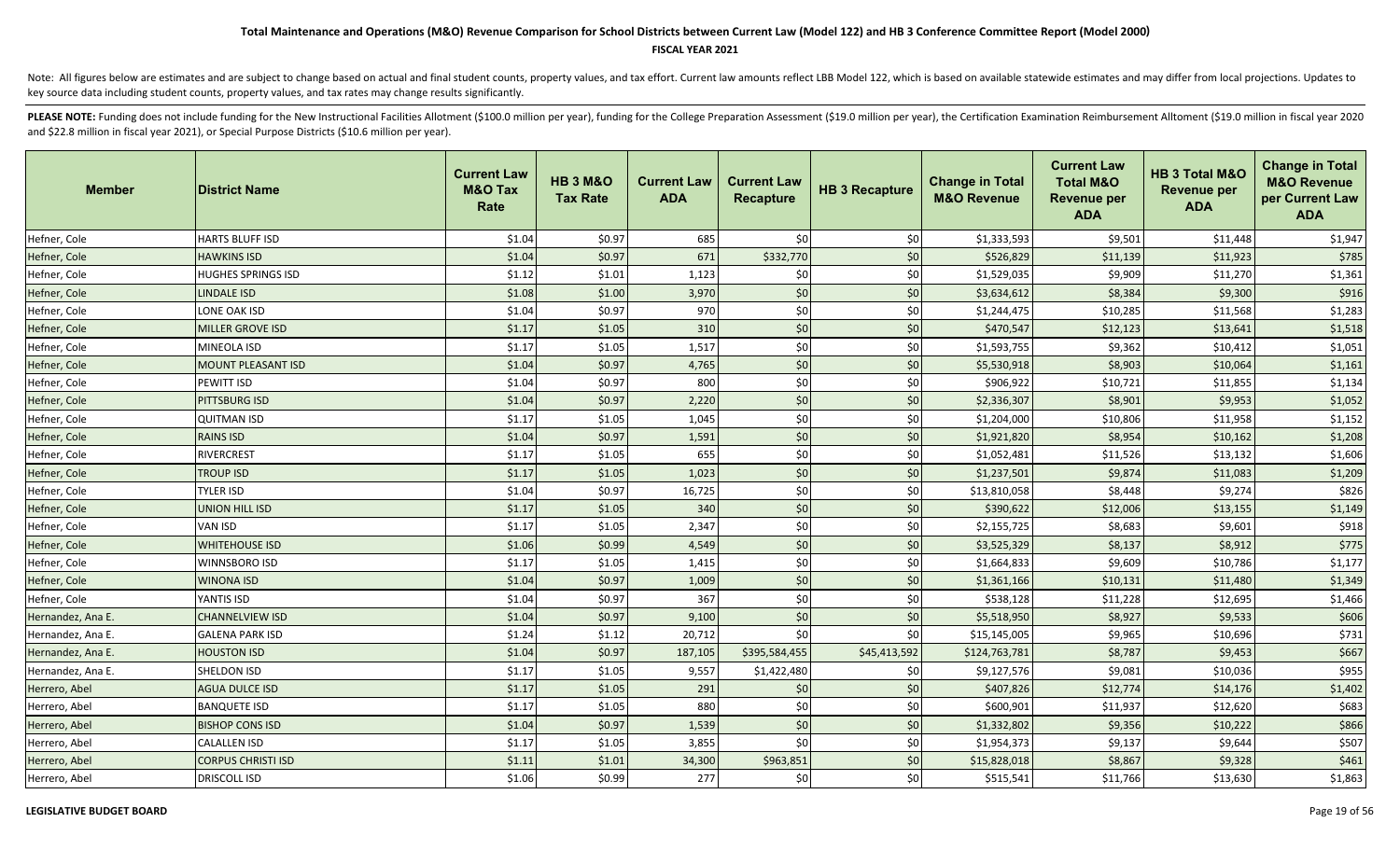### **FISCAL YEAR 2021**

Note: All figures below are estimates and are subject to change based on actual and final student counts, property values, and tax effort. Current law amounts reflect LBB Model 122, which is based on available statewide es key source data including student counts, property values, and tax rates may change results significantly.

| <b>Member</b>   | <b>District Name</b>      | <b>Current Law</b><br><b>M&amp;O Tax</b><br>Rate | <b>HB 3 M&amp;O</b><br><b>Tax Rate</b> | <b>Current Law</b><br><b>ADA</b> | <b>Current Law</b><br><b>Recapture</b> | <b>HB 3 Recapture</b> | <b>Change in Total</b><br><b>M&amp;O Revenue</b> | <b>Current Law</b><br><b>Total M&amp;O</b><br><b>Revenue per</b><br><b>ADA</b> | HB 3 Total M&O<br><b>Revenue per</b><br><b>ADA</b> | <b>Change in Total</b><br><b>M&amp;O Revenue</b><br>per Current Law<br><b>ADA</b> |
|-----------------|---------------------------|--------------------------------------------------|----------------------------------------|----------------------------------|----------------------------------------|-----------------------|--------------------------------------------------|--------------------------------------------------------------------------------|----------------------------------------------------|-----------------------------------------------------------------------------------|
| Herrero, Abel   | <b>LONDON ISD</b>         | \$0.93                                           | \$0.86                                 | 1,325                            | \$0                                    | \$0                   | \$1,526,440                                      | \$7,378                                                                        | \$8,530                                            | \$1,152                                                                           |
| Herrero, Abel   | ROBSTOWN ISD              | \$1.17                                           | \$1.05                                 | 2,421                            | \$0                                    | \$0                   | \$937,317                                        | \$10,594                                                                       | \$10,981                                           | \$387                                                                             |
| Herrero, Abel   | TULOSO-MIDWAY ISD         | \$1.17                                           | \$1.05                                 | 3,648                            | \$5,015,512                            | \$330,144             | \$1,118,051                                      | \$9,430                                                                        | \$9,736                                            | \$307                                                                             |
| Herrero, Abel   | WEST OSO ISD              | \$1.17                                           | \$1.05                                 | 1,950                            | \$0                                    | \$0                   | \$2,029,989                                      | \$10,301                                                                       | \$11,342                                           | \$1,041                                                                           |
| Hinojosa, Gina  | <b>AUSTIN ISD</b>         | \$1.08                                           | \$1.00                                 | 70,995                           | \$849,930,197                          | \$635,857,444         | \$96,198,276                                     | \$8,784                                                                        | \$10,139                                           | \$1,355                                                                           |
| Hinojosa, Gina  | PFLUGERVILLE ISD          | \$1.06                                           | \$0.99                                 | 24,661                           | \$0                                    | \$0                   | \$21,808,758                                     | \$8,562                                                                        | \$9,446                                            | \$884                                                                             |
| Holland, Justin | <b>ANNA ISD</b>           | \$1.17                                           | \$1.05                                 | 3,953                            | \$0                                    | \$0                   | \$3,140,630                                      | \$8,984                                                                        | \$9,779                                            | \$794                                                                             |
| Holland, Justin | <b>BLAND ISD</b>          | \$1.04                                           | \$0.97                                 | 704                              | \$0                                    | \$0                   | \$969,888                                        | \$10,655                                                                       | \$12,032                                           | \$1,378                                                                           |
| Holland, Justin | <b>BLUE RIDGE ISD</b>     | \$1.17                                           | \$1.05                                 | 884                              | \$0                                    | \$0                   | \$1,024,593                                      | \$11,249                                                                       | \$12,408                                           | \$1,159                                                                           |
| Holland, Justin | <b>CELINA ISD</b>         | \$1.14                                           | \$1.03                                 | 3,281                            | \$89,976                               | \$0                   | \$2,354,886                                      | \$8,363                                                                        | \$9,080                                            | \$718                                                                             |
| Holland, Justin | <b>COMMUNITY ISD</b>      | \$1.17                                           | \$1.05                                 | 2,534                            | \$0                                    | \$0                   | \$2,418,053                                      | \$9,358                                                                        | \$10,312                                           | \$954                                                                             |
| Holland, Justin | <b>FARMERSVILLE ISD</b>   | \$1.17                                           | \$1.05                                 | 1,690                            | \$0                                    | \$0                   | \$1,677,802                                      | \$9,467                                                                        | \$10,460                                           | \$993                                                                             |
| Holland, Justin | <b>FRISCO ISD</b>         | \$1.17                                           | \$1.05                                 | 60,851                           | \$58,309,716                           | \$3,088,045           | \$27,187,796                                     | \$8,148                                                                        | \$8,595                                            | \$447                                                                             |
| Holland, Justin | <b>LEONARD ISD</b>        | \$1.17                                           | \$1.05                                 | 830                              | \$0                                    | \$0                   | \$1,112,668                                      | \$11,167                                                                       | \$12,507                                           | \$1,340                                                                           |
| Holland, Justin | <b>PROSPER ISD</b>        | \$1.17                                           | \$1.05                                 | 17,837                           | \$2,448,789                            | \$0                   | \$13,098,077                                     | \$7,623                                                                        | \$8,358                                            | \$734                                                                             |
| Holland, Justin | ROCKWALL ISD              | \$1.04                                           | \$0.97                                 | 16,501                           | \$0                                    | \$0                   | \$11,460,446                                     | \$7,695                                                                        | \$8,389                                            | \$695                                                                             |
| Holland, Justin | ROYSE CITY ISD            | \$1.17                                           | \$1.05                                 | 6,372                            | \$0                                    | \$0                   | \$5,680,092                                      | \$8,423                                                                        | \$9,315                                            | \$891                                                                             |
| Holland, Justin | TRENTON ISD               | \$1.17                                           | \$1.05                                 | 570                              | \$0                                    | \$0                   | \$797,218                                        | \$11,520                                                                       | \$12,919                                           | \$1,399                                                                           |
| Holland, Justin | <b>VAN ALSTYNE ISD</b>    | \$1.12                                           | \$1.02                                 | 1,950                            | \$0                                    | \$0                   | \$1,500,767                                      | \$8,587                                                                        | \$9,356                                            | \$770                                                                             |
| Holland, Justin | <b>WHITEWRIGHT ISD</b>    | \$1.17                                           | \$1.05                                 | 840                              | \$0                                    | \$0                   | \$1,154,955                                      | \$10,427                                                                       | \$11,802                                           | \$1,375                                                                           |
| Howard, Donna   | <b>AUSTIN ISD</b>         | \$1.08                                           | \$1.00                                 | 70,995                           | \$849,930,197                          | \$635,857,444         | \$96,198,276                                     | \$8,784                                                                        | \$10,139                                           | \$1,355                                                                           |
| Howard, Donna   | <b>EANES ISD</b>          | \$1.06                                           | \$0.99                                 | 7,857                            | \$117,586,734                          | \$101,075,091         | \$3,182,416                                      | \$8,216                                                                        | \$8,621                                            | \$405                                                                             |
| Howard, Donna   | LEANDER ISD               | \$1.04                                           | \$0.97                                 | 40,250                           | \$8,871,927                            | \$0                   | \$18,498,773                                     | \$7,904                                                                        | \$8,363                                            | \$460                                                                             |
| Huberty, Dan    | <b>ALDINE ISD</b>         | \$1.15                                           | \$1.08                                 | 60,260                           | \$0                                    | \$0                   | \$55,483,826                                     | \$9,465                                                                        | \$10,386                                           | \$921                                                                             |
| Huberty, Dan    | <b>HUFFMAN ISD</b>        | \$1.04                                           | \$0.97                                 | 3,368                            | \$0                                    | \$0                   | \$1,224,824                                      | \$8,446                                                                        | \$8,810                                            | \$364                                                                             |
| Huberty, Dan    | <b>HUMBLE ISD</b>         | \$1.17                                           | \$1.05                                 | 43,417                           | \$0                                    | \$0                   | \$24,281,800                                     | \$8,543                                                                        | \$9,103                                            | \$559                                                                             |
| Huberty, Dan    | <b>NEW CANEY ISD</b>      | \$1.17                                           | \$1.05                                 | 15,385                           | \$0                                    | \$0                   | \$16,032,398                                     | \$9,226                                                                        | \$10,268                                           | \$1,042                                                                           |
| Huberty, Dan    | <b>SPRING ISD</b>         | \$1.06                                           | \$0.99                                 | 32,650                           | \$0                                    | \$0                   | \$10,294,782                                     | \$9,131                                                                        | \$9,447                                            | \$315                                                                             |
| Hunter, Todd    | <b>CORPUS CHRISTI ISD</b> | \$1.11                                           | \$1.01                                 | 34,300                           | \$963,851                              | \$0                   | \$15,828,018                                     | \$8,867                                                                        | \$9,328                                            | \$461                                                                             |
| Hunter, Todd    | <b>FLOUR BLUFF ISD</b>    | \$1.06                                           | \$0.99                                 | 5,321                            | \$0                                    | \$0                   | \$3,309,643                                      | \$8,355                                                                        | \$8,977                                            | \$622                                                                             |
| Hunter, Todd    | <b>LONDON ISD</b>         | \$0.93                                           | \$0.86                                 | 1,325                            | \$0                                    | \$0                   | \$1,526,440                                      | \$7,378                                                                        | \$8,530                                            | \$1,152                                                                           |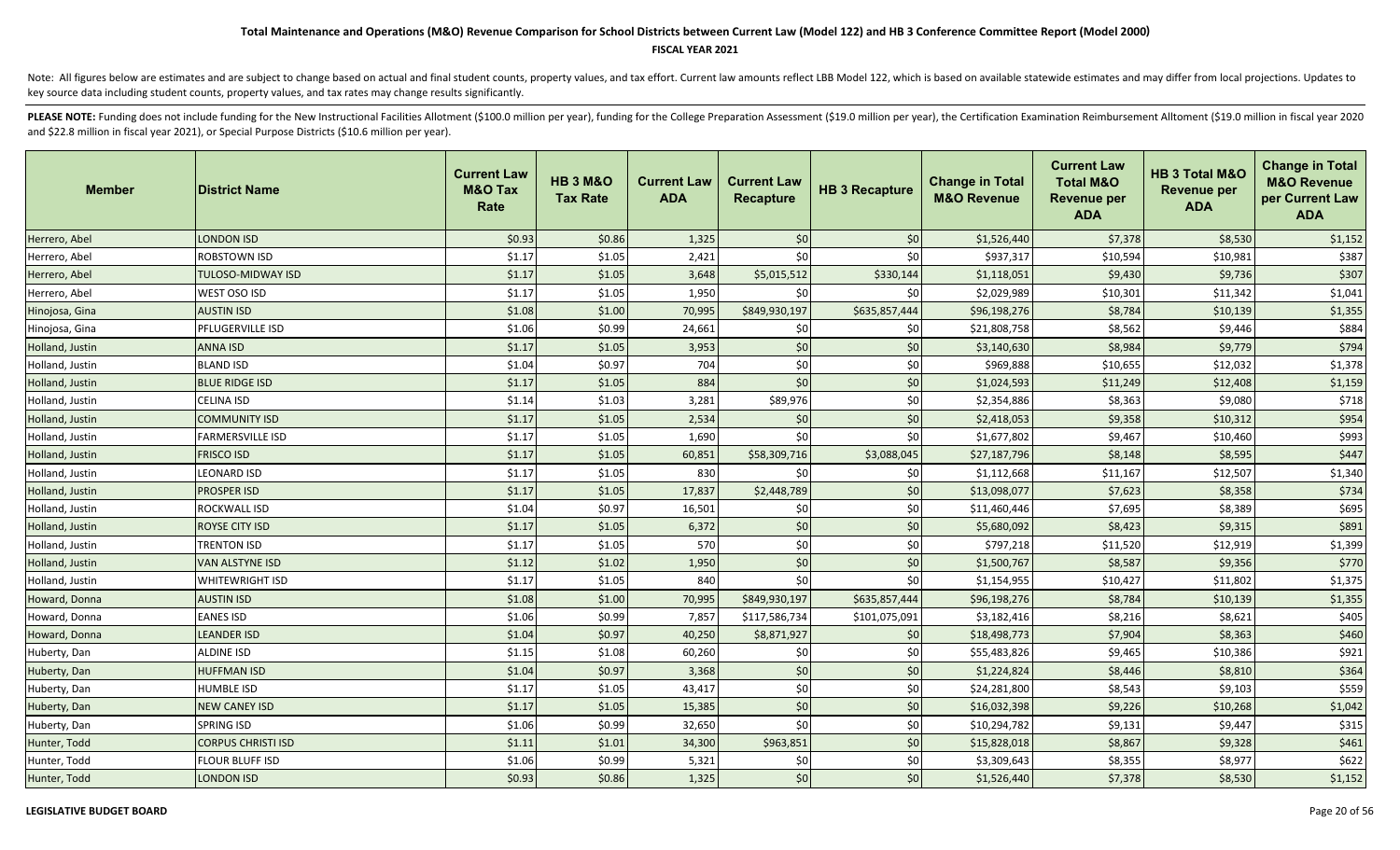### **FISCAL YEAR 2021**

Note: All figures below are estimates and are subject to change based on actual and final student counts, property values, and tax effort. Current law amounts reflect LBB Model 122, which is based on available statewide es key source data including student counts, property values, and tax rates may change results significantly.

| <b>Member</b>      | <b>District Name</b>                 | <b>Current Law</b><br><b>M&amp;O Tax</b><br>Rate | <b>HB 3 M&amp;O</b><br><b>Tax Rate</b> | <b>Current Law</b><br><b>ADA</b> | <b>Current Law</b><br><b>Recapture</b> | <b>HB 3 Recapture</b> | <b>Change in Total</b><br><b>M&amp;O Revenue</b> | <b>Current Law</b><br><b>Total M&amp;O</b><br><b>Revenue per</b><br><b>ADA</b> | HB 3 Total M&O<br><b>Revenue per</b><br><b>ADA</b> | <b>Change in Total</b><br><b>M&amp;O Revenue</b><br>per Current Law<br><b>ADA</b> |
|--------------------|--------------------------------------|--------------------------------------------------|----------------------------------------|----------------------------------|----------------------------------------|-----------------------|--------------------------------------------------|--------------------------------------------------------------------------------|----------------------------------------------------|-----------------------------------------------------------------------------------|
| Hunter, Todd       | PORT ARANSAS ISD                     | \$1.03                                           | \$0.96                                 | 497                              | \$19,063,011                           | \$17,334,930          | \$15,921                                         | \$13,187                                                                       | \$13,219                                           | \$32                                                                              |
| Israel, Celia      | <b>AUSTIN ISD</b>                    | \$1.08                                           | \$1.00                                 | 70,995                           | \$849,930,197                          | \$635,857,444         | \$96,198,276                                     | \$8,784                                                                        | \$10,139                                           | \$1,355                                                                           |
| Israel, Celia      | COUPLAND ISD                         | \$1.04                                           | \$0.97                                 | 170                              | \$0                                    | \$0                   | \$333,439                                        | \$10,176                                                                       | \$12,137                                           | \$1,961                                                                           |
| Israel, Celia      | <b>DEL VALLE ISD</b>                 | \$1.04                                           | \$0.97                                 | 9,867                            | \$0                                    | \$0                   | \$9,699,874                                      | \$9,015                                                                        | \$9,998                                            | \$983                                                                             |
| Israel, Celia      | <b>ELGIN ISD</b>                     | \$1.17                                           | \$1.05                                 | 4,247                            | \$0                                    | \$0                   | \$4,862,514                                      | \$9,458                                                                        | \$10,604                                           | \$1,145                                                                           |
| Israel, Celia      | <b>MANOR ISD</b>                     | \$1.04                                           | \$0.97                                 | 9,340                            | \$0                                    | \$0                   | \$7,490,034                                      | \$8,390                                                                        | \$9,192                                            | \$802                                                                             |
| Israel, Celia      | PFLUGERVILLE ISD                     | \$1.06                                           | \$0.99                                 | 24,661                           | \$0                                    | \$0                   | \$21,808,758                                     | \$8,562                                                                        | \$9,446                                            | \$884                                                                             |
| Israel, Celia      | ROUND ROCK ISD                       | \$1.04                                           | \$0.97                                 | 48,680                           | \$68,075,541                           | \$5,759,472           | \$18,869,690                                     | \$7,882                                                                        | \$8,269                                            | \$388                                                                             |
| Johnson, Eric      | <b>DALLAS ISD</b>                    | \$1.17                                           | \$1.05                                 | 137,000                          | \$268,406,418                          | \$15,148,240          | \$52,357,999                                     | \$9,920                                                                        | \$10,302                                           | \$382                                                                             |
| Johnson, Eric      | <b>MESQUITE ISD</b>                  | \$1.04                                           | \$0.97                                 | 37,954                           | \$0                                    | \$0                   | \$30,397,059                                     | \$8,690                                                                        | \$9,491                                            | \$801                                                                             |
| Johnson, Jarvis D. | <b>ALDINE ISD</b>                    | \$1.15                                           | \$1.08                                 | 60,260                           | $$0$$                                  | \$0                   | \$55,483,826                                     | \$9,465                                                                        | \$10,386                                           | \$921                                                                             |
| Johnson, Jarvis D. | <b>CYPRESS-FAIRBANKS ISD</b>         | \$1.06                                           | \$0.99                                 | 111,864                          | \$0                                    | \$0                   | \$48,108,153                                     | \$7,842                                                                        | \$8,272                                            | \$430                                                                             |
| Johnson, Jarvis D. | <b>HOUSTON ISD</b>                   | \$1.04                                           | \$0.97                                 | 187,105                          | \$395,584,455                          | \$45,413,592          | \$124,763,781                                    | \$8,787                                                                        | \$9,453                                            | \$667                                                                             |
| Johnson, Jarvis D. | <b>KLEIN ISD</b>                     | \$1.06                                           | \$0.99                                 | 51,122                           | \$0                                    | \$0                   | \$32,006,230                                     | \$8,486                                                                        | \$9,112                                            | \$626                                                                             |
| Johnson, Jarvis D. | SPRING ISD                           | \$1.06                                           | \$0.99                                 | 32,650                           | \$0                                    | \$0                   | \$10,294,782                                     | \$9,131                                                                        | \$9,447                                            | \$315                                                                             |
| Johnson, Julie     | <b>CARROLLTON-FARMERS BRANCH ISD</b> | \$1.17                                           | \$1.05                                 | 23,213                           | \$51,732,656                           | \$5,843,081           | \$12,061,555                                     | \$9,457                                                                        | \$9,977                                            | \$520                                                                             |
| Johnson, Julie     | <b>COPPELL ISD</b>                   | \$1.17                                           | \$1.05                                 | 12,886                           | \$59,639,516                           | \$34,074,016          | \$5,008,454                                      | \$8,179                                                                        | \$8,568                                            | \$389                                                                             |
| Johnson, Julie     | <b>DALLAS ISD</b>                    | \$1.17                                           | \$1.05                                 | 137,000                          | \$268,406,418                          | \$15,148,240          | \$52,357,999                                     | \$9,920                                                                        | \$10,302                                           | \$382                                                                             |
| Johnson, Julie     | <b>IRVING ISD</b>                    | \$1.17                                           | \$1.05                                 | 30,500                           | \$0                                    | \$0                   | \$22,409,334                                     | \$9,525                                                                        | \$10,260                                           | \$735                                                                             |
| Kacal, Kyle J.     | <b>AXTELL ISD</b>                    | \$1.17                                           | \$1.05                                 | 761                              | \$0                                    | \$0                   | \$1,487,776                                      | \$12,398                                                                       | \$14,354                                           | \$1,955                                                                           |
| Kacal, Kyle J.     | <b>BREMOND ISD</b>                   | \$1.04                                           | \$0.97                                 | 478                              | \$0                                    | \$0                   | \$951,694                                        | \$10,854                                                                       | \$12,844                                           | \$1,989                                                                           |
| Kacal, Kyle J.     | <b>BRUCEVILLE-EDDY ISD</b>           | \$1.17                                           | \$1.05                                 | 640                              | $$0$$                                  | \$0                   | \$739,224                                        | \$12,236                                                                       | \$13,391                                           | \$1,155                                                                           |
| Kacal, Kyle J.     | <b>BRYAN ISD</b>                     | \$1.06                                           | \$0.99                                 | 15,100                           | \$0                                    | \$0                   | \$12,401,248                                     | \$8,953                                                                        | \$9,775                                            | \$821                                                                             |
| Kacal, Kyle J.     | <b>CALVERT ISD</b>                   | \$1.16                                           | \$1.04                                 | 140                              | \$29,413                               | \$0                   | \$199,669                                        | \$14,063                                                                       | \$15,489                                           | \$1,426                                                                           |
| Kacal, Kyle J.     | CHILTON ISD                          | \$1.04                                           | \$0.97                                 | 471                              | \$0                                    | \$0                   | \$694,960                                        | \$11,762                                                                       | \$13,239                                           | \$1,477                                                                           |
| Kacal, Kyle J.     | <b>COLLEGE STATION ISD</b>           | \$1.04                                           | \$0.97                                 | 13,573                           | \$20,421,492                           | \$1,293,619           | \$7,170,988                                      | \$7,872                                                                        | \$8,400                                            | \$528                                                                             |
| Kacal, Kyle J      | <b>CONNALLY ISD</b>                  | \$1.17                                           | \$1.05                                 | 2,190                            | \$0                                    | \$0                   | \$2,236,148                                      | \$9,742                                                                        | \$10,763                                           | \$1,021                                                                           |
| Kacal, Kyle J.     | <b>COOLIDGE ISD</b>                  | \$1.17                                           | \$1.05                                 | 285                              | \$0                                    | \$0                   | \$468,839                                        | \$13,576                                                                       | \$15,221                                           | \$1,645                                                                           |
| Kacal, Kyle J.     | <b>FRANKLIN ISD</b>                  | \$1.04                                           | \$0.97                                 | 1,240                            | \$7,882,790                            | \$5,371,742           | \$510,341                                        | \$10,129                                                                       | \$10,541                                           | \$411                                                                             |
| Kacal, Kyle J.     | <b>GHOLSON ISD</b>                   | \$1.04                                           | \$0.97                                 | 200                              | \$0                                    | \$0                   | \$251,881                                        | \$12,139                                                                       | \$13,399                                           | \$1,259                                                                           |
| Kacal, Kyle J.     | <b>GROESBECK ISD</b>                 | \$1.04                                           | \$0.97                                 | 1,485                            | \$1,707,212                            | \$0                   | \$1,107,447                                      | \$9,600                                                                        | \$10,345                                           | \$746                                                                             |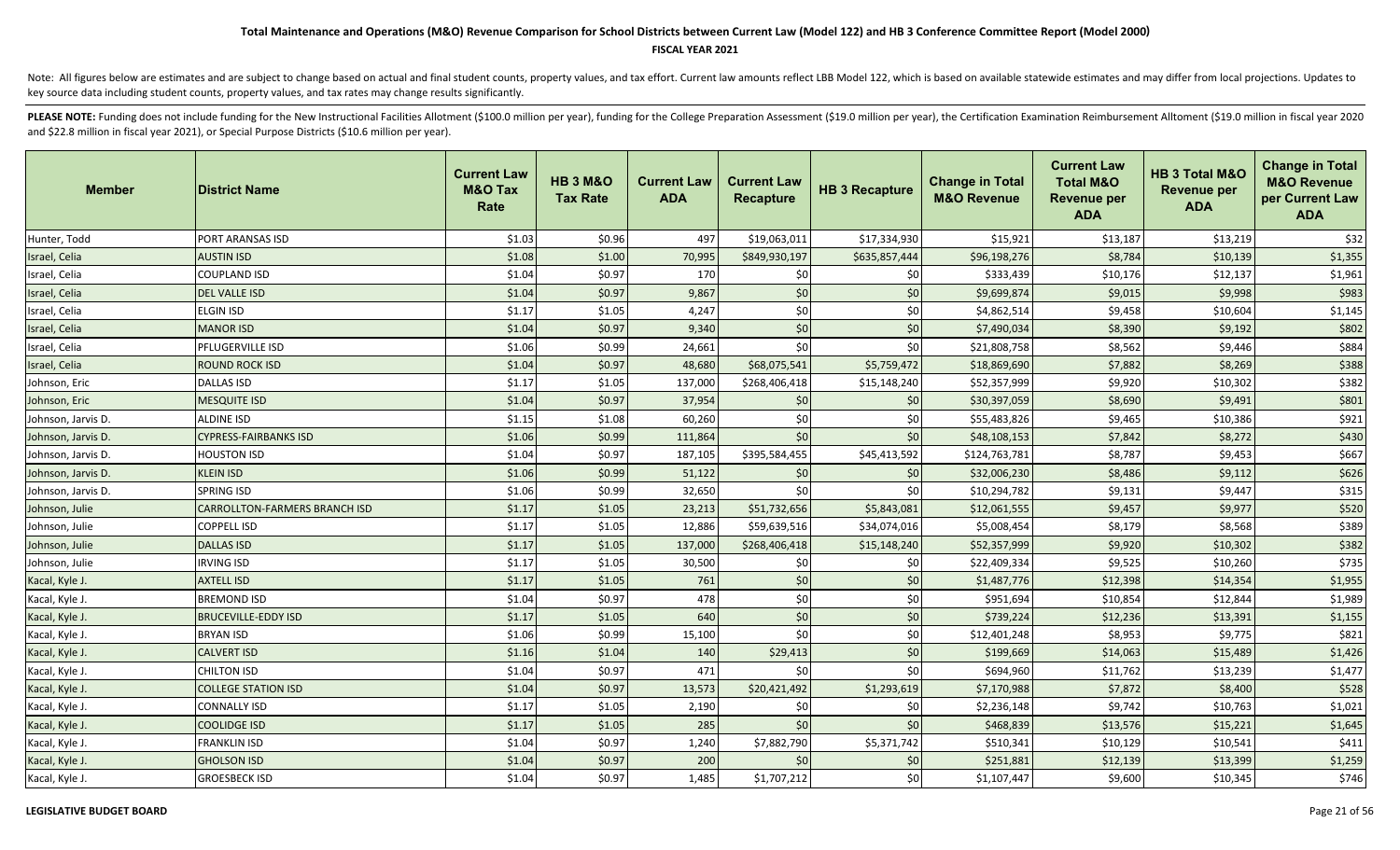### **FISCAL YEAR 2021**

Note: All figures below are estimates and are subject to change based on actual and final student counts, property values, and tax effort. Current law amounts reflect LBB Model 122, which is based on available statewide es key source data including student counts, property values, and tax rates may change results significantly.

| <b>Member</b>  | <b>District Name</b>  | <b>Current Law</b><br><b>M&amp;O Tax</b><br>Rate | <b>HB 3 M&amp;O</b><br><b>Tax Rate</b> | <b>Current Law</b><br><b>ADA</b> | <b>Current Law</b><br><b>Recapture</b> | <b>HB 3 Recapture</b> | <b>Change in Total</b><br><b>M&amp;O Revenue</b> | <b>Current Law</b><br><b>Total M&amp;O</b><br><b>Revenue per</b><br><b>ADA</b> | HB 3 Total M&O<br><b>Revenue per</b><br><b>ADA</b> | <b>Change in Total</b><br><b>M&amp;O Revenue</b><br>per Current Law<br><b>ADA</b> |
|----------------|-----------------------|--------------------------------------------------|----------------------------------------|----------------------------------|----------------------------------------|-----------------------|--------------------------------------------------|--------------------------------------------------------------------------------|----------------------------------------------------|-----------------------------------------------------------------------------------|
| Kacal, Kyle J. | <b>HALLSBURG ISD</b>  | \$1.04                                           | \$0.97                                 | 155                              | \$0                                    | \$0                   | \$292,563                                        | \$10,554                                                                       | \$12,442                                           | \$1,888                                                                           |
| Kacal, Kyle J. | <b>HEARNE ISD</b>     | \$1.04                                           | \$0.97                                 | 763                              | \$0                                    | \$0                   | \$983,890                                        | \$11,942                                                                       | \$13,232                                           | \$1,290                                                                           |
| Kacal, Kyle J. | <b>HUBBARD ISD</b>    | \$1.17                                           | \$1.05                                 | 365                              | \$0                                    | \$0                   | \$551,056                                        | \$12,340                                                                       | \$13,849                                           | \$1,510                                                                           |
| Kacal, Kyle J. | LA VEGA ISD           | \$1.17                                           | \$1.05                                 | 2,895                            | \$0                                    | \$0                   | \$3,477,551                                      | \$9,652                                                                        | \$10,853                                           | \$1,201                                                                           |
| Kacal, Kyle J. | <b>LEON ISD</b>       | \$1.04                                           | \$0.97                                 | 711                              | \$1,653,687                            | \$381,064             | \$166,798                                        | \$11,507                                                                       | \$11,742                                           | \$235                                                                             |
| Kacal, Kyle J. | LORENA ISD            | \$1.17                                           | \$1.05                                 | 1,714                            | \$0                                    | \$0                   | \$1,226,530                                      | \$8,701                                                                        | \$9,417                                            | \$716                                                                             |
| Kacal, Kyle J. | <b>MARLIN ISD</b>     | \$1.16                                           | \$1.04                                 | 830                              | \$0                                    | \$0                   | \$832,245                                        | \$12,105                                                                       | \$13,108                                           | \$1,003                                                                           |
| Kacal, Kyle J. | MART ISD              | \$1.04                                           | \$0.97                                 | 479                              | \$0                                    | \$0                   | \$714,420                                        | \$11,444                                                                       | \$12,934                                           | \$1,490                                                                           |
| Kacal, Kyle J. | <b>MEXIA ISD</b>      | \$1.17                                           | \$1.05                                 | 1,633                            | \$0                                    | \$0                   | \$1,535,284                                      | \$10,135                                                                       | \$11,075                                           | \$940                                                                             |
| Kacal, Kyle J. | MOUNT CALM ISD        | \$1.17                                           | \$1.05                                 | 155                              | \$0                                    | \$0                   | \$359,289                                        | \$12,917                                                                       | \$15,235                                           | \$2,318                                                                           |
| Kacal, Kyle J. | <b>MUMFORD ISD</b>    | \$1.04                                           | \$0.97                                 | 559                              | \$0                                    | \$0                   | \$518,284                                        | \$11,065                                                                       | \$11,992                                           | \$927                                                                             |
| Kacal, Kyle J. | <b>NAVASOTA ISD</b>   | \$1.04                                           | \$0.97                                 | 2,790                            | \$0                                    | \$0                   | \$2,197,611                                      | \$8,574                                                                        | \$9,361                                            | \$788                                                                             |
| Kacal, Kyle J. | <b>RIESEL ISD</b>     | \$1.04                                           | \$0.97                                 | 685                              | \$0                                    | \$0                   | \$1,058,696                                      | \$9,890                                                                        | \$11,436                                           | \$1,546                                                                           |
| Kacal, Kyle J. | <b>ROBINSON ISD</b>   | \$1.17                                           | \$1.05                                 | 2,303                            | \$0                                    | \$0                   | \$1,570,700                                      | \$8,738                                                                        | \$9,420                                            | \$682                                                                             |
| Kacal, Kyle J. | ROSEBUD-LOTT ISD      | \$1.04                                           | \$0.96                                 | 624                              | \$0                                    | \$0                   | \$259,323                                        | \$11,985                                                                       | \$12,401                                           | \$416                                                                             |
| Kacal, Kyle J. | <b>TROY ISD</b>       | \$1.04                                           | \$0.97                                 | 1,519                            | \$0                                    | \$0                   | \$1,559,612                                      | \$8,503                                                                        | \$9,530                                            | \$1,027                                                                           |
| Kacal, Kyle J. | <b>WACO ISD</b>       | \$1.17                                           | \$1.05                                 | 13,215                           | \$0                                    | \$0                   | \$8,963,756                                      | \$9,519                                                                        | \$10,197                                           | \$678                                                                             |
| Kacal, Kyle J. | WEST ISD              | \$1.04                                           | \$0.97                                 | 1,250                            | \$0                                    | \$0                   | \$1,423,411                                      | \$8,890                                                                        | \$10,029                                           | \$1,139                                                                           |
| Kacal, Kyle J. | <b>WESTPHALIA ISD</b> | \$1.04                                           | \$0.97                                 | 152                              | \$0                                    | \$0                   | \$239,570                                        | \$9,948                                                                        | \$11,524                                           | \$1,576                                                                           |
| Kacal, Kyle J. | <b>WORTHAM ISD</b>    | \$1.04                                           | \$0.97                                 | 462                              | \$0                                    | \$0                   | \$713,612                                        | \$10,711                                                                       | \$12,254                                           | \$1,543                                                                           |
| King, Ken      | <b>ABERNATHY ISD</b>  | \$1.17                                           | \$1.05                                 | 730                              | \$333,009                              | \$25,959              | \$659,751                                        | \$11,286                                                                       | \$12,189                                           | \$903                                                                             |
| King, Ken      | <b>AMHERST ISD</b>    | \$1.17                                           | \$1.05                                 | 140                              | \$0                                    | \$0                   | \$272,259                                        | \$14,627                                                                       | \$16,572                                           | \$1,945                                                                           |
| King, Ken      | <b>ANTON ISD</b>      | \$1.10                                           | \$1.00                                 | 190                              | \$0                                    | \$0                   | \$273,097                                        | \$12,375                                                                       | \$13,812                                           | \$1,437                                                                           |
| King, Ken      | <b>BOOKER ISD</b>     | \$1.17                                           | \$1.05                                 | 351                              | \$0                                    | \$0                   | \$213,116                                        | \$13,669                                                                       | \$14,276                                           | \$608                                                                             |
| King, Ken      | <b>CANADIAN ISD</b>   | \$0.94                                           | \$0.87                                 | 844                              | \$4,465,494                            | \$2,632,811           | \$460,198                                        | \$9,845                                                                        | \$10,390                                           | \$545                                                                             |
| King, Ken      | <b>CLARENDON ISD</b>  | \$1.17                                           | \$1.05                                 | 430                              | \$0                                    | \$0                   | \$205,283                                        | \$12,457                                                                       | \$12,935                                           | \$477                                                                             |
| King, Ken      | <b>CLAUDE ISD</b>     | \$1.04                                           | \$0.97                                 | 316                              | \$0                                    | \$0                   | \$246,701                                        | \$12,144                                                                       | \$12,925                                           | \$781                                                                             |
| King, Ken      | COTTON CENTER ISD     | \$1.15                                           | \$1.04                                 | 107                              | \$0                                    | \$0                   | \$212,592                                        | \$17,218                                                                       | \$19,205                                           | \$1,987                                                                           |
| King, Ken      | <b>DARROUZETT ISD</b> | \$1.04                                           | \$0.97                                 | 105                              | \$0                                    | \$0                   | \$157,836                                        | \$16,464                                                                       | \$17,968                                           | \$1,503                                                                           |
| King, Ken      | DENVER CITY ISD       | \$1.04                                           | \$0.97                                 | 1,597                            | \$1,835,303                            | \$365,588             | \$1,801,874                                      | \$9,350                                                                        | \$10,478                                           | \$1,128                                                                           |
| King, Ken      | <b>DIMMITT ISD</b>    | \$1.04                                           | \$0.97                                 | 1,113                            | \$0                                    | \$0                   | \$597,712                                        | \$10,248                                                                       | \$10,785                                           | \$537                                                                             |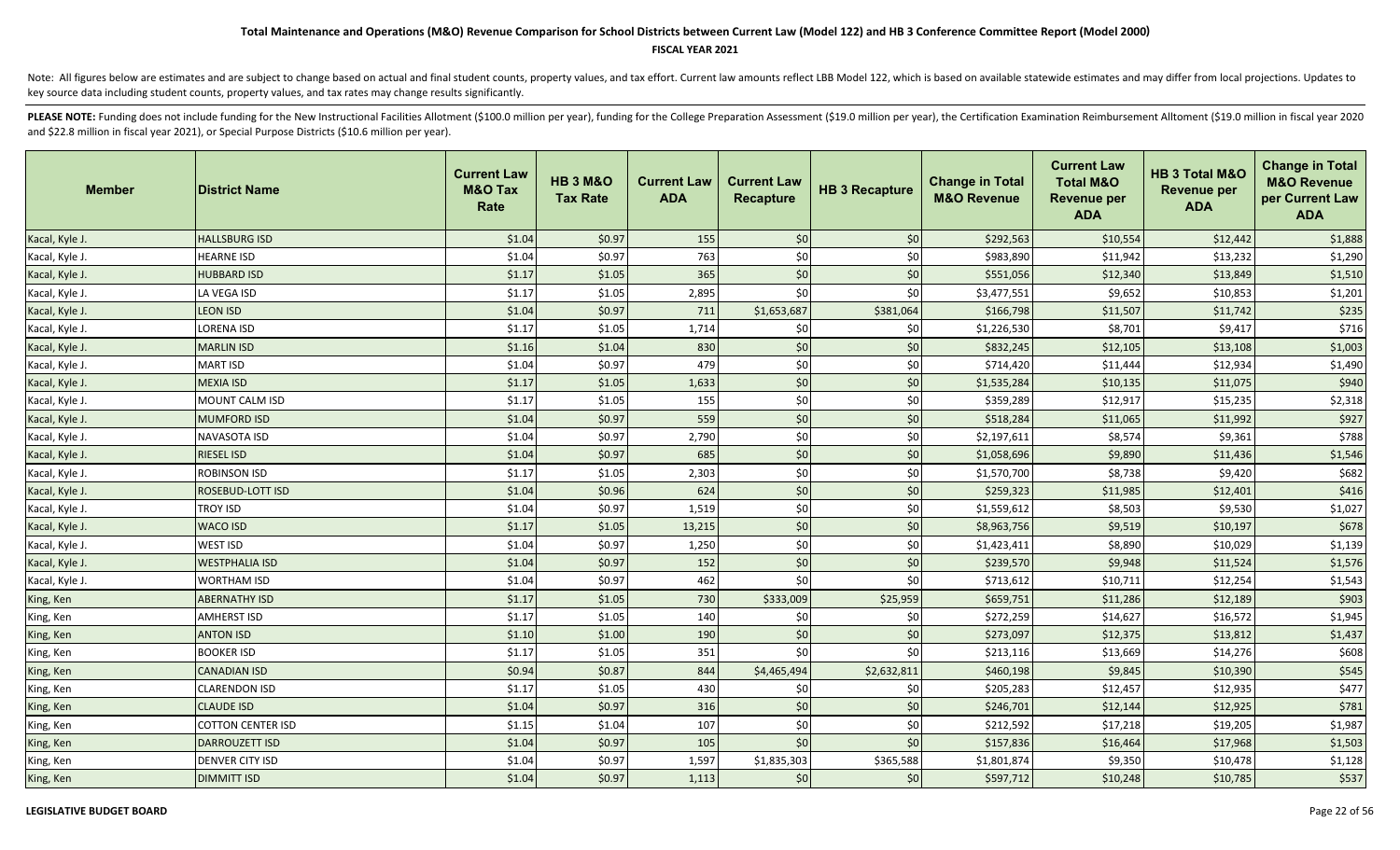### **FISCAL YEAR 2021**

Note: All figures below are estimates and are subject to change based on actual and final student counts, property values, and tax effort. Current law amounts reflect LBB Model 122, which is based on available statewide es key source data including student counts, property values, and tax rates may change results significantly.

| <b>Member</b> | <b>District Name</b>         | <b>Current Law</b><br><b>M&amp;O Tax</b><br>Rate | <b>HB 3 M&amp;O</b><br><b>Tax Rate</b> | <b>Current Law</b><br><b>ADA</b> | <b>Current Law</b><br>Recapture | <b>HB 3 Recapture</b> | <b>Change in Total</b><br><b>M&amp;O Revenue</b> | <b>Current Law</b><br><b>Total M&amp;O</b><br><b>Revenue per</b><br><b>ADA</b> | HB 3 Total M&O<br><b>Revenue per</b><br><b>ADA</b> | <b>Change in Total</b><br><b>M&amp;O Revenue</b><br>per Current Law<br><b>ADA</b> |
|---------------|------------------------------|--------------------------------------------------|----------------------------------------|----------------------------------|---------------------------------|-----------------------|--------------------------------------------------|--------------------------------------------------------------------------------|----------------------------------------------------|-----------------------------------------------------------------------------------|
| King, Ken     | <b>FARWELL ISD</b>           | \$1.17                                           | \$1.05                                 | 515                              | \$0                             | \$0                   | \$715,018                                        | \$11,985                                                                       | \$13,373                                           | \$1,388                                                                           |
| King, Ken     | <b>FOLLETT ISD</b>           | \$1.04                                           | \$0.97                                 | 120                              | \$28,151                        | \$0                   | \$207,807                                        | \$13,954                                                                       | \$15,685                                           | \$1,732                                                                           |
| King, Ken     | FORT ELLIOTT CONS ISD        | \$1.04                                           | \$0.97                                 | 127                              | \$9,893,205                     | \$9,612,254           | \$7,276                                          | \$23,577                                                                       | \$23,635                                           | \$57                                                                              |
| King, Ken     | <b>GRANDVIEW-HOPKINS ISD</b> | \$0.97                                           | \$0.90                                 | 51                               | \$218,140                       | \$333,771             | \$2,088                                          | \$16,739                                                                       | \$16,779                                           | \$41                                                                              |
| King, Ken     | <b>GROOM ISD</b>             | \$1.06                                           | \$0.99                                 | 153                              | \$0                             | \$0                   | \$267,973                                        | \$12,146                                                                       | \$13,892                                           | \$1,746                                                                           |
| King, Ken     | <b>GRUVER ISD</b>            | \$1.06                                           | \$0.99                                 | 433                              | \$0                             | \$0                   | \$186,810                                        | \$12,233                                                                       | \$12,665                                           | \$431                                                                             |
| King, Ken     | <b>HALE CENTER ISD</b>       | \$1.17                                           | \$1.05                                 | 570                              | \$0                             | \$0                   | \$728,356                                        | \$11,754                                                                       | \$13,032                                           | \$1,278                                                                           |
| King, Ken     | <b>HAPPY ISD</b>             | \$1.04                                           | \$0.97                                 | 232                              | \$0                             | \$0                   | \$137,430                                        | \$11,999                                                                       | \$12,591                                           | \$592                                                                             |
| King, Ken     | <b>HART ISD</b>              | \$1.17                                           | \$1.05                                 | 200                              | \$0                             | \$0                   | \$160,942                                        | \$13,333                                                                       | \$14,137                                           | \$804                                                                             |
| King, Ken     | <b>HEDLEY ISD</b>            | \$1.04                                           | \$0.97                                 | 101                              | \$0                             | \$0                   | \$47,876                                         | \$17,155                                                                       | \$17,629                                           | \$474                                                                             |
| King, Ken     | <b>HEREFORD ISD</b>          | \$1.04                                           | \$0.97                                 | 3,901                            | \$0                             | \$0                   | \$4,109,064                                      | \$8,426                                                                        | \$9,480                                            | \$1,053                                                                           |
| King, Ken     | <b>HIGGINS ISD</b>           | \$1.17                                           | \$1.05                                 | 125                              | \$1,247,927                     | \$765,951             | \$97,103                                         | \$14,475                                                                       | \$15,251                                           | \$777                                                                             |
| King, Ken     | <b>KRESS ISD</b>             | \$1.17                                           | \$1.05                                 | 272                              | \$0                             | \$0                   | \$429,855                                        | \$12,540                                                                       | \$14,120                                           | \$1,580                                                                           |
| King, Ken     | <b>LAZBUDDIE ISD</b>         | \$1.12                                           | \$1.02                                 | 155                              | \$0                             | \$0                   | \$176,335                                        | \$13,306                                                                       | \$14,444                                           | \$1,138                                                                           |
| King, Ken     | LEFORS ISD                   | \$1.04                                           | \$0.97                                 | 144                              | \$0                             | \$0                   | \$185,655                                        | \$12,450                                                                       | \$13,739                                           | \$1,289                                                                           |
| King, Ken     | <b>LEVELLAND ISD</b>         | \$1.06                                           | \$0.99                                 | 2,575                            | \$0                             | \$0                   | \$2,094,131                                      | \$9,492                                                                        | \$10,305                                           | \$813                                                                             |
| King, Ken     | LITTLEFIELD ISD              | \$1.04                                           | \$0.97                                 | 1,260                            | \$0                             | \$0                   | \$1,049,414                                      | \$9,595                                                                        | \$10,428                                           | \$833                                                                             |
| King, Ken     | <b>MCLEAN ISD</b>            | \$1.04                                           | \$0.97                                 | 240                              | \$0                             | \$0                   | \$179,720                                        | \$12,350                                                                       | \$13,099                                           | \$749                                                                             |
| King, Ken     | <b>MIAMI ISD</b>             | \$1.06                                           | \$0.99                                 | 207                              | \$3,387,274                     | \$2,784,127           | \$171,446                                        | \$12,307                                                                       | \$13,135                                           | \$828                                                                             |
| King, Ken     | <b>MORTON ISD</b>            | \$1.04                                           | \$0.97                                 | 345                              | \$0                             | \$0                   | \$422,913                                        | \$12,016                                                                       | \$13,242                                           | \$1,226                                                                           |
| King, Ken     | <b>MULESHOE ISD</b>          | \$1.17                                           | \$1.05                                 | 1,323                            | \$0                             | \$0                   | \$1,473,083                                      | \$11,089                                                                       | \$12,202                                           | \$1,113                                                                           |
| King, Ken     | <b>NAZARETH ISD</b>          | \$1.17                                           | \$1.05                                 | 230                              | \$0                             | \$0                   | \$408,168                                        | \$11,054                                                                       | \$12,826                                           | \$1,772                                                                           |
| King, Ken     | <b>OLTON ISD</b>             | \$1.12                                           | \$1.02                                 | 574                              | \$0                             | \$0                   | \$392,980                                        | \$12,396                                                                       | \$13,081                                           | \$685                                                                             |
| King, Ken     | <b>PAMPA ISD</b>             | \$1.06                                           | \$0.99                                 | 3,300                            | \$0                             | \$0                   | \$2,389,879                                      | \$8,908                                                                        | \$9,632                                            | \$724                                                                             |
| King, Ken     | <b>PERRYTON ISD</b>          | \$1.04                                           | \$0.97                                 | 2,080                            | \$0                             | \$0                   | \$1,472,242                                      | \$8,577                                                                        | \$9,285                                            | \$708                                                                             |
| King, Ken     | <b>PETERSBURG ISD</b>        | \$1.17                                           | \$1.05                                 | 251                              | \$0                             | \$0                   | \$374,984                                        | \$13,718                                                                       | \$15,211                                           | \$1,493                                                                           |
| King, Ken     | <b>PLAINS ISD</b>            | \$1.04                                           | \$0.97                                 | 448                              | \$3,850,247                     | \$2,712,720           | \$274,855                                        | \$12,010                                                                       | \$12,624                                           | \$614                                                                             |
| King, Ken     | <b>PLAINVIEW ISD</b>         | \$1.17                                           | \$1.05                                 | 5,063                            | \$0                             | \$0                   | \$4,737,619                                      | \$9,188                                                                        | \$10,123                                           | \$936                                                                             |
| King, Ken     | PRINGLE-MORSE CONS ISD       | \$1.04                                           | \$0.97                                 | 107                              | \$16,202                        | \$0                   | \$140,406                                        | \$13,870                                                                       | \$15,178                                           | \$1,308                                                                           |
| King, Ken     | <b>ROPES ISD</b>             | \$1.17                                           | \$1.05                                 | 466                              | \$0                             | \$0                   | \$686,107                                        | \$11,405                                                                       | \$12,877                                           | \$1,472                                                                           |
| King, Ken     | <b>SEAGRAVES ISD</b>         | \$1.04                                           | \$0.97                                 | 505                              | \$0                             | \$0                   | \$435,453                                        | \$11,613                                                                       | \$12,475                                           | \$862                                                                             |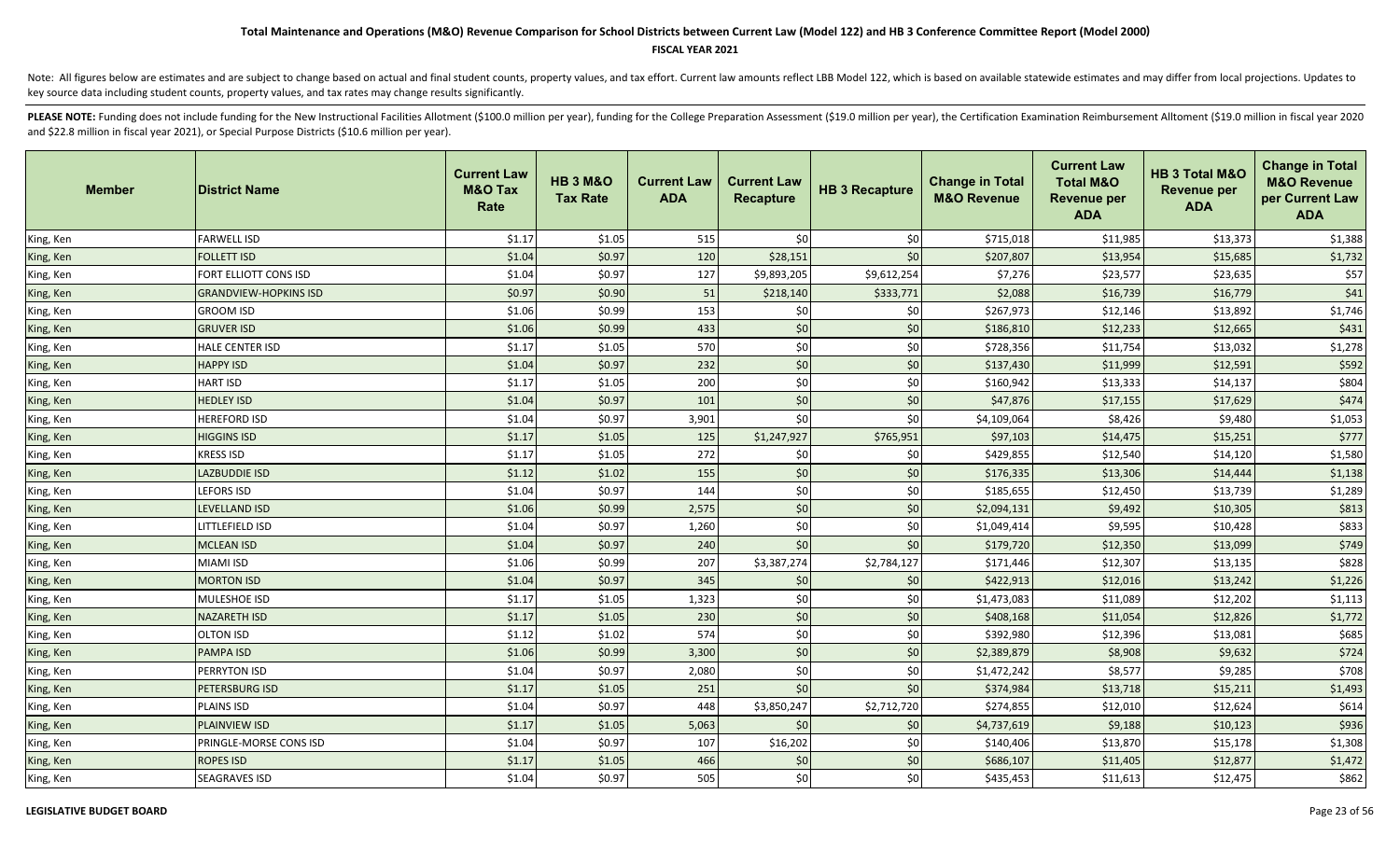### **FISCAL YEAR 2021**

Note: All figures below are estimates and are subject to change based on actual and final student counts, property values, and tax effort. Current law amounts reflect LBB Model 122, which is based on available statewide es key source data including student counts, property values, and tax rates may change results significantly.

| <b>Member</b> | <b>IDistrict Name</b> | <b>Current Law</b><br><b>M&amp;O Tax</b><br>Rate | <b>HB 3 M&amp;O</b><br><b>Tax Rate</b> | <b>Current Law</b><br><b>ADA</b> | <b>Current Law</b><br><b>Recapture</b> | <b>HB 3 Recapture</b> | <b>Change in Total</b><br><b>M&amp;O Revenue</b> | <b>Current Law</b><br><b>Total M&amp;O</b><br><b>Revenue per</b><br><b>ADA</b> | HB 3 Total M&O<br><b>Revenue per</b><br><b>ADA</b> | <b>Change in Total</b><br><b>M&amp;O Revenue</b><br>per Current Law<br><b>ADA</b> |
|---------------|-----------------------|--------------------------------------------------|----------------------------------------|----------------------------------|----------------------------------------|-----------------------|--------------------------------------------------|--------------------------------------------------------------------------------|----------------------------------------------------|-----------------------------------------------------------------------------------|
| King, Ken     | <b>SILVERTON ISD</b>  | \$1.04                                           | \$0.97                                 | 185                              | \$0                                    | \$0                   | \$144,678                                        | \$12,558                                                                       | \$13,340                                           | \$782                                                                             |
| King, Ken     | <b>SMYER ISD</b>      | \$1.16                                           | \$1.04                                 | 413                              | \$0                                    | \$0                   | \$574,456                                        | \$12,147                                                                       | \$13,538                                           | \$1,392                                                                           |
| King, Ken     | <b>SPEARMAN ISD</b>   | \$1.17                                           | \$1.05                                 | 805                              | \$0                                    | \$0                   | \$439,889                                        | \$11,631                                                                       | \$12,177                                           | \$546                                                                             |
| King, Ken     | SPRINGLAKE-EARTH ISD  | \$1.04                                           | \$0.97                                 | 355                              | \$0                                    | \$0                   | \$386,893                                        | \$12,076                                                                       | \$13,165                                           | \$1,090                                                                           |
| King, Ken     | <b>SUDAN ISD</b>      | \$1.04                                           | \$0.97                                 | 452                              | \$26,168                               | \$0                   | \$50,866                                         | \$12,974                                                                       | \$13,087                                           | \$113                                                                             |
| King, Ken     | <b>SUNDOWN ISD</b>    | \$1.04                                           | \$0.97                                 | 568                              | \$735,471                              | \$2,350,694           | \$56,846                                         | \$15,956                                                                       | \$16,056                                           | \$100                                                                             |
| King, Ken     | <b>TULIA ISD</b>      | \$1.16                                           | \$1.04                                 | 1,010                            | \$0                                    | \$0                   | \$696,025                                        | \$11,427                                                                       | \$12,116                                           | \$689                                                                             |
| King, Ken     | TURKEY-QUITAQUE ISD   | \$1.04                                           | \$0.97                                 | 185                              | \$0                                    | \$0                   | \$209,930                                        | \$12,305                                                                       | \$13,440                                           | \$1,135                                                                           |
| King, Ken     | <b>WHITE DEER ISD</b> | \$1.04                                           | \$0.97                                 | 332                              | \$0                                    | \$0                   | \$360,251                                        | \$11,202                                                                       | \$12,286                                           | \$1,085                                                                           |
| King, Ken     | WHITEFACE CONS ISD    | \$1.04                                           | \$0.97                                 | 293                              | \$145,607                              | \$517,029             | \$11,085                                         | \$15,591                                                                       | \$15,629                                           | \$38                                                                              |
| King, Ken     | <b>WHITHARRAL ISD</b> | \$1.17                                           | \$1.05                                 | 179                              | \$0                                    | \$0                   | \$234,855                                        | \$11,850                                                                       | \$13,162                                           | \$1,312                                                                           |
| King, Phil    | ALEDO ISD             | \$1.17                                           | \$1.05                                 | 6,579                            | \$1,296,568                            | \$0                   | \$4,345,890                                      | \$7,844                                                                        | \$8,505                                            | \$661                                                                             |
| King, Phil    | <b>ALVORD ISD</b>     | \$1.17                                           | \$1.05                                 | 693                              | \$26,849                               | \$0                   | \$702,398                                        | \$11,452                                                                       | \$12,466                                           | \$1,014                                                                           |
| King, Phil    | AZLE ISD              | \$1.17                                           | \$1.05                                 | 6,371                            | \$361,390                              | \$0                   | \$2,981,857                                      | \$8,725                                                                        | \$9,193                                            | \$468                                                                             |
| King, Phil    | <b>BOYD ISD</b>       | \$1.04                                           | \$0.97                                 | 1,330                            | \$0                                    | \$0                   | \$837,921                                        | \$9,174                                                                        | \$9,804                                            | \$630                                                                             |
| King, Phil    | <b>BRIDGEPORT ISD</b> | \$1.04                                           | \$0.97                                 | 1,941                            | \$0                                    | \$0                   | \$1,013,549                                      | \$9,186                                                                        | \$9,708                                            | \$522                                                                             |
| King, Phil    | <b>BROCK ISD</b>      | \$1.17                                           | \$1.05                                 | 1,630                            | \$20,389                               | \$0                   | \$1,284,755                                      | \$8,510                                                                        | \$9,298                                            | \$788                                                                             |
| King, Phil    | CHICO ISD             | \$1.04                                           | \$0.97                                 | 559                              | \$779,482                              | \$0                   | \$270,962                                        | \$11,945                                                                       | \$12,430                                           | \$485                                                                             |
| King, Phil    | <b>DECATUR ISD</b>    | \$1.04                                           | \$0.97                                 | 3,449                            | \$0                                    | \$0                   | \$2,691,158                                      | \$8,685                                                                        | \$9,465                                            | \$780                                                                             |
| King, Phil    | <b>GARNER ISD</b>     | \$1.04                                           | \$0.97                                 | 180                              | \$119,750                              | \$0                   | \$257,547                                        | \$11,371                                                                       | \$12,802                                           | \$1,431                                                                           |
| King, Phil    | <b>GRANBURY ISD</b>   | \$1.04                                           | \$0.97                                 | 7,152                            | \$12,732,706                           | \$636,825             | \$4,261,825                                      | \$8,384                                                                        | \$8,980                                            | \$596                                                                             |
| King, Phil    | <b>JACKSBORO ISD</b>  | \$1.04                                           | \$0.97                                 | 1,068                            | \$0                                    | \$0                   | \$1,006,751                                      | \$10,149                                                                       | \$11,092                                           | \$943                                                                             |
| King, Phil    | <b>LIPAN ISD</b>      | \$1.17                                           | \$1.05                                 | 400                              | \$0                                    | \$0                   | \$591,962                                        | \$11,495                                                                       | \$12,975                                           | \$1,480                                                                           |
| King, Phil    | MILLSAP ISD           | \$1.17                                           | \$1.05                                 | 1,046                            | \$0                                    | \$0                   | \$1,151,224                                      | \$10,345                                                                       | \$11,445                                           | \$1,100                                                                           |
| King, Phil    | NORTHWEST ISD         | \$1.04                                           | \$0.97                                 | 25,642                           | \$26,015,313                           | \$0                   | \$16,456,483                                     | \$7,587                                                                        | \$8,229                                            | \$642                                                                             |
| King, Phil    | PARADISE ISD          | \$1.04                                           | \$0.97                                 | 1,130                            | \$0                                    | \$0                   | \$1,484,829                                      | \$8,934                                                                        | \$10,248                                           | \$1,314                                                                           |
| King, Phil    | <b>PEASTER ISD</b>    | \$1.04                                           | \$0.97                                 | 1,217                            | \$0                                    | \$0                   | \$1,349,697                                      | \$8,709                                                                        | \$9,818                                            | \$1,109                                                                           |
| King, Phil    | PERRIN-WHITT CONS ISD | \$1.04                                           | \$0.97                                 | 312                              | \$0                                    | \$0                   | \$288,638                                        | \$11,822                                                                       | \$12,748                                           | \$925                                                                             |
| King, Phil    | POOLVILLE ISD         | \$1.17                                           | \$1.05                                 | 500                              | \$0                                    | \$0                   | \$531,308                                        | \$12,207                                                                       | \$13,270                                           | \$1,063                                                                           |
| King, Phil    | SLIDELL ISD           | \$1.06                                           | \$0.99                                 | 228                              | \$711,659                              | \$104,587             | \$260,831                                        | \$11,783                                                                       | \$12,927                                           | \$1,144                                                                           |
| King, Phil    | <b>SPRINGTOWN ISD</b> | \$1.17                                           | \$1.05                                 | 3,205                            | \$0                                    | \$0                   | \$2,745,908                                      | \$9,182                                                                        | \$10,039                                           | \$857                                                                             |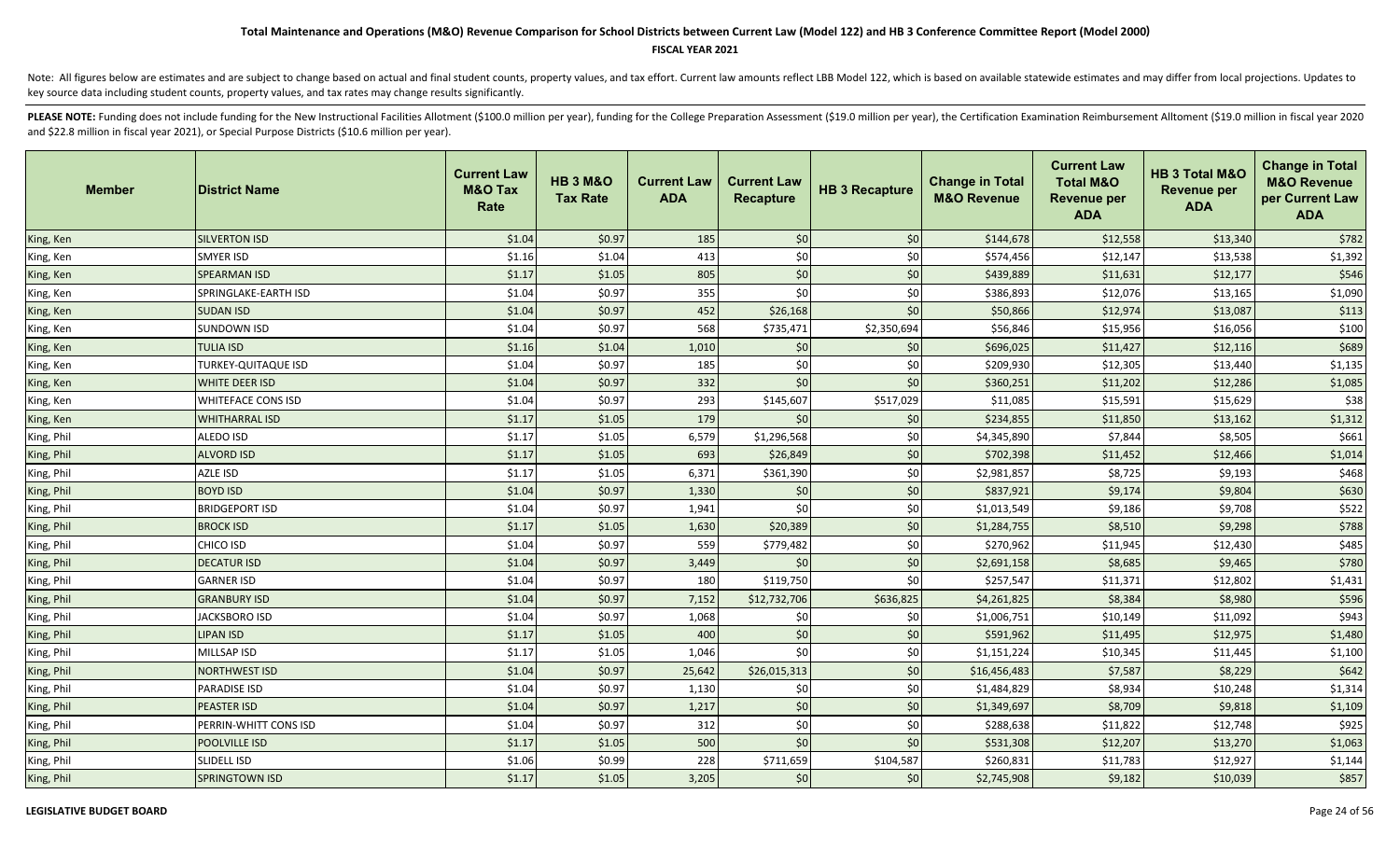### **FISCAL YEAR 2021**

Note: All figures below are estimates and are subject to change based on actual and final student counts, property values, and tax effort. Current law amounts reflect LBB Model 122, which is based on available statewide es key source data including student counts, property values, and tax rates may change results significantly.

| <b>Member</b>    | <b>District Name</b>            | <b>Current Law</b><br><b>M&amp;O Tax</b><br>Rate | <b>HB 3 M&amp;O</b><br><b>Tax Rate</b> | <b>Current Law</b><br><b>ADA</b> | <b>Current Law</b><br><b>Recapture</b> | <b>HB 3 Recapture</b> | <b>Change in Total</b><br><b>M&amp;O Revenue</b> | <b>Current Law</b><br><b>Total M&amp;O</b><br><b>Revenue per</b><br><b>ADA</b> | HB 3 Total M&O<br><b>Revenue per</b><br><b>ADA</b> | <b>Change in Total</b><br><b>M&amp;O Revenue</b><br>per Current Law<br><b>ADA</b> |
|------------------|---------------------------------|--------------------------------------------------|----------------------------------------|----------------------------------|----------------------------------------|-----------------------|--------------------------------------------------|--------------------------------------------------------------------------------|----------------------------------------------------|-----------------------------------------------------------------------------------|
| King, Phil       | <b>WEATHERFORD ISD</b>          | \$1.17                                           | \$1.05                                 | 7,657                            | \$1,416,961                            | \$0                   | \$3,136,722                                      | \$8,988                                                                        | \$9,397                                            | \$410                                                                             |
| King, Tracy O.   | <b>CARRIZO SPRINGS CONS ISD</b> | \$1.06                                           | \$0.99                                 | 1,970                            | \$44,545,226                           | \$38,332,648          | \$1,498,553                                      | \$10,570                                                                       | \$11,331                                           | \$761                                                                             |
| King, Tracy O.   | <b>CHARLOTTE ISD</b>            | \$1.17                                           | \$1.05                                 | 422                              | \$68,370                               | \$0                   | \$454,437                                        | \$12,995                                                                       | \$14,072                                           | \$1,076                                                                           |
| King, Tracy O.   | <b>CRYSTAL CITY ISD</b>         | \$1.04                                           | \$0.97                                 | 1,776                            | \$0                                    | \$0                   | \$806,266                                        | \$9,772                                                                        | \$10,226                                           | \$454                                                                             |
| King, Tracy O.   | <b>DEVINE ISD</b>               | \$1.17                                           | \$1.05                                 | 1,860                            | \$0                                    | \$0                   | \$1,331,438                                      | \$9,569                                                                        | \$10,285                                           | \$716                                                                             |
| King, Tracy O.   | <b>DILLEY ISD</b>               | \$1.16                                           | \$1.04                                 | 860                              | \$4,846,822                            | \$2,792,540           | \$27,215                                         | \$13,023                                                                       | \$13,054                                           | \$32                                                                              |
| King, Tracy O.   | KNIPPA ISD                      | \$1.17                                           | \$1.05                                 | 465                              | \$0                                    | \$0                   | \$750,910                                        | \$11,223                                                                       | \$12,838                                           | \$1,615                                                                           |
| King, Tracy O.   | <b>LA PRYOR ISD</b>             | \$1.17                                           | \$1.05                                 | 425                              | \$0                                    | \$0                   | \$146,337                                        | \$13,512                                                                       | \$13,856                                           | \$344                                                                             |
| King, Tracy O.   | <b>LEAKEY ISD</b>               | \$1.04                                           | \$0.97                                 | 255                              | \$1,864,138                            | \$1,180,234           | \$180,322                                        | \$12,647                                                                       | \$13,356                                           | \$708                                                                             |
| King, Tracy O.   | <b>NUECES CANYON CONS ISD</b>   | \$1.17                                           | \$1.05                                 | 250                              | \$97,470                               | \$14,806              | \$62,446                                         | \$14,178                                                                       | \$14,427                                           | \$250                                                                             |
| King, Tracy O.   | PEARSALL ISD                    | \$1.17                                           | \$1.05                                 | 1,984                            | \$264,822                              | \$0                   | \$1,624,446                                      | \$9,995                                                                        | \$10,814                                           | \$819                                                                             |
| King, Tracy O.   | <b>SABINAL ISD</b>              | \$1.04                                           | \$0.97                                 | 400                              | \$0                                    | \$0                   | \$12,396                                         | \$12,753                                                                       | \$12,784                                           | \$31                                                                              |
| King, Tracy O.   | UNITED ISD                      | \$1.04                                           | \$0.97                                 | 40,460                           | \$0                                    | \$0                   | \$20,791,141                                     | \$8,769                                                                        | \$9,283                                            | \$514                                                                             |
| King, Tracy O.   | <b>UTOPIA ISD</b>               | \$1.04                                           | \$0.97                                 | 232                              | \$0                                    | \$0                   | \$88,392                                         | \$12,479                                                                       | \$12,860                                           | \$381                                                                             |
| King, Tracy O.   | UVALDE CONS ISD                 | \$1.08                                           | \$1.00                                 | 3,807                            | \$0                                    | \$0                   | \$2,292,575                                      | \$9,413                                                                        | \$10,015                                           | \$602                                                                             |
| King, Tracy O.   | <b>WEBB CONS ISD</b>            | \$1.00                                           | \$0.93                                 | 221                              | \$2,709,572                            | \$3,378,947           | \$10,468                                         | \$19,494                                                                       | \$19,541                                           | \$47                                                                              |
| King, Tracy O.   | ZAPATA COUNTY ISD               | \$1.04                                           | \$0.97                                 | 3,160                            | \$0                                    | \$0                   | \$2,543,606                                      | \$8,993                                                                        | \$9,798                                            | \$805                                                                             |
| Klick, Stephanie | <b>BIRDVILLE ISD</b>            | \$1.04                                           | \$0.97                                 | 21,994                           | \$0                                    | \$0                   | \$9,548,687                                      | \$8,475                                                                        | \$8,909                                            | \$434                                                                             |
| Klick, Stephanie | <b>KELLER ISD</b>               | \$1.17                                           | \$1.05                                 | 33,887                           | \$5,925,057                            | \$0                   | \$10,496,277                                     | \$8,565                                                                        | \$8,875                                            | \$310                                                                             |
| Krause, Matt     | <b>ARLINGTON ISD</b>            | \$1.04                                           | \$0.97                                 | 53,376                           | \$0                                    | \$0                   | \$38,300,395                                     | \$8,499                                                                        | \$9,216                                            | \$718                                                                             |
| Krause, Matt     | <b>BIRDVILLE ISD</b>            | \$1.04                                           | \$0.97                                 | 21,994                           | \$0                                    | \$0                   | \$9,548,687                                      | \$8,475                                                                        | \$8,909                                            | \$434                                                                             |
| Krause, Matt     | <b>EAGLE MT-SAGINAW ISD</b>     | \$1.17                                           | \$1.05                                 | 20,013                           | \$2,059,262                            | \$0                   | \$8,251,459                                      | \$8,612                                                                        | \$9,025                                            | \$412                                                                             |
| Krause, Matt     | <b>FORT WORTH ISD</b>           | \$1.06                                           | \$0.99                                 | 73,800                           | \$0                                    | \$0                   | \$72,864,938                                     | \$9,069                                                                        | \$10,056                                           | \$987                                                                             |
| Krause, Matt     | HURST-EULESS-BEDFORD ISD        | \$1.04                                           | \$0.97                                 | 23,916                           | \$0                                    | \$0                   | \$9,121,176                                      | \$8,235                                                                        | \$8,616                                            | \$381                                                                             |
| Krause, Matt     | KELLER ISD                      | \$1.17                                           | \$1.05                                 | 33,887                           | \$5,925,057                            | \$0                   | \$10,496,277                                     | \$8,565                                                                        | \$8,875                                            | \$310                                                                             |
| Krause, Matt     | <b>NORTHWEST ISD</b>            | \$1.04                                           | \$0.97                                 | 25,642                           | \$26,015,313                           | \$0                   | \$16,456,483                                     | \$7,587                                                                        | \$8,229                                            | \$642                                                                             |
| Kuempel, John    | COMAL ISD                       | \$1.04                                           | \$0.97                                 | 25,012                           | \$12,828,394                           | \$0                   | \$7,888,346                                      | \$7,277                                                                        | \$7,592                                            | \$315                                                                             |
| Kuempel, John    | <b>FALLS CITY ISD</b>           | \$1.06                                           | \$0.99                                 | 335                              | \$3,391,798                            | \$2,424,368           | \$367,007                                        | \$11,129                                                                       | \$12,225                                           | \$1,096                                                                           |
| Kuempel, John    | <b>FLORESVILLE ISD</b>          | \$1.04                                           | \$0.97                                 | 3,782                            | \$0                                    | \$0                   | \$3,295,011                                      | \$8,269                                                                        | \$9,140                                            | \$871                                                                             |
| Kuempel, John    | LA VERNIA ISD                   | \$1.04                                           | \$0.97                                 | 3,175                            | $$0$$                                  | \$0                   | \$3,268,625                                      | \$7,908                                                                        | \$8,938                                            | \$1,030                                                                           |
| Kuempel, John    | <b>LULING ISD</b>               | \$1.04                                           | \$0.97                                 | 1,293                            | \$0                                    | \$0                   | \$1,166,383                                      | \$9,409                                                                        | \$10,311                                           | \$902                                                                             |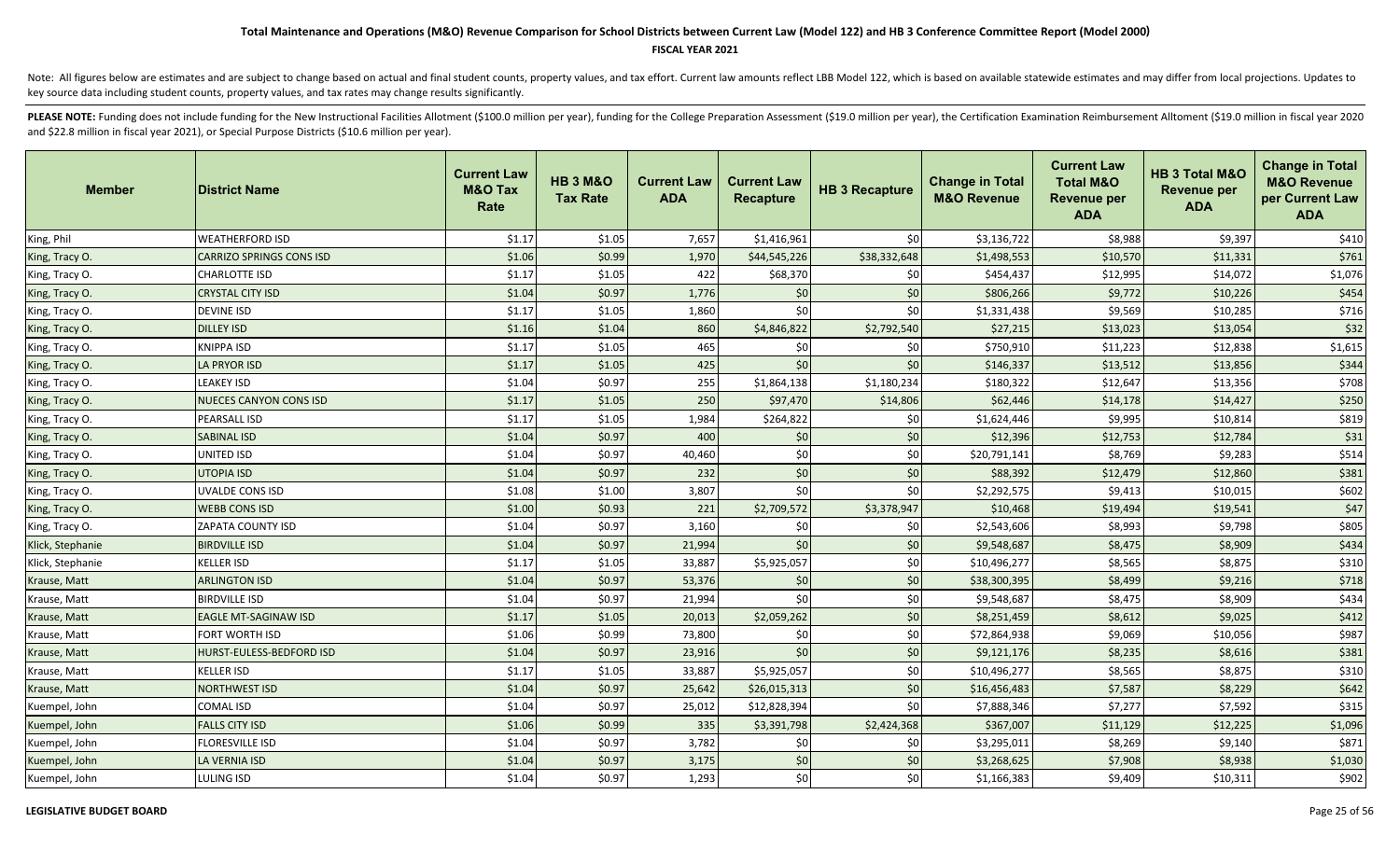### **FISCAL YEAR 2021**

Note: All figures below are estimates and are subject to change based on actual and final student counts, property values, and tax effort. Current law amounts reflect LBB Model 122, which is based on available statewide es key source data including student counts, property values, and tax rates may change results significantly.

| <b>Member</b>    | <b>District Name</b>      | <b>Current Law</b><br><b>M&amp;O Tax</b><br>Rate | <b>HB 3 M&amp;O</b><br><b>Tax Rate</b> | <b>Current Law</b><br><b>ADA</b> | <b>Current Law</b><br><b>Recapture</b> | <b>HB 3 Recapture</b> | <b>Change in Total</b><br><b>M&amp;O Revenue</b> | <b>Current Law</b><br><b>Total M&amp;O</b><br><b>Revenue per</b><br><b>ADA</b> | HB 3 Total M&O<br><b>Revenue per</b><br><b>ADA</b> | <b>Change in Total</b><br><b>M&amp;O Revenue</b><br>per Current Law<br><b>ADA</b> |
|------------------|---------------------------|--------------------------------------------------|----------------------------------------|----------------------------------|----------------------------------------|-----------------------|--------------------------------------------------|--------------------------------------------------------------------------------|----------------------------------------------------|-----------------------------------------------------------------------------------|
| Kuempel, John    | <b>MARION ISD</b>         | \$1.17                                           | \$1.05                                 | 1,417                            | \$87,489                               | \$0                   | \$1,203,790                                      | \$9,346                                                                        | \$10,196                                           | \$850                                                                             |
| Kuempel, John    | <b>NAVARRO ISD</b>        | \$1.12                                           | \$1.02                                 | 1,935                            | \$131,135                              | \$0                   | \$1,798,806                                      | \$8,727                                                                        | \$9,657                                            | \$930                                                                             |
| Kuempel, John    | <b>NEW BRAUNFELS ISD</b>  | \$1.04                                           | \$0.97                                 | 8,852                            | \$0                                    | \$0                   | \$6,884,331                                      | \$7,792                                                                        | \$8,569                                            | \$778                                                                             |
| Kuempel, John    | NIXON-SMILEY CONS ISD     | \$1.06                                           | \$0.99                                 | 995                              | \$0                                    | \$0                   | \$654,507                                        | \$11,301                                                                       | \$11,959                                           | \$658                                                                             |
| Kuempel, John    | POTH ISD                  | \$1.04                                           | \$0.97                                 | 796                              | \$0                                    | \$0                   | \$954,784                                        | \$9,947                                                                        | \$11,147                                           | \$1,199                                                                           |
| Kuempel, John    | PRAIRIE LEA ISD           | \$1.02                                           | \$0.95                                 | 205                              | \$0                                    | \$0                   | \$194,755                                        | \$11,791                                                                       | \$12,741                                           | \$950                                                                             |
| Kuempel, John    | SAN MARCOS CONS ISD       | \$1.06                                           | \$0.99                                 | 7,580                            | \$13,249,203                           | \$0                   | \$5,121,296                                      | \$9,055                                                                        | \$9,731                                            | \$676                                                                             |
| Kuempel, John    | SCHERTZ-CIBOLO-U CITY ISD | \$1.04                                           | \$0.97                                 | 15,499                           | \$0                                    | \$0                   | \$10,374,763                                     | \$7,480                                                                        | \$8,149                                            | \$669                                                                             |
| Kuempel, John    | SEGUIN ISD                | \$1.06                                           | \$0.99                                 | 6,550                            | \$0                                    | \$0                   | \$4,380,142                                      | \$8,891                                                                        | \$9,560                                            | \$669                                                                             |
| Kuempel, John    | <b>STOCKDALE ISD</b>      | \$1.04                                           | \$0.97                                 | 770                              | \$0                                    | \$0                   | \$992,120                                        | \$10,670                                                                       | \$11,959                                           | \$1,288                                                                           |
| Lambert, Stan    | <b>ABILENE ISD</b>        | \$1.04                                           | \$0.97                                 | 14,995                           | $$0$$                                  | \$0                   | \$14,902,545                                     | \$8,079                                                                        | \$9,073                                            | \$994                                                                             |
| Lambert, Stan    | ANSON ISD                 | \$1.17                                           | \$1.05                                 | 717                              | \$0                                    | \$0                   | \$1,280,017                                      | \$11,668                                                                       | \$13,453                                           | \$1,785                                                                           |
| Lambert, Stan    | <b>BLACKWELL CONS ISD</b> | \$1.04                                           | \$0.97                                 | 142                              | \$7,459,890                            | \$6,602,663           | \$168,117                                        | \$14,359                                                                       | \$15,543                                           | \$1,184                                                                           |
| Lambert, Stan    | CLYDE CONS ISD            | \$1.06                                           | \$0.97                                 | 1,338                            | \$0                                    | \$0                   | \$762,436                                        | \$9,423                                                                        | \$9,992                                            | \$570                                                                             |
| Lambert, Stan    | <b>EULA ISD</b>           | \$1.17                                           | \$1.05                                 | 370                              | \$50,265                               | \$0                   | \$618,083                                        | \$12,847                                                                       | \$14,517                                           | \$1,670                                                                           |
| Lambert, Stan    | <b>HAMLIN ISD</b>         | \$1.17                                           | \$1.05                                 | 370                              | \$0                                    | \$0                   | \$524,190                                        | \$12,501                                                                       | \$13,918                                           | \$1,417                                                                           |
| Lambert, Stan    | <b>HAWLEY ISD</b>         | \$1.17                                           | \$1.05                                 | 748                              | \$0                                    | \$0                   | \$815,591                                        | \$11,055                                                                       | \$12,146                                           | \$1,090                                                                           |
| Lambert, Stan    | <b>HIGHLAND ISD</b>       | \$1.16                                           | \$1.04                                 | 212                              | \$91,203                               | \$269,508             | \$153,046                                        | \$15,673                                                                       | \$16,395                                           | \$722                                                                             |
| Lambert, Stan    | <b>IIM NED CONS ISD</b>   | \$1.04                                           | \$0.97                                 | 1,304                            | \$0                                    | \$0                   | \$1,283,376                                      | \$8,422                                                                        | \$9,406                                            | \$984                                                                             |
| Lambert, Stan    | LUEDERS-AVOCA ISD         | \$1.17                                           | \$1.05                                 | 90                               | \$0                                    | \$0                   | \$218,807                                        | \$22,802                                                                       | \$25,233                                           | \$2,431                                                                           |
| Lambert, Stan    | <b>MERKEL ISD</b>         | \$1.04                                           | \$0.97                                 | 1,032                            | \$0                                    | \$0                   | \$966,674                                        | \$10,533                                                                       | \$11,470                                           | \$936                                                                             |
| Lambert, Stan    | PAINT CREEK ISD           | \$1.04                                           | \$0.97                                 | 113                              | \$0                                    | \$0                   | \$125,741                                        | \$15,896                                                                       | \$17,006                                           | \$1,110                                                                           |
| Lambert, Stan    | <b>ROBY CONS ISD</b>      | \$1.17                                           | \$1.05                                 | 312                              | \$0                                    | \$0                   | \$162,214                                        | \$12,917                                                                       | \$13,436                                           | \$520                                                                             |
| Lambert, Stan    | ROSCOE ISD                | \$1.17                                           | \$1.05                                 | 561                              | \$16,305                               | \$0                   | \$1,057,208                                      | \$10,720                                                                       | \$12,604                                           | \$1,883                                                                           |
| Lambert, Stan    | <b>STAMFORD ISD</b>       | \$1.17                                           | \$1.05                                 | 619                              | \$0                                    | \$0                   | \$1,131,644                                      | \$11,391                                                                       | \$13,219                                           | \$1,828                                                                           |
| Lambert, Stan    | SWEETWATER ISD            | \$1.10                                           | \$1.00                                 | 1,905                            | \$0                                    | \$0                   | \$1,729,952                                      | \$9,660                                                                        | \$10,568                                           | \$908                                                                             |
| Lambert, Stan    | <b>TRENT ISD</b>          | \$1.17                                           | \$1.05                                 | 170                              | \$69,569                               | \$5,424               | \$195,303                                        | \$13,329                                                                       | \$14,477                                           | \$1,149                                                                           |
| Lambert, Stan    | <b>WINTERS ISD</b>        | \$1.04                                           | \$0.97                                 | 500                              | \$0                                    | \$0                   | \$226,903                                        | \$12,066                                                                       | \$12,520                                           | \$454                                                                             |
| Lambert, Stan    | <b>WYLIE ISD</b>          | \$1.04                                           | \$0.97                                 | 4,400                            | \$0                                    | \$0                   | \$3,721,220                                      | \$7,354                                                                        | \$8,200                                            | \$846                                                                             |
| Landgraf, Brooks | ANDREWS ISD               | \$1.06                                           | \$0.99                                 | 4,010                            | \$18,913,128                           | \$12,304,609          | \$1,362,950                                      | \$8,603                                                                        | \$8,943                                            | \$340                                                                             |
| Landgraf, Brooks | <b>ECTOR COUNTY ISD</b>   | \$1.17                                           | \$1.05                                 | 31,048                           | \$1,140,301                            | \$0                   | \$17,105,565                                     | \$8,534                                                                        | \$9,085                                            | \$551                                                                             |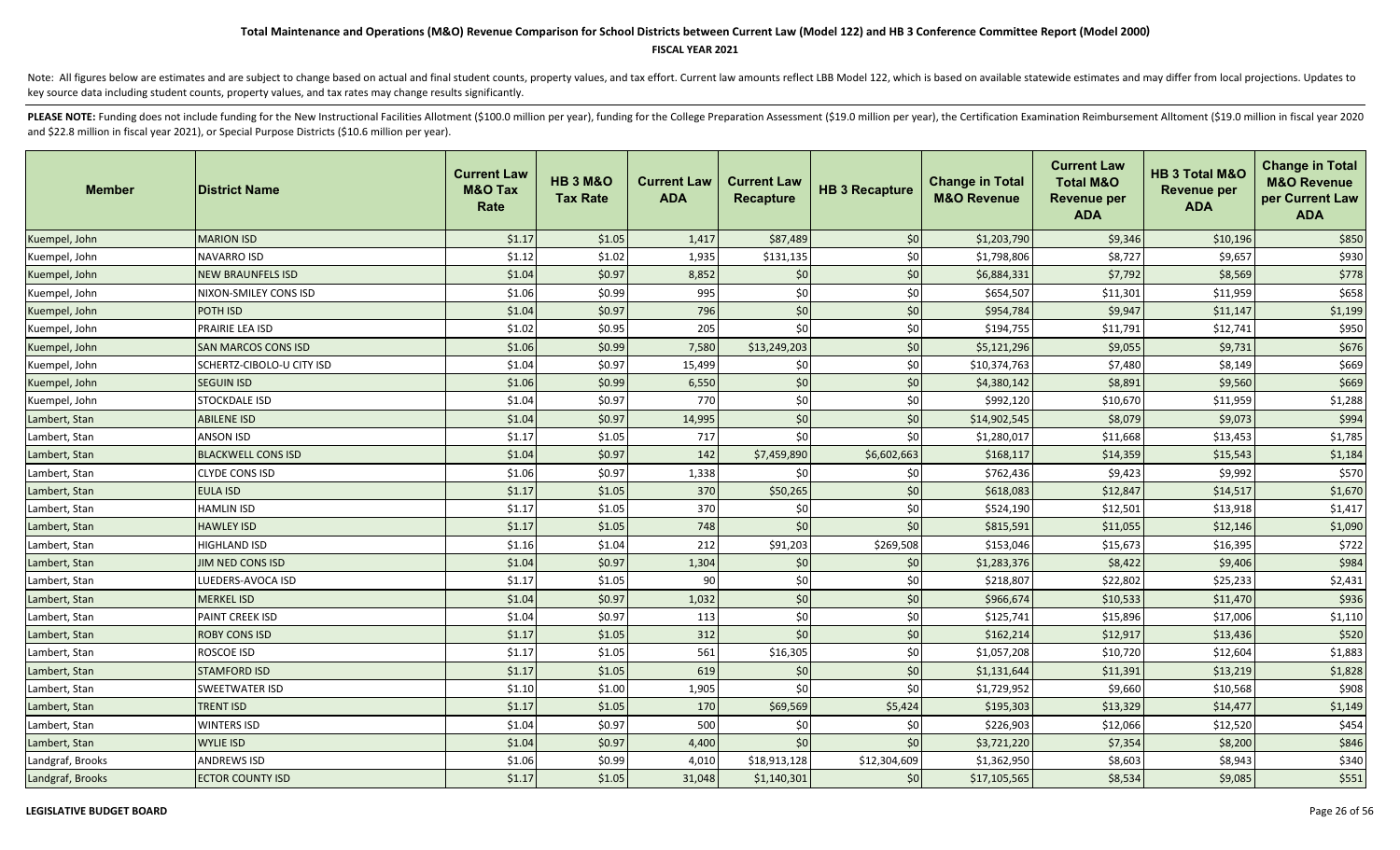### **FISCAL YEAR 2021**

Note: All figures below are estimates and are subject to change based on actual and final student counts, property values, and tax effort. Current law amounts reflect LBB Model 122, which is based on available statewide es key source data including student counts, property values, and tax rates may change results significantly.

| <b>Member</b>    | <b>District Name</b>          | <b>Current Law</b><br><b>M&amp;O Tax</b><br>Rate | <b>HB 3 M&amp;O</b><br><b>Tax Rate</b> | <b>Current Law</b><br><b>ADA</b> | <b>Current Law</b><br>Recapture | <b>HB 3 Recapture</b> | <b>Change in Total</b><br><b>M&amp;O Revenue</b> | <b>Current Law</b><br><b>Total M&amp;O</b><br><b>Revenue per</b><br><b>ADA</b> | HB 3 Total M&O<br><b>Revenue per</b><br><b>ADA</b> | <b>Change in Total</b><br><b>M&amp;O Revenue</b><br>per Current Law<br><b>ADA</b> |
|------------------|-------------------------------|--------------------------------------------------|----------------------------------------|----------------------------------|---------------------------------|-----------------------|--------------------------------------------------|--------------------------------------------------------------------------------|----------------------------------------------------|-----------------------------------------------------------------------------------|
| Landgraf, Brooks | <b>GRANDFALLS-ROYALTY ISD</b> | \$1.04                                           | \$0.97                                 | 162                              | \$0                             | \$0                   | \$181,599                                        | \$11,959                                                                       | \$13,077                                           | \$1,118                                                                           |
| Landgraf, Brooks | <b>KERMIT ISD</b>             | \$1.09                                           | \$1.00                                 | 1,325                            | \$70,944                        | \$0                   | \$913,762                                        | \$9,646                                                                        | \$10,335                                           | \$690                                                                             |
| Landgraf, Brooks | MONAHANS-WICKETT-PYOTE ISD    | \$0.97                                           | \$0.90                                 | 2,298                            | \$4,585,912                     | \$1,179,595           | \$759,797                                        | \$8,249                                                                        | \$8,579                                            | \$331                                                                             |
| Landgraf, Brooks | PECOS-BARSTOW-TOYAH ISD       | \$1.04                                           | \$0.97                                 | 2,667                            | \$109,605,466                   | \$97,175,702          | \$2,383,090                                      | \$11,144                                                                       | \$12,038                                           | \$893                                                                             |
| Landgraf, Brooks | WINK-LOVING ISD               | \$1.04                                           | \$0.97                                 | 421                              | \$41,674,186                    | \$39,953,896          | \$21,781                                         | \$21,315                                                                       | \$21,366                                           | \$52                                                                              |
| Lang, Mike       | <b>ALBANY ISD</b>             | \$1.04                                           | \$0.97                                 | 478                              | \$0                             | \$0                   | \$66,445                                         | \$11,395                                                                       | \$11,534                                           | \$139                                                                             |
| Lang, Mike       | <b>BAIRD ISD</b>              | \$1.17                                           | \$1.05                                 | 257                              | \$61,683                        | \$0                   | \$13,652                                         | \$14,451                                                                       | \$14,504                                           | \$53                                                                              |
| Lang, Mike       | <b>BANGS ISD</b>              | \$1.04                                           | \$0.97                                 | 791                              | \$0                             | \$0                   | \$868,476                                        | \$10,370                                                                       | \$11,468                                           | \$1,098                                                                           |
| Lang, Mike       | <b>BLANKET ISD</b>            | \$1.04                                           | \$0.97                                 | 153                              | \$0                             | \$0                   | \$117,082                                        | \$13,230                                                                       | \$13,994                                           | \$764                                                                             |
| Lang, Mike       | <b>BLUFF DALE ISD</b>         | \$1.17                                           | \$1.05                                 | 219                              | \$49,439                        | \$0                   | \$412,242                                        | \$10,966                                                                       | \$12,853                                           | \$1,887                                                                           |
| Lang, Mike       | <b>BRECKENRIDGE ISD</b>       | \$1.17                                           | \$1.05                                 | 1,335                            | \$0                             | \$0                   | \$1,071,080                                      | \$10,110                                                                       | \$10,912                                           | \$802                                                                             |
| Lang, Mike       | <b>BROOKESMITH ISD</b>        | \$1.17                                           | \$1.05                                 | 215                              | \$0                             | \$0                   | \$373,993                                        | \$12,451                                                                       | \$14,190                                           | \$1,740                                                                           |
| Lang, Mike       | <b>BROWNWOOD ISD</b>          | \$1.04                                           | \$0.97                                 | 3,375                            | \$0                             | \$0                   | \$2,892,467                                      | \$8,410                                                                        | \$9,267                                            | \$857                                                                             |
| Lang, Mike       | <b>CISCO ISD</b>              | \$1.07                                           | \$1.00                                 | 815                              | \$57,858                        | \$0                   | \$935,497                                        | \$10,613                                                                       | \$11,761                                           | \$1,148                                                                           |
| Lang, Mike       | <b>CLYDE CONS ISD</b>         | \$1.06                                           | \$0.97                                 | 1,338                            | \$0                             | \$0                   | \$762,436                                        | \$9,423                                                                        | \$9,992                                            | \$570                                                                             |
| Lang, Mike       | <b>COLEMAN ISD</b>            | \$1.17                                           | \$1.05                                 | 785                              | \$0                             | \$0                   | \$743,056                                        | \$11,375                                                                       | \$12,322                                           | \$947                                                                             |
| Lang, Mike       | <b>CROSS PLAINS ISD</b>       | \$1.17                                           | \$1.05                                 | 320                              | \$0                             | \$0                   | \$289,366                                        | \$13,301                                                                       | \$14,205                                           | \$904                                                                             |
| Lang, Mike       | <b>DE LEON ISD</b>            | \$1.13                                           | \$1.02                                 | 708                              | \$0                             | \$0                   | \$1,181,038                                      | \$10,933                                                                       | \$12,601                                           | \$1,668                                                                           |
| Lang, Mike       | <b>EARLY ISD</b>              | \$1.17                                           | \$1.05                                 | 1,135                            | \$0                             | \$0                   | \$1,574,547                                      | \$9,663                                                                        | \$11,051                                           | \$1,387                                                                           |
| Lang, Mike       | <b>EASTLAND ISD</b>           | \$1.04                                           | \$0.97                                 | 1,112                            | \$0                             | \$0                   | \$1,368,229                                      | \$9,753                                                                        | \$10,983                                           | \$1,230                                                                           |
| Lang, Mike       | <b>EULA ISD</b>               | \$1.17                                           | \$1.05                                 | 370                              | \$50,265                        | \$0                   | \$618,083                                        | \$12,847                                                                       | \$14,517                                           | \$1,670                                                                           |
| Lang, Mike       | <b>GORDON ISD</b>             | \$1.04                                           | \$0.97                                 | 165                              | \$120,416                       | \$0                   | \$176,587                                        | \$11,757                                                                       | \$12,825                                           | \$1,068                                                                           |
| Lang, Mike       | <b>GORMAN ISD</b>             | \$1.04                                           | \$0.97                                 | 277                              | \$0                             | \$0                   | \$409,546                                        | \$11,764                                                                       | \$13,243                                           | \$1,478                                                                           |
| Lang, Mike       | <b>GRAFORD ISD</b>            | \$1.04                                           | \$0.97                                 | 330                              | \$7,172,539                     | \$6,062,884           | \$287,860                                        | \$12,558                                                                       | \$13,429                                           | \$871                                                                             |
| Lang, Mike       | <b>GRANBURY ISD</b>           | \$1.04                                           | \$0.97                                 | 7,152                            | \$12,732,706                    | \$636,825             | \$4,261,825                                      | \$8,384                                                                        | \$8,980                                            | \$596                                                                             |
| Lang, Mike       | LINGLEVILLE ISD               | \$1.04                                           | \$0.97                                 | 275                              | \$0                             | \$0                   | \$442,540                                        | \$11,053                                                                       | \$12,662                                           | \$1,609                                                                           |
| Lang, Mike       | <b>LIPAN ISD</b>              | \$1.17                                           | \$1.05                                 | 400                              | \$0                             | \$0                   | \$591,962                                        | \$11,495                                                                       | \$12,975                                           | \$1,480                                                                           |
| Lang, Mike       | <b>LUEDERS-AVOCA ISD</b>      | \$1.17                                           | \$1.05                                 | 90                               | \$0                             | \$0                   | \$218,807                                        | \$22,802                                                                       | \$25,233                                           | \$2,431                                                                           |
| Lang, Mike       | <b>MAY ISD</b>                | \$1.04                                           | \$0.97                                 | 230                              | \$0                             | \$0                   | \$226,570                                        | \$11,862                                                                       | \$12,847                                           | \$985                                                                             |
| Lang, Mike       | <b>MILLSAP ISD</b>            | \$1.17                                           | \$1.05                                 | 1,046                            | \$0                             | \$0                   | \$1,151,224                                      | \$10,345                                                                       | \$11,445                                           | \$1,100                                                                           |
| Lang, Mike       | MINERAL WELLS ISD             | \$1.17                                           | \$1.05                                 | 2,941                            | \$0                             | \$0                   | \$3,921,943                                      | \$9,340                                                                        | \$10,673                                           | \$1,334                                                                           |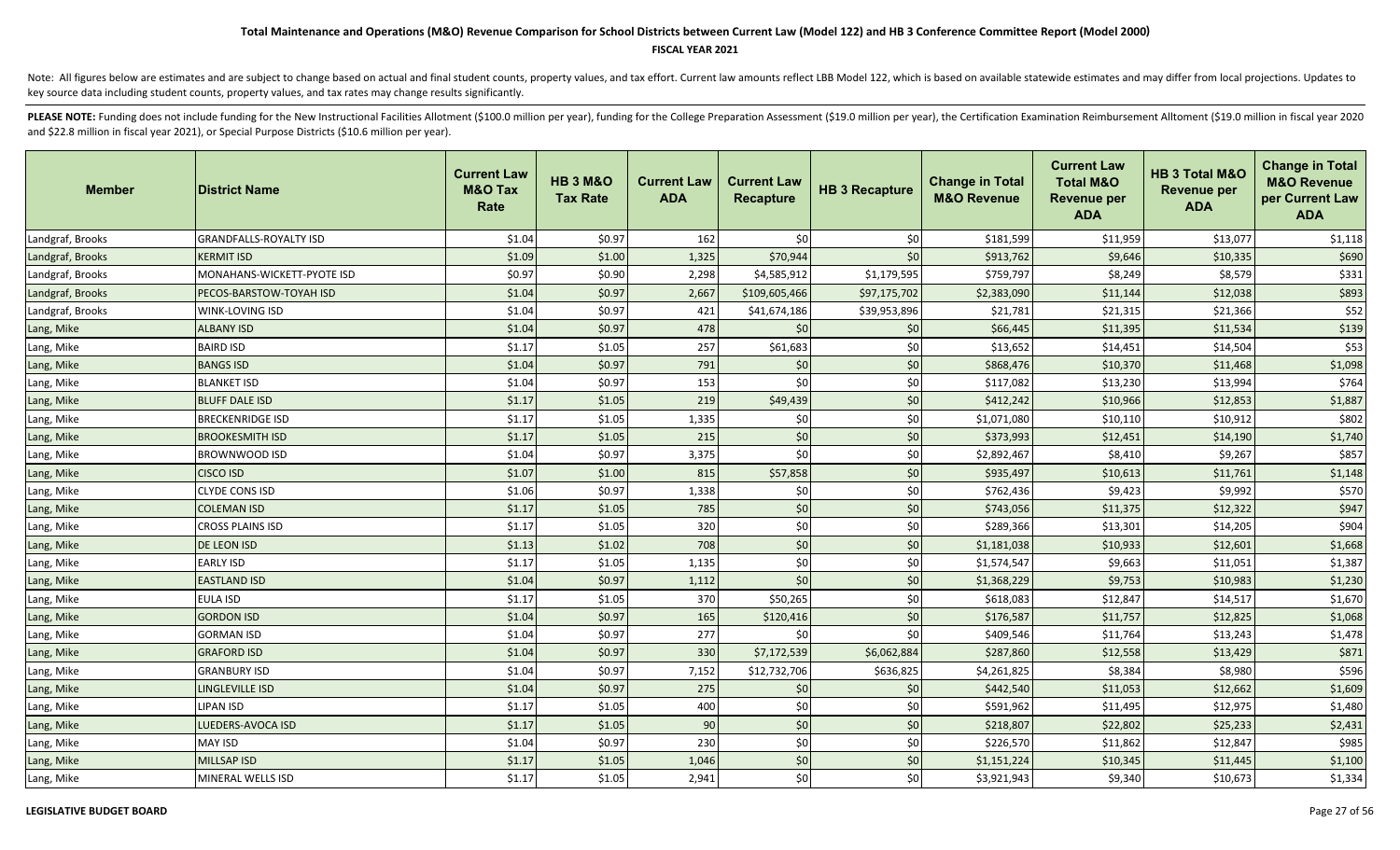### **FISCAL YEAR 2021**

Note: All figures below are estimates and are subject to change based on actual and final student counts, property values, and tax effort. Current law amounts reflect LBB Model 122, which is based on available statewide es key source data including student counts, property values, and tax rates may change results significantly.

| <b>Member</b> | ∣District Name                 | <b>Current Law</b><br><b>M&amp;O Tax</b><br>Rate | <b>HB 3 M&amp;O</b><br><b>Tax Rate</b> | <b>Current Law</b><br><b>ADA</b> | <b>Current Law</b><br>Recapture | <b>HB 3 Recapture</b> | <b>Change in Total</b><br><b>M&amp;O Revenue</b> | <b>Current Law</b><br><b>Total M&amp;O</b><br><b>Revenue per</b><br><b>ADA</b> | HB 3 Total M&O<br><b>Revenue per</b><br><b>ADA</b> | <b>Change in Total</b><br><b>M&amp;O Revenue</b><br>per Current Law<br><b>ADA</b> |
|---------------|--------------------------------|--------------------------------------------------|----------------------------------------|----------------------------------|---------------------------------|-----------------------|--------------------------------------------------|--------------------------------------------------------------------------------|----------------------------------------------------|-----------------------------------------------------------------------------------|
| Lang, Mike    | <b>MORAN ISD</b>               | \$1.04                                           | \$0.97                                 | 110                              | \$0                             | \$0                   | \$189,811                                        | \$15,882                                                                       | \$17,607                                           | \$1,726                                                                           |
| Lang, Mike    | PALO PINTO ISD                 | \$1.06                                           | \$0.99                                 | 90                               | \$4,613,961                     | \$4,019,626           | \$168,090                                        | \$15,760                                                                       | \$17,628                                           | \$1,868                                                                           |
| Lang, Mike    | <b>PANTHER CREEK CONS ISD</b>  | \$1.17                                           | \$1.05                                 | 150                              | \$78,558                        | \$10,333              | \$127,920                                        | \$14,002                                                                       | \$14,855                                           | \$853                                                                             |
| Lang, Mike    | PERRIN-WHITT CONS ISD          | \$1.04                                           | \$0.97                                 | 312                              | \$0                             | \$0                   | \$288,638                                        | \$11,822                                                                       | \$12,748                                           | \$925                                                                             |
| Lang, Mike    | <b>RANGER ISD</b>              | \$1.04                                           | \$0.97                                 | 327                              | \$0                             | \$0                   | \$595,895                                        | \$11,548                                                                       | \$13,371                                           | \$1,823                                                                           |
| Lang, Mike    | <b>RISING STAR ISD</b>         | \$1.17                                           | \$1.05                                 | 143                              | \$0                             | \$0                   | \$229,132                                        | \$13,748                                                                       | \$15,352                                           | \$1,604                                                                           |
| Lang, Mike    | <b>SANTA ANNA ISD</b>          | \$1.04                                           | \$0.97                                 | 247                              | \$0                             | \$0                   | \$373,931                                        | \$11,985                                                                       | \$13,499                                           | \$1,514                                                                           |
| Lang, Mike    | <b>SANTO ISD</b>               | \$1.17                                           | \$1.05                                 | 440                              | \$60,418                        | \$0                   | \$410,316                                        | \$11,908                                                                       | \$12,840                                           | \$933                                                                             |
| Lang, Mike    | <b>STRAWN ISD</b>              | \$1.17                                           | \$1.05                                 | 160                              | \$0                             | \$0                   | \$299,581                                        | \$13,056                                                                       | \$14,929                                           | \$1,872                                                                           |
| Lang, Mike    | <b>TOLAR ISD</b>               | \$1.04                                           | \$0.97                                 | 734                              | \$0                             | \$0                   | \$1,062,492                                      | \$9,257                                                                        | \$10,705                                           | \$1,448                                                                           |
| Lang, Mike    | <b>WOODSON ISD</b>             | \$1.17                                           | \$1.05                                 | 130                              | \$0                             | \$0                   | \$190,642                                        | \$16,370                                                                       | \$17,837                                           | \$1,466                                                                           |
| Lang, Mike    | ZEPHYR ISD                     | \$1.04                                           | \$0.97                                 | 185                              | \$0                             | \$0                   | \$249,672                                        | \$12,058                                                                       | \$13,408                                           | \$1,350                                                                           |
| Larson, Lyle  | <b>BOERNE ISD</b>              | \$1.04                                           | \$0.97                                 | 9,548                            | \$13,132,726                    | \$0                   | \$4,620,888                                      | \$7,839                                                                        | \$8,323                                            | \$484                                                                             |
| Larson, Lyle  | <b>COMAL ISD</b>               | \$1.04                                           | \$0.97                                 | 25,012                           | \$12,828,394                    | \$0                   | \$7,888,346                                      | \$7,277                                                                        | \$7,592                                            | \$315                                                                             |
| Larson, Lyle  | <b>NORTH EAST ISD</b>          | \$1.04                                           | \$0.97                                 | 59,738                           | \$27,766,452                    | \$0                   | \$30,447,856                                     | \$8,133                                                                        | \$8,643                                            | \$510                                                                             |
| Larson, Lyle  | <b>NORTHSIDE ISD</b>           | \$1.04                                           | \$0.97                                 | 97,679                           | \$0                             | \$0                   | \$59,911,075                                     | \$8,159                                                                        | \$8,772                                            | \$613                                                                             |
| Leach, Jeff   | <b>ALLEN ISD</b>               | \$1.14                                           | \$1.03                                 | 21,340                           | \$18,254,218                    | \$801,733             | \$5,758,258                                      | \$8,302                                                                        | \$8,572                                            | \$270                                                                             |
| Leach, Jeff   | <b>PLANO ISD</b>               | \$1.17                                           | \$1.05                                 | 49,900                           | \$284,249,337                   | \$180,623,887         | \$14,390,551                                     | \$8,873                                                                        | \$9,161                                            | \$288                                                                             |
| Leman, Ben    | <b>ANDERSON-SHIRO CONS ISD</b> | \$1.04                                           | \$0.97                                 | 845                              | \$0                             | \$0                   | \$741,314                                        | \$9,921                                                                        | \$10,799                                           | \$877                                                                             |
| Leman, Ben    | <b>BELLVILLE ISD</b>           | \$1.12                                           | \$1.02                                 | 2,136                            | \$245,886                       | \$0                   | \$835,892                                        | \$9,450                                                                        | \$9,841                                            | \$391                                                                             |
| Leman, Ben    | <b>BRAZOS ISD</b>              | \$1.04                                           | \$0.97                                 | 745                              | \$0                             | \$0                   | \$974,458                                        | \$11,208                                                                       | \$12,516                                           | \$1,308                                                                           |
| Leman, Ben    | <b>BRENHAM ISD</b>             | \$1.04                                           | \$0.97                                 | 4,660                            | \$0                             | \$0                   | \$2,152,622                                      | \$9,161                                                                        | \$9,623                                            | \$462                                                                             |
| Leman, Ben    | <b>BURTON ISD</b>              | \$1.04                                           | \$0.97                                 | 426                              | \$532,728                       | \$0                   | \$461,252                                        | \$11,357                                                                       | \$12,440                                           | \$1,083                                                                           |
| Leman, Ben    | <b>CALDWELL ISD</b>            | \$1.13                                           | \$1.02                                 | 1,700                            | \$137,768                       | \$0                   | \$968,083                                        | \$9,503                                                                        | \$10,072                                           | \$569                                                                             |
| Leman, Ben    | <b>COLUMBUS ISD</b>            | \$1.04                                           | \$0.97                                 | 1,400                            | \$654,816                       | \$0                   | \$585,014                                        | \$9,893                                                                        | \$10,311                                           | \$418                                                                             |
| Leman, Ben    | <b>EZZELL ISD</b>              | \$1.00                                           | \$0.92                                 | 95                               | \$0                             | \$0                   | \$110,423                                        | \$10,116                                                                       | \$11,278                                           | \$1,162                                                                           |
| Leman, Ben    | <b>FAYETTEVILLE ISD</b>        | \$1.04                                           | \$0.97                                 | 230                              | \$170,559                       | \$0                   | \$209,444                                        | \$10,846                                                                       | \$11,756                                           | \$911                                                                             |
| Leman, Ben    | <b>FLATONIA ISD</b>            | \$1.17                                           | \$1.05                                 | 550                              | \$150,020                       | \$0                   | \$735,636                                        | \$12,226                                                                       | \$13,564                                           | \$1,338                                                                           |
| Leman, Ben    | <b>GIDDINGS ISD</b>            | \$1.10                                           | \$1.00                                 | 1,755                            | \$0                             | \$0                   | \$1,099,714                                      | \$9,375                                                                        | \$10,001                                           | \$627                                                                             |
| Leman, Ben    | <b>HALLETTSVILLE ISD</b>       | \$1.04                                           | \$0.97                                 | 1,103                            | \$0                             | \$0                   | \$370,338                                        | \$10,330                                                                       | \$10,666                                           | \$336                                                                             |
| Leman, Ben    | <b>IOLA ISD</b>                | \$1.04                                           | \$0.97                                 | 503                              | \$0                             | \$0                   | \$583,503                                        | \$10,540                                                                       | \$11,700                                           | \$1,160                                                                           |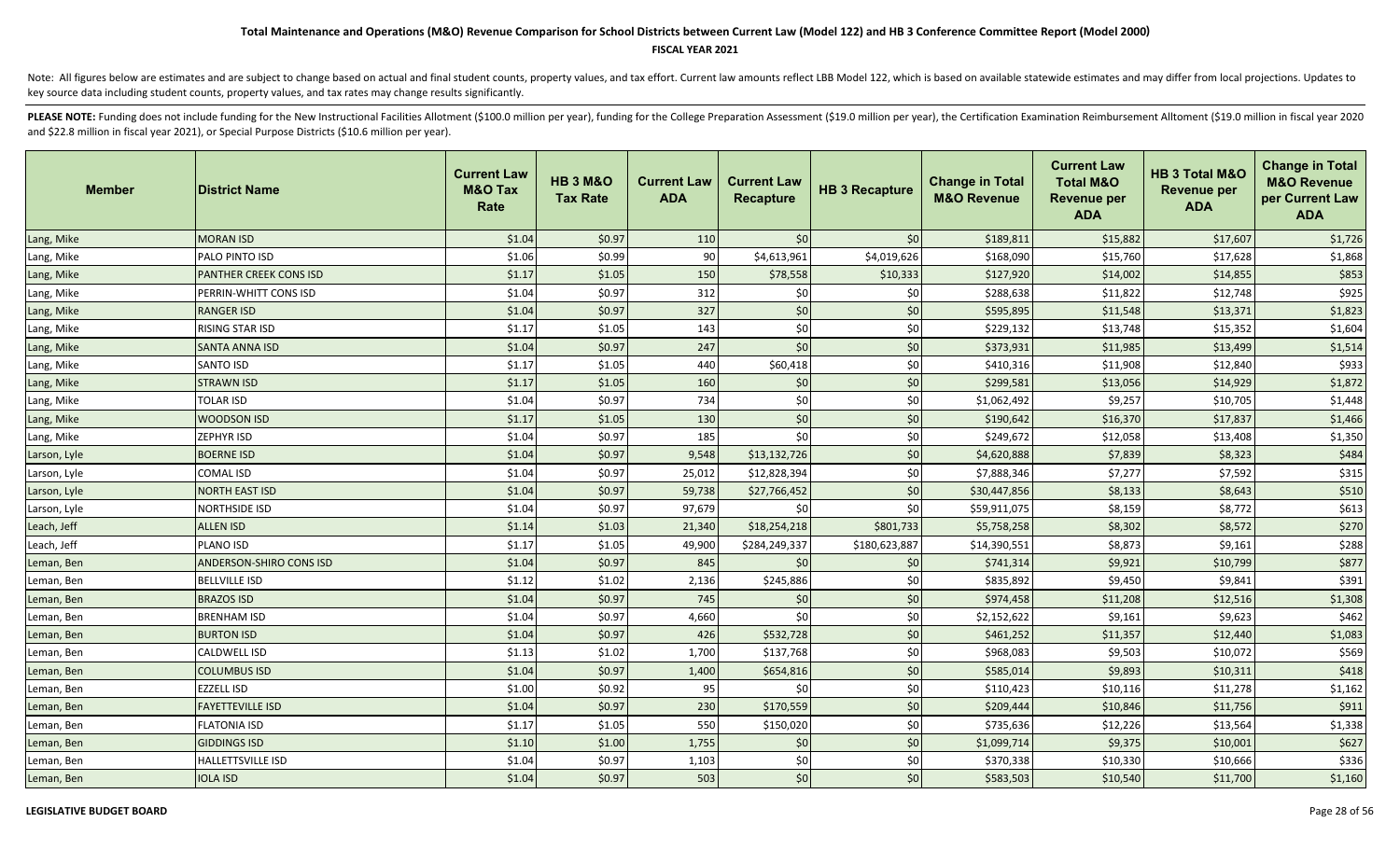### **FISCAL YEAR 2021**

Note: All figures below are estimates and are subject to change based on actual and final student counts, property values, and tax effort. Current law amounts reflect LBB Model 122, which is based on available statewide es key source data including student counts, property values, and tax rates may change results significantly.

| <b>Member</b>   | <b>District Name</b>         | <b>Current Law</b><br><b>M&amp;O Tax</b><br>Rate | <b>HB 3 M&amp;O</b><br><b>Tax Rate</b> | <b>Current Law</b><br><b>ADA</b> | <b>Current Law</b><br><b>Recapture</b> | <b>HB 3 Recapture</b> | <b>Change in Total</b><br><b>M&amp;O Revenue</b> | <b>Current Law</b><br><b>Total M&amp;O</b><br><b>Revenue per</b><br><b>ADA</b> | HB 3 Total M&O<br><b>Revenue per</b><br><b>ADA</b> | <b>Change in Total</b><br><b>M&amp;O Revenue</b><br>per Current Law<br><b>ADA</b> |
|-----------------|------------------------------|--------------------------------------------------|----------------------------------------|----------------------------------|----------------------------------------|-----------------------|--------------------------------------------------|--------------------------------------------------------------------------------|----------------------------------------------------|-----------------------------------------------------------------------------------|
| Leman, Ben      | LA GRANGE ISD                | \$1.04                                           | \$0.97                                 | 1,845                            | \$0                                    | \$0                   | \$1,228,744                                      | \$8,555                                                                        | \$9,221                                            | \$666                                                                             |
| Leman, Ben      | <b>MADISONVILLE CONS ISD</b> | \$1.17                                           | \$1.05                                 | 2,348                            | \$0                                    | \$0                   | \$2,395,861                                      | \$9,484                                                                        | \$10,504                                           | \$1,020                                                                           |
| Leman, Ben      | <b>MOULTON ISD</b>           | \$0.99                                           | \$0.92                                 | 239                              | \$909,069                              | \$205,150             | \$304,208                                        | \$11,514                                                                       | \$12,787                                           | \$1,273                                                                           |
| Leman, Ben      | <b>NAVASOTA ISD</b>          | \$1.04                                           | \$0.97                                 | 2,790                            | \$0                                    | \$0                   | \$2,197,611                                      | \$8,574                                                                        | \$9,361                                            | \$788                                                                             |
| Leman, Ben      | RICE CONS ISD                | \$1.04                                           | \$0.97                                 | 1,303                            | \$0                                    | \$0                   | \$741,180                                        | \$10,285                                                                       | \$10,854                                           | \$569                                                                             |
| Leman, Ben      | <b>RICHARDS ISD</b>          | \$1.06                                           | \$0.99                                 | 170                              | \$0                                    | \$0                   | \$183,452                                        | \$12,413                                                                       | \$13,492                                           | \$1,079                                                                           |
| Leman, Ben      | ROUND TOP-CARMINE ISD        | \$1.06                                           | \$0.99                                 | 255                              | \$1,451,084                            | \$645,370             | \$385,738                                        | \$11,170                                                                       | \$12,683                                           | \$1,513                                                                           |
| Leman, Ben      | <b>SCHULENBURG ISD</b>       | \$1.04                                           | \$0.97                                 | 696                              | \$0                                    | \$0                   | \$886,044                                        | \$10,942                                                                       | \$12,215                                           | \$1,273                                                                           |
| Leman, Ben      | <b>SEALY ISD</b>             | \$1.11                                           | \$1.01                                 | 2,635                            | \$121,970                              | \$0                   | \$1,402,125                                      | \$8,681                                                                        | \$9,213                                            | \$532                                                                             |
| Leman, Ben      | <b>SHINER ISD</b>            | \$1.04                                           | \$0.97                                 | 618                              | \$1,443,240                            | \$0                   | \$815,846                                        | \$10,196                                                                       | \$11,516                                           | \$1,320                                                                           |
| Leman, Ben      | SMITHVILLE ISD               | \$1.17                                           | \$1.05                                 | 1,685                            | \$118,003                              | \$0                   | \$1,245,127                                      | \$9,633                                                                        | \$10,372                                           | \$739                                                                             |
| Leman, Ben      | <b>SNOOK ISD</b>             | \$1.17                                           | \$1.05                                 | 490                              | \$0                                    | \$0                   | \$508,230                                        | \$12,597                                                                       | \$13,634                                           | \$1,037                                                                           |
| Leman, Ben      | SOMERVILLE ISD               | \$1.04                                           | \$0.97                                 | 495                              | \$0                                    | \$0                   | \$811,834                                        | \$11,086                                                                       | \$12,726                                           | \$1,640                                                                           |
| Leman, Ben      | <b>SWEET HOME ISD</b>        | \$1.04                                           | \$0.97                                 | 145                              | \$0                                    | \$0                   | \$216,616                                        | \$10,181                                                                       | \$11,670                                           | \$1,490                                                                           |
| Leman, Ben      | <b>VYSEHRAD ISD</b>          | \$1.04                                           | \$0.97                                 | 107                              | $$0$$                                  | \$0                   | \$181,700                                        | \$10,076                                                                       | \$11,782                                           | \$1,706                                                                           |
| Leman, Ben      | <b>WEIMAR ISD</b>            | \$1.04                                           | \$0.97                                 | 626                              | \$0                                    | \$0                   | \$770,169                                        | \$11,152                                                                       | \$12,383                                           | \$1,230                                                                           |
| Leman, Ben      | YOAKUM ISD                   | \$1.04                                           | \$0.97                                 | 1,471                            | \$0                                    | \$0                   | \$1,553,424                                      | \$9,502                                                                        | \$10,558                                           | \$1,056                                                                           |
| Longoria, Oscar | <b>EDCOUCH-ELSA ISD</b>      | \$1.17                                           | \$1.05                                 | 4,302                            | \$0                                    | \$0                   | \$4,028,549                                      | \$10,125                                                                       | \$11,061                                           | \$936                                                                             |
| Longoria, Oscar | <b>EDINBURG CISD</b>         | \$1.17                                           | \$1.05                                 | 31,595                           | $$0$$                                  | \$0                   | \$21,577,424                                     | \$9,533                                                                        | \$10,215                                           | \$683                                                                             |
| Longoria, Oscar | <b>HARLINGEN CONS ISD</b>    | \$1.17                                           | \$1.05                                 | 16,747                           | \$0                                    | \$0                   | \$8,828,855                                      | \$9,907                                                                        | \$10,434                                           | \$527                                                                             |
| Longoria, Oscar | LA FERIA ISD                 | \$1.17                                           | \$1.05                                 | 3,000                            | \$0                                    | \$0                   | \$1,832,180                                      | \$9,937                                                                        | \$10,548                                           | \$611                                                                             |
| Longoria, Oscar | LA JOYA ISD                  | \$1.17                                           | \$1.05                                 | 25,229                           | \$0                                    | \$0                   | \$23,485,107                                     | \$9,922                                                                        | \$10,853                                           | \$931                                                                             |
| Longoria, Oscar | LA VILLA ISD                 | \$1.17                                           | \$1.05                                 | 502                              | \$0                                    | \$0                   | \$224,188                                        | \$13,267                                                                       | \$13,714                                           | \$447                                                                             |
| Longoria, Oscar | <b>LYFORD CISD</b>           | \$1.17                                           | \$1.05                                 | 1,429                            | $$0$                                   | \$0                   | \$1,018,355                                      | \$10,821                                                                       | \$11,534                                           | \$713                                                                             |
| Longoria, Oscar | <b>MCALLEN ISD</b>           | \$1.16                                           | \$1.04                                 | 20,285                           | \$0                                    | \$0                   | \$9,467,592                                      | \$9,833                                                                        | \$10,300                                           | \$467                                                                             |
| Longoria, Oscar | <b>MERCEDES ISD</b>          | \$1.17                                           | \$1.05                                 | 4,745                            | \$0                                    | \$0                   | \$3,288,448                                      | \$10,158                                                                       | \$10,851                                           | \$693                                                                             |
| Longoria, Oscar | <b>MISSION CONS ISD</b>      | \$1.17                                           | \$1.05                                 | 14,225                           | \$0                                    | \$0                   | \$8,694,171                                      | \$9,851                                                                        | \$10,462                                           | \$611                                                                             |
| Longoria, Oscar | <b>MONTE ALTO ISD</b>        | \$1.17                                           | \$1.05                                 | 919                              | \$0                                    | \$0                   | \$510,058                                        | \$11,893                                                                       | \$12,449                                           | \$555                                                                             |
| Longoria, Oscar | RIO HONDO ISD                | \$1.17                                           | \$1.05                                 | 1,612                            | $$0$$                                  | \$0                   | \$1,044,961                                      | \$10,469                                                                       | \$11,118                                           | \$648                                                                             |
| Longoria, Oscar | <b>SANTA ROSA ISD</b>        | \$1.17                                           | \$1.05                                 | 1,020                            | \$0                                    | \$0                   | \$919,333                                        | \$12,005                                                                       | \$12,906                                           | \$901                                                                             |
| Longoria, Oscar | SHARYLAND ISD                | \$1.17                                           | \$1.05                                 | 9,591                            | \$0                                    | \$0                   | \$7,346,212                                      | \$9,168                                                                        | \$9,934                                            | \$766                                                                             |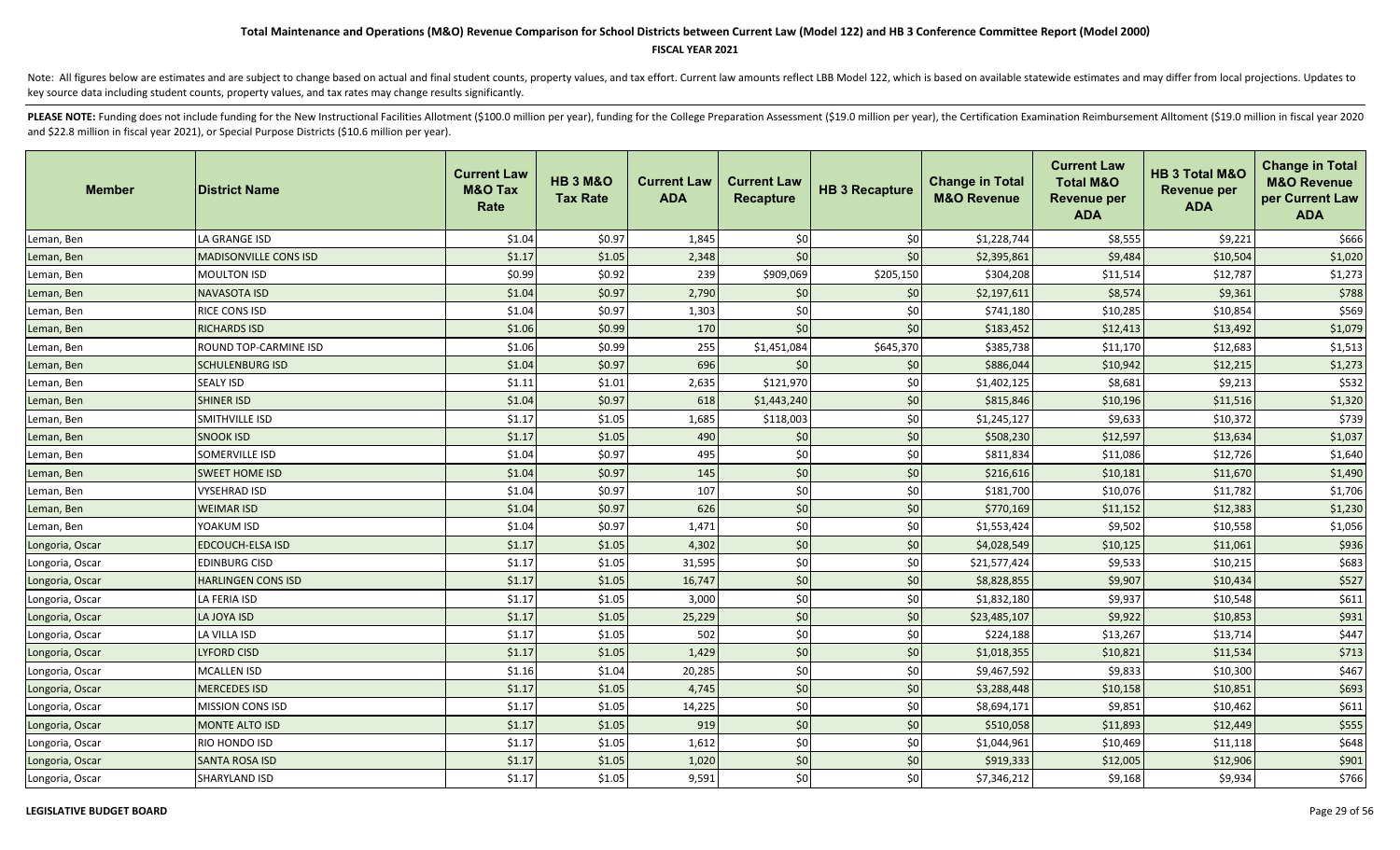### **FISCAL YEAR 2021**

Note: All figures below are estimates and are subject to change based on actual and final student counts, property values, and tax effort. Current law amounts reflect LBB Model 122, which is based on available statewide es key source data including student counts, property values, and tax rates may change results significantly.

| <b>Member</b>    | ∣District Name              | <b>Current Law</b><br><b>M&amp;O Tax</b><br>Rate | <b>HB 3 M&amp;O</b><br><b>Tax Rate</b> | <b>Current Law</b><br><b>ADA</b> | <b>Current Law</b><br><b>Recapture</b> | <b>HB 3 Recapture</b> | <b>Change in Total</b><br><b>M&amp;O Revenue</b> | <b>Current Law</b><br><b>Total M&amp;O</b><br><b>Revenue per</b><br><b>ADA</b> | HB 3 Total M&O<br><b>Revenue per</b><br><b>ADA</b> | <b>Change in Total</b><br><b>M&amp;O Revenue</b><br>per Current Law<br><b>ADA</b> |
|------------------|-----------------------------|--------------------------------------------------|----------------------------------------|----------------------------------|----------------------------------------|-----------------------|--------------------------------------------------|--------------------------------------------------------------------------------|----------------------------------------------------|-----------------------------------------------------------------------------------|
| Longoria, Oscar  | <b>WESLACO ISD</b>          | \$1.14                                           | \$1.03                                 | 15,531                           | \$0                                    | \$0                   | \$7,558,644                                      | \$9,890                                                                        | \$10,377                                           | \$487                                                                             |
| Lopez, Ray       | EDGEWOOD ISD                | \$1.17                                           | \$1.05                                 | 8,403                            | $$0$$                                  | \$0                   | \$9,475,604                                      | \$9,888                                                                        | \$11,016                                           | \$1,128                                                                           |
| Lopez, Ray       | <b>NORTHSIDE ISD</b>        | \$1.04                                           | \$0.97                                 | 97,679                           | \$0                                    | \$0                   | \$59,911,075                                     | \$8,159                                                                        | \$8,772                                            | \$613                                                                             |
| Lopez, Ray       | SAN ANTONIO ISD             | \$1.17                                           | \$1.05                                 | 41,766                           | \$408,674                              | \$0                   | \$37,252,936                                     | \$9,749                                                                        | \$10,641                                           | \$892                                                                             |
| Lozano, J. M.    | <b>AGUA DULCE ISD</b>       | \$1.17                                           | \$1.05                                 | 291                              | \$0                                    | \$0                   | \$407,826                                        | \$12,774                                                                       | \$14,176                                           | \$1,402                                                                           |
| Lozano, J. M.    | <b>ALICE ISD</b>            | \$1.10                                           | \$1.00                                 | 4,457                            | \$0                                    | \$0                   | \$3,146,271                                      | \$9,221                                                                        | \$9,927                                            | \$706                                                                             |
| Lozano, J. M.    | <b>ARANSAS PASS ISD</b>     | \$1.17                                           | \$1.05                                 | 1,606                            | \$0                                    | \$0                   | \$868,050                                        | \$9,686                                                                        | \$10,226                                           | \$541                                                                             |
| Lozano, J. M.    | <b>BEEVILLE ISD</b>         | \$1.17                                           | \$1.05                                 | 2,931                            | \$0                                    | \$0                   | \$2,864,340                                      | \$9,752                                                                        | \$10,730                                           | \$977                                                                             |
| Lozano, J. M.    | BEN BOLT-PALITO BLANCO CISD | \$1.17                                           | \$1.05                                 | 472                              | \$0                                    | \$0                   | \$240,290                                        | \$12,626                                                                       | \$13,135                                           | \$509                                                                             |
| Lozano, J. M.    | <b>GREGORY-PORTLAND ISD</b> | \$1.17                                           | \$1.05                                 | 4,399                            | \$344,396                              | \$0                   | \$1,733,732                                      | \$8,866                                                                        | \$9,260                                            | \$394                                                                             |
| Lozano, J. M.    | <b>INGLESIDE ISD</b>        | \$1.04                                           | \$0.97                                 | 1,955                            | \$7,029,426                            | \$3,622,385           | \$1,148,223                                      | \$8,984                                                                        | \$9,571                                            | \$587                                                                             |
| Lozano, J. M.    | KINGSVILLE ISD              | \$1.17                                           | \$1.05                                 | 3,079                            | \$0                                    | \$0                   | \$2,272,647                                      | \$9,948                                                                        | \$10,686                                           | \$738                                                                             |
| Lozano, J. M.    | <b>LA GLORIA ISD</b>        | \$1.04                                           | \$0.97                                 | 120                              | \$0                                    | \$0                   | \$215,530                                        | \$10,596                                                                       | \$12,392                                           | \$1,796                                                                           |
| Lozano, J. M.    | <b>MATHIS ISD</b>           | \$1.17                                           | \$1.05                                 | 1,500                            | \$0                                    | \$0                   | \$928,027                                        | \$10,141                                                                       | \$10,760                                           | \$619                                                                             |
| Lozano, J. M.    | <b>ODEM-EDROY ISD</b>       | \$1.17                                           | \$1.05                                 | 891                              | $$0$$                                  | \$0                   | \$479,023                                        | \$11,142                                                                       | \$11,680                                           | \$538                                                                             |
| Lozano, J. M.    | <b>ORANGE GROVE ISD</b>     | \$1.06                                           | \$0.99                                 | 1,632                            | \$0                                    | \$0                   | \$1,041,955                                      | \$9,228                                                                        | \$9,866                                            | \$638                                                                             |
| Lozano, J. M.    | <b>PAWNEE ISD</b>           | \$1.04                                           | \$0.96                                 | 301                              | \$669,617                              | \$336,939             | \$9,392                                          | \$12,843                                                                       | \$12,874                                           | \$31                                                                              |
| Lozano, J. M.    | PETTUS ISD                  | \$1.09                                           | \$1.00                                 | 381                              | \$2,102,569                            | \$988,503             | \$336,335                                        | \$12,660                                                                       | \$13,542                                           | \$883                                                                             |
| Lozano, J. M.    | <b>PREMONT ISD</b>          | \$1.17                                           | \$1.05                                 | 503                              | \$0                                    | \$0                   | \$821,704                                        | \$12,788                                                                       | \$14,422                                           | \$1,634                                                                           |
| Lozano, J. M.    | <b>REFUGIO ISD</b>          | \$1.17                                           | \$1.05                                 | 645                              | \$0                                    | \$0                   | \$450,133                                        | \$12,308                                                                       | \$13,006                                           | \$698                                                                             |
| Lozano, J. M.    | <b>RICARDO ISD</b>          | \$1.17                                           | \$1.05                                 | 623                              | \$0                                    | \$0                   | \$778,716                                        | \$10,757                                                                       | \$12,007                                           | \$1,250                                                                           |
| Lozano, J. M.    | <b>RIVIERA ISD</b>          | \$1.17                                           | \$1.05                                 | 405                              | \$25,728                               | \$0                   | \$13,611                                         | \$13,824                                                                       | \$13,858                                           | \$34                                                                              |
| Lozano, J. M.    | <b>SAN DIEGO ISD</b>        | \$1.04                                           | \$0.97                                 | 1,310                            | \$0                                    | \$0                   | \$1,525,411                                      | \$9,827                                                                        | \$10,992                                           | \$1,164                                                                           |
| Lozano, J. M.    | <b>SANTA GERTRUDIS ISD</b>  | \$1.04                                           | \$0.97                                 | 748                              | \$0                                    | \$0                   | \$1,050,067                                      | \$9,230                                                                        | \$10,634                                           | \$1,404                                                                           |
| Lozano, J. M.    | <b>SINTON ISD</b>           | \$1.17                                           | \$1.05                                 | 2,005                            | \$0                                    | \$0                   | \$1,485,097                                      | \$9,543                                                                        | \$10,284                                           | \$741                                                                             |
| Lozano, J. M.    | <b>SKIDMORE-TYNAN ISD</b>   | \$1.17                                           | \$1.05                                 | 780                              | \$0                                    | \$0                   | \$970,891                                        | \$11,213                                                                       | \$12,458                                           | \$1,245                                                                           |
| Lozano, J. M.    | <b>TAFT ISD</b>             | \$1.17                                           | \$1.05                                 | 969                              | \$0                                    | \$0                   | \$30,509                                         | \$12,953                                                                       | \$12,984                                           | \$31                                                                              |
| Lucio III, Eddie | <b>BROWNSVILLE ISD</b>      | \$1.15                                           | \$1.04                                 | 38,337                           | \$0                                    | \$0                   | \$32,857,902                                     | \$10,182                                                                       | \$11,039                                           | \$857                                                                             |
| Lucio III, Eddie | <b>HARLINGEN CONS ISD</b>   | \$1.17                                           | \$1.05                                 | 16,747                           | \$0                                    | \$0                   | \$8,828,855                                      | \$9,907                                                                        | \$10,434                                           | \$527                                                                             |
| Lucio III, Eddie | LOS FRESNOS CONS ISD        | \$1.17                                           | \$1.05                                 | 9,909                            | \$0                                    | \$0                   | \$6,386,623                                      | \$9,721                                                                        | \$10,365                                           | \$645                                                                             |
| Lucio III, Eddie | <b>RIO HONDO ISD</b>        | \$1.17                                           | \$1.05                                 | 1,612                            | \$0                                    | \$0                   | \$1,044,961                                      | \$10,469                                                                       | \$11,118                                           | \$648                                                                             |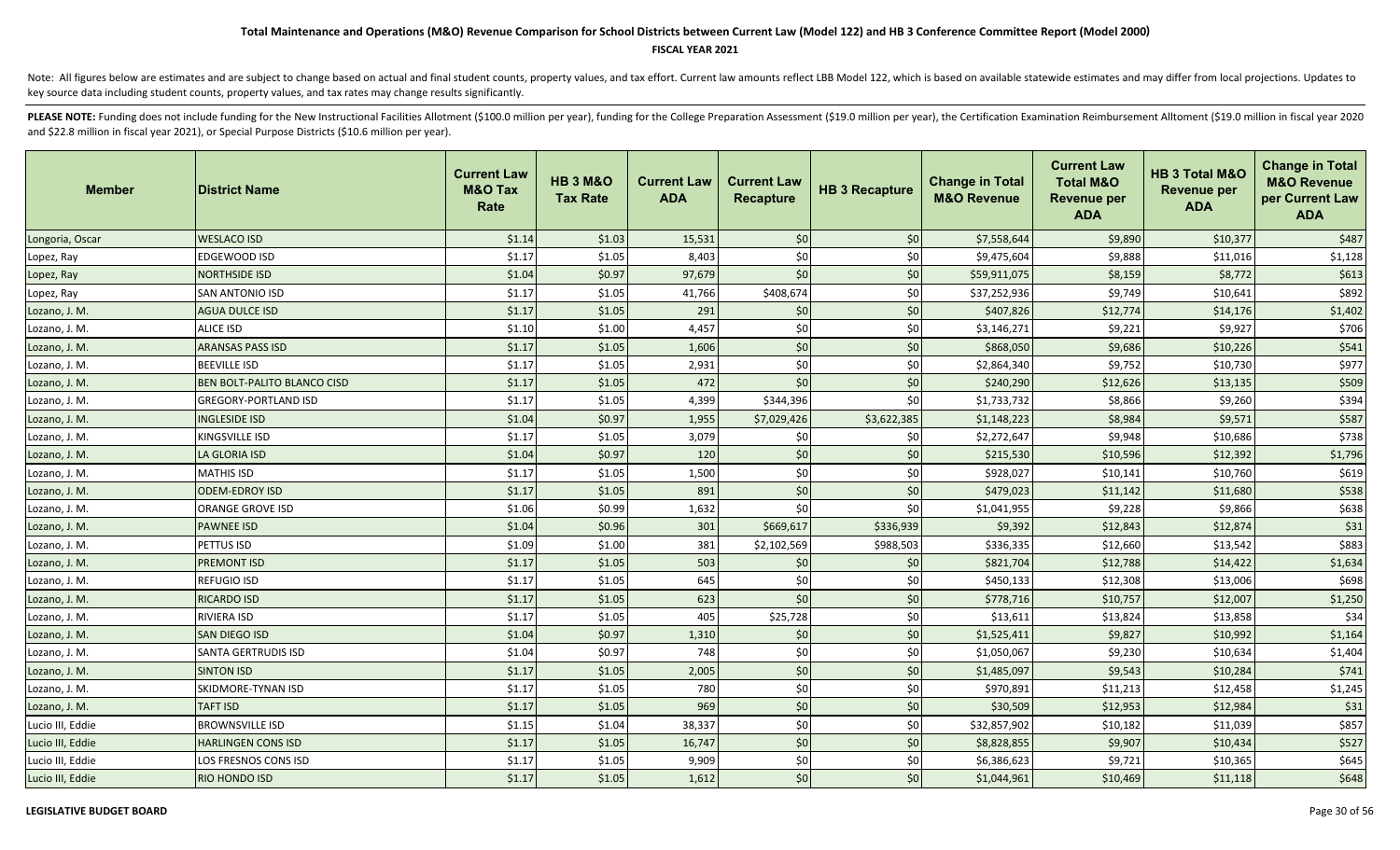### **FISCAL YEAR 2021**

Note: All figures below are estimates and are subject to change based on actual and final student counts, property values, and tax effort. Current law amounts reflect LBB Model 122, which is based on available statewide es key source data including student counts, property values, and tax rates may change results significantly.

| <b>Member</b>             | <b>District Name</b>          | <b>Current Law</b><br><b>M&amp;O Tax</b><br>Rate | <b>HB 3 M&amp;O</b><br><b>Tax Rate</b> | <b>Current Law</b><br><b>ADA</b> | <b>Current Law</b><br><b>Recapture</b> | <b>HB 3 Recapture</b> | <b>Change in Total</b><br><b>M&amp;O Revenue</b> | <b>Current Law</b><br><b>Total M&amp;O</b><br><b>Revenue per</b><br><b>ADA</b> | HB 3 Total M&O<br><b>Revenue per</b><br><b>ADA</b> | <b>Change in Total</b><br><b>M&amp;O Revenue</b><br>per Current Law<br><b>ADA</b> |
|---------------------------|-------------------------------|--------------------------------------------------|----------------------------------------|----------------------------------|----------------------------------------|-----------------------|--------------------------------------------------|--------------------------------------------------------------------------------|----------------------------------------------------|-----------------------------------------------------------------------------------|
| Lucio III, Eddie          | SAN BENITO CONS ISD           | \$1.17                                           | \$1.05                                 | 9,521                            | \$0                                    | \$0                   | \$4,851,787                                      | \$10,027                                                                       | \$10,537                                           | \$510                                                                             |
| Lucio III, Eddie          | <b>SANTA MARIA ISD</b>        | \$1.17                                           | \$1.05                                 | 593                              | \$0                                    | \$0                   | \$433,750                                        | \$12,905                                                                       | \$13,636                                           | \$731                                                                             |
| Martinez, Armando "Mando" | <b>DONNA ISD</b>              | \$1.17                                           | \$1.05                                 | 12,678                           | \$0                                    | \$0                   | \$8,528,264                                      | \$10,282                                                                       | \$10,955                                           | \$673                                                                             |
| Martinez, Armando "Mando" | <b>HIDALGO ISD</b>            | \$1.17                                           | \$1.05                                 | 2,890                            | \$0                                    | \$0                   | \$2,047,168                                      | \$10,745                                                                       | \$11,453                                           | \$708                                                                             |
| Martinez, Armando "Mando" | <b>MERCEDES ISD</b>           | \$1.17                                           | \$1.05                                 | 4,745                            | \$0                                    | \$0                   | \$3,288,448                                      | \$10,158                                                                       | \$10,851                                           | \$693                                                                             |
| Martinez, Armando "Mando" | PHARR-SAN JUAN-ALAMO ISD      | \$1.17                                           | \$1.05                                 | 31,558                           | \$0                                    | \$0                   | \$23,277,047                                     | \$9,733                                                                        | \$10,471                                           | \$738                                                                             |
| Martinez, Armando "Mando' | <b>PROGRESO ISD</b>           | \$1.04                                           | \$0.97                                 | 1,670                            | \$0                                    | \$0                   | \$1,531,174                                      | \$9,399                                                                        | \$10,315                                           | \$917                                                                             |
| Martinez, Armando "Mando" | <b>WESLACO ISD</b>            | \$1.14                                           | \$1.03                                 | 15,531                           | \$0                                    | \$0                   | \$7,558,644                                      | \$9,890                                                                        | \$10,377                                           | \$487                                                                             |
| Metcalf, Will             | <b>CONROE ISD</b>             | \$1.06                                           | \$0.99                                 | 61,771                           | \$0                                    | \$0                   | \$35,332,195                                     | \$8,269                                                                        | \$8,841                                            | \$572                                                                             |
| Metcalf, Will             | <b>MONTGOMERY ISD</b>         | \$1.04                                           | \$0.97                                 | 9,051                            | \$4,732,319                            | \$0                   | \$4,000,866                                      | \$7,875                                                                        | \$8,317                                            | \$442                                                                             |
| Metcalf, Will             | <b>NEW CANEY ISD</b>          | \$1.17                                           | \$1.05                                 | 15,385                           | \$0                                    | \$0                   | \$16,032,398                                     | \$9,226                                                                        | \$10,268                                           | \$1,042                                                                           |
| Metcalf, Will             | <b>RICHARDS ISD</b>           | \$1.06                                           | \$0.99                                 | 170                              | \$0                                    | \$0                   | \$183,452                                        | \$12,413                                                                       | \$13,492                                           | \$1,079                                                                           |
| Metcalf, Will             | <b>SPLENDORA ISD</b>          | \$1.17                                           | \$1.05                                 | 4,186                            | \$0                                    | \$0                   | \$3,958,603                                      | \$9,251                                                                        | \$10,197                                           | \$946                                                                             |
| Metcalf, Will             | <b>WILLIS ISD</b>             | \$1.07                                           | \$0.99                                 | 7,769                            | \$218,318                              | \$0                   | \$4,721,632                                      | \$8,581                                                                        | \$9,188                                            | \$608                                                                             |
| Meyer, Morgan             | <b>DALLAS ISD</b>             | \$1.17                                           | \$1.05                                 | 137,000                          | \$268,406,418                          | \$15,148,240          | \$52,357,999                                     | \$9,920                                                                        | \$10,302                                           | \$382                                                                             |
| Meyer, Morgan             | <b>HIGHLAND PARK ISD</b>      | \$1.04                                           | \$0.97                                 | 6,536                            | \$112,262,850                          | \$96,495,532          | \$4,018,015                                      | \$7,846                                                                        | \$8,461                                            | \$615                                                                             |
| Meza, Thresa "Terry"      | CARROLLTON-FARMERS BRANCH ISD | \$1.17                                           | \$1.05                                 | 23,213                           | \$51,732,656                           | \$5,843,081           | \$12,061,555                                     | \$9,457                                                                        | \$9,977                                            | \$520                                                                             |
| Meza, Thresa "Terry"      | <b>GRAND PRAIRIE ISD</b>      | \$1.17                                           | \$1.05                                 | 27,567                           | \$0                                    | \$0                   | \$22,540,895                                     | \$9,512                                                                        | \$10,330                                           | \$818                                                                             |
| Meza, Thresa "Terry"      | <b>IRVING ISD</b>             | \$1.17                                           | \$1.05                                 | 30,500                           | \$0                                    | \$0                   | \$22,409,334                                     | \$9,525                                                                        | \$10,260                                           | \$735                                                                             |
| Middleton, Mayes          | <b>ANAHUAC ISD</b>            | \$1.06                                           | \$0.99                                 | 1,260                            | \$0                                    | \$0                   | \$573,773                                        | \$9,471                                                                        | \$9,927                                            | \$455                                                                             |
| Middleton, Mayes          | <b>BARBERS HILL ISD</b>       | \$1.06                                           | \$0.99                                 | 5,987                            | \$10,834,283                           | \$5,137,144           | \$4,968,979                                      | \$8,397                                                                        | \$9,227                                            | \$830                                                                             |
| Middleton, Mayes          | <b>CLEAR CREEK ISD</b>        | \$1.06                                           | \$0.99                                 | 40,950                           | \$0                                    | \$0                   | \$11,944,707                                     | \$8,069                                                                        | \$8,361                                            | \$292                                                                             |
| Middleton, Mayes          | <b>DICKINSON ISD</b>          | \$1.06                                           | \$0.99                                 | 11,000                           | \$0                                    | \$0                   | \$5,273,122                                      | \$8,764                                                                        | \$9,244                                            | \$479                                                                             |
| Middleton, Mayes          | <b>EAST CHAMBERS ISD</b>      | \$1.17                                           | \$1.05                                 | 1,491                            | \$0                                    | \$0                   | \$1,206,697                                      | \$9,482                                                                        | \$10,291                                           | \$809                                                                             |
| Middleton, Mayes          | <b>GALVESTON ISD</b>          | \$1.06                                           | \$0.99                                 | 6,301                            | \$32,121,270                           | \$18,491,510          | \$5,011,280                                      | \$8,849                                                                        | \$9,644                                            | \$795                                                                             |
| Middleton, Mayes          | <b>GOOSE CREEK ISD</b>        | \$1.17                                           | \$1.05                                 | 22,758                           | \$1,931,554                            | \$0                   | \$12,287,957                                     | \$9,245                                                                        | \$9,785                                            | \$540                                                                             |
| Middleton, Mayes          | <b>HIGH ISLAND ISD</b>        | \$1.17                                           | \$1.05                                 | 133                              | \$0                                    | \$0                   | \$141,898                                        | \$16,568                                                                       | \$17,635                                           | \$1,067                                                                           |
| Middleton, Mayes          | <b>HITCHCOCK ISD</b>          | \$1.04                                           | \$0.97                                 | 1,685                            | \$0                                    | \$0                   | \$861,539                                        | \$9,507                                                                        | \$10,018                                           | \$511                                                                             |
| Middleton, Mayes          | SANTA FE ISD                  | \$1.04                                           | \$0.97                                 | 4,659                            | \$0                                    | \$0                   | \$1,324,538                                      | \$8,290                                                                        | \$8,574                                            | \$284                                                                             |
| Middleton, Mayes          | <b>TEXAS CITY ISD</b>         | \$1.17                                           | \$1.05                                 | 7,393                            | \$2,076,839                            | \$150,652             | \$5,659,315                                      | \$12,025                                                                       | \$12,791                                           | \$765                                                                             |
| Miller, D.F. "Rick"       | FORT BEND ISD                 | \$1.06                                           | \$0.99                                 | 74,705                           | \$0                                    | \$0                   | \$20,590,848                                     | \$8,480                                                                        | \$8,756                                            | \$276                                                                             |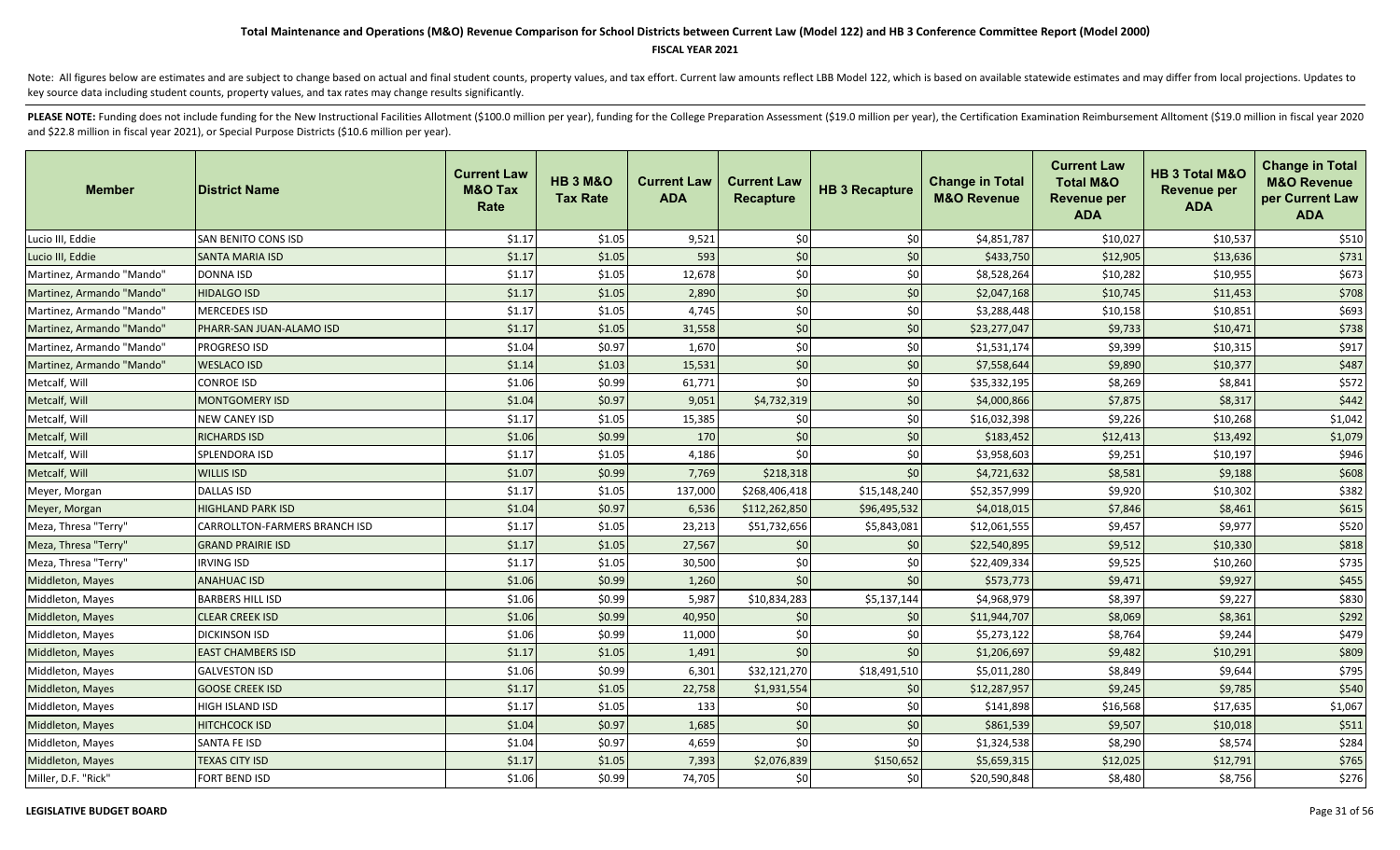### **FISCAL YEAR 2021**

Note: All figures below are estimates and are subject to change based on actual and final student counts, property values, and tax effort. Current law amounts reflect LBB Model 122, which is based on available statewide es key source data including student counts, property values, and tax rates may change results significantly.

| <b>Member</b>       | <b>District Name</b>       | <b>Current Law</b><br><b>M&amp;O Tax</b><br>Rate | <b>HB 3 M&amp;O</b><br><b>Tax Rate</b> | <b>Current Law</b><br><b>ADA</b> | <b>Current Law</b><br><b>Recapture</b> | <b>HB 3 Recapture</b> | <b>Change in Total</b><br><b>M&amp;O Revenue</b> | <b>Current Law</b><br><b>Total M&amp;O</b><br><b>Revenue per</b><br><b>ADA</b> | HB 3 Total M&O<br><b>Revenue per</b><br><b>ADA</b> | <b>Change in Total</b><br><b>M&amp;O Revenue</b><br>per Current Law<br><b>ADA</b> |
|---------------------|----------------------------|--------------------------------------------------|----------------------------------------|----------------------------------|----------------------------------------|-----------------------|--------------------------------------------------|--------------------------------------------------------------------------------|----------------------------------------------------|-----------------------------------------------------------------------------------|
| Miller, D.F. "Rick" | LAMAR CONSOLIDATED ISD     | \$1.06                                           | \$0.99                                 | 34,177                           | \$0                                    | \$0                   | \$19,630,720                                     | \$8,479                                                                        | \$9,053                                            | \$574                                                                             |
| Minjarez, Ina       | EDGEWOOD ISD               | \$1.17                                           | \$1.05                                 | 8,403                            | \$0                                    | \$0                   | \$9,475,604                                      | \$9,888                                                                        | \$11,016                                           | \$1,128                                                                           |
| Minjarez, Ina       | <b>NORTHSIDE ISD</b>       | \$1.04                                           | \$0.97                                 | 97,679                           | $$0$                                   | \$0                   | \$59,911,075                                     | \$8,159                                                                        | \$8,772                                            | \$613                                                                             |
| Minjarez, Ina       | SOUTHWEST ISD              | \$1.12                                           | \$1.01                                 | 12,585                           | \$0                                    | \$0                   | \$13,453,201                                     | \$9,324                                                                        | \$10,393                                           | \$1,069                                                                           |
| Moody, Joe          | <b>ANTHONY ISD</b>         | \$1.04                                           | \$0.97                                 | 803                              | \$0                                    | \$0                   | \$1,274,183                                      | \$10,736                                                                       | \$12,323                                           | \$1,587                                                                           |
| Moody, Joe          | CANUTILLO ISD              | \$1.17                                           | \$1.05                                 | 5,885                            | \$0                                    | \$0                   | \$2,401,510                                      | \$9,437                                                                        | \$9,845                                            | \$408                                                                             |
| Moody, Joe          | EL PASO ISD                | \$1.17                                           | \$1.05                                 | 50,507                           | $$0$                                   | \$0                   | \$42,916,417                                     | \$9,570                                                                        | \$10,419                                           | \$850                                                                             |
| Moody, Joe          | YSLETA ISD                 | \$1.17                                           | \$1.05                                 | 36,667                           | \$0                                    | \$0                   | \$32,181,127                                     | \$9,197                                                                        | \$10,075                                           | \$878                                                                             |
| Morales, Christina  | <b>HOUSTON ISD</b>         | \$1.04                                           | \$0.97                                 | 187,105                          | \$395,584,455                          | \$45,413,592          | \$124,763,781                                    | \$8,787                                                                        | \$9,453                                            | \$667                                                                             |
| Morales, Christina  | PASADENA ISD               | \$1.20                                           | \$1.08                                 | 51,050                           | \$0                                    | \$0                   | \$45,965,472                                     | \$9,521                                                                        | \$10,421                                           | \$900                                                                             |
| Morrison, Geanie    | <b>ARANSAS COUNTY ISD</b>  | \$1.06                                           | \$0.99                                 | 2,803                            | \$5,653,624                            | \$2,018,188           | \$871,153                                        | \$9,564                                                                        | \$9,875                                            | \$311                                                                             |
| Morrison, Geanie    | ARANSAS PASS ISD           | \$1.17                                           | \$1.05                                 | 1,606                            | \$0                                    | \$0                   | \$868,050                                        | \$9,686                                                                        | \$10,226                                           | \$541                                                                             |
| Morrison, Geanie    | <b>AUSTWELL-TIVOLI ISD</b> | \$1.17                                           | \$1.05                                 | 102                              | \$752,034                              | \$473,961             | \$112,524                                        | \$20,183                                                                       | \$21,283                                           | \$1,101                                                                           |
| Morrison, Geanie    | <b>BLOOMINGTON ISD</b>     | \$1.04                                           | \$0.97                                 | 765                              | \$0                                    | \$0                   | \$773,903                                        | \$11,269                                                                       | \$12,281                                           | \$1,012                                                                           |
| Morrison, Geanie    | <b>CALHOUN CO ISD</b>      | \$1.04                                           | \$0.97                                 | 3,595                            | \$9,360,638                            | \$2,944,530           | \$1,915,264                                      | \$8,989                                                                        | \$9,522                                            | \$533                                                                             |
| Morrison, Geanie    | <b>CUERO ISD</b>           | \$1.12                                           | \$1.02                                 | 1,951                            | \$110,856                              | \$0                   | \$850,370                                        | \$9,678                                                                        | \$10,114                                           | \$436                                                                             |
| Morrison, Geanie    | <b>GOLIAD ISD</b>          | \$1.04                                           | \$0.97                                 | 1,235                            | \$0                                    | \$0                   | \$535,439                                        | \$9,409                                                                        | \$9,842                                            | \$434                                                                             |
| Morrison, Geanie    | INDUSTRIAL ISD             | \$1.09                                           | \$1.00                                 | 1,115                            | \$1,213,792                            | \$0                   | \$363,167                                        | \$10,021                                                                       | \$10,347                                           | \$326                                                                             |
| Morrison, Geanie    | <b>MEYERSVILLE ISD</b>     | \$1.04                                           | \$0.97                                 | 110                              | \$0                                    | \$0                   | \$270,534                                        | \$10,563                                                                       | \$13,012                                           | \$2,449                                                                           |
| Morrison, Geanie    | <b>NORDHEIM ISD</b>        | \$1.17                                           | \$1.05                                 | 139                              | \$3,688,608                            | \$2,917,255           | \$171,825                                        | \$14,359                                                                       | \$15,598                                           | \$1,239                                                                           |
| Morrison, Geanie    | <b>NURSERY ISD</b>         | \$1.01                                           | \$0.94                                 | 106                              | \$1,399,133                            | \$1,070,880           | \$125,386                                        | \$11,789                                                                       | \$12,972                                           | \$1,183                                                                           |
| Morrison, Geanie    | REFUGIO ISD                | \$1.17                                           | \$1.05                                 | 645                              | \$0                                    | \$0                   | \$450,133                                        | \$12,308                                                                       | \$13,006                                           | \$698                                                                             |
| Morrison, Geanie    | <b>VICTORIA ISD</b>        | \$1.15                                           | \$1.03                                 | 13,100                           | \$251,970                              | \$0                   | \$7,959,900                                      | \$8,956                                                                        | \$9,564                                            | \$608                                                                             |
| Morrison, Geanie    | <b>WESTHOFF ISD</b>        | \$1.04                                           | \$0.97                                 | 82                               | \$8,053,317                            | \$7,461,804           | \$3,978                                          | \$19,962                                                                       | \$20,011                                           | \$49                                                                              |
| Morrison, Geanie    | WOODSBORO ISD              | \$1.17                                           | \$1.05                                 | 412                              | \$52,310                               | \$0                   | \$785,003                                        | \$12,376                                                                       | \$14,281                                           | \$1,905                                                                           |
| Morrison, Geanie    | YOAKUM ISD                 | \$1.04                                           | \$0.97                                 | 1,471                            | \$0                                    | \$0                   | \$1,553,424                                      | \$9,502                                                                        | \$10,558                                           | \$1,056                                                                           |
| Morrison, Geanie    | YORKTOWN ISD               | \$0.96                                           | \$0.89                                 | 500                              | \$14,139,997                           | \$12,620,415          | \$14,502                                         | \$11,936                                                                       | \$11,965                                           | \$29                                                                              |
| Munoz, Jr, Sergio   | <b>HIDALGO ISD</b>         | \$1.17                                           | \$1.05                                 | 2,890                            | \$0                                    | \$0                   | \$2,047,168                                      | \$10,745                                                                       | \$11,453                                           | \$708                                                                             |
| Munoz, Jr, Sergio   | LA JOYA ISD                | \$1.17                                           | \$1.05                                 | 25,229                           | $$0$                                   | \$0                   | \$23,485,107                                     | \$9,922                                                                        | \$10,853                                           | \$931                                                                             |
| Munoz, Jr, Sergio   | <b>MCALLEN ISD</b>         | \$1.16                                           | \$1.04                                 | 20,285                           | \$0                                    | \$0                   | \$9,467,592                                      | \$9,833                                                                        | \$10,300                                           | \$467                                                                             |
| Munoz, Jr, Sergio   | <b>MISSION CONS ISD</b>    | \$1.17                                           | \$1.05                                 | 14,225                           | \$0                                    | \$0                   | \$8,694,171                                      | \$9,851                                                                        | \$10,462                                           | \$611                                                                             |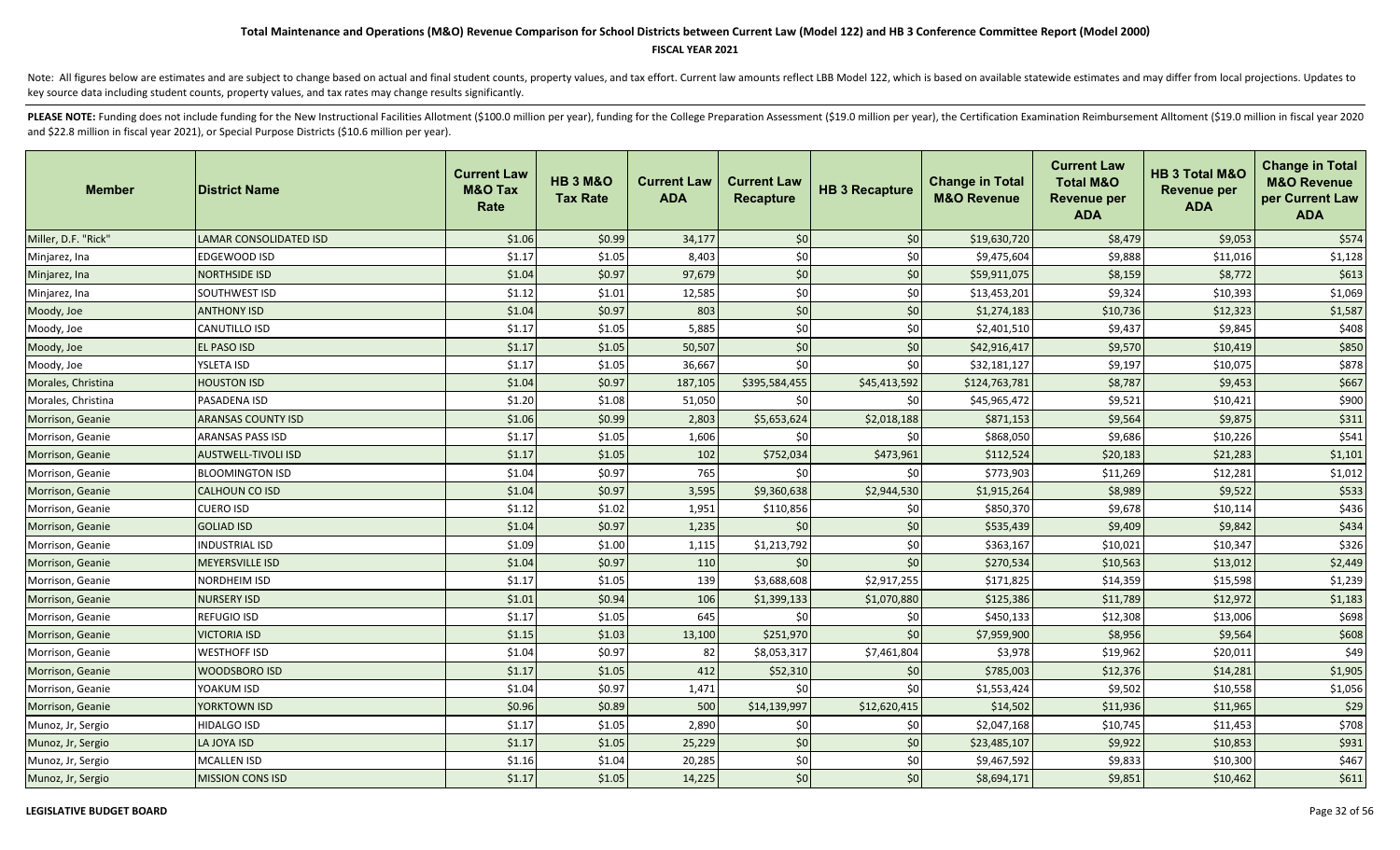### **FISCAL YEAR 2021**

Note: All figures below are estimates and are subject to change based on actual and final student counts, property values, and tax effort. Current law amounts reflect LBB Model 122, which is based on available statewide es key source data including student counts, property values, and tax rates may change results significantly.

| <b>Member</b>     | <b>District Name</b>     | <b>Current Law</b><br><b>M&amp;O Tax</b><br>Rate | <b>HB 3 M&amp;O</b><br><b>Tax Rate</b> | <b>Current Law</b><br><b>ADA</b> | <b>Current Law</b><br><b>Recapture</b> | <b>HB 3 Recapture</b> | <b>Change in Total</b><br><b>M&amp;O Revenue</b> | <b>Current Law</b><br><b>Total M&amp;O</b><br><b>Revenue per</b><br><b>ADA</b> | HB 3 Total M&O<br><b>Revenue per</b><br><b>ADA</b> | <b>Change in Total</b><br><b>M&amp;O Revenue</b><br>per Current Law<br><b>ADA</b> |
|-------------------|--------------------------|--------------------------------------------------|----------------------------------------|----------------------------------|----------------------------------------|-----------------------|--------------------------------------------------|--------------------------------------------------------------------------------|----------------------------------------------------|-----------------------------------------------------------------------------------|
| Munoz, Jr, Sergio | PHARR-SAN JUAN-ALAMO ISD | \$1.17                                           | \$1.05                                 | 31,558                           | \$0                                    | \$0                   | \$23,277,047                                     | \$9,733                                                                        | \$10,471                                           | \$738                                                                             |
| Munoz, Jr, Sergio | <b>SHARYLAND ISD</b>     | \$1.17                                           | \$1.05                                 | 9,591                            | \$0                                    | \$0                   | \$7,346,212                                      | \$9,168                                                                        | \$9,934                                            | \$766                                                                             |
| Munoz, Jr, Sergio | <b>VALLEY VIEW ISD</b>   | \$1.17                                           | \$1.05                                 | 4,018                            | \$0                                    | \$0                   | \$3,618,979                                      | \$10,231                                                                       | \$11,132                                           | \$901                                                                             |
| Murphy, Jim       | <b>HOUSTON ISD</b>       | \$1.04                                           | \$0.97                                 | 187,105                          | \$395,584,455                          | \$45,413,592          | \$124,763,781                                    | \$8,787                                                                        | \$9,453                                            | \$667                                                                             |
| Murphy, Jim       | <b>KATY ISD</b>          | \$1.15                                           | \$1.07                                 | 80,661                           | \$0                                    | \$0                   | \$37,285,543                                     | \$8,891                                                                        | \$9,354                                            | \$462                                                                             |
| Murphy, Jim       | <b>SPRING BRANCH ISD</b> | \$1.11                                           | \$1.04                                 | 31,624                           | \$114,141,004                          | \$40,500,743          | \$35,301,696                                     | \$8,674                                                                        | \$9,790                                            | \$1,116                                                                           |
| Murr, Andrew S.   | <b>BANDERA ISD</b>       | \$1.04                                           | \$0.97                                 | 2,050                            | \$1,879,395                            | \$0                   | \$995,191                                        | \$8,995                                                                        | \$9,480                                            | \$485                                                                             |
| Murr, Andrew S.   | <b>BURNET CONS ISD</b>   | \$1.06                                           | \$0.99                                 | 3,054                            | \$4,237,680                            | \$0                   | \$1,919,632                                      | \$9,383                                                                        | \$10,011                                           | \$629                                                                             |
| Murr, Andrew S.   | CENTER POINT ISD         | \$1.04                                           | \$0.97                                 | 525                              | \$0                                    | \$0                   | \$441,507                                        | \$11,532                                                                       | \$12,373                                           | \$841                                                                             |
| Murr, Andrew S.   | <b>COMFORT ISD</b>       | \$1.04                                           | \$0.97                                 | 1,042                            | \$0                                    | \$0                   | \$416,376                                        | \$11,004                                                                       | \$11,404                                           | \$400                                                                             |
| Murr, Andrew S.   | CROCKETT CO CONS CSD     | \$1.06                                           | \$0.99                                 | 700                              | \$6,793,821                            | \$5,304,114           | \$149,765                                        | \$12,101                                                                       | \$12,315                                           | \$214                                                                             |
| Murr, Andrew S.   | <b>D'HANIS ISD</b>       | \$1.04                                           | \$0.97                                 | 350                              | \$0                                    | \$0                   | \$136,937                                        | \$12,209                                                                       | \$12,600                                           | \$391                                                                             |
| Murr, Andrew S.   | <b>DEVINE ISD</b>        | \$1.17                                           | \$1.05                                 | 1,860                            | \$0                                    | \$0                   | \$1,331,438                                      | \$9,569                                                                        | \$10,285                                           | \$716                                                                             |
| Murr, Andrew S.   | <b>DIVIDE ISD</b>        | \$0.87                                           | \$0.81                                 | 17                               | \$169,062                              | \$56,489              | \$40,089                                         | \$29,220                                                                       | \$31,531                                           | \$2,312                                                                           |
| Murr, Andrew S.   | DOSS CONS CSD            | \$0.93                                           | \$0.86                                 | 19                               | \$45,001                               | \$0                   | \$149,945                                        | \$24,839                                                                       | \$32,944                                           | \$8,105                                                                           |
| Murr, Andrew S.   | <b>HARPER ISD</b>        | \$1.04                                           | \$0.97                                 | 550                              | \$0                                    | \$0                   | \$216,531                                        | \$11,127                                                                       | \$11,521                                           | \$394                                                                             |
| Murr, Andrew S.   | HONDO ISD                | \$1.04                                           | \$0.97                                 | 1,828                            | \$0                                    | \$0                   | \$971,748                                        | \$8,914                                                                        | \$9,446                                            | \$532                                                                             |
| Murr, Andrew S.   | <b>HUNT ISD</b>          | \$1.04                                           | \$0.97                                 | 178                              | \$2,352,841                            | \$1,831,351           | \$195,309                                        | \$12,199                                                                       | \$13,296                                           | \$1,097                                                                           |
| Murr, Andrew S.   | <b>INGRAM ISD</b>        | \$1.04                                           | \$0.97                                 | 1,120                            | \$0                                    | \$0                   | \$1,418,724                                      | \$9,616                                                                        | \$10,883                                           | \$1,267                                                                           |
| Murr, Andrew S.   | <b>JUNCTION ISD</b>      | \$1.03                                           | \$0.96                                 | 550                              | \$0                                    | \$0                   | \$16,570                                         | \$12,398                                                                       | \$12,428                                           | \$30                                                                              |
| Murr, Andrew S.   | <b>KERRVILLE ISD</b>     | \$1.04                                           | \$0.97                                 | 4,645                            | \$0                                    | \$0                   | \$4,100,742                                      | \$7,894                                                                        | \$8,777                                            | \$883                                                                             |
| Murr, Andrew S.   | <b>LEAKEY ISD</b>        | \$1.04                                           | \$0.97                                 | 255                              | \$1,864,138                            | \$1,180,234           | \$180,322                                        | \$12,647                                                                       | \$13,356                                           | \$708                                                                             |
| Murr, Andrew S.   | <b>LLANO ISD</b>         | \$1.04                                           | \$0.97                                 | 1,636                            | \$26,478,169                           | \$22,001,127          | \$1,216,728                                      | \$9,955                                                                        | \$10,699                                           | \$744                                                                             |
| Murr, Andrew S.   | LYTLE ISD                | \$1.17                                           | \$1.05                                 | 1,589                            | \$0                                    | \$0                   | \$1,450,372                                      | \$9,416                                                                        | \$10,329                                           | \$913                                                                             |
| Murr, Andrew S.   | <b>MASON ISD</b>         | \$1.14                                           | \$1.03                                 | 670                              | \$0                                    | \$0                   | \$637,398                                        | \$11,532                                                                       | \$12,483                                           | \$951                                                                             |
| Murr, Andrew S.   | <b>MEDINA ISD</b>        | \$1.04                                           | \$0.97                                 | 274                              | \$0                                    | \$0                   | \$124,016                                        | \$13,211                                                                       | \$13,664                                           | \$453                                                                             |
| Murr, Andrew S.   | <b>MEDINA VALLEY ISD</b> | \$1.04                                           | \$0.97                                 | 5,689                            | \$0                                    | \$0                   | \$5,413,650                                      | \$8,080                                                                        | \$9,031                                            | \$952                                                                             |
| Murr, Andrew S.   | <b>MENARD ISD</b>        | \$1.04                                           | \$0.97                                 | 273                              | \$0                                    | \$0                   | \$261,120                                        | \$12,132                                                                       | \$13,087                                           | \$955                                                                             |
| Murr, Andrew S.   | <b>NATALIA ISD</b>       | \$1.17                                           | \$1.05                                 | 999                              | \$0                                    | \$0                   | \$1,067,502                                      | \$10,916                                                                       | \$11,984                                           | \$1,068                                                                           |
| Murr, Andrew S.   | NUECES CANYON CONS ISD   | \$1.17                                           | \$1.05                                 | 250                              | \$97,470                               | \$14,806              | \$62,446                                         | \$14,178                                                                       | \$14,427                                           | \$250                                                                             |
| Murr, Andrew S.   | <b>ROCKSPRINGS ISD</b>   | \$1.04                                           | \$0.97                                 | 280                              | \$274,538                              | \$0                   | \$148,499                                        | \$12,822                                                                       | \$13,352                                           | \$530                                                                             |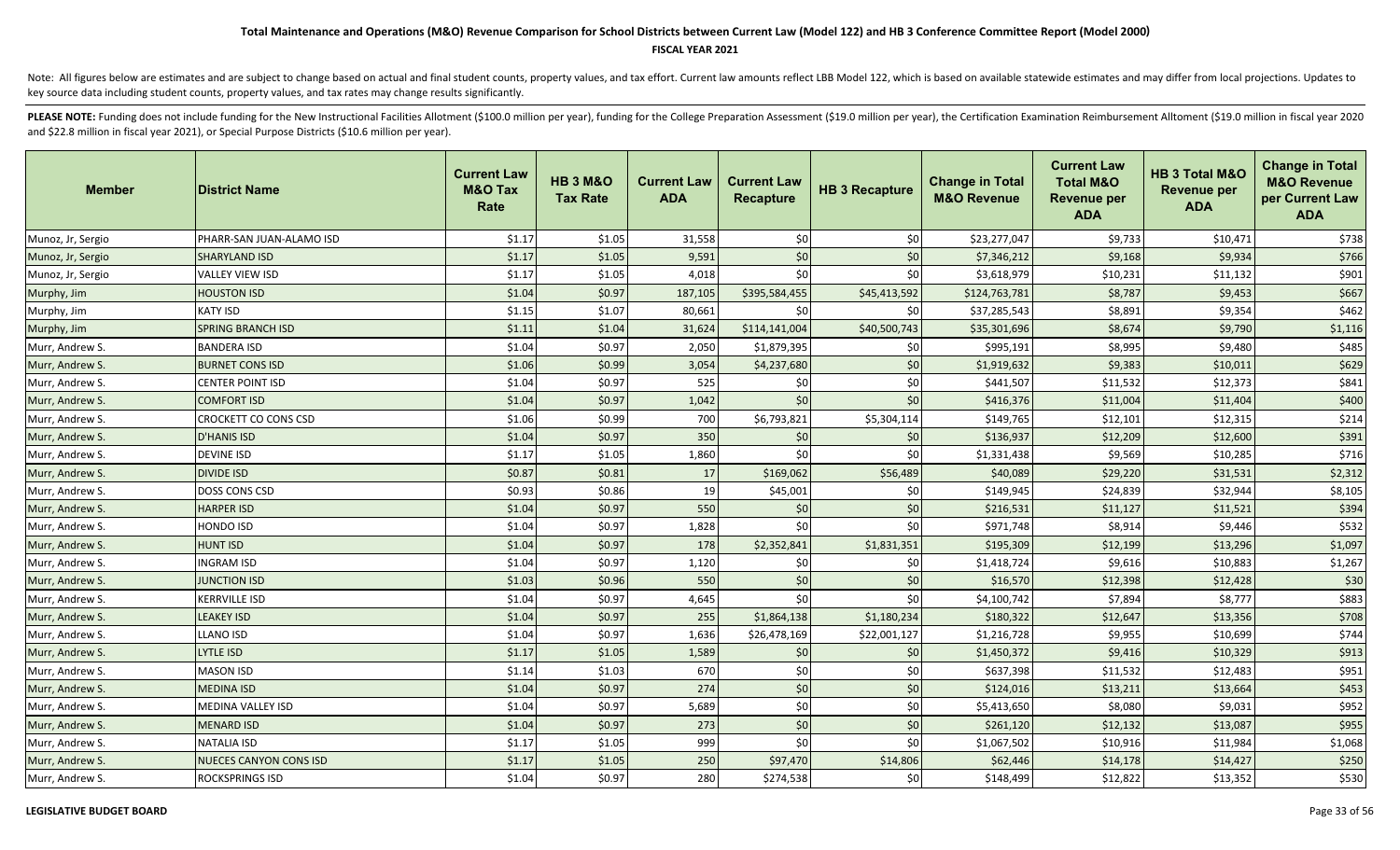### **FISCAL YEAR 2021**

Note: All figures below are estimates and are subject to change based on actual and final student counts, property values, and tax effort. Current law amounts reflect LBB Model 122, which is based on available statewide es key source data including student counts, property values, and tax rates may change results significantly.

| <b>Member</b>   | <b>District Name</b>                  | <b>Current Law</b><br><b>M&amp;O Tax</b><br>Rate | <b>HB 3 M&amp;O</b><br><b>Tax Rate</b> | <b>Current Law</b><br><b>ADA</b> | <b>Current Law</b><br><b>Recapture</b> | <b>HB 3 Recapture</b> | <b>Change in Total</b><br><b>M&amp;O Revenue</b> | <b>Current Law</b><br><b>Total M&amp;O</b><br><b>Revenue per</b><br><b>ADA</b> | HB 3 Total M&O<br><b>Revenue per</b><br><b>ADA</b> | <b>Change in Total</b><br><b>M&amp;O Revenue</b><br>per Current Law<br><b>ADA</b> |
|-----------------|---------------------------------------|--------------------------------------------------|----------------------------------------|----------------------------------|----------------------------------------|-----------------------|--------------------------------------------------|--------------------------------------------------------------------------------|----------------------------------------------------|-----------------------------------------------------------------------------------|
| Murr, Andrew S. | <b>SCHLEICHER ISD</b>                 | \$1.17                                           | \$1.05                                 | 480                              | \$3,971                                | \$0                   | \$145,172                                        | \$12,150                                                                       | \$12,452                                           | \$302                                                                             |
| Murr, Andrew S. | <b>SONORA ISD</b>                     | \$1.06                                           | \$0.99                                 | 738                              | \$0                                    | \$0                   | \$231,731                                        | \$11,220                                                                       | \$11,534                                           | \$314                                                                             |
| Murr, Andrew S. | <b>UTOPIA ISD</b>                     | \$1.04                                           | \$0.97                                 | 232                              | \$0                                    | \$0                   | \$88,392                                         | \$12,479                                                                       | \$12,860                                           | \$381                                                                             |
| Neave, Victoria | <b>DALLAS ISD</b>                     | \$1.17                                           | \$1.05                                 | 137,000                          | \$268,406,418                          | \$15,148,240          | \$52,357,999                                     | \$9,920                                                                        | \$10,302                                           | \$382                                                                             |
| Neave, Victoria | <b>GARLAND ISD</b>                    | \$1.04                                           | \$0.97                                 | 51,900                           | \$0                                    | \$0                   | \$21,383,004                                     | \$8,768                                                                        | \$9,180                                            | \$412                                                                             |
| Neave, Victoria | <b>MESQUITE ISD</b>                   | \$1.04                                           | \$0.97                                 | 37,954                           | \$0                                    | \$0                   | \$30,397,059                                     | \$8,690                                                                        | \$9,491                                            | \$801                                                                             |
| Nevarez, Poncho | <b>ALPINE ISD</b>                     | \$1.17                                           | \$1.05                                 | 921                              | \$103,747                              | \$0                   | \$328,780                                        | \$10,985                                                                       | \$11,342                                           | \$357                                                                             |
| Nevarez, Poncho | <b>BALMORHEA ISD</b>                  | \$1.17                                           | \$1.05                                 | 154                              | \$3,906                                | \$0                   | \$96,211                                         | \$14,655                                                                       | \$15,280                                           | \$625                                                                             |
| Nevarez, Poncho | <b>BRACKETT ISD</b>                   | \$1.04                                           | \$0.97                                 | 510                              | \$0                                    | \$0                   | \$17,315                                         | \$13,968                                                                       | \$14,002                                           | \$34                                                                              |
| Nevarez, Poncho | <b>BUENA VISTA ISD</b>                | \$1.04                                           | \$0.97                                 | 210                              | \$1,599,413                            | \$1,262,578           | \$93,296                                         | \$12,877                                                                       | \$13,321                                           | \$443                                                                             |
| Nevarez, Poncho | <b>COMSTOCK ISD</b>                   | \$1.17                                           | \$1.04                                 | 205                              | \$395,867                              | \$23,629              | \$148,628                                        | \$12,650                                                                       | \$13,375                                           | \$725                                                                             |
| Nevarez, Poncho | <b>CULBERSON COUNTY-ALLAMOORE ISD</b> | \$1.04                                           | \$0.97                                 | 335                              | \$17,446,232                           | \$15,572,048          | \$265,616                                        | \$14,614                                                                       | \$15,408                                           | \$794                                                                             |
| Nevarez, Poncho | <b>DELL CITY ISD</b>                  | \$1.04                                           | \$0.97                                 | 46                               | \$0                                    | \$0                   | \$109,029                                        | \$33,772                                                                       | \$36,148                                           | \$2,376                                                                           |
| Nevarez, Poncho | <b>EAGLE PASS ISD</b>                 | \$1.17                                           | \$1.05                                 | 13,397                           | \$0                                    | \$0                   | \$10,512,916                                     | \$9,578                                                                        | \$10,363                                           | \$785                                                                             |
| Nevarez, Poncho | FT DAVIS ISD                          | \$1.17                                           | \$1.05                                 | 211                              | \$235,893                              | \$22,136              | \$47,579                                         | \$13,753                                                                       | \$13,979                                           | \$226                                                                             |
| Nevarez, Poncho | FT HANCOCK ISD                        | \$0.98                                           | \$0.91                                 | 342                              | \$0                                    | \$0                   | \$115,357                                        | \$12,724                                                                       | \$13,061                                           | \$337                                                                             |
| Nevarez, Poncho | FT STOCKTON ISD                       | \$1.04                                           | \$0.97                                 | 2,245                            | \$2,716,843                            | \$0                   | \$1,163,100                                      | \$8,733                                                                        | \$9,252                                            | \$518                                                                             |
| Nevarez, Poncho | IRAAN-SHEFFIELD ISD                   | \$1.06                                           | \$0.99                                 | 390                              | \$5,948,267                            | \$5,098,235           | \$273,629                                        | \$13,390                                                                       | \$14,091                                           | \$702                                                                             |
| Nevarez, Poncho | <b>MARATHON ISD</b>                   | \$1.17                                           | \$1.05                                 | 82                               | \$16,430                               | \$0                   | \$121,316                                        | \$20,793                                                                       | \$22,273                                           | \$1,480                                                                           |
| Nevarez, Poncho | <b>MARFA ISD</b>                      | \$1.04                                           | \$0.97                                 | 287                              | \$1,134,631                            | \$578,724             | \$105,277                                        | \$12,766                                                                       | \$13,133                                           | \$367                                                                             |
| Nevarez, Poncho | PECOS-BARSTOW-TOYAH ISD               | \$1.04                                           | \$0.97                                 | 2,667                            | \$109,605,466                          | \$97,175,702          | \$2,383,090                                      | \$11,144                                                                       | \$12,038                                           | \$893                                                                             |
| Nevarez, Poncho | PRESIDIO ISD                          | \$1.17                                           | \$1.05                                 | 1,190                            | \$0                                    | \$0                   | \$1,041,505                                      | \$11,297                                                                       | \$12,172                                           | \$876                                                                             |
| Nevarez, Poncho | SAN FELIPE-DEL RIO CONS ISD           | \$1.16                                           | \$1.04                                 | 9,550                            | \$0                                    | \$0                   | \$7,844,074                                      | \$8,975                                                                        | \$9,796                                            | \$821                                                                             |
| Nevarez, Poncho | SAN VICENTE ISD                       | \$1.04                                           | \$0.97                                 | 13                               | \$0                                    | \$0                   | \$31,954                                         | \$59,827                                                                       | \$62,285                                           | \$2,458                                                                           |
| Nevarez, Poncho | SIERRA BLANCA ISD                     | \$1.06                                           | \$0.99                                 | 103                              | \$448,515                              | \$173,799             | \$30,711                                         | \$17,937                                                                       | \$18,234                                           | \$297                                                                             |
| Nevarez, Poncho | TERLINGUA CSD                         | \$1.04                                           | \$0.97                                 | 103                              | \$0                                    | \$0                   | \$4,484                                          | \$17,920                                                                       | \$17,964                                           | \$44                                                                              |
| Nevarez, Poncho | <b>TERRELL COUNTY ISD</b>             | \$1.04                                           | \$0.97                                 | 117                              | \$1,035,199                            | \$779,866             | \$4,349                                          | \$15,297                                                                       | \$15,334                                           | \$37                                                                              |
| Nevarez, Poncho | <b>VALENTINE ISD</b>                  | \$1.04                                           | \$0.97                                 | 35                               | \$0                                    | \$0                   | \$68,195                                         | \$42,385                                                                       | \$44,344                                           | \$1,959                                                                           |
| Nevarez, Poncho | <b>WINK-LOVING ISD</b>                | \$1.04                                           | \$0.97                                 | 421                              | \$41,674,186                           | \$39,953,896          | \$21,781                                         | \$21,315                                                                       | \$21,366                                           | \$52                                                                              |
| Noble, Candy    | <b>ALLEN ISD</b>                      | \$1.14                                           | \$1.03                                 | 21,340                           | \$18,254,218                           | \$801,733             | \$5,758,258                                      | \$8,302                                                                        | \$8,572                                            | \$270                                                                             |
| Noble, Candy    | <b>COMMUNITY ISD</b>                  | \$1.17                                           | \$1.05                                 | 2,534                            | \$0                                    | \$0                   | \$2,418,053                                      | \$9,358                                                                        | \$10,312                                           | \$954                                                                             |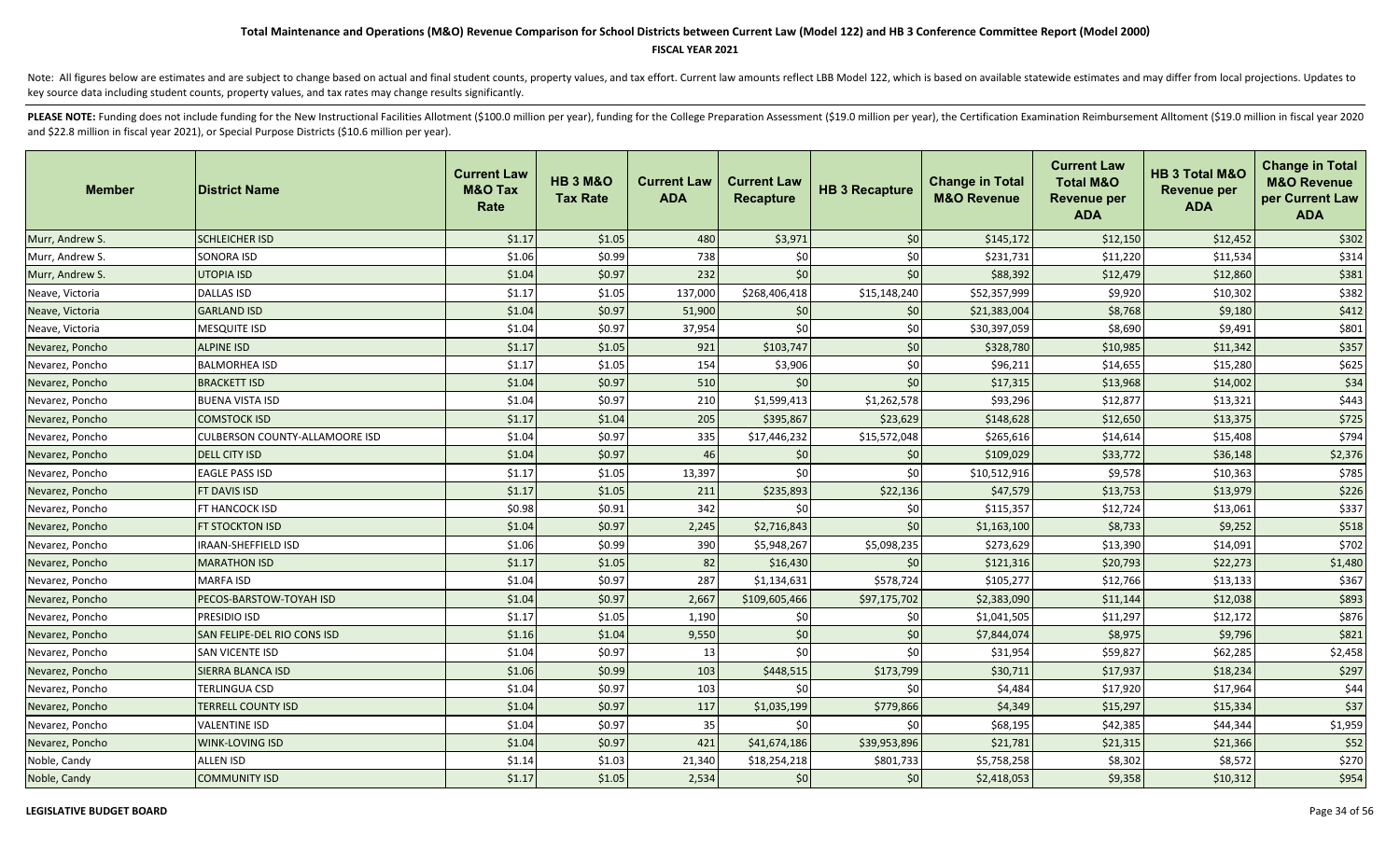### **FISCAL YEAR 2021**

Note: All figures below are estimates and are subject to change based on actual and final student counts, property values, and tax effort. Current law amounts reflect LBB Model 122, which is based on available statewide es key source data including student counts, property values, and tax rates may change results significantly.

| <b>Member</b>          | <b>District Name</b>         | <b>Current Law</b><br><b>M&amp;O Tax</b><br>Rate | <b>HB 3 M&amp;O</b><br><b>Tax Rate</b> | <b>Current Law</b><br><b>ADA</b> | <b>Current Law</b><br><b>Recapture</b> | <b>HB 3 Recapture</b> | <b>Change in Total</b><br><b>M&amp;O Revenue</b> | <b>Current Law</b><br><b>Total M&amp;O</b><br><b>Revenue per</b><br><b>ADA</b> | HB 3 Total M&O<br><b>Revenue per</b><br><b>ADA</b> | <b>Change in Total</b><br><b>M&amp;O Revenue</b><br>per Current Law<br><b>ADA</b> |
|------------------------|------------------------------|--------------------------------------------------|----------------------------------------|----------------------------------|----------------------------------------|-----------------------|--------------------------------------------------|--------------------------------------------------------------------------------|----------------------------------------------------|-----------------------------------------------------------------------------------|
| Noble, Candy           | <b>FARMERSVILLE ISD</b>      | \$1.17                                           | \$1.05                                 | 1,690                            | \$0                                    | \$0                   | \$1,677,802                                      | \$9,467                                                                        | \$10,460                                           | \$993                                                                             |
| Noble, Candy           | <b>LOVEJOY ISD</b>           | \$1.17                                           | \$1.05                                 | 4,466                            | \$1,658,889                            | \$94,139              | \$2,098,005                                      | \$8,217                                                                        | \$8,686                                            | \$470                                                                             |
| Noble, Candy           | <b>MCKINNEY ISD</b>          | \$1.17                                           | \$1.05                                 | 22,453                           | \$24,196,037                           | \$1,470,146           | \$6,768,223                                      | \$8,736                                                                        | \$9,038                                            | \$301                                                                             |
| Noble, Candy           | <b>PLANO ISD</b>             | \$1.17                                           | \$1.05                                 | 49,900                           | \$284,249,337                          | \$180,623,887         | \$14,390,551                                     | \$8,873                                                                        | \$9,161                                            | \$288                                                                             |
| Noble, Candy           | PRINCETON ISD                | \$1.17                                           | \$1.05                                 | 5,500                            | \$0                                    | \$0                   | \$5,819,807                                      | \$8,530                                                                        | \$9,589                                            | \$1,058                                                                           |
| Noble, Candy           | ROYSE CITY ISD               | \$1.17                                           | \$1.05                                 | 6,372                            | \$0                                    | \$0                   | \$5,680,092                                      | \$8,423                                                                        | \$9,315                                            | \$891                                                                             |
| Noble, Candy           | WYLIE ISD                    | \$1.17                                           | \$1.05                                 | 17,248                           | \$0                                    | \$0                   | \$13,632,143                                     | \$8,283                                                                        | \$9,073                                            | \$790                                                                             |
| Oliverson, Tom         | <b>CYPRESS-FAIRBANKS ISD</b> | \$1.06                                           | \$0.99                                 | 111,864                          | \$0                                    | \$0                   | \$48,108,153                                     | \$7,842                                                                        | \$8,272                                            | \$430                                                                             |
| Oliverson, Tom         | KLEIN ISD                    | \$1.06                                           | \$0.99                                 | 51,122                           | \$0                                    | \$0                   | \$32,006,230                                     | \$8,486                                                                        | \$9,112                                            | \$626                                                                             |
| Oliverson, Tom         | <b>TOMBALL ISD</b>           | \$1.04                                           | \$0.97                                 | 17,790                           | \$3,326,579                            | \$0                   | \$6,285,027                                      | \$7,866                                                                        | \$8,220                                            | \$353                                                                             |
| Oliverson, Tom         | <b>WALLER ISD</b>            | \$1.04                                           | \$0.97                                 | 7,628                            | \$0                                    | \$0                   | \$4,849,237                                      | \$8,651                                                                        | \$9,287                                            | \$636                                                                             |
| Ortega, Evelina "Lina" | <b>EL PASO ISD</b>           | \$1.17                                           | \$1.05                                 | 50,507                           | \$0                                    | \$0                   | \$42,916,417                                     | \$9,570                                                                        | \$10,419                                           | \$850                                                                             |
| Ortega, Evelina "Lina" | YSLETA ISD                   | \$1.17                                           | \$1.05                                 | 36,667                           | \$0                                    | \$0                   | \$32,181,127                                     | \$9,197                                                                        | \$10,075                                           | \$878                                                                             |
| Pacheco, Leo           | <b>EAST CENTRAL ISD</b>      | \$1.04                                           | \$0.97                                 | 9,456                            | \$0                                    | \$0                   | \$8,835,615                                      | \$8,371                                                                        | \$9,305                                            | \$934                                                                             |
| Pacheco, Leo           | HARLANDALE ISD               | \$1.17                                           | \$1.05                                 | 12,157                           | \$0                                    | \$0                   | \$12,850,638                                     | \$9,684                                                                        | \$10,741                                           | \$1,057                                                                           |
| Pacheco, Leo           | <b>JUDSON ISD</b>            | \$1.04                                           | \$0.97                                 | 21,350                           | \$0                                    | \$0                   | \$17,621,217                                     | \$8,282                                                                        | \$9,107                                            | \$825                                                                             |
| Pacheco, Leo           | NORTH EAST ISD               | \$1.04                                           | \$0.97                                 | 59,738                           | \$27,766,452                           | \$0                   | \$30,447,856                                     | \$8,133                                                                        | \$8,643                                            | \$510                                                                             |
| Pacheco, Leo           | RANDOLPH FIELD ISD           | \$0.00                                           | \$0.00                                 | 1,421                            | \$0                                    | \$0                   | \$1,747,393                                      | \$7,490                                                                        | \$8,720                                            | \$1,230                                                                           |
| Pacheco, Leo           | SAN ANTONIO ISD              | \$1.17                                           | \$1.05                                 | 41,766                           | \$408,674                              | \$0                   | \$37,252,936                                     | \$9,749                                                                        | \$10,641                                           | \$892                                                                             |
| Pacheco, Leo           | SCHERTZ-CIBOLO-U CITY ISD    | \$1.04                                           | \$0.97                                 | 15,499                           | \$0                                    | \$0                   | \$10,374,763                                     | \$7,480                                                                        | \$8,149                                            | \$669                                                                             |
| Pacheco, Leo           | SOMERSET ISD                 | \$1.17                                           | \$1.05                                 | 3,755                            | \$0                                    | \$0                   | \$5,852,229                                      | \$9,642                                                                        | \$11,200                                           | \$1,559                                                                           |
| Pacheco, Leo           | SOUTH SAN ANTONIO ISD        | \$1.04                                           | \$0.97                                 | 7,415                            | \$0                                    | \$0                   | \$8,908,066                                      | \$8,747                                                                        | \$9,949                                            | \$1,201                                                                           |
| Pacheco, Leo           | SOUTHSIDE ISD                | \$1.17                                           | \$1.05                                 | 5,196                            | \$0                                    | \$0                   | \$2,480,970                                      | \$10,267                                                                       | \$10,744                                           | \$477                                                                             |
| Pacheco, Leo           | SOUTHWEST ISD                | \$1.12                                           | \$1.01                                 | 12,585                           | $$0$$                                  | \$0                   | \$13,453,201                                     | \$9,324                                                                        | \$10,393                                           | \$1,069                                                                           |
| Paddie, Chris          | ATLANTA ISD                  | \$1.17                                           | \$1.05                                 | 1,575                            | \$0                                    | \$0                   | \$1,440,870                                      | \$9,633                                                                        | \$10,548                                           | \$915                                                                             |
| Paddie, Chris          | <b>AVINGER ISD</b>           | \$1.17                                           | \$1.05                                 | 130                              | $$0$$                                  | \$0                   | \$219,145                                        | \$13,496                                                                       | \$15,182                                           | \$1,686                                                                           |
| Paddie, Chris          | <b>BECKVILLE ISD</b>         | \$1.04                                           | \$0.97                                 | 612                              | \$0                                    | \$0                   | \$739,960                                        | \$10,102                                                                       | \$11,311                                           | \$1,209                                                                           |
| Paddie, Chris          | <b>BLOOMBURG ISD</b>         | \$1.17                                           | \$1.05                                 | 258                              | $$0$$                                  | \$0                   | \$418,409                                        | \$12,428                                                                       | \$14,050                                           | \$1,622                                                                           |
| Paddie, Chris          | <b>BROOKELAND ISD</b>        | \$1.04                                           | \$0.97                                 | 380                              | \$0                                    | \$0                   | \$488,711                                        | \$10,910                                                                       | \$12,196                                           | \$1,286                                                                           |
| Paddie, Chris          | <b>CARTHAGE ISD</b>          | \$1.04                                           | \$0.97                                 | 2,494                            | \$8,042,332                            | \$3,136,322           | \$1,981,947                                      | \$8,793                                                                        | \$9,588                                            | \$795                                                                             |
| Paddie, Chris          | <b>CENTER ISD</b>            | \$1.17                                           | \$1.05                                 | 2,360                            | 50 <sup>1</sup>                        | \$0                   | \$3,185,364                                      | \$9,721                                                                        | \$11,071                                           | \$1,350                                                                           |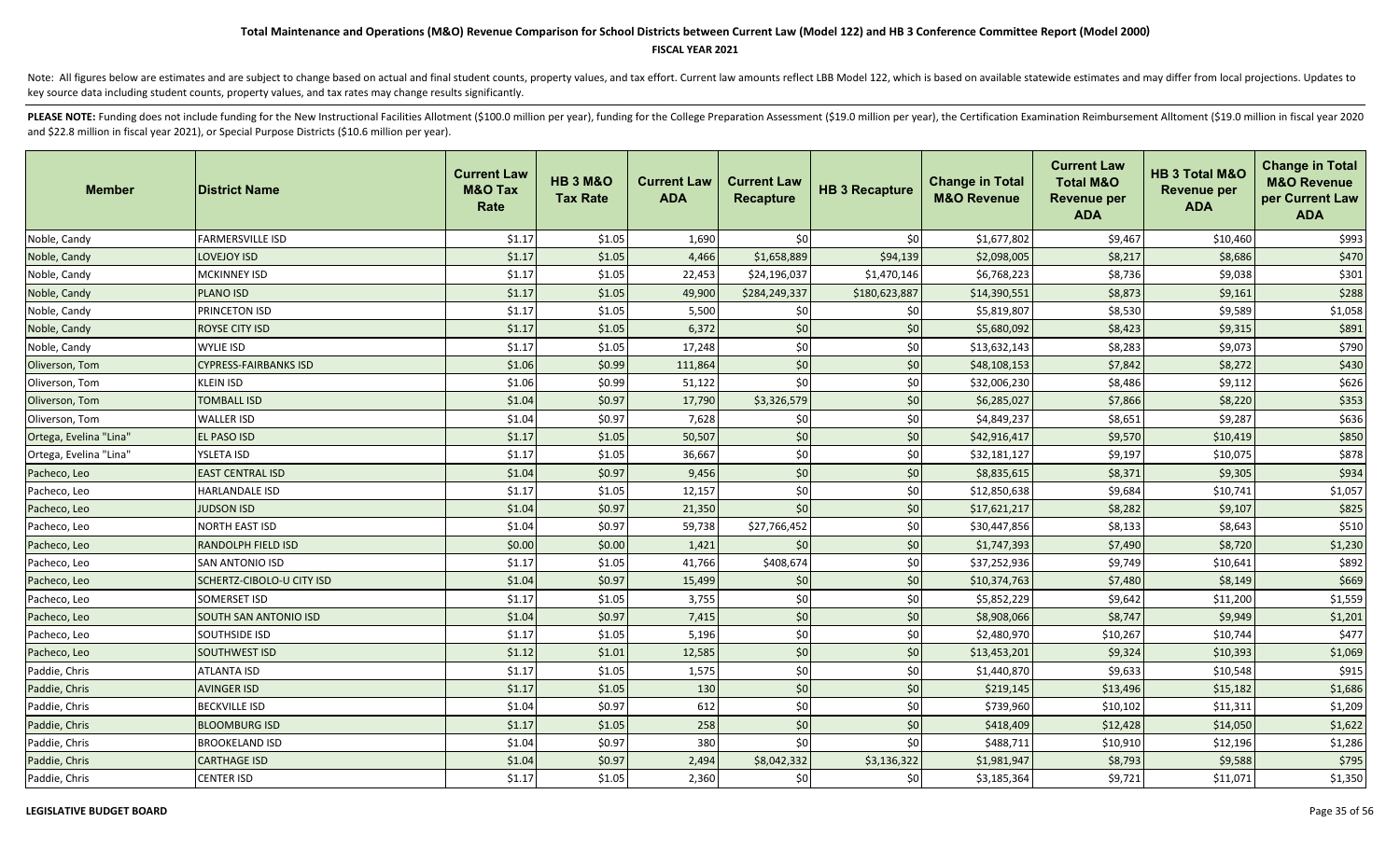### **FISCAL YEAR 2021**

Note: All figures below are estimates and are subject to change based on actual and final student counts, property values, and tax effort. Current law amounts reflect LBB Model 122, which is based on available statewide es key source data including student counts, property values, and tax rates may change results significantly.

| <b>Member</b>    | <b>District Name</b>      | <b>Current Law</b><br><b>M&amp;O Tax</b><br>Rate | <b>HB 3 M&amp;O</b><br><b>Tax Rate</b> | <b>Current Law</b><br><b>ADA</b> | <b>Current Law</b><br><b>Recapture</b> | <b>HB 3 Recapture</b> | <b>Change in Total</b><br><b>M&amp;O Revenue</b> | <b>Current Law</b><br><b>Total M&amp;O</b><br><b>Revenue per</b><br><b>ADA</b> | HB 3 Total M&O<br><b>Revenue per</b><br><b>ADA</b> | <b>Change in Total</b><br><b>M&amp;O Revenue</b><br>per Current Law<br><b>ADA</b> |
|------------------|---------------------------|--------------------------------------------------|----------------------------------------|----------------------------------|----------------------------------------|-----------------------|--------------------------------------------------|--------------------------------------------------------------------------------|----------------------------------------------------|-----------------------------------------------------------------------------------|
| Paddie, Chris    | <b>ELYSIAN FIELDS ISD</b> | \$1.04                                           | \$0.97                                 | 813                              | \$0                                    | \$0                   | \$967,571                                        | \$9,972                                                                        | \$11,162                                           | \$1,190                                                                           |
| Paddie, Chris    | <b>EXCELSIOR ISD</b>      | \$1.17                                           | \$1.05                                 | 80                               | $$0$$                                  | \$0                   | \$158,979                                        | \$14,525                                                                       | \$16,512                                           | \$1,987                                                                           |
| Paddie, Chris    | <b>GARY ISD</b>           | \$1.04                                           | \$0.97                                 | 420                              | \$0                                    | \$0                   | \$590,638                                        | \$10,124                                                                       | \$11,530                                           | \$1,406                                                                           |
| Paddie, Chris    | <b>HALLSVILLE ISD</b>     | \$1.04                                           | \$0.97                                 | 10,735                           | \$0                                    | \$0                   | \$8,202,663                                      | \$7,177                                                                        | \$7,941                                            | \$764                                                                             |
| Paddie, Chris    | <b>HARLETON ISD</b>       | \$1.17                                           | \$1.05                                 | 680                              | \$0                                    | \$0                   | \$946,518                                        | \$10,560                                                                       | \$11,952                                           | \$1,392                                                                           |
| Paddie, Chris    | <b>HEMPHILL ISD</b>       | \$1.04                                           | \$0.97                                 | 825                              | \$0                                    | \$0                   | \$279,328                                        | \$11,195                                                                       | \$11,534                                           | \$338                                                                             |
| Paddie, Chris    | <b>HUGHES SPRINGS ISD</b> | \$1.12                                           | \$1.01                                 | 1,123                            | \$0                                    | \$0                   | \$1,529,035                                      | \$9,909                                                                        | \$11,270                                           | \$1,361                                                                           |
| Paddie, Chris    | JEFFERSON ISD             | \$1.04                                           | \$0.97                                 | 1,205                            | \$0                                    | \$0                   | \$923,003                                        | \$10,298                                                                       | \$11,064                                           | \$766                                                                             |
| Paddie, Chris    | <b>JOAQUIN ISD</b>        | \$1.17                                           | \$1.05                                 | 620                              | \$0                                    | \$0                   | \$917,122                                        | \$11,851                                                                       | \$13,331                                           | \$1,479                                                                           |
| Paddie, Chris    | <b>KARNACK ISD</b>        | \$1.04                                           | \$0.97                                 | 115                              | \$975,876                              | \$476,963             | \$290,713                                        | \$11,973                                                                       | \$14,497                                           | \$2,524                                                                           |
| Paddie, Chris    | LINDEN-KILDARE CONS ISD   | \$1.17                                           | \$1.05                                 | 606                              | \$0                                    | \$0                   | \$516,856                                        | \$12,394                                                                       | \$13,247                                           | \$853                                                                             |
| Paddie, Chris    | <b>MARSHALL ISD</b>       | \$1.04                                           | \$0.97                                 | 4,700                            | \$0                                    | \$0                   | \$4,926,449                                      | \$7,851                                                                        | \$8,899                                            | \$1,048                                                                           |
| Paddie, Chris    | <b>MCLEOD ISD</b>         | \$1.04                                           | \$0.97                                 | 361                              | \$0                                    | \$0                   | \$655,799                                        | \$10,588                                                                       | \$12,404                                           | \$1,816                                                                           |
| Paddie, Chris    | <b>NEW DIANA ISD</b>      | \$1.11                                           | \$1.01                                 | 1,151                            | \$0                                    | \$0                   | \$1,454,910                                      | \$9,087                                                                        | \$10,351                                           | \$1,264                                                                           |
| Paddie, Chris    | ORE CITY ISD              | \$1.17                                           | \$1.05                                 | 875                              | $$0$$                                  | $$0$$                 | \$1,326,326                                      | \$11,163                                                                       | \$12,679                                           | \$1,516                                                                           |
| Paddie, Chris    | PEWITT ISD                | \$1.04                                           | \$0.97                                 | 800                              | \$0                                    | \$0                   | \$906,922                                        | \$10,721                                                                       | \$11,855                                           | \$1,134                                                                           |
| Paddie, Chris    | <b>QUEEN CITY ISD</b>     | \$1.17                                           | \$1.05                                 | 971                              | \$0                                    | \$0                   | \$979,864                                        | \$10,907                                                                       | \$11,916                                           | \$1,009                                                                           |
| Paddie, Chris    | <b>SAN AUGUSTINE ISD</b>  | \$1.06                                           | \$0.99                                 | 691                              | \$0                                    | \$0                   | \$809,413                                        | \$12,051                                                                       | \$13,221                                           | \$1,171                                                                           |
| Paddie, Chris    | SHELBYVILLE ISD           | \$1.11                                           | \$1.01                                 | 736                              | \$0                                    | \$0                   | \$1,006,058                                      | \$10,961                                                                       | \$12,328                                           | \$1,367                                                                           |
| Paddie, Chris    | <b>TATUM ISD</b>          | \$1.04                                           | \$0.97                                 | 1,462                            | \$0                                    | \$0                   | \$1,356,736                                      | \$8,195                                                                        | \$9,123                                            | \$928                                                                             |
| Paddie, Chris    | <b>TENAHA ISD</b>         | \$1.04                                           | \$0.97                                 | 533                              | $$0$$                                  | \$0                   | \$759,497                                        | \$12,174                                                                       | \$13,599                                           | \$1,425                                                                           |
| Paddie, Chris    | <b>TIMPSON ISD</b>        | \$1.17                                           | \$1.05                                 | 623                              | \$0                                    | \$0                   | \$975,115                                        | \$11,373                                                                       | \$12,938                                           | \$1,565                                                                           |
| Paddie, Chris    | <b>WASKOM ISD</b>         | \$1.04                                           | \$0.97                                 | 865                              | \$0                                    | \$0                   | \$1,095,401                                      | \$9,717                                                                        | \$10,983                                           | \$1,266                                                                           |
| Paddie, Chris    | <b>WEST SABINE ISD</b>    | \$1.04                                           | \$0.97                                 | 564                              | \$0                                    | \$0                   | \$767,750                                        | \$10,782                                                                       | \$12,144                                           | \$1,362                                                                           |
| Parker, Tan      | <b>ARGYLE ISD</b>         | \$1.10                                           | \$1.00                                 | 3,790                            | \$342,493                              | \$2,611               | \$2,708,484                                      | \$7,740                                                                        | \$8,455                                            | \$715                                                                             |
| Parker, Tan      | <b>DENTON ISD</b>         | \$1.06                                           | \$0.99                                 | 30,067                           | \$0                                    | \$0                   | \$20,827,400                                     | \$8,395                                                                        | \$9,088                                            | \$693                                                                             |
| Parker, Tan      | LEWISVILLE ISD            | \$1.04                                           | \$0.97                                 | 48,732                           | \$82,628,443                           | \$16,495,959          | \$20,598,575                                     | \$8,213                                                                        | \$8,636                                            | \$423                                                                             |
| Parker, Tan      | <b>NORTHWEST ISD</b>      | \$1.04                                           | \$0.97                                 | 25,642                           | \$26,015,313                           | \$0                   | \$16,456,483                                     | \$7,587                                                                        | \$8,229                                            | \$642                                                                             |
| Parker, Tan      | <b>PONDER ISD</b>         | \$1.04                                           | \$0.97                                 | 1,718                            | \$0                                    | \$0                   | \$1,747,964                                      | \$8,117                                                                        | \$9,134                                            | \$1,017                                                                           |
| Patterson, Jared | <b>AUBREY ISD</b>         | \$1.17                                           | \$1.05                                 | 2,767                            | \$0                                    | \$0                   | \$2,248,803                                      | \$8,543                                                                        | \$9,355                                            | \$813                                                                             |
| Patterson, Jared | <b>CELINA ISD</b>         | \$1.14                                           | \$1.03                                 | 3,281                            | \$89,976                               | \$0                   | \$2,354,886                                      | \$8,363                                                                        | \$9,080                                            | \$718                                                                             |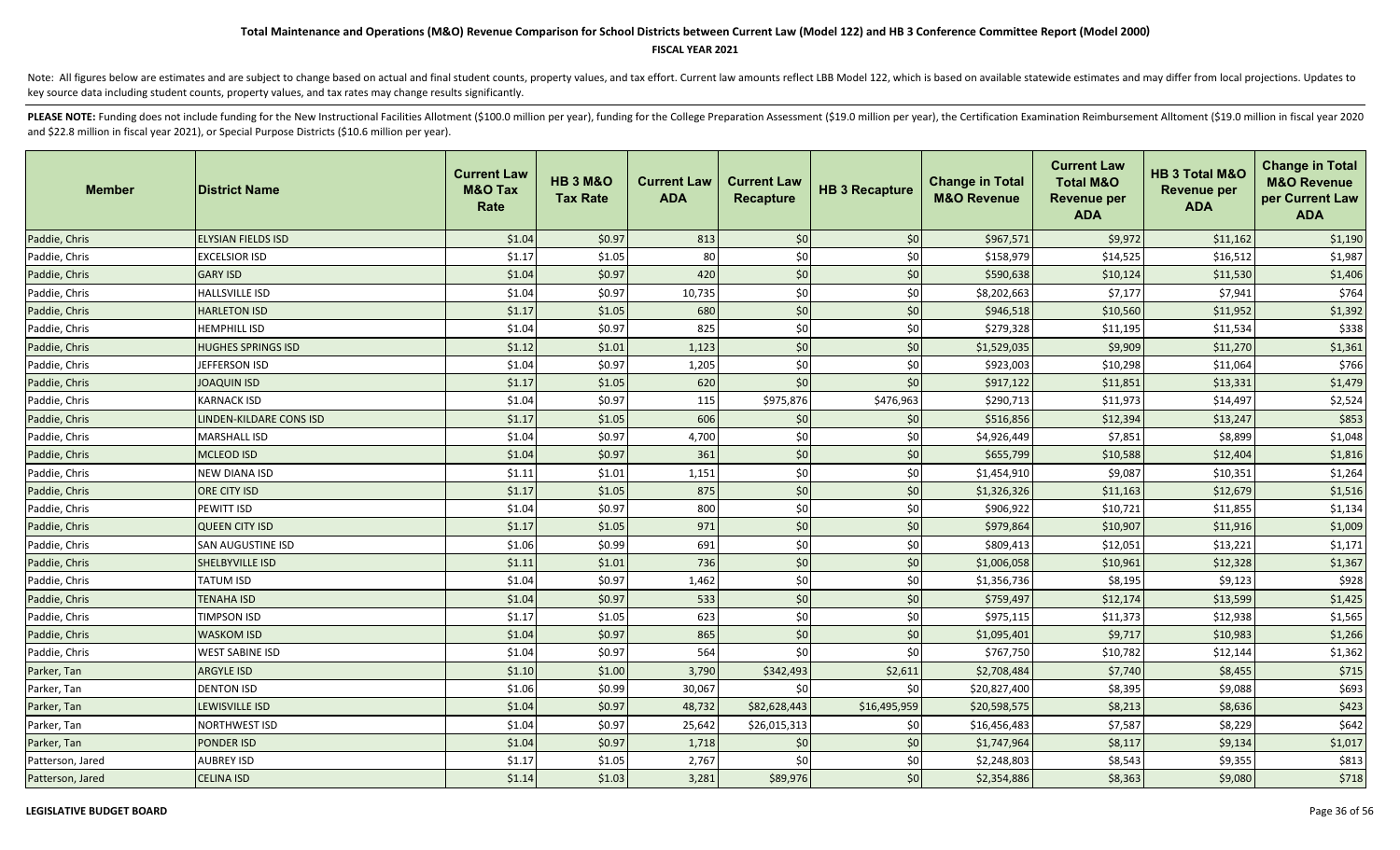### **FISCAL YEAR 2021**

Note: All figures below are estimates and are subject to change based on actual and final student counts, property values, and tax effort. Current law amounts reflect LBB Model 122, which is based on available statewide es key source data including student counts, property values, and tax rates may change results significantly.

| <b>Member</b>    | <b>District Name</b>           | <b>Current Law</b><br><b>M&amp;O Tax</b><br>Rate | <b>HB 3 M&amp;O</b><br><b>Tax Rate</b> | <b>Current Law</b><br><b>ADA</b> | <b>Current Law</b><br><b>Recapture</b> | <b>HB 3 Recapture</b> | <b>Change in Total</b><br><b>M&amp;O Revenue</b> | <b>Current Law</b><br><b>Total M&amp;O</b><br><b>Revenue per</b><br><b>ADA</b> | HB 3 Total M&O<br><b>Revenue per</b><br><b>ADA</b> | <b>Change in Total</b><br><b>M&amp;O Revenue</b><br>per Current Law<br><b>ADA</b> |
|------------------|--------------------------------|--------------------------------------------------|----------------------------------------|----------------------------------|----------------------------------------|-----------------------|--------------------------------------------------|--------------------------------------------------------------------------------|----------------------------------------------------|-----------------------------------------------------------------------------------|
| Patterson, Jared | <b>DENTON ISD</b>              | \$1.06                                           | \$0.99                                 | 30,067                           | \$0                                    | \$0                   | \$20,827,400                                     | \$8,395                                                                        | \$9,088                                            | \$693                                                                             |
| Patterson, Jared | <b>FRISCO ISD</b>              | \$1.17                                           | \$1.05                                 | 60,851                           | \$58,309,716                           | \$3,088,045           | \$27,187,796                                     | \$8,148                                                                        | \$8,595                                            | \$447                                                                             |
| Patterson, Jared | LEWISVILLE ISD                 | \$1.04                                           | \$0.97                                 | 48,732                           | \$82,628,443                           | \$16,495,959          | \$20,598,575                                     | \$8,213                                                                        | \$8,636                                            | \$423                                                                             |
| Patterson, Jared | LITTLE ELM ISD                 | \$1.17                                           | \$1.05                                 | 7,758                            | \$1,787,365                            | \$0                   | \$7,100,142                                      | \$8,485                                                                        | \$9,400                                            | \$915                                                                             |
| Patterson, Jared | PILOT POINT ISD                | \$1.17                                           | \$1.05                                 | 1,333                            | \$195,516                              | \$0                   | \$1,348,620                                      | \$9,896                                                                        | \$10,908                                           | \$1,012                                                                           |
| Patterson, Jared | <b>PROSPER ISD</b>             | \$1.17                                           | \$1.05                                 | 17,837                           | \$2,448,789                            | \$0                   | \$13,098,077                                     | \$7,623                                                                        | \$8,358                                            | \$734                                                                             |
| Patterson, Jared | SANGER ISD                     | \$1.17                                           | \$1.05                                 | 2,565                            | \$55,630                               | \$0                   | \$1,379,693                                      | \$9,269                                                                        | \$9,806                                            | \$538                                                                             |
| Paul, Dennis     | <b>CLEAR CREEK ISD</b>         | \$1.06                                           | \$0.99                                 | 40,950                           | \$0                                    | \$0                   | \$11,944,707                                     | \$8,069                                                                        | \$8,361                                            | \$292                                                                             |
| Paul, Dennis     | LA PORTE ISD                   | \$1.17                                           | \$1.05                                 | 7,058                            | \$56,012,343                           | \$37,609,956          | \$3,795,474                                      | \$9,128                                                                        | \$9,665                                            | \$538                                                                             |
| Paul, Dennis     | PASADENA ISD                   | \$1.20                                           | \$1.08                                 | 51,050                           | \$0                                    | \$0                   | \$45,965,472                                     | \$9,521                                                                        | \$10,421                                           | \$900                                                                             |
| Paul, Dennis     | PEARLAND ISD                   | \$1.06                                           | \$0.99                                 | 20,797                           | \$0                                    | \$0                   | \$6,927,405                                      | \$8,209                                                                        | \$8,542                                            | \$333                                                                             |
| Perez, Mary Ann  | <b>DEER PARK ISD</b>           | \$1.24                                           | \$1.11                                 | 12,150                           | \$6,639,121                            | \$0                   | \$3,717,492                                      | \$9,414                                                                        | \$9,719                                            | \$306                                                                             |
| Perez, Mary Ann  | <b>GALENA PARK ISD</b>         | \$1.24                                           | \$1.12                                 | 20,712                           | \$0                                    | \$0                   | \$15,145,005                                     | \$9,965                                                                        | \$10,696                                           | \$731                                                                             |
| Perez, Mary Ann  | <b>GOOSE CREEK ISD</b>         | \$1.17                                           | \$1.05                                 | 22,758                           | \$1,931,554                            | \$0                   | \$12,287,957                                     | \$9,245                                                                        | \$9,785                                            | \$540                                                                             |
| Perez, Mary Ann  | <b>HOUSTON ISD</b>             | \$1.04                                           | \$0.97                                 | 187,105                          | \$395,584,455                          | \$45,413,592          | \$124,763,781                                    | \$8,787                                                                        | \$9,453                                            | \$667                                                                             |
| Perez, Mary Ann  | PASADENA ISD                   | \$1.20                                           | \$1.08                                 | 51,050                           | \$0                                    | \$0                   | \$45,965,472                                     | \$9,521                                                                        | \$10,421                                           | \$900                                                                             |
| Phelan, Dade     | <b>BEAUMONT ISD</b>            | \$1.04                                           | \$0.97                                 | 16,454                           | \$0                                    | \$0                   | \$12,584,798                                     | \$8,574                                                                        | \$9,339                                            | \$765                                                                             |
| Phelan, Dade     | <b>BRIDGE CITY ISD</b>         | \$1.04                                           | \$0.97                                 | 3,193                            | \$0                                    | \$0                   | \$2,057,803                                      | \$7,896                                                                        | \$8,540                                            | \$644                                                                             |
| Phelan, Dade     | HAMSHIRE-FANNETT ISD           | \$1.17                                           | \$1.05                                 | 1,830                            | \$0                                    | \$0                   | \$1,496,987                                      | \$9,163                                                                        | \$9,981                                            | \$818                                                                             |
| Phelan, Dade     | <b>HARDIN-JEFFERSON ISD</b>    | \$1.04                                           | \$0.97                                 | 2,235                            | \$0                                    | \$0                   | \$1,873,286                                      | \$7,837                                                                        | \$8,675                                            | \$838                                                                             |
| Phelan, Dade     | LITTLE CYPRESS-MAURICEVILLE CI | \$1.17                                           | \$1.05                                 | 3,184                            | \$0                                    | \$0                   | \$1,123,850                                      | \$8,946                                                                        | \$9,299                                            | \$353                                                                             |
| Phelan, Dade     | <b>NEDERLAND ISD</b>           | \$1.06                                           | \$0.99                                 | 4,984                            | $$0$$                                  | \$0                   | \$2,062,219                                      | \$8,424                                                                        | \$8,838                                            | \$414                                                                             |
| Phelan, Dade     | ORANGEFIELD ISD                | \$1.17                                           | \$1.05                                 | 1,712                            | \$0                                    | \$0                   | \$1,189,073                                      | \$8,662                                                                        | \$9,357                                            | \$695                                                                             |
| Phelan, Dade     | PORT ARTHUR ISD                | \$1.17                                           | \$1.05                                 | 7,344                            | \$17,595,842                           | \$1,898,199           | \$5,062,015                                      | \$9,387                                                                        | \$10,076                                           | \$689                                                                             |
| Phelan, Dade     | PORT NECHES-GROVES ISD         | \$1.17                                           | \$1.05                                 | 4,940                            | \$757,392                              | \$0                   | \$2,418,389                                      | \$8,168                                                                        | \$8,657                                            | \$490                                                                             |
| Phelan, Dade     | <b>SABINE PASS ISD</b>         | \$1.17                                           | \$1.05                                 | 348                              | \$6,084,068                            | \$5,576,374           | \$13,655                                         | \$16,151                                                                       | \$16,190                                           | \$39                                                                              |
| Phelan, Dade     | VIDOR ISD                      | \$1.13                                           | \$1.02                                 | 4,285                            | \$0                                    | \$0                   | \$2,875,684                                      | \$8,817                                                                        | \$9,488                                            | \$671                                                                             |
| Phelan, Dade     | WEST ORANGE-COVE CONS ISD      | \$1.17                                           | \$1.05                                 | 2,263                            | \$2,026,274                            | \$176,714             | \$748,952                                        | \$10,183                                                                       | \$10,514                                           | \$331                                                                             |
| Price, Four      | AMARILLO ISD                   | \$1.08                                           | \$1.00                                 | 29,537                           | \$0                                    | \$0                   | \$29,503,249                                     | \$8,768                                                                        | \$9,767                                            | \$999                                                                             |
| Price, Four      | <b>BORGER ISD</b>              | \$1.04                                           | \$0.97                                 | 2,352                            | \$0                                    | \$0                   | \$2,247,685                                      | \$8,547                                                                        | \$9,503                                            | \$956                                                                             |
| Price, Four      | BUSHLAND ISD                   | \$1.04                                           | \$0.97                                 | 1,317                            | \$4,114,105                            | \$1,985,757           | \$401,829                                        | \$9,198                                                                        | \$9,503                                            | \$305                                                                             |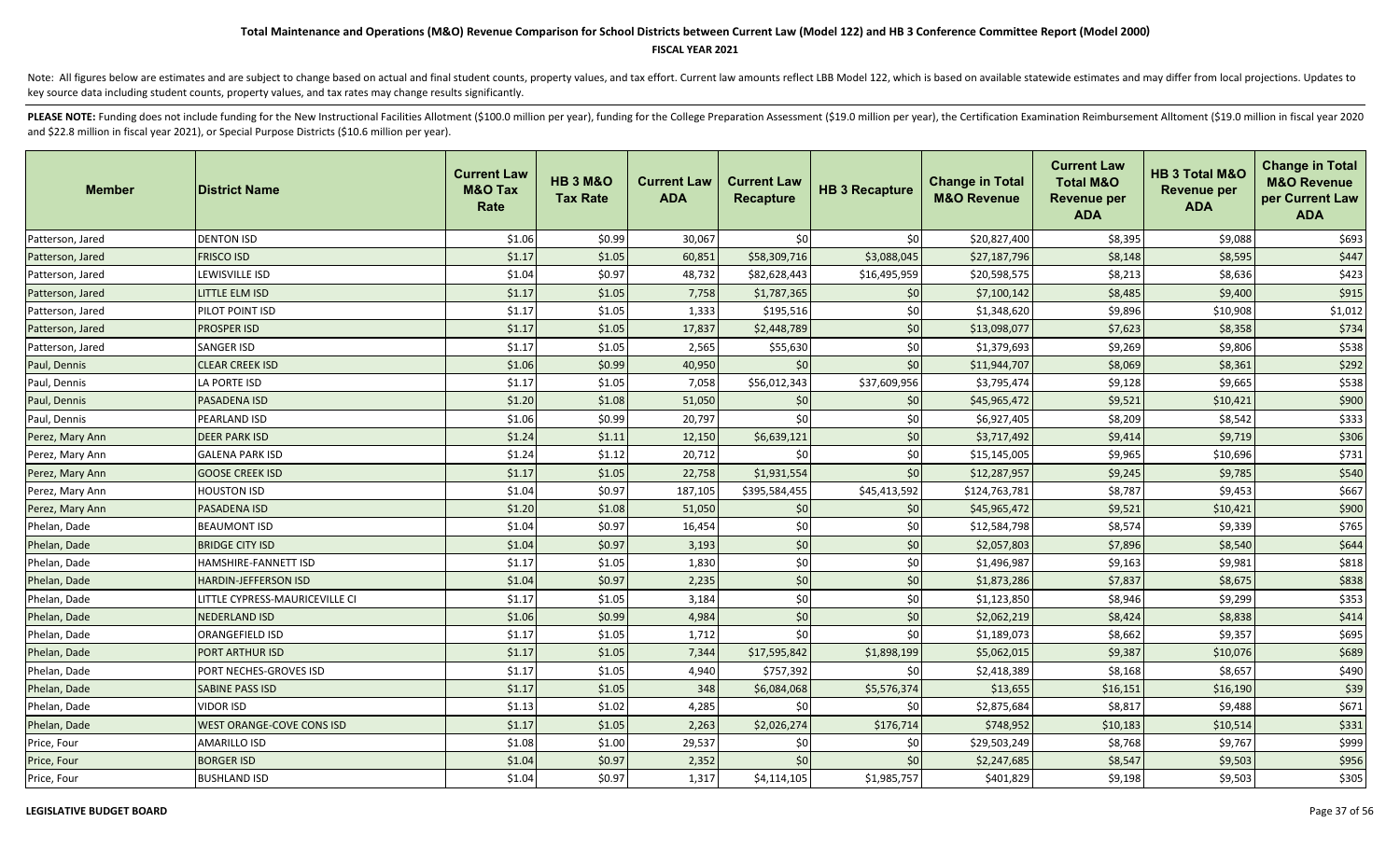### **FISCAL YEAR 2021**

Note: All figures below are estimates and are subject to change based on actual and final student counts, property values, and tax effort. Current law amounts reflect LBB Model 122, which is based on available statewide es key source data including student counts, property values, and tax rates may change results significantly.

| <b>Member</b>         | <b>District Name</b>           | <b>Current Law</b><br><b>M&amp;O Tax</b><br>Rate | <b>HB 3 M&amp;O</b><br><b>Tax Rate</b> | <b>Current Law</b><br><b>ADA</b> | <b>Current Law</b><br><b>Recapture</b> | <b>HB 3 Recapture</b> | <b>Change in Total</b><br><b>M&amp;O Revenue</b> | <b>Current Law</b><br><b>Total M&amp;O</b><br><b>Revenue per</b><br><b>ADA</b> | HB 3 Total M&O<br><b>Revenue per</b><br><b>ADA</b> | <b>Change in Total</b><br><b>M&amp;O Revenue</b><br>per Current Law<br><b>ADA</b> |
|-----------------------|--------------------------------|--------------------------------------------------|----------------------------------------|----------------------------------|----------------------------------------|-----------------------|--------------------------------------------------|--------------------------------------------------------------------------------|----------------------------------------------------|-----------------------------------------------------------------------------------|
| Price, Four           | <b>DUMAS ISD</b>               | \$1.04                                           | \$0.97                                 | 3,959                            | \$0                                    | \$0                   | \$3,376,450                                      | \$8,457                                                                        | \$9,310                                            | \$853                                                                             |
| Price, Four           | <b>GROOM ISD</b>               | \$1.06                                           | \$0.99                                 | 153                              | \$0                                    | \$0                   | \$267,973                                        | \$12,146                                                                       | \$13,892                                           | \$1,746                                                                           |
| Price, Four           | <b>GRUVER ISD</b>              | \$1.06                                           | \$0.99                                 | 433                              | \$0                                    | \$0                   | \$186,810                                        | \$12,233                                                                       | \$12,665                                           | \$431                                                                             |
| Price, Four           | HIGHLAND PARK ISD              | \$1.04                                           | \$0.97                                 | 805                              | \$6,490,131                            | \$4,055,668           | \$1,027,438                                      | \$10,914                                                                       | \$12,191                                           | \$1,276                                                                           |
| Price, Four           | <b>PANHANDLE ISD</b>           | \$1.04                                           | \$0.97                                 | 637                              | \$0                                    | \$0                   | \$724,980                                        | \$10,202                                                                       | \$11,340                                           | \$1,138                                                                           |
| Price, Four           | PLEMONS-STINNETT-PHILLIPS CONS | \$1.04                                           | \$0.97                                 | 650                              | \$6,695,026                            | \$5,098,434           | \$390,475                                        | \$11,352                                                                       | \$11,953                                           | \$601                                                                             |
| Price, Four           | PRINGLE-MORSE CONS ISD         | \$1.04                                           | \$0.97                                 | 107                              | \$16,202                               | \$0                   | \$140,406                                        | \$13,870                                                                       | \$15,178                                           | \$1,308                                                                           |
| Price, Four           | RIVER ROAD ISD                 | \$1.09                                           | \$1.00                                 | 1,225                            | \$0                                    | \$0                   | \$1,504,995                                      | \$9,669                                                                        | \$10,898                                           | \$1,229                                                                           |
| Price, Four           | <b>SANFORD ISD</b>             | \$1.14                                           | \$1.03                                 | 650                              | \$0                                    | \$0                   | \$829,312                                        | \$11,219                                                                       | \$12,495                                           | \$1,276                                                                           |
| Price, Four           | SPEARMAN ISD                   | \$1.17                                           | \$1.05                                 | 805                              | \$0                                    | \$0                   | \$439,889                                        | \$11,631                                                                       | \$12,177                                           | \$546                                                                             |
| Price, Four           | <b>SPRING CREEK ISD</b>        | \$1.12                                           | \$1.02                                 | 90                               | \$0                                    | \$0                   | \$125,630                                        | \$10,889                                                                       | \$12,285                                           | \$1,396                                                                           |
| Price, Four           | <b>STRATFORD ISD</b>           | \$1.17                                           | \$1.05                                 | 533                              | \$180,820                              | \$20,559              | \$182,420                                        | \$12,772                                                                       | \$13,114                                           | \$343                                                                             |
| Price, Four           | <b>SUNRAY ISD</b>              | \$1.04                                           | \$0.97                                 | 526                              | \$0                                    | \$0                   | \$447,080                                        | \$11,012                                                                       | \$11,863                                           | \$851                                                                             |
| Price, Four           | TEXHOMA ISD                    | \$1.04                                           | \$0.97                                 | 103                              | \$0                                    | \$0                   | \$166,723                                        | \$15,796                                                                       | \$17,410                                           | \$1,613                                                                           |
| Price, Four           | WHITE DEER ISD                 | \$1.04                                           | \$0.97                                 | 332                              | \$0                                    | \$0                   | \$360,251                                        | \$11,202                                                                       | \$12,286                                           | \$1,085                                                                           |
| Ramos, Ana-Maria      | <b>DALLAS ISD</b>              | \$1.17                                           | \$1.05                                 | 137,000                          | \$268,406,418                          | \$15,148,240          | \$52,357,999                                     | \$9,920                                                                        | \$10,302                                           | \$382                                                                             |
| Ramos, Ana-Maria      | <b>GARLAND ISD</b>             | \$1.04                                           | \$0.97                                 | 51,900                           | \$0                                    | \$0                   | \$21,383,004                                     | \$8,768                                                                        | \$9,180                                            | \$412                                                                             |
| Ramos, Ana-Maria      | RICHARDSON ISD                 | \$1.17                                           | \$1.05                                 | 37,103                           | \$8,604,765                            | \$563,803             | \$19,200,914                                     | \$8,752                                                                        | \$9,270                                            | \$518                                                                             |
| Raney, John           | <b>BRYAN ISD</b>               | \$1.06                                           | \$0.99                                 | 15,100                           | \$0                                    | \$0                   | \$12,401,248                                     | \$8,953                                                                        | \$9,775                                            | \$821                                                                             |
| Raney, John           | <b>COLLEGE STATION ISD</b>     | \$1.04                                           | \$0.97                                 | 13,573                           | \$20,421,492                           | \$1,293,619           | \$7,170,988                                      | \$7,872                                                                        | \$8,400                                            | \$528                                                                             |
| Raymond, Richard Pena | <b>LAREDO ISD</b>              | \$1.04                                           | \$0.97                                 | 21,700                           | \$0                                    | \$0                   | \$22,492,260                                     | \$8,945                                                                        | \$9,981                                            | \$1,037                                                                           |
| Raymond, Richard Pena | UNITED ISD                     | \$1.04                                           | \$0.97                                 | 40,460                           | \$0                                    | \$0                   | \$20,791,141                                     | \$8,769                                                                        | \$9,283                                            | \$514                                                                             |
| Reynolds, Ron         | <b>FORT BEND ISD</b>           | \$1.06                                           | \$0.99                                 | 74,705                           | \$0                                    | \$0                   | \$20,590,848                                     | \$8,480                                                                        | \$8,756                                            | \$276                                                                             |
| Reynolds, Ron         | STAFFORD MSD                   | \$1.05                                           | \$0.98                                 | 3,390                            | \$1,502,996                            | \$0                   | \$1,910,381                                      | \$9,090                                                                        | \$9,654                                            | \$564                                                                             |
| Rodriguez, Eddie      | <b>AUSTIN ISD</b>              | \$1.08                                           | \$1.00                                 | 70,995                           | \$849,930,197                          | \$635,857,444         | \$96,198,276                                     | \$8,784                                                                        | \$10,139                                           | \$1,355                                                                           |
| Rodriguez, Eddie      | DEL VALLE ISD                  | \$1.04                                           | \$0.97                                 | 9,867                            | \$0                                    | \$0                   | \$9,699,874                                      | \$9,015                                                                        | \$9,998                                            | \$983                                                                             |
| Rodriguez, Eddie      | <b>MANOR ISD</b>               | \$1.04                                           | \$0.97                                 | 9,340                            | \$0                                    | \$0                   | \$7,490,034                                      | \$8,390                                                                        | \$9,192                                            | \$802                                                                             |
| Romero Jr, Ramon      | <b>CASTLEBERRY ISD</b>         | \$1.17                                           | \$1.05                                 | 3,348                            | \$0                                    | \$0                   | \$3,518,581                                      | \$9,880                                                                        | \$10,931                                           | \$1,051                                                                           |
| Romero Jr, Ramon      | EAGLE MT-SAGINAW ISD           | \$1.17                                           | \$1.05                                 | 20,013                           | \$2,059,262                            | \$0                   | \$8,251,459                                      | \$8,612                                                                        | \$9,025                                            | \$412                                                                             |
| Romero Jr, Ramon      | FORT WORTH ISD                 | \$1.06                                           | \$0.99                                 | 73,800                           | \$0                                    | \$0                   | \$72,864,938                                     | \$9,069                                                                        | \$10,056                                           | \$987                                                                             |
| Romero Jr, Ramon      | <b>LAKE WORTH ISD</b>          | \$1.17                                           | \$1.05                                 | 3,106                            | \$0                                    | \$0                   | \$2,996,780                                      | \$9,823                                                                        | \$10,788                                           | \$965                                                                             |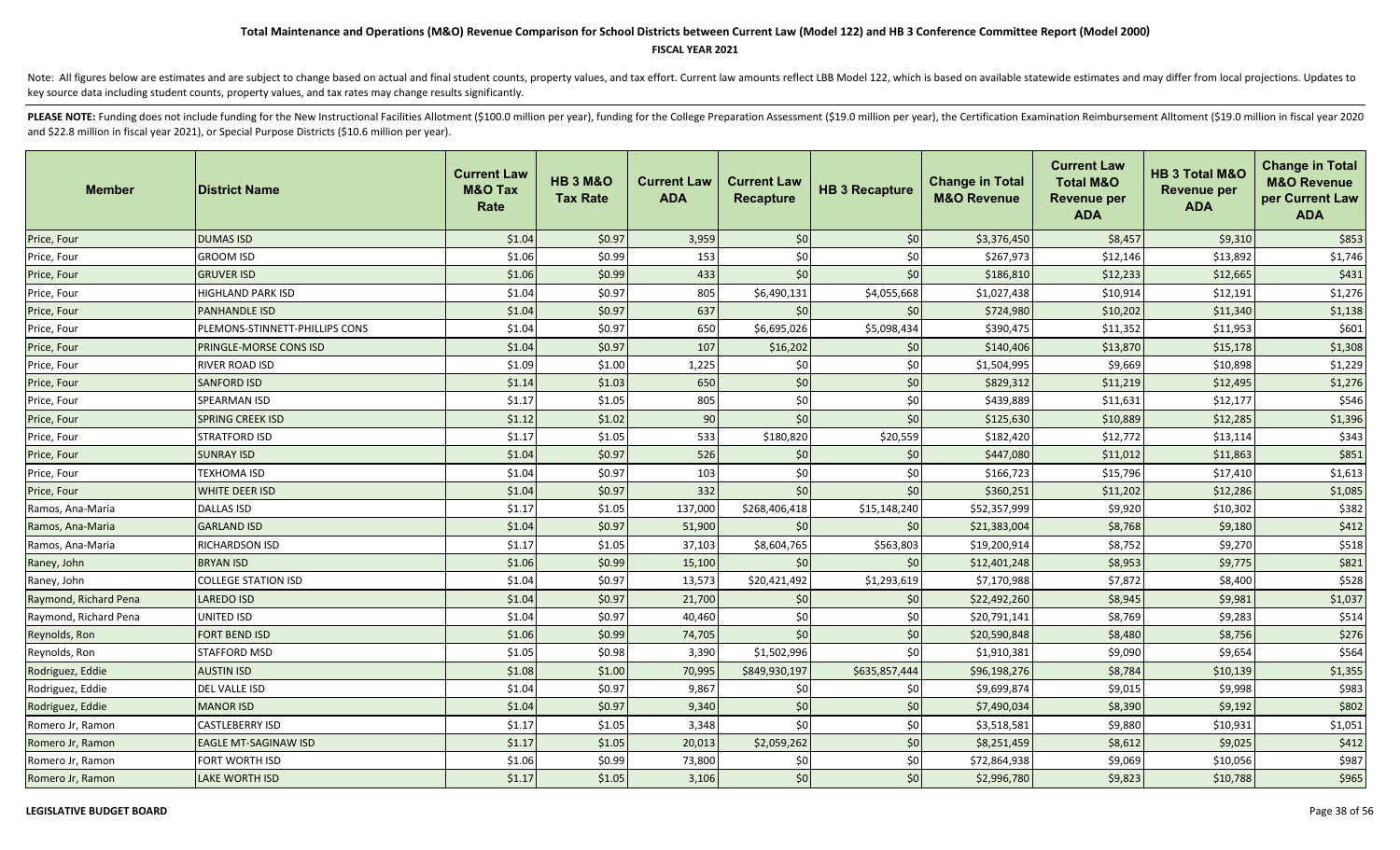### **FISCAL YEAR 2021**

Note: All figures below are estimates and are subject to change based on actual and final student counts, property values, and tax effort. Current law amounts reflect LBB Model 122, which is based on available statewide es key source data including student counts, property values, and tax rates may change results significantly.

| <b>Member</b>     | <b>District Name</b>         | <b>Current Law</b><br><b>M&amp;O Tax</b><br>Rate | <b>HB 3 M&amp;O</b><br><b>Tax Rate</b> | <b>Current Law</b><br><b>ADA</b> | <b>Current Law</b><br><b>Recapture</b> | <b>HB 3 Recapture</b> | <b>Change in Total</b><br><b>M&amp;O Revenue</b> | <b>Current Law</b><br><b>Total M&amp;O</b><br><b>Revenue per</b><br><b>ADA</b> | HB 3 Total M&O<br><b>Revenue per</b><br><b>ADA</b> | <b>Change in Total</b><br><b>M&amp;O Revenue</b><br>per Current Law<br><b>ADA</b> |
|-------------------|------------------------------|--------------------------------------------------|----------------------------------------|----------------------------------|----------------------------------------|-----------------------|--------------------------------------------------|--------------------------------------------------------------------------------|----------------------------------------------------|-----------------------------------------------------------------------------------|
| Rose, Toni        | <b>DALLAS ISD</b>            | \$1.17                                           | \$1.05                                 | 137,000                          | \$268,406,418                          | \$15,148,240          | \$52,357,999                                     | \$9,920                                                                        | \$10,302                                           | \$382                                                                             |
| Rose, Toni        | <b>MESQUITE ISD</b>          | \$1.04                                           | \$0.97                                 | 37,954                           | \$0                                    | \$0                   | \$30,397,059                                     | \$8,690                                                                        | \$9,491                                            | \$801                                                                             |
| Rosenthal, Jon E. | <b>CYPRESS-FAIRBANKS ISD</b> | \$1.06                                           | \$0.99                                 | 111,864                          | \$0                                    | \$0                   | \$48,108,153                                     | \$7,842                                                                        | \$8,272                                            | \$430                                                                             |
| Sanford, Scott    | <b>ALLEN ISD</b>             | \$1.14                                           | \$1.03                                 | 21,340                           | \$18,254,218                           | \$801,733             | \$5,758,258                                      | \$8,302                                                                        | \$8,572                                            | \$270                                                                             |
| Sanford, Scott    | <b>ANNA ISD</b>              | \$1.17                                           | \$1.05                                 | 3,953                            | \$0                                    | \$0                   | \$3,140,630                                      | \$8,984                                                                        | \$9,779                                            | \$794                                                                             |
| Sanford, Scott    | <b>BLUE RIDGE ISD</b>        | \$1.17                                           | \$1.05                                 | 884                              | \$0                                    | \$0                   | \$1,024,593                                      | \$11,249                                                                       | \$12,408                                           | \$1,159                                                                           |
| Sanford, Scott    | <b>CELINA ISD</b>            | \$1.14                                           | \$1.03                                 | 3,281                            | \$89,976                               | \$0                   | \$2,354,886                                      | \$8,363                                                                        | \$9,080                                            | \$718                                                                             |
| Sanford, Scott    | <b>FARMERSVILLE ISD</b>      | \$1.17                                           | \$1.05                                 | 1,690                            | \$0                                    | \$0                   | \$1,677,802                                      | \$9,467                                                                        | \$10,460                                           | \$993                                                                             |
| Sanford, Scott    | <b>FRISCO ISD</b>            | \$1.17                                           | \$1.05                                 | 60,851                           | \$58,309,716                           | \$3,088,045           | \$27,187,796                                     | \$8,148                                                                        | \$8,595                                            | \$447                                                                             |
| Sanford, Scott    | <b>MCKINNEY ISD</b>          | \$1.17                                           | \$1.05                                 | 22,453                           | \$24,196,037                           | \$1,470,146           | \$6,768,223                                      | \$8,736                                                                        | \$9,038                                            | \$301                                                                             |
| Sanford, Scott    | <b>MELISSA ISD</b>           | \$1.17                                           | \$1.05                                 | 3,485                            | \$0                                    | \$0                   | \$2,165,812                                      | \$8,359                                                                        | \$8,980                                            | \$621                                                                             |
| Sanford, Scott    | <b>PRINCETON ISD</b>         | \$1.17                                           | \$1.05                                 | 5,500                            | \$0                                    | \$0                   | \$5,819,807                                      | \$8,530                                                                        | \$9,589                                            | \$1,058                                                                           |
| Sanford, Scott    | <b>PROSPER ISD</b>           | \$1.17                                           | \$1.05                                 | 17,837                           | \$2,448,789                            | \$0                   | \$13,098,077                                     | \$7,623                                                                        | \$8,358                                            | \$734                                                                             |
| Schaefer, Matt    | <b>ARP ISD</b>               | \$1.17                                           | \$1.05                                 | 849                              | \$0                                    | \$0                   | \$1,265,341                                      | \$9,868                                                                        | \$11,359                                           | \$1,491                                                                           |
| Schaefer, Matt    | <b>BULLARD ISD</b>           | \$1.17                                           | \$1.05                                 | 2,570                            | \$25,665                               | \$0                   | \$1,828,321                                      | \$8,906                                                                        | \$9,617                                            | \$711                                                                             |
| Schaefer, Matt    | <b>CHAPEL HILL ISD</b>       | \$1.12                                           | \$1.02                                 | 3,250                            | \$0                                    | \$0                   | \$3,746,218                                      | \$9,586                                                                        | \$10,739                                           | \$1,153                                                                           |
| Schaefer, Matt    | <b>TYLER ISD</b>             | \$1.04                                           | \$0.97                                 | 16,725                           | \$0                                    | \$0                   | \$13,810,058                                     | \$8,448                                                                        | \$9,274                                            | \$826                                                                             |
| Schaefer, Matt    | <b>WHITEHOUSE ISD</b>        | \$1.06                                           | \$0.99                                 | 4,549                            | \$0                                    | \$0                   | \$3,525,329                                      | \$8,137                                                                        | \$8,912                                            | \$775                                                                             |
| Shaheen, Matt     | <b>FRISCO ISD</b>            | \$1.17                                           | \$1.05                                 | 60,851                           | \$58,309,716                           | \$3,088,045           | \$27,187,796                                     | \$8,148                                                                        | \$8,595                                            | \$447                                                                             |
| Shaheen, Matt     | <b>PLANO ISD</b>             | \$1.17                                           | \$1.05                                 | 49,900                           | \$284,249,337                          | \$180,623,887         | \$14,390,551                                     | \$8,873                                                                        | \$9,161                                            | \$288                                                                             |
| Sheffield, J.D.   | <b>BLANKET ISD</b>           | \$1.04                                           | \$0.97                                 | 153                              | \$0                                    | \$0                   | \$117,082                                        | \$13,230                                                                       | \$13,994                                           | \$764                                                                             |
| Sheffield, J.D.   | <b>BLUFF DALE ISD</b>        | \$1.17                                           | \$1.05                                 | 219                              | \$49,439                               | \$0                   | \$412,242                                        | \$10,966                                                                       | \$12,853                                           | \$1,887                                                                           |
| Sheffield, J.D.   | <b>BRADY ISD</b>             | \$1.04                                           | \$0.97                                 | 1,065                            | \$0                                    | \$0                   | \$1,123,009                                      | \$10,059                                                                       | \$11,114                                           | \$1,054                                                                           |
| Sheffield, J.D.   | <b>BROOKESMITH ISD</b>       | \$1.17                                           | \$1.05                                 | 215                              | \$0                                    | \$0                   | \$373,993                                        | \$12,451                                                                       | \$14,190                                           | \$1,740                                                                           |
| Sheffield, J.D.   | <b>CHEROKEE ISD</b>          | \$1.17                                           | \$1.05                                 | 103                              | \$0                                    | \$0                   | \$241,700                                        | \$18,061                                                                       | \$20,402                                           | \$2,341                                                                           |
| Sheffield, J.D.   | <b>CLIFTON ISD</b>           | \$1.04                                           | \$0.97                                 | 948                              | \$0                                    | \$0                   | \$1,151,299                                      | \$9,955                                                                        | \$11,170                                           | \$1,214                                                                           |
| Sheffield, J.D.   | <b>COMANCHE ISD</b>          | \$1.17                                           | \$1.05                                 | 1,198                            | \$0                                    | \$0                   | \$1,142,739                                      | \$10,620                                                                       | \$11,574                                           | \$954                                                                             |
| Sheffield, J.D.   | <b>COPPERAS COVE ISD</b>     | \$1.17                                           | \$1.05                                 | 7,525                            | \$0                                    | \$0                   | \$6,430,564                                      | \$8,740                                                                        | \$9,595                                            | \$855                                                                             |
| Sheffield, J.D.   | <b>CRANFILLS GAP ISD</b>     | \$1.04                                           | \$0.97                                 | 127                              | \$0                                    | \$0                   | \$206,734                                        | \$13,452                                                                       | \$15,080                                           | \$1,628                                                                           |
| Sheffield, J.D.   | <b>CRAWFORD ISD</b>          | \$1.17                                           | \$1.05                                 | 538                              | \$0                                    | \$0                   | \$717,552                                        | \$10,856                                                                       | \$12,190                                           | \$1,333                                                                           |
| Sheffield, J.D.   | <b>DE LEON ISD</b>           | \$1.13                                           | \$1.02                                 | 708                              | \$0                                    | \$0                   | \$1,181,038                                      | \$10,933                                                                       | \$12,601                                           | \$1,668                                                                           |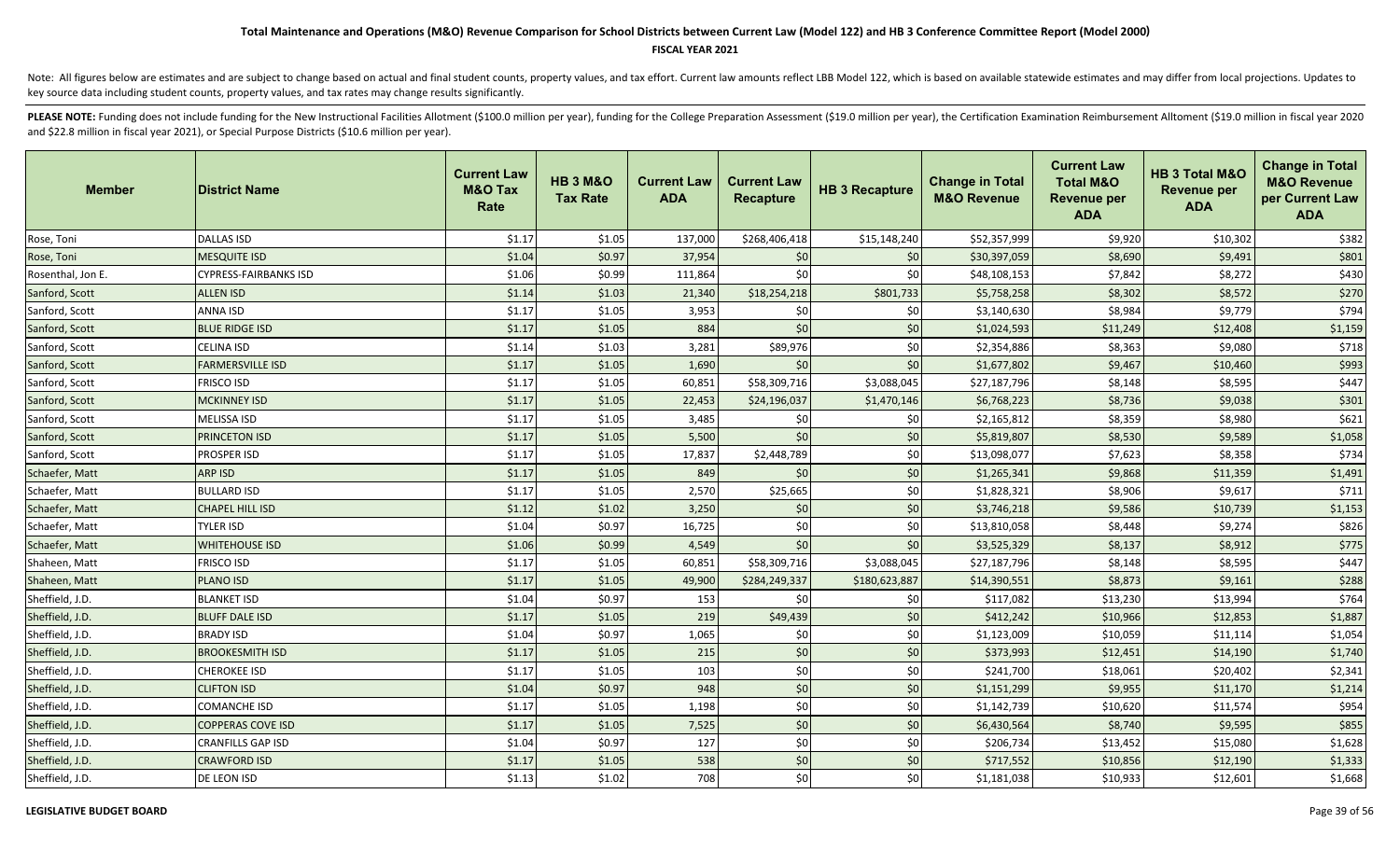### **FISCAL YEAR 2021**

Note: All figures below are estimates and are subject to change based on actual and final student counts, property values, and tax effort. Current law amounts reflect LBB Model 122, which is based on available statewide es key source data including student counts, property values, and tax rates may change results significantly.

| <b>Member</b>   | <b>District Name</b>        | <b>Current Law</b><br><b>M&amp;O Tax</b><br>Rate | <b>HB 3 M&amp;O</b><br><b>Tax Rate</b> | <b>Current Law</b><br><b>ADA</b> | <b>Current Law</b><br>Recapture | <b>HB 3 Recapture</b> | <b>Change in Total</b><br><b>M&amp;O Revenue</b> | <b>Current Law</b><br><b>Total M&amp;O</b><br><b>Revenue per</b><br><b>ADA</b> | HB 3 Total M&O<br><b>Revenue per</b><br><b>ADA</b> | <b>Change in Total</b><br><b>M&amp;O Revenue</b><br>per Current Law<br><b>ADA</b> |
|-----------------|-----------------------------|--------------------------------------------------|----------------------------------------|----------------------------------|---------------------------------|-----------------------|--------------------------------------------------|--------------------------------------------------------------------------------|----------------------------------------------------|-----------------------------------------------------------------------------------|
| Sheffield, J.D. | <b>DUBLIN ISD</b>           | \$1.17                                           | \$1.05                                 | 1,105                            | \$0                             | \$0                   | \$1,378,261                                      | \$10,537                                                                       | \$11,784                                           | \$1,247                                                                           |
| Sheffield, J.D. | <b>EVANT ISD</b>            | \$1.04                                           | \$0.97                                 | 226                              | \$0                             | \$0                   | \$303,325                                        | \$11,566                                                                       | \$12,908                                           | \$1,341                                                                           |
| Sheffield, J.D. | <b>GATESVILLE ISD</b>       | \$1.04                                           | \$0.97                                 | 2,523                            | \$0                             | \$0                   | \$2,238,609                                      | \$8,575                                                                        | \$9,462                                            | \$887                                                                             |
| Sheffield, J.D. | <b>GLEN ROSE ISD</b>        | \$0.90                                           | \$0.83                                 | 1,847                            | \$2,784,638                     | \$7,012,189           | \$5,952,668                                      | \$11,328                                                                       | \$14,551                                           | \$3,223                                                                           |
| Sheffield, J.D. | <b>GOLDTHWAITE ISD</b>      | \$1.04                                           | \$0.97                                 | 535                              | \$0                             | \$0                   | \$208,235                                        | \$11,556                                                                       | \$11,946                                           | \$389                                                                             |
| Sheffield, J.D. | <b>GORDON ISD</b>           | \$1.04                                           | \$0.97                                 | 165                              | \$120,416                       | \$0                   | \$176,587                                        | \$11,757                                                                       | \$12,825                                           | \$1,068                                                                           |
| Sheffield, J.D. | <b>GORMAN ISD</b>           | \$1.04                                           | \$0.97                                 | 277                              | \$0                             | \$0                   | \$409,546                                        | \$11,764                                                                       | \$13,243                                           | \$1,478                                                                           |
| Sheffield, J.D. | <b>GUSTINE ISD</b>          | \$1.17                                           | \$1.05                                 | 132                              | \$0                             | \$0                   | \$241,688                                        | \$15,092                                                                       | \$16,923                                           | \$1,831                                                                           |
| Sheffield, J.D. | <b>HAMILTON ISD</b>         | \$1.17                                           | \$1.05                                 | 760                              | \$0                             | \$0                   | \$867,609                                        | \$11,871                                                                       | \$13,012                                           | \$1,142                                                                           |
| Sheffield, J.D. | <b>HICO ISD</b>             | \$1.17                                           | \$1.05                                 | 545                              | $$0$$                           | \$0                   | \$869,112                                        | \$11,551                                                                       | \$13,146                                           | \$1,595                                                                           |
| Sheffield, J.D. | <b>HUCKABAY ISD</b>         | \$1.04                                           | \$0.97                                 | 262                              | \$0                             | \$0                   | \$331,883                                        | \$10,234                                                                       | \$11,501                                           | \$1,267                                                                           |
| Sheffield, J.D. | <b>IREDELL ISD</b>          | \$1.04                                           | \$0.97                                 | 129                              | \$0                             | \$0                   | \$199,310                                        | \$13,414                                                                       | \$14,964                                           | \$1,550                                                                           |
| Sheffield, J.D. | <b>JONESBORO ISD</b>        | \$1.17                                           | \$1.05                                 | 280                              | \$0\$                           | \$0                   | \$449,178                                        | \$12,221                                                                       | \$13,825                                           | \$1,604                                                                           |
| Sheffield, J.D. | <b>KILLEEN ISD</b>          | \$1.04                                           | \$0.97                                 | 41,048                           | \$0                             | \$0                   | \$30,778,694                                     | \$8,351                                                                        | \$9,100                                            | \$750                                                                             |
| Sheffield, J.D. | LINGLEVILLE ISD             | \$1.04                                           | \$0.97                                 | 275                              | \$0                             | \$0                   | \$442,540                                        | \$11,053                                                                       | \$12,662                                           | \$1,609                                                                           |
| Sheffield, J.D. | LIPAN ISD                   | \$1.17                                           | \$1.05                                 | 400                              | \$0                             | \$0                   | \$591,962                                        | \$11,495                                                                       | \$12,975                                           | \$1,480                                                                           |
| Sheffield, J.D. | <b>LOHN ISD</b>             | \$1.12                                           | \$1.02                                 | 91                               | \$0                             | \$0                   | \$282,322                                        | \$18,866                                                                       | \$21,968                                           | \$3,102                                                                           |
| Sheffield, J.D. | <b>LOMETA ISD</b>           | \$1.04                                           | \$0.97                                 | 282                              | \$0                             | \$0                   | \$412,057                                        | \$12,293                                                                       | \$13,754                                           | \$1,461                                                                           |
| Sheffield, J.D. | <b>MASON ISD</b>            | \$1.14                                           | \$1.03                                 | 670                              | $$0$$                           | $$0$$                 | \$637,398                                        | \$11,532                                                                       | \$12,483                                           | \$951                                                                             |
| Sheffield, J.D. | <b>MAY ISD</b>              | \$1.04                                           | \$0.97                                 | 230                              | \$0                             | \$0                   | \$226,570                                        | \$11,862                                                                       | \$12,847                                           | \$985                                                                             |
| Sheffield, J.D. | <b>MOODY ISD</b>            | \$1.17                                           | \$1.05                                 | 638                              | \$0                             | \$0                   | \$710,153                                        | \$11,822                                                                       | \$12,935                                           | \$1,113                                                                           |
| Sheffield, J.D. | <b>MORGAN MILL ISD</b>      | \$1.04                                           | \$0.97                                 | 114                              | \$2,025                         | \$0                   | \$173,734                                        | \$10,921                                                                       | \$12,439                                           | \$1,518                                                                           |
| Sheffield, J.D. | <b>MULLIN ISD</b>           | \$1.04                                           | \$0.97                                 | 355                              | \$0                             | \$0                   | \$803,268                                        | \$16,353                                                                       | \$18,613                                           | \$2,260                                                                           |
| Sheffield, J.D. | <b>OGLESBY ISD</b>          | \$1.17                                           | \$1.05                                 | 150                              | \$0                             | \$0                   | \$208,332                                        | \$12,870                                                                       | \$14,259                                           | \$1,389                                                                           |
| Sheffield, J.D. | <b>PRIDDY ISD</b>           | \$0.89                                           | \$0.83                                 | 93                               | \$11,639                        | \$0                   | \$132,113                                        | \$15,061                                                                       | \$16,481                                           | \$1,421                                                                           |
| Sheffield, J.D. | <b>RICHLAND SPRINGS ISD</b> | \$1.13                                           | \$1.02                                 | 120                              | \$0                             | \$0                   | \$168,234                                        | \$17,308                                                                       | \$18,706                                           | \$1,399                                                                           |
| Sheffield, J.D. | <b>RISING STAR ISD</b>      | \$1.17                                           | \$1.05                                 | 143                              | $$0$$                           | \$0                   | \$229,132                                        | \$13,748                                                                       | \$15,352                                           | \$1,604                                                                           |
| Sheffield, J.D. | ROCHELLE ISD                | \$1.04                                           | \$0.97                                 | 162                              | \$0                             | \$0                   | \$58,414                                         | \$13,089                                                                       | \$13,450                                           | \$361                                                                             |
| Sheffield, J.D. | <b>SAN SABA ISD</b>         | \$1.04                                           | \$0.97                                 | 670                              | \$0                             | \$0                   | \$904,231                                        | \$10,801                                                                       | \$12,151                                           | \$1,350                                                                           |
| Sheffield, J.D. | <b>SANTO ISD</b>            | \$1.17                                           | \$1.05                                 | 440                              | \$60,418                        | \$0                   | \$410,316                                        | \$11,908                                                                       | \$12,840                                           | \$933                                                                             |
| Sheffield, J.D. | <b>SIDNEY ISD</b>           | \$1.04                                           | \$0.97                                 | 120                              | 50 <sup>1</sup>                 | \$0                   | \$173,822                                        | \$14,050                                                                       | \$15,499                                           | \$1,449                                                                           |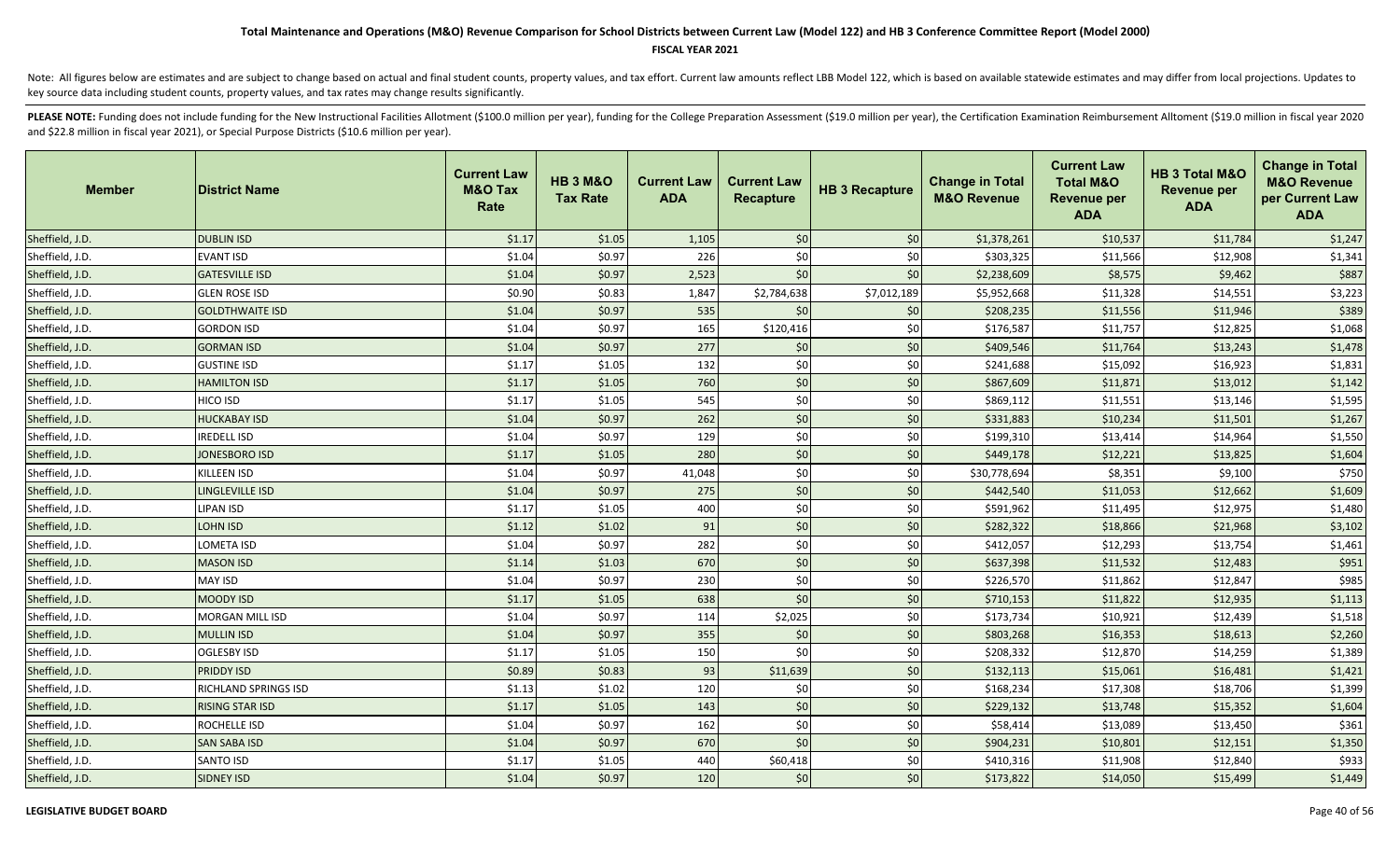### **FISCAL YEAR 2021**

Note: All figures below are estimates and are subject to change based on actual and final student counts, property values, and tax effort. Current law amounts reflect LBB Model 122, which is based on available statewide es key source data including student counts, property values, and tax rates may change results significantly.

| <b>Member</b>   | <b>IDistrict Name</b>   | <b>Current Law</b><br><b>M&amp;O Tax</b><br>Rate | <b>HB 3 M&amp;O</b><br><b>Tax Rate</b> | <b>Current Law</b><br><b>ADA</b> | <b>Current Law</b><br><b>Recapture</b> | <b>HB 3 Recapture</b> | <b>Change in Total</b><br><b>M&amp;O Revenue</b> | <b>Current Law</b><br><b>Total M&amp;O</b><br><b>Revenue per</b><br><b>ADA</b> | HB 3 Total M&O<br><b>Revenue per</b><br><b>ADA</b> | <b>Change in Total</b><br><b>M&amp;O Revenue</b><br>per Current Law<br><b>ADA</b> |
|-----------------|-------------------------|--------------------------------------------------|----------------------------------------|----------------------------------|----------------------------------------|-----------------------|--------------------------------------------------|--------------------------------------------------------------------------------|----------------------------------------------------|-----------------------------------------------------------------------------------|
| Sheffield, J.D. | STEPHENVILLE ISD        | \$1.06                                           | \$0.99                                 | 3,492                            | \$0                                    | \$0                   | \$2,583,803                                      | \$8,389                                                                        | \$9,129                                            | \$740                                                                             |
| Sheffield, J.D. | THREE WAY ISD           | \$1.04                                           | \$0.97                                 | 190                              | \$0                                    | \$0                   | \$128,151                                        | \$11,757                                                                       | \$12,431                                           | \$674                                                                             |
| Sheffield, J.D. | WALNUT SPRINGS ISD      | \$0.95                                           | \$0.88                                 | 178                              | \$0                                    | \$0                   | \$218,136                                        | \$11,001                                                                       | \$12,226                                           | \$1,225                                                                           |
| Sheffield, J.D. | <b>ZEPHYR ISD</b>       | \$1.04                                           | \$0.97                                 | 185                              | \$0                                    | \$0                   | \$249,672                                        | \$12,058                                                                       | \$13,408                                           | \$1,350                                                                           |
| Sherman, Carl   | CEDAR HILL ISD          | \$1.04                                           | \$0.97                                 | 7,372                            | \$0                                    | \$0                   | \$5,462,283                                      | \$8,195                                                                        | \$8,936                                            | \$741                                                                             |
| Sherman, Carl   | <b>DALLAS ISD</b>       | \$1.17                                           | \$1.05                                 | 137,000                          | \$268,406,418                          | \$15,148,240          | \$52,357,999                                     | \$9,920                                                                        | \$10,302                                           | \$382                                                                             |
| Sherman, Carl   | <b>DESOTO ISD</b>       | \$1.17                                           | \$1.05                                 | 8,800                            | \$0                                    | \$0                   | \$5,547,490                                      | \$9,258                                                                        | \$9,889                                            | \$630                                                                             |
| Sherman, Carl   | <b>DUNCANVILLE ISD</b>  | \$1.17                                           | \$1.05                                 | 11,940                           | $$0$$                                  | \$0                   | \$6,242,086                                      | \$9,529                                                                        | \$10,052                                           | \$523                                                                             |
| Sherman, Carl   | <b>FERRIS ISD</b>       | \$1.17                                           | \$1.05                                 | 2,553                            | \$0                                    | \$0                   | \$3,099,960                                      | \$10,043                                                                       | \$11,257                                           | \$1,214                                                                           |
| Sherman, Carl   | <b>LANCASTER ISD</b>    | \$1.17                                           | \$1.05                                 | 6,860                            | \$0                                    | \$0                   | \$6,105,900                                      | \$9,268                                                                        | \$10,158                                           | \$890                                                                             |
| Shine, Hugh D.  | <b>ACADEMY ISD</b>      | \$1.04                                           | \$0.97                                 | 1,720                            | \$0                                    | \$0                   | \$2,232,755                                      | \$8,030                                                                        | \$9,328                                            | \$1,298                                                                           |
| Shine, Hugh D.  | <b>BARTLETT ISD</b>     | \$1.04                                           | \$0.97                                 | 320                              | $$0$$                                  | \$0                   | \$632,672                                        | \$11,386                                                                       | \$13,361                                           | \$1,975                                                                           |
| Shine, Hugh D.  | <b>BELTON ISD</b>       | \$1.17                                           | \$1.05                                 | 11,871                           | \$0                                    | \$0                   | \$11,824,082                                     | \$8,587                                                                        | \$9,583                                            | \$996                                                                             |
| Shine, Hugh D.  | <b>HOLLAND ISD</b>      | \$1.04                                           | \$0.97                                 | 630                              | \$0                                    | \$0                   | \$725,502                                        | \$10,324                                                                       | \$11,476                                           | \$1,152                                                                           |
| Shine, Hugh D.  | <b>KILLEEN ISD</b>      | \$1.04                                           | \$0.97                                 | 41,048                           | $$0$$                                  | \$0                   | \$30,778,694                                     | \$8,351                                                                        | \$9,100                                            | \$750                                                                             |
| Shine, Hugh D.  | <b>MOODY ISD</b>        | \$1.17                                           | \$1.05                                 | 638                              | \$0                                    | \$0                   | \$710,153                                        | \$11,822                                                                       | \$12,935                                           | \$1,113                                                                           |
| Shine, Hugh D.  | ROGERS ISD              | \$1.04                                           | \$0.97                                 | 845                              | $$0$$                                  | \$0                   | \$1,101,257                                      | \$9,740                                                                        | \$11,043                                           | \$1,303                                                                           |
| Shine, Hugh D.  | <b>ROSEBUD-LOTT ISD</b> | \$1.04                                           | \$0.96                                 | 624                              | \$0                                    | $$0$$                 | \$259,323                                        | \$11,985                                                                       | \$12,401                                           | \$416                                                                             |
| Shine, Hugh D.  | TEMPLE ISD              | \$1.12                                           | \$1.02                                 | 7,810                            | \$0                                    | \$0                   | \$7,177,313                                      | \$8,940                                                                        | \$9,859                                            | \$919                                                                             |
| Shine, Hugh D.  | <b>TROY ISD</b>         | \$1.04                                           | \$0.97                                 | 1,519                            | $$0$$                                  | \$0                   | \$1,559,612                                      | \$8,503                                                                        | \$9,530                                            | \$1,027                                                                           |
| Smith, Reggie   | <b>BELLS ISD</b>        | \$1.17                                           | \$1.05                                 | 793                              | \$0                                    | \$0                   | \$1,055,205                                      | \$10,921                                                                       | \$12,251                                           | \$1,331                                                                           |
| Smith, Reggie   | <b>BONHAM ISD</b>       | \$1.04                                           | \$0.97                                 | 1,789                            | \$0                                    | \$0                   | \$1,675,558                                      | \$9,060                                                                        | \$9,996                                            | \$937                                                                             |
| Smith, Reggie   | <b>CHISUM ISD</b>       | \$1.04                                           | \$0.97                                 | 878                              | \$3,622,006                            | \$1,456,965           | \$1,056,263                                      | \$10,057                                                                       | \$11,259                                           | \$1,202                                                                           |
| Smith, Reggie   | <b>COLLINSVILLE ISD</b> | \$1.17                                           | \$1.05                                 | 504                              | \$0                                    | \$0                   | \$525,615                                        | \$11,656                                                                       | \$12,699                                           | \$1,043                                                                           |
| Smith, Reggie   | <b>COMMERCE ISD</b>     | \$1.17                                           | \$1.05                                 | 1,397                            | \$0                                    | \$0                   | \$1,598,997                                      | \$9,952                                                                        | \$11,097                                           | \$1,145                                                                           |
| Smith, Reggie   | <b>COOPER ISD</b>       | \$1.17                                           | \$1.05                                 | 762                              | \$0                                    | \$0                   | \$1,035,773                                      | \$11,504                                                                       | \$12,863                                           | \$1,359                                                                           |
| Smith, Reggie   | <b>DENISON ISD</b>      | \$1.17                                           | \$1.05                                 | 4,470                            | \$0                                    | \$0                   | \$3,215,484                                      | \$9,525                                                                        | \$10,244                                           | \$719                                                                             |
| Smith, Reggie   | <b>DODD CITY ISD</b>    | \$1.04                                           | \$0.97                                 | 362                              | $$0$$                                  | \$0                   | \$473,018                                        | \$10,361                                                                       | \$11,667                                           | \$1,307                                                                           |
| Smith, Reggie   | <b>ECTOR ISD</b>        | \$1.17                                           | \$1.05                                 | 214                              | \$0                                    | \$0                   | \$341,014                                        | \$13,204                                                                       | \$14,798                                           | \$1,593                                                                           |
| Smith, Reggie   | <b>FANNINDEL ISD</b>    | \$1.17                                           | \$1.05                                 | 153                              | \$0                                    | \$0                   | \$170,926                                        | \$14,668                                                                       | \$15,787                                           | \$1,119                                                                           |
| Smith, Reggie   | <b>GUNTER ISD</b>       | \$1.17                                           | \$1.05                                 | 1,002                            | \$0                                    | \$0                   | \$1,139,922                                      | \$10,150                                                                       | \$11,288                                           | \$1,138                                                                           |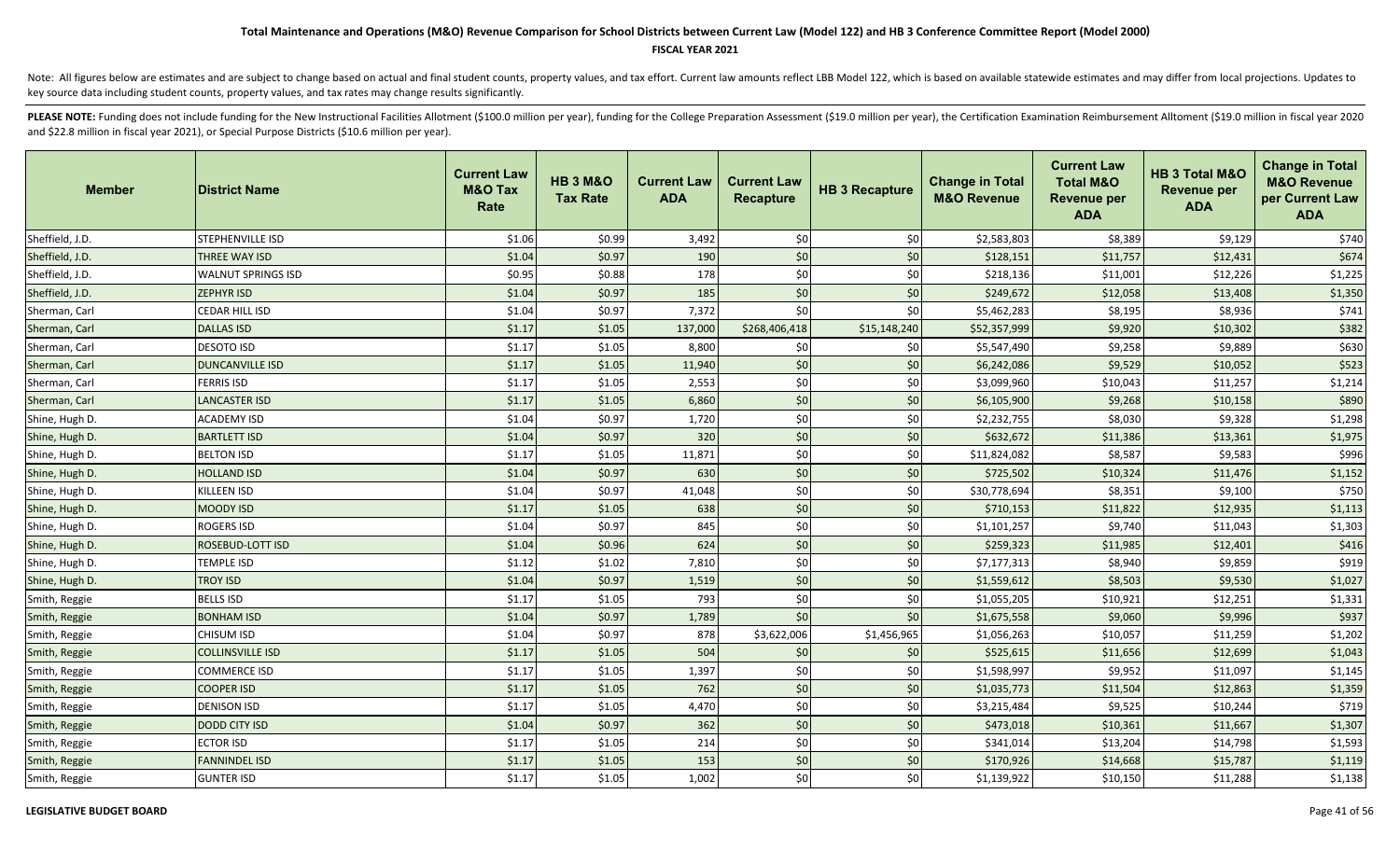### **FISCAL YEAR 2021**

Note: All figures below are estimates and are subject to change based on actual and final student counts, property values, and tax effort. Current law amounts reflect LBB Model 122, which is based on available statewide es key source data including student counts, property values, and tax rates may change results significantly.

| <b>Member</b> | <b>District Name</b>   | <b>Current Law</b><br><b>M&amp;O Tax</b><br>Rate | <b>HB 3 M&amp;O</b><br><b>Tax Rate</b> | <b>Current Law</b><br><b>ADA</b> | <b>Current Law</b><br><b>Recapture</b> | <b>HB 3 Recapture</b> | <b>Change in Total</b><br><b>M&amp;O Revenue</b> | <b>Current Law</b><br><b>Total M&amp;O</b><br><b>Revenue per</b><br><b>ADA</b> | HB 3 Total M&O<br><b>Revenue per</b><br><b>ADA</b> | <b>Change in Total</b><br><b>M&amp;O Revenue</b><br>per Current Law<br><b>ADA</b> |
|---------------|------------------------|--------------------------------------------------|----------------------------------------|----------------------------------|----------------------------------------|-----------------------|--------------------------------------------------|--------------------------------------------------------------------------------|----------------------------------------------------|-----------------------------------------------------------------------------------|
| Smith, Reggie | <b>HONEY GROVE ISD</b> | \$1.04                                           | \$0.97                                 | 595                              | \$0                                    | \$0                   | \$714,031                                        | \$11,441                                                                       | \$12,642                                           | \$1,201                                                                           |
| Smith, Reggie | HOWE ISD               | \$1.17                                           | \$1.05                                 | 1,224                            | \$0                                    | \$0                   | \$1,633,128                                      | \$9,814                                                                        | \$11,149                                           | \$1,334                                                                           |
| Smith, Reggie | <b>LEONARD ISD</b>     | \$1.17                                           | \$1.05                                 | 830                              | \$0                                    | \$0                   | \$1,112,668                                      | \$11,167                                                                       | \$12,507                                           | \$1,340                                                                           |
| Smith, Reggie | PILOT POINT ISD        | \$1.17                                           | \$1.05                                 | 1,333                            | \$195,516                              | \$0                   | \$1,348,620                                      | \$9,896                                                                        | \$10,908                                           | \$1,012                                                                           |
| Smith, Reggie | POTTSBORO ISD          | \$1.04                                           | \$0.97                                 | 1,360                            | \$0                                    | \$0                   | \$849,948                                        | \$8,878                                                                        | \$9,503                                            | \$625                                                                             |
| Smith, Reggie | S AND S CONS ISD       | \$1.17                                           | \$1.05                                 | 855                              | \$0                                    | \$0                   | \$1,144,547                                      | \$10,891                                                                       | \$12,229                                           | \$1,339                                                                           |
| Smith, Reggie | SAM RAYBURN ISD        | \$1.17                                           | \$1.05                                 | 506                              | \$0                                    | \$0                   | \$760,535                                        | \$11,597                                                                       | \$13,101                                           | \$1,503                                                                           |
| Smith, Reggie | SAVOY ISD              | \$1.17                                           | \$1.05                                 | 307                              | \$0                                    | \$0                   | \$490,690                                        | \$11,757                                                                       | \$13,356                                           | \$1,599                                                                           |
| Smith, Reggie | <b>SHERMAN ISD</b>     | \$1.17                                           | \$1.05                                 | 6,955                            | \$291,414                              | \$0                   | \$6,104,397                                      | \$9,232                                                                        | \$10,110                                           | \$878                                                                             |
| Smith, Reggie | TIOGA ISD              | \$1.17                                           | \$1.05                                 | 850                              | \$0                                    | \$0                   | \$952,495                                        | \$10,382                                                                       | \$11,502                                           | \$1,121                                                                           |
| Smith, Reggie | <b>TOM BEAN ISD</b>    | \$1.17                                           | \$1.05                                 | 605                              | \$0                                    | \$0                   | \$560,792                                        | \$11,595                                                                       | \$12,522                                           | \$927                                                                             |
| Smith, Reggie | <b>TRENTON ISD</b>     | \$1.17                                           | \$1.05                                 | 570                              | \$0                                    | \$0                   | \$797,218                                        | \$11,520                                                                       | \$12,919                                           | \$1,399                                                                           |
| Smith, Reggie | VAN ALSTYNE ISD        | \$1.12                                           | \$1.02                                 | 1,950                            | \$0                                    | \$0                   | \$1,500,767                                      | \$8,587                                                                        | \$9,356                                            | \$770                                                                             |
| Smith, Reggie | WHITESBORO ISD         | \$1.17                                           | \$1.05                                 | 1,480                            | \$208,190                              | \$0                   | \$1,083,820                                      | \$9,489                                                                        | \$10,221                                           | \$732                                                                             |
| Smith, Reggie | WHITEWRIGHT ISD        | \$1.17                                           | \$1.05                                 | 840                              | \$0                                    | \$0                   | \$1,154,955                                      | \$10,427                                                                       | \$11,802                                           | \$1,375                                                                           |
| Smith, Reggie | WOLFE CITY ISD         | \$1.13                                           | \$1.02                                 | 647                              | \$0                                    | \$0                   | \$711,765                                        | \$11,419                                                                       | \$12,520                                           | \$1,100                                                                           |
| Smithee, John | ADRIAN ISD             | \$1.04                                           | \$0.97                                 | 106                              | \$0                                    | \$0                   | \$56,545                                         | \$18,107                                                                       | \$18,641                                           | \$533                                                                             |
| Smithee, John | <b>AMARILLO ISD</b>    | \$1.08                                           | \$1.00                                 | 29,537                           | \$0                                    | \$0                   | \$29,503,249                                     | \$8,768                                                                        | \$9,767                                            | \$999                                                                             |
| Smithee, John | <b>BOVINA ISD</b>      | \$1.04                                           | \$0.97                                 | 460                              | \$0                                    | \$0                   | \$639,963                                        | \$11,269                                                                       | \$12,660                                           | \$1,391                                                                           |
| Smithee, John | <b>BOYS RANCH ISD</b>  | \$0.00                                           | \$0.00                                 | 270                              | \$0                                    | \$0                   | \$574,418                                        | \$13,314                                                                       | \$15,439                                           | \$2,125                                                                           |
| Smithee, John | <b>BUSHLAND ISD</b>    | \$1.04                                           | \$0.97                                 | 1,317                            | \$4,114,105                            | \$1,985,757           | \$401,829                                        | \$9,198                                                                        | \$9,503                                            | \$305                                                                             |
| Smithee, John | <b>CANYON ISD</b>      | \$1.04                                           | \$0.97                                 | 9,898                            | \$0                                    | \$0                   | \$7,809,065                                      | \$7,440                                                                        | \$8,229                                            | \$789                                                                             |
| Smithee, John | <b>CHANNING ISD</b>    | \$1.04                                           | \$0.97                                 | 195                              | \$69,878                               | \$0                   | \$152,922                                        | \$13,153                                                                       | \$13,938                                           | \$784                                                                             |
| Smithee, John | <b>DALHART ISD</b>     | \$1.04                                           | \$0.97                                 | 1,600                            | \$588,230                              | \$0                   | \$517,090                                        | \$9,143                                                                        | \$9,466                                            | \$323                                                                             |
| Smithee, John | <b>FARWELL ISD</b>     | \$1.17                                           | \$1.05                                 | 515                              | \$0                                    | \$0                   | \$715,018                                        | \$11,985                                                                       | \$13,373                                           | \$1,388                                                                           |
| Smithee, John | FRIONA ISD             | \$1.04                                           | \$0.97                                 | 990                              | \$0                                    | \$0                   | \$861,581                                        | \$10,428                                                                       | \$11,299                                           | \$870                                                                             |
| Smithee, John | <b>HAPPY ISD</b>       | \$1.04                                           | \$0.97                                 | 232                              | \$0                                    | \$0                   | \$137,430                                        | \$11,999                                                                       | \$12,591                                           | \$592                                                                             |
| Smithee, John | <b>HARTLEY ISD</b>     | \$1.04                                           | \$0.97                                 | 239                              | \$0                                    | \$0                   | \$151,297                                        | \$12,519                                                                       | \$13,153                                           | \$634                                                                             |
| Smithee, John | <b>HEREFORD ISD</b>    | \$1.04                                           | \$0.97                                 | 3,901                            | \$0                                    | \$0                   | \$4,109,064                                      | \$8,426                                                                        | \$9,480                                            | \$1,053                                                                           |
| Smithee, John | LAZBUDDIE ISD          | \$1.12                                           | \$1.02                                 | 155                              | \$0                                    | \$0                   | \$176,335                                        | \$13,306                                                                       | \$14,444                                           | \$1,138                                                                           |
| Smithee, John | <b>STRATFORD ISD</b>   | \$1.17                                           | \$1.05                                 | 533                              | \$180,820                              | \$20,559              | \$182,420                                        | \$12,772                                                                       | \$13,114                                           | \$343                                                                             |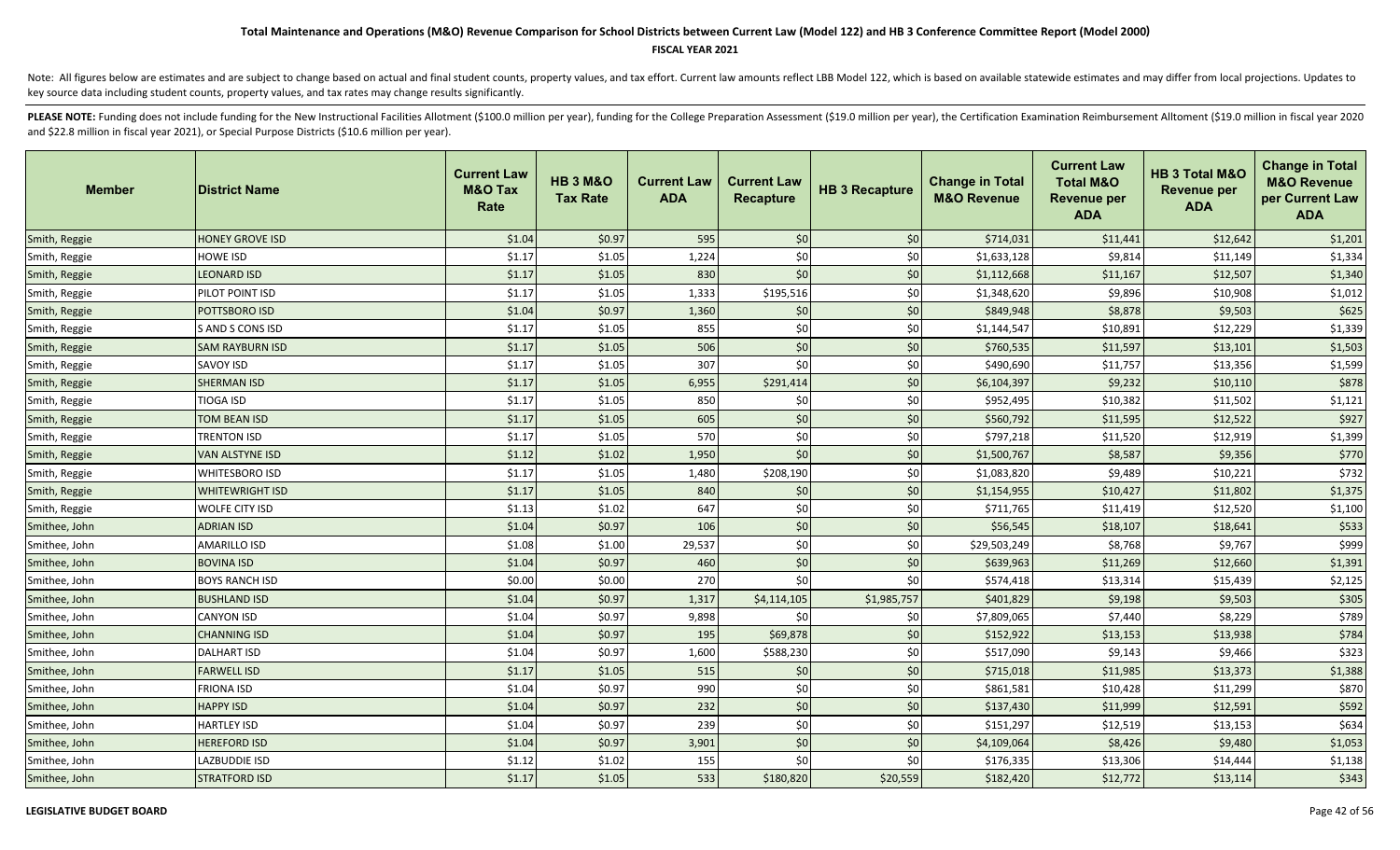### **FISCAL YEAR 2021**

Note: All figures below are estimates and are subject to change based on actual and final student counts, property values, and tax effort. Current law amounts reflect LBB Model 122, which is based on available statewide es key source data including student counts, property values, and tax rates may change results significantly.

| <b>Member</b>  | <b>District Name</b>   | <b>Current Law</b><br><b>M&amp;O Tax</b><br>Rate | <b>HB 3 M&amp;O</b><br><b>Tax Rate</b> | <b>Current Law</b><br><b>ADA</b> | <b>Current Law</b><br><b>Recapture</b> | <b>HB 3 Recapture</b> | <b>Change in Total</b><br><b>M&amp;O Revenue</b> | <b>Current Law</b><br><b>Total M&amp;O</b><br><b>Revenue per</b><br><b>ADA</b> | HB 3 Total M&O<br><b>Revenue per</b><br><b>ADA</b> | <b>Change in Total</b><br><b>M&amp;O Revenue</b><br>per Current Law<br><b>ADA</b> |
|----------------|------------------------|--------------------------------------------------|----------------------------------------|----------------------------------|----------------------------------------|-----------------------|--------------------------------------------------|--------------------------------------------------------------------------------|----------------------------------------------------|-----------------------------------------------------------------------------------|
| Smithee, John  | <b>TEXLINE ISD</b>     | \$1.17                                           | \$1.05                                 | 169                              | \$211,147                              | \$18,117              | \$137,735                                        | \$13,743                                                                       | \$14,560                                           | \$817                                                                             |
| Smithee, John  | <b>VEGA ISD</b>        | \$1.04                                           | \$0.97                                 | 347                              | \$0                                    | \$0                   | \$79,919                                         | \$11,304                                                                       | \$11,534                                           | \$230                                                                             |
| Smithee, John  | <b>WALCOTT ISD</b>     | \$0.84                                           | \$0.78                                 | 125                              | \$0                                    | \$0                   | \$93,746                                         | \$11,575                                                                       | \$12,323                                           | \$747                                                                             |
| Smithee, John  | <b>WILDORADO ISD</b>   | \$1.04                                           | \$0.97                                 | 186                              | \$107,199                              | \$0                   | \$319,144                                        | \$10,204                                                                       | \$11,925                                           | \$1,720                                                                           |
| Springer, Drew | ALVORD ISD             | \$1.17                                           | \$1.05                                 | 693                              | \$26,849                               | \$0                   | \$702,398                                        | \$11,452                                                                       | \$12,466                                           | \$1,014                                                                           |
| Springer, Drew | <b>ASPERMONT ISD</b>   | \$1.04                                           | \$0.97                                 | 195                              | \$0                                    | \$0                   | \$111,462                                        | \$12,224                                                                       | \$12,797                                           | \$573                                                                             |
| Springer, Drew | <b>BOWIE ISD</b>       | \$1.04                                           | \$0.97                                 | 1,583                            | \$0                                    | \$0                   | \$1,093,247                                      | \$8,859                                                                        | \$9,550                                            | \$691                                                                             |
| Springer, Drew | <b>BRYSON ISD</b>      | \$1.04                                           | \$0.97                                 | 240                              | \$0                                    | \$0                   | \$425,598                                        | \$11,164                                                                       | \$12,934                                           | \$1,770                                                                           |
| Springer, Drew | CALLISBURG ISD         | \$1.04                                           | \$0.97                                 | 1,085                            | \$0                                    | \$0                   | \$794,081                                        | \$9,449                                                                        | \$10,181                                           | \$732                                                                             |
| Springer, Drew | <b>CHILDRESS ISD</b>   | \$1.04                                           | \$0.97                                 | 1,040                            | \$0                                    | \$0                   | \$1,161,349                                      | \$9,647                                                                        | \$10,764                                           | \$1,117                                                                           |
| Springer, Drew | CHILLICOTHE ISD        | \$1.04                                           | \$0.97                                 | 199                              | \$0                                    | \$0                   | \$248,579                                        | \$12,182                                                                       | \$13,431                                           | \$1,249                                                                           |
| Springer, Drew | <b>CROSBYTON ISD</b>   | \$1.08                                           | \$1.00                                 | 334                              | \$0                                    | \$0                   | \$221,161                                        | \$13,458                                                                       | \$14,121                                           | \$663                                                                             |
| Springer, Drew | CROWELL ISD            | \$1.17                                           | \$1.05                                 | 187                              | \$302,158                              | \$27,595              | \$36,652                                         | \$15,491                                                                       | \$15,686                                           | \$196                                                                             |
| Springer, Drew | <b>ERA ISD</b>         | \$1.04                                           | \$0.97                                 | 468                              | \$0                                    | \$0                   | \$444,657                                        | \$10,511                                                                       | \$11,461                                           | \$950                                                                             |
| Springer, Drew | FLOYDADA ISD           | \$1.17                                           | \$1.05                                 | 646                              | \$0                                    | \$0                   | \$382,245                                        | \$13,009                                                                       | \$13,600                                           | \$592                                                                             |
| Springer, Drew | <b>FORESTBURG ISD</b>  | \$1.04                                           | \$0.97                                 | 162                              | \$594,548                              | \$141,036             | \$211,213                                        | \$12,552                                                                       | \$13,860                                           | \$1,308                                                                           |
| Springer, Drew | FORT ELLIOTT CONS ISD  | \$1.04                                           | \$0.97                                 | 127                              | \$9,893,205                            | \$9,612,254           | \$7,276                                          | \$23,577                                                                       | \$23,635                                           | \$57                                                                              |
| Springer, Drew | <b>GAINESVILLE ISD</b> | \$1.17                                           | \$1.05                                 | 2,880                            | \$0                                    | \$0                   | \$3,428,325                                      | \$9,579                                                                        | \$10,769                                           | \$1,190                                                                           |
| Springer, Drew | GOLD BURG ISD          | \$1.04                                           | \$0.97                                 | 129                              | \$0                                    | \$0                   | \$204,954                                        | \$13,390                                                                       | \$14,979                                           | \$1,589                                                                           |
| Springer, Drew | <b>GRAFORD ISD</b>     | \$1.04                                           | \$0.97                                 | 330                              | \$7,172,539                            | \$6,062,884           | \$287,860                                        | \$12,558                                                                       | \$13,429                                           | \$871                                                                             |
| Springer, Drew | <b>GRAHAM ISD</b>      | \$1.04                                           | \$0.97                                 | 2,153                            | \$0                                    | \$0                   | \$1,473,586                                      | \$8,937                                                                        | \$9,622                                            | \$684                                                                             |
| Springer, Drew | <b>GUTHRIE CSD</b>     | \$1.04                                           | \$0.97                                 | 99                               | \$0                                    | \$212,610             | \$5,044                                          | \$20,968                                                                       | \$21,019                                           | \$51                                                                              |
| Springer, Drew | <b>HAMLIN ISD</b>      | \$1.17                                           | \$1.05                                 | 370                              | \$0                                    | \$0                   | \$524,190                                        | \$12,501                                                                       | \$13,918                                           | \$1,417                                                                           |
| Springer, Drew | <b>HARROLD ISD</b>     | \$1.17                                           | \$1.05                                 | 106                              | $$0$$                                  | \$0                   | \$229,452                                        | \$16,232                                                                       | \$18,398                                           | \$2,166                                                                           |
| Springer, Drew | <b>HASKELL CISD</b>    | \$1.04                                           | \$0.97                                 | 476                              | \$0                                    | \$0                   | \$476,313                                        | \$12,091                                                                       | \$13,092                                           | \$1,001                                                                           |
| Springer, Drew | <b>HEDLEY ISD</b>      | \$1.04                                           | \$0.97                                 | 101                              | \$0                                    | \$0                   | \$47,876                                         | \$17,155                                                                       | \$17,629                                           | \$474                                                                             |
| Springer, Drew | <b>HERMLEIGH ISD</b>   | \$1.04                                           | \$0.97                                 | 234                              | \$1,331,303                            | \$653,446             | \$333,013                                        | \$10,900                                                                       | \$12,323                                           | \$1,422                                                                           |
| Springer, Drew | <b>JACKSBORO ISD</b>   | \$1.04                                           | \$0.97                                 | 1,068                            | \$0                                    | \$0                   | \$1,006,751                                      | \$10,149                                                                       | \$11,092                                           | \$943                                                                             |
| Springer, Drew | JAYTON-GIRARD ISD      | \$1.04                                           | \$0.97                                 | 137                              | \$2,184,534                            | \$2,416,537           | \$6,307                                          | \$18,944                                                                       | \$18,990                                           | \$46                                                                              |
| Springer, Drew | <b>KELTON ISD</b>      | \$0.71                                           | \$0.66                                 | 47                               | \$3,726,997                            | \$3,845,543           | \$371,204                                        | \$21,436                                                                       | \$29,300                                           | \$7,864                                                                           |
| Springer, Drew | KNOX CITY-O'BRIEN ISD  | \$1.17                                           | \$1.05                                 | 245                              | \$0                                    | \$0                   | \$233,643                                        | \$13,683                                                                       | \$14,637                                           | \$954                                                                             |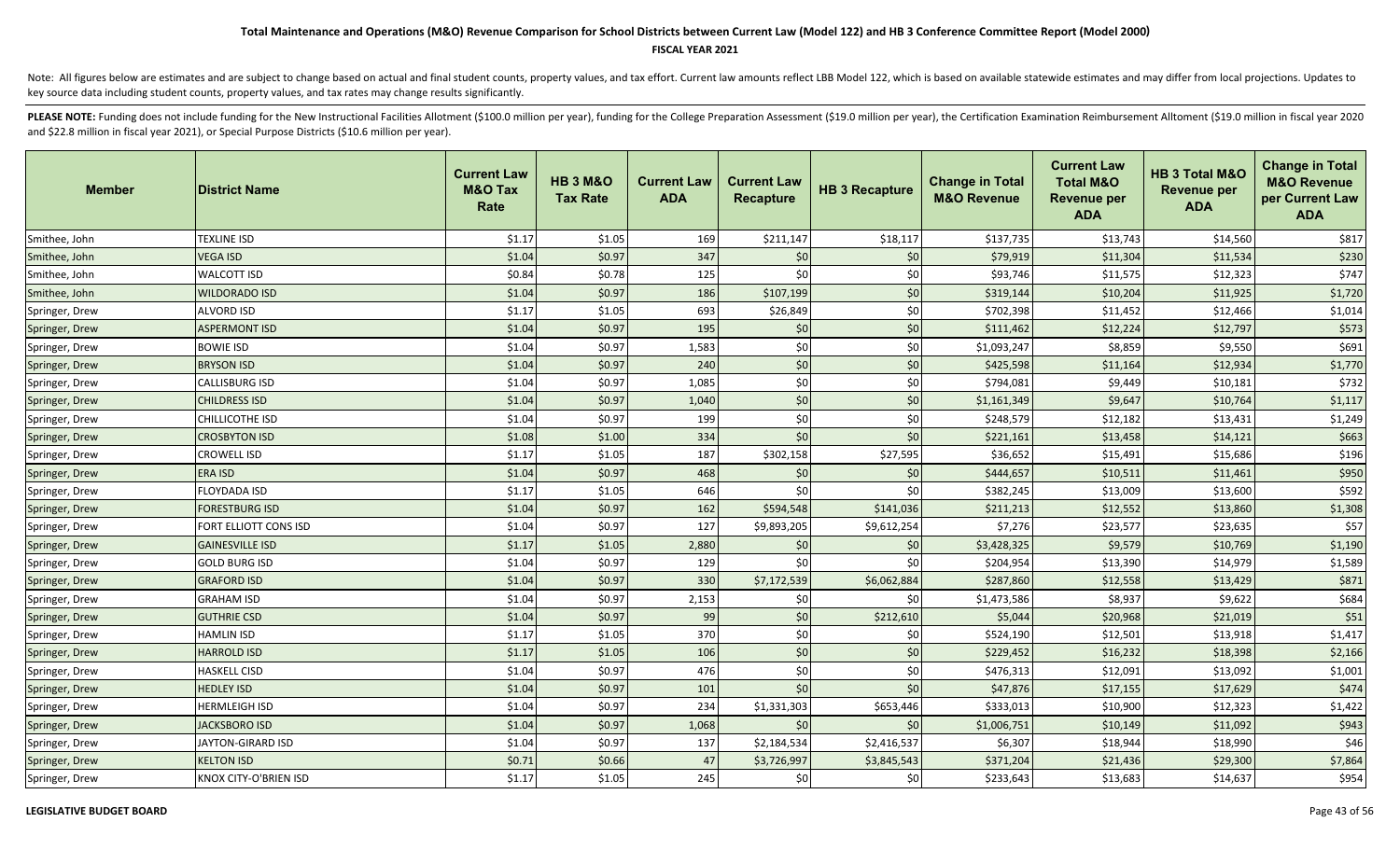### **FISCAL YEAR 2021**

Note: All figures below are estimates and are subject to change based on actual and final student counts, property values, and tax effort. Current law amounts reflect LBB Model 122, which is based on available statewide es key source data including student counts, property values, and tax rates may change results significantly.

| <b>Member</b>  | <b>District Name</b>   | <b>Current Law</b><br><b>M&amp;O Tax</b><br>Rate | <b>HB 3 M&amp;O</b><br><b>Tax Rate</b> | <b>Current Law</b><br><b>ADA</b> | <b>Current Law</b><br><b>Recapture</b> | <b>HB 3 Recapture</b> | <b>Change in Total</b><br><b>M&amp;O Revenue</b> | <b>Current Law</b><br><b>Total M&amp;O</b><br><b>Revenue per</b><br><b>ADA</b> | HB 3 Total M&O<br><b>Revenue per</b><br><b>ADA</b> | <b>Change in Total</b><br><b>M&amp;O Revenue</b><br>per Current Law<br><b>ADA</b> |
|----------------|------------------------|--------------------------------------------------|----------------------------------------|----------------------------------|----------------------------------------|-----------------------|--------------------------------------------------|--------------------------------------------------------------------------------|----------------------------------------------------|-----------------------------------------------------------------------------------|
| Springer, Drew | <b>LINDSAY ISD</b>     | \$1.04                                           | \$0.97                                 | 512                              | \$1,059,573                            | \$24,230              | \$354,799                                        | \$10,161                                                                       | \$10,854                                           | \$693                                                                             |
| Springer, Drew | <b>LOCKNEY ISD</b>     | \$1.14                                           | \$1.03                                 | 389                              | \$0                                    | \$0                   | \$654,104                                        | \$12,469                                                                       | \$14,152                                           | \$1,684                                                                           |
| Springer, Drew | <b>LORENZO ISD</b>     | \$1.03                                           | \$0.95                                 | 234                              | \$0                                    | \$0                   | \$67,464                                         | \$13,546                                                                       | \$13,834                                           | \$288                                                                             |
| Springer, Drew | <b>MCLEAN ISD</b>      | \$1.04                                           | \$0.97                                 | 240                              | \$0                                    | \$0                   | \$179,720                                        | \$12,350                                                                       | \$13,099                                           | \$749                                                                             |
| Springer, Drew | <b>MEMPHIS ISD</b>     | \$1.17                                           | \$1.05                                 | 440                              | \$0                                    | \$0                   | \$410,031                                        | \$13,271                                                                       | \$14,203                                           | \$932                                                                             |
| Springer, Drew | MIDWAY ISD             | \$1.04                                           | \$0.97                                 | 133                              | \$0                                    | \$0                   | \$300,239                                        | \$13,801                                                                       | \$16,058                                           | \$2,257                                                                           |
| Springer, Drew | <b>MONTAGUE ISD</b>    | \$1.17                                           | \$1.05                                 | 150                              | \$0                                    | \$0                   | \$302,682                                        | \$12,142                                                                       | \$14,160                                           | \$2,018                                                                           |
| Springer, Drew | MOTLEY COUNTY ISD      | \$1.17                                           | \$1.05                                 | 153                              | \$32,691                               | \$0                   | \$101,728                                        | \$14,579                                                                       | \$15,244                                           | \$666                                                                             |
| Springer, Drew | <b>MUENSTER ISD</b>    | \$1.04                                           | \$0.97                                 | 470                              | \$0                                    | \$0                   | \$544,278                                        | \$10,337                                                                       | \$11,494                                           | \$1,158                                                                           |
| Springer, Drew | <b>NEWCASTLE ISD</b>   | \$1.17                                           | \$1.05                                 | 182                              | $$0$$                                  | \$0                   | \$186,412                                        | \$12,628                                                                       | \$13,652                                           | \$1,024                                                                           |
| Springer, Drew | <b>NOCONA ISD</b>      | \$1.04                                           | \$0.97                                 | 706                              | $$0$$                                  | \$0                   | \$1,059,261                                      | \$10,664                                                                       | \$12,164                                           | \$1,500                                                                           |
| Springer, Drew | <b>NORTHSIDE ISD</b>   | \$1.14                                           | \$1.03                                 | 236                              | $$0$$                                  | \$0                   | \$364,386                                        | \$11,453                                                                       | \$12,995                                           | \$1,542                                                                           |
| Springer, Drew | <b>OLNEY ISD</b>       | \$1.17                                           | \$1.05                                 | 622                              | \$0                                    | \$0                   | \$475,708                                        | \$12,555                                                                       | \$13,320                                           | \$765                                                                             |
| Springer, Drew | PADUCAH ISD            | \$1.04                                           | \$0.97                                 | 199                              | \$0                                    | \$0                   | \$6,819                                          | \$14,118                                                                       | \$14,152                                           | \$34                                                                              |
| Springer, Drew | <b>PAINT CREEK ISD</b> | \$1.04                                           | \$0.97                                 | 113                              | $$0$$                                  | \$0                   | \$125,741                                        | \$15,896                                                                       | \$17,006                                           | \$1,110                                                                           |
| Springer, Drew | PATTON SPRINGS ISD     | \$1.17                                           | \$1.05                                 | 91                               | \$0                                    | \$0                   | \$71,533                                         | \$20,755                                                                       | \$21,541                                           | \$786                                                                             |
| Springer, Drew | PERRIN-WHITT CONS ISD  | \$1.04                                           | \$0.97                                 | 312                              | \$0                                    | \$0                   | \$288,638                                        | \$11,822                                                                       | \$12,748                                           | \$925                                                                             |
| Springer, Drew | PETERSBURG ISD         | \$1.17                                           | \$1.05                                 | 251                              | \$0                                    | \$0                   | \$374,984                                        | \$13,718                                                                       | \$15,211                                           | \$1,493                                                                           |
| Springer, Drew | PILOT POINT ISD        | \$1.17                                           | \$1.05                                 | 1,333                            | \$195,516                              | \$0                   | \$1,348,620                                      | \$9,896                                                                        | \$10,908                                           | \$1,012                                                                           |
| Springer, Drew | POST ISD               | \$1.04                                           | \$0.97                                 | 780                              | \$0                                    | \$0                   | \$305,968                                        | \$11,558                                                                       | \$11,951                                           | \$392                                                                             |
| Springer, Drew | PRAIRIE VALLEY ISD     | \$1.04                                           | \$0.97                                 | 145                              | $$0$$                                  | \$0                   | \$277,459                                        | \$11,710                                                                       | \$13,624                                           | \$1,914                                                                           |
| Springer, Drew | <b>QUANAH ISD</b>      | \$1.04                                           | \$0.97                                 | 472                              | \$0                                    | \$0                   | \$215,223                                        | \$12,842                                                                       | \$13,298                                           | \$456                                                                             |
| Springer, Drew | <b>RALLS ISD</b>       | \$1.04                                           | \$0.97                                 | 468                              | $$0$$                                  | \$0                   | \$202,301                                        | \$12,630                                                                       | \$13,063                                           | \$433                                                                             |
| Springer, Drew | ROBY CONS ISD          | \$1.17                                           | \$1.05                                 | 312                              | \$0                                    | \$0                   | \$162,214                                        | \$12,917                                                                       | \$13,436                                           | \$520                                                                             |
| Springer, Drew | <b>ROSCOE ISD</b>      | \$1.17                                           | \$1.05                                 | 561                              | \$16,305                               | \$0                   | \$1,057,208                                      | \$10,720                                                                       | \$12,604                                           | \$1,883                                                                           |
| Springer, Drew | ROTAN ISD              | \$1.17                                           | \$1.05                                 | 232                              | \$0                                    | \$0                   | \$197,769                                        | \$13,249                                                                       | \$14,100                                           | \$851                                                                             |
| Springer, Drew | <b>RULE ISD</b>        | \$1.17                                           | \$1.05                                 | 134                              | \$0                                    | \$0                   | \$221,521                                        | \$14,141                                                                       | \$15,792                                           | \$1,650                                                                           |
| Springer, Drew | SAINT JO ISD           | \$1.17                                           | \$1.05                                 | 269                              | \$42,019                               | \$0                   | \$370,790                                        | \$12,471                                                                       | \$13,849                                           | \$1,378                                                                           |
| Springer, Drew | <b>SHAMROCK ISD</b>    | \$1.04                                           | \$0.97                                 | 350                              | \$0                                    | \$0                   | \$134,856                                        | \$12,530                                                                       | \$12,915                                           | \$385                                                                             |
| Springer, Drew | SIVELLS BEND ISD       | \$1.04                                           | \$0.97                                 | 61                               | \$656,648                              | \$421,968             | \$83,984                                         | \$15,878                                                                       | \$17,250                                           | \$1,372                                                                           |
| Springer, Drew | <b>SOUTHLAND ISD</b>   | \$1.17                                           | \$1.05                                 | 140                              | \$0                                    | \$0                   | \$131,023                                        | \$13,539                                                                       | \$14,475                                           | \$936                                                                             |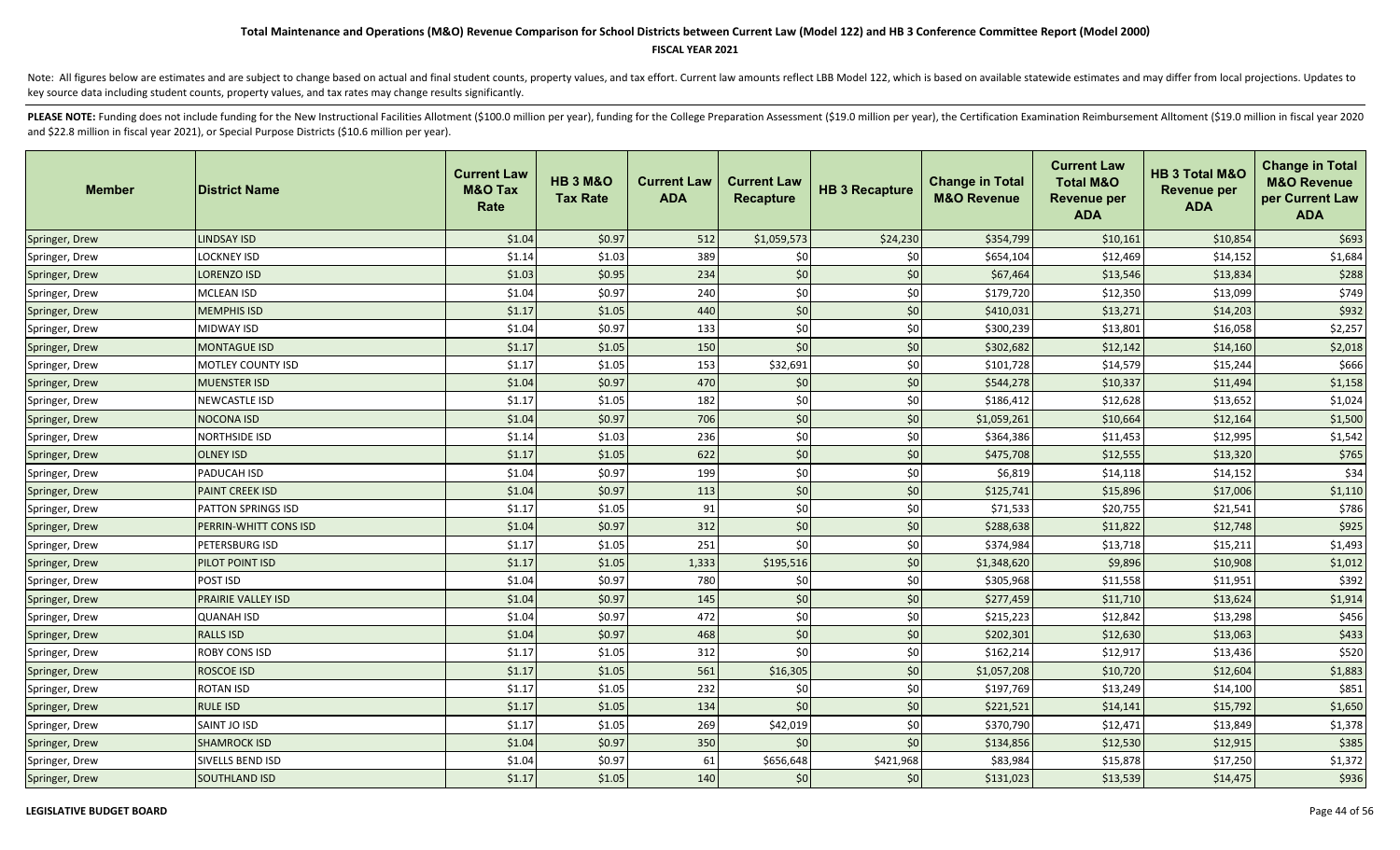### **FISCAL YEAR 2021**

Note: All figures below are estimates and are subject to change based on actual and final student counts, property values, and tax effort. Current law amounts reflect LBB Model 122, which is based on available statewide es key source data including student counts, property values, and tax rates may change results significantly.

| <b>Member</b>       | <b>District Name</b>             | <b>Current Law</b><br><b>M&amp;O Tax</b><br>Rate | <b>HB 3 M&amp;O</b><br><b>Tax Rate</b> | <b>Current Law</b><br><b>ADA</b> | <b>Current Law</b><br><b>Recapture</b> | <b>HB 3 Recapture</b> | <b>Change in Total</b><br><b>M&amp;O Revenue</b> | <b>Current Law</b><br><b>Total M&amp;O</b><br><b>Revenue per</b><br><b>ADA</b> | HB 3 Total M&O<br><b>Revenue per</b><br><b>ADA</b> | <b>Change in Total</b><br><b>M&amp;O Revenue</b><br>per Current Law<br><b>ADA</b> |
|---------------------|----------------------------------|--------------------------------------------------|----------------------------------------|----------------------------------|----------------------------------------|-----------------------|--------------------------------------------------|--------------------------------------------------------------------------------|----------------------------------------------------|-----------------------------------------------------------------------------------|
| Springer, Drew      | <b>SPUR ISD</b>                  | \$1.04                                           | \$0.97                                 | 235                              | \$0                                    | \$0                   | \$251,815                                        | \$12,427                                                                       | \$13,498                                           | \$1,072                                                                           |
| Springer, Drew      | <b>STAMFORD ISD</b>              | \$1.17                                           | \$1.05                                 | 619                              | \$0                                    | \$0                   | \$1,131,644                                      | \$11,391                                                                       | \$13,219                                           | \$1,828                                                                           |
| Springer, Drew      | SWEETWATER ISD                   | \$1.10                                           | \$1.00                                 | 1,905                            | \$0                                    | \$0                   | \$1,729,952                                      | \$9,660                                                                        | \$10,568                                           | \$908                                                                             |
| Springer, Drew      | THROCKMORTON ISD                 | \$1.17                                           | \$1.05                                 | 122                              | \$55,251                               | \$7,216               | \$87,864                                         | \$15,133                                                                       | \$15,853                                           | \$720                                                                             |
| Springer, Drew      | TRENT ISD                        | \$1.17                                           | \$1.05                                 | 170                              | \$69,569                               | \$5,424               | \$195,303                                        | \$13,329                                                                       | \$14,477                                           | \$1,149                                                                           |
| Springer, Drew      | <b>TURKEY-QUITAQUE ISD</b>       | \$1.04                                           | \$0.97                                 | 185                              | \$0                                    | \$0                   | \$209,930                                        | \$12,305                                                                       | \$13,440                                           | \$1,135                                                                           |
| Springer, Drew      | VALLEY VIEW ISD                  | \$1.12                                           | \$1.02                                 | 810                              | \$0                                    | \$0                   | \$1,087,756                                      | \$10,760                                                                       | \$12,103                                           | \$1,343                                                                           |
| Springer, Drew      | <b>VERNON ISD</b>                | \$1.04                                           | \$0.97                                 | 1,773                            | \$0                                    | \$0                   | \$1,504,808                                      | \$9,224                                                                        | \$10,073                                           | \$849                                                                             |
| Springer, Drew      | WALNUT BEND ISD                  | \$1.04                                           | \$0.97                                 | 70                               | \$0                                    | \$0                   | \$116,941                                        | \$11,989                                                                       | \$13,659                                           | \$1,671                                                                           |
| Springer, Drew      | <b>WELLINGTON ISD</b>            | \$1.04                                           | \$0.97                                 | 541                              | \$0                                    | \$0                   | \$304,570                                        | \$11,716                                                                       | \$12,279                                           | \$563                                                                             |
| Springer, Drew      | WHEELER ISD                      | \$1.04                                           | \$0.97                                 | 424                              | \$0                                    | \$0                   | \$570,465                                        | \$10,723                                                                       | \$12,069                                           | \$1,345                                                                           |
| Springer, Drew      | <b>WHITESBORO ISD</b>            | \$1.17                                           | \$1.05                                 | 1,480                            | \$208,190                              | \$0                   | \$1,083,820                                      | \$9,489                                                                        | \$10,221                                           | \$732                                                                             |
| Springer, Drew      | WOODSON ISD                      | \$1.17                                           | \$1.05                                 | 130                              | \$0                                    | \$0                   | \$190,642                                        | \$16,370                                                                       | \$17,837                                           | \$1,466                                                                           |
| Stephenson, Phil    | <b>BOLING ISD</b>                | \$1.04                                           | \$0.97                                 | 1,107                            | \$0                                    | \$0                   | \$953,732                                        | \$9,578                                                                        | \$10,439                                           | \$861                                                                             |
| Stephenson, Phil    | <b>BRAZOS ISD</b>                | \$1.04                                           | \$0.97                                 | 745                              | \$0                                    | \$0                   | \$974,458                                        | \$11,208                                                                       | \$12,516                                           | \$1,308                                                                           |
| Stephenson, Phil    | <b>EAST BERNARD ISD</b>          | \$1.17                                           | \$1.05                                 | 894                              | \$0                                    | \$0                   | \$779,238                                        | \$10,820                                                                       | \$11,692                                           | \$872                                                                             |
| Stephenson, Phil    | EDNA ISD                         | \$1.06                                           | \$0.99                                 | 1,434                            | \$0                                    | \$0                   | \$1,017,577                                      | \$9,632                                                                        | \$10,342                                           | \$710                                                                             |
| Stephenson, Phil    | <b>EL CAMPO ISD</b>              | \$1.17                                           | \$1.05                                 | 3,372                            | \$0                                    | \$0                   | \$2,150,533                                      | \$9,644                                                                        | \$10,282                                           | \$638                                                                             |
| Stephenson, Phil    | FORT BEND ISD                    | \$1.06                                           | \$0.99                                 | 74,705                           | \$0                                    | \$0                   | \$20,590,848                                     | \$8,480                                                                        | \$8,756                                            | \$276                                                                             |
| Stephenson, Phil    | <b>GANADO ISD</b>                | \$1.04                                           | \$0.97                                 | 747                              | $$0$$                                  | $$0$$                 | \$857,940                                        | \$10,472                                                                       | \$11,622                                           | \$1,149                                                                           |
| Stephenson, Phil    | <b>INDUSTRIAL ISD</b>            | \$1.09                                           | \$1.00                                 | 1,115                            | \$1,213,792                            | \$0                   | \$363,167                                        | \$10,021                                                                       | \$10,347                                           | \$326                                                                             |
| Stephenson, Phil    | LAMAR CONSOLIDATED ISD           | \$1.06                                           | \$0.99                                 | 34,177                           | \$0                                    | \$0                   | \$19,630,720                                     | \$8,479                                                                        | \$9,053                                            | \$574                                                                             |
| Stephenson, Phil    | LOUISE ISD                       | \$1.17                                           | \$1.05                                 | 470                              | \$0                                    | \$0                   | \$458,798                                        | \$12,857                                                                       | \$13,833                                           | \$976                                                                             |
| Stephenson, Phil    | <b>NEEDVILLE ISD</b>             | \$1.17                                           | \$1.05                                 | 3,250                            | \$0                                    | \$0                   | \$2,624,380                                      | \$9,352                                                                        | \$10,160                                           | \$808                                                                             |
| Stephenson, Phil    | <b>PALACIOS ISD</b>              | \$1.04                                           | \$0.97                                 | 1,269                            | \$2,036,759                            | \$0                   | \$427,984                                        | \$10,377                                                                       | \$10,714                                           | \$337                                                                             |
| Stephenson, Phil    | <b>WHARTON ISD</b>               | \$1.09                                           | \$1.00                                 | 1,869                            | \$222,320                              | \$0                   | \$626,794                                        | \$10,201                                                                       | \$10,536                                           | \$335                                                                             |
| Stickland, Jonathan | <b>ARLINGTON ISD</b>             | \$1.04                                           | \$0.97                                 | 53,376                           | \$0                                    | \$0                   | \$38,300,395                                     | \$8,499                                                                        | \$9,216                                            | \$718                                                                             |
| Stickland, Jonathan | <b>BIRDVILLE ISD</b>             | \$1.04                                           | \$0.97                                 | 21,994                           | \$0                                    | \$0                   | \$9,548,687                                      | \$8,475                                                                        | \$8,909                                            | \$434                                                                             |
| Stickland, Jonathan | <b>GRAPEVINE-COLLEYVILLE ISD</b> | \$1.04                                           | \$0.97                                 | 13,112                           | \$73,579,237                           | \$54,957,459          | \$3,406,307                                      | \$7,993                                                                        | \$8,252                                            | \$260                                                                             |
| Stickland, Jonathan | HURST-EULESS-BEDFORD ISD         | \$1.04                                           | \$0.97                                 | 23,916                           | \$0                                    | \$0                   | \$9,121,176                                      | \$8,235                                                                        | \$8,616                                            | \$381                                                                             |
| Stucky, Lynn        | <b>ARGYLE ISD</b>                | \$1.10                                           | \$1.00                                 | 3,790                            | \$342,493                              | \$2,611               | \$2,708,484                                      | \$7,740                                                                        | \$8,455                                            | \$715                                                                             |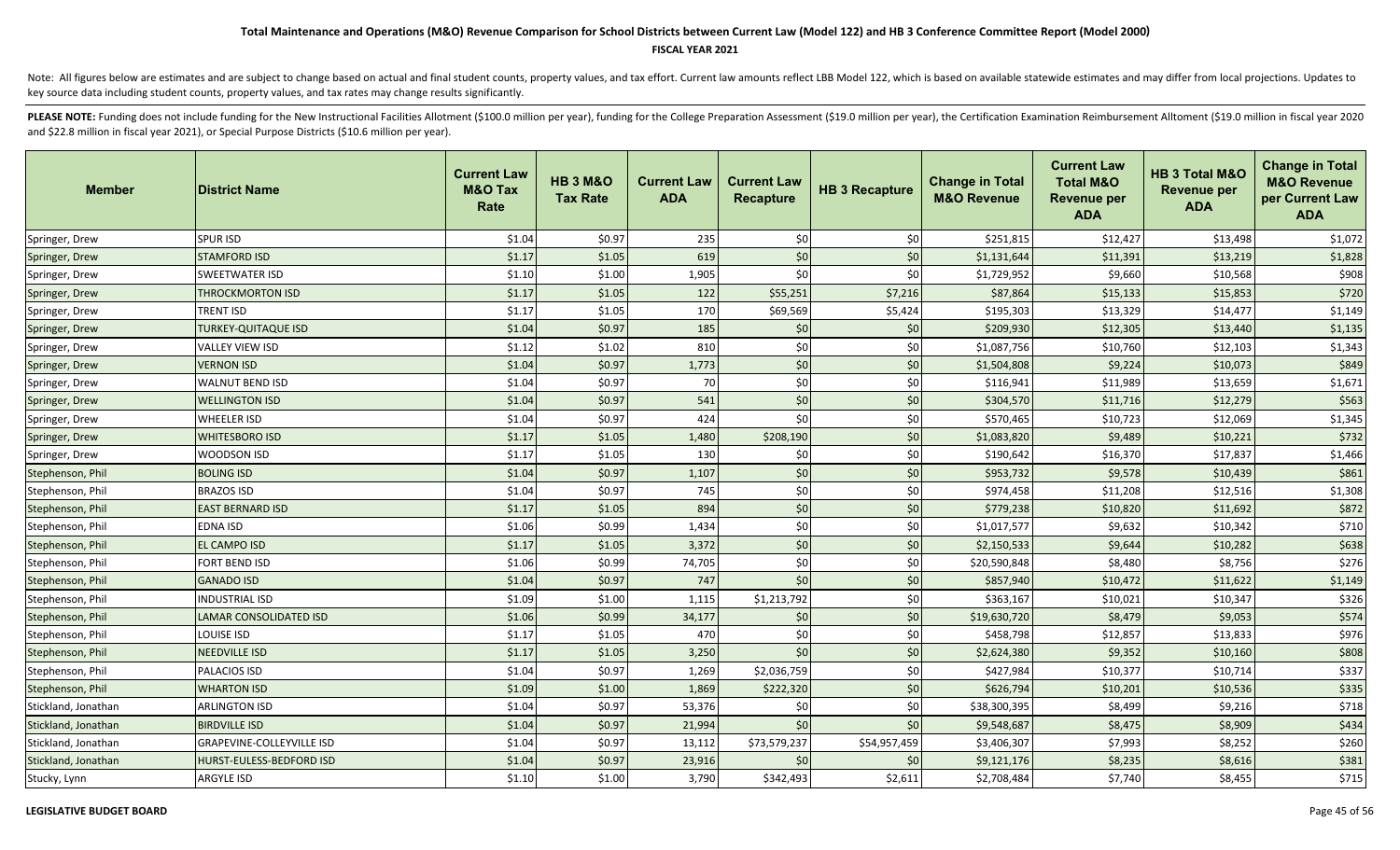### **FISCAL YEAR 2021**

Note: All figures below are estimates and are subject to change based on actual and final student counts, property values, and tax effort. Current law amounts reflect LBB Model 122, which is based on available statewide es key source data including student counts, property values, and tax rates may change results significantly.

| <b>Member</b>       | <b>District Name</b>   | <b>Current Law</b><br><b>M&amp;O Tax</b><br>Rate | <b>HB 3 M&amp;O</b><br><b>Tax Rate</b> | <b>Current Law</b><br><b>ADA</b> | <b>Current Law</b><br><b>Recapture</b> | <b>HB 3 Recapture</b> | <b>Change in Total</b><br><b>M&amp;O Revenue</b> | <b>Current Law</b><br><b>Total M&amp;O</b><br><b>Revenue per</b><br><b>ADA</b> | HB 3 Total M&O<br><b>Revenue per</b><br><b>ADA</b> | <b>Change in Total</b><br><b>M&amp;O Revenue</b><br>per Current Law<br><b>ADA</b> |
|---------------------|------------------------|--------------------------------------------------|----------------------------------------|----------------------------------|----------------------------------------|-----------------------|--------------------------------------------------|--------------------------------------------------------------------------------|----------------------------------------------------|-----------------------------------------------------------------------------------|
| Stucky, Lynn        | <b>DENTON ISD</b>      | \$1.06                                           | \$0.99                                 | 30,067                           | \$0                                    | \$0                   | \$20,827,400                                     | \$8,395                                                                        | \$9,088                                            | \$693                                                                             |
| Stucky, Lynn        | <b>KRUM ISD</b>        | \$1.17                                           | \$1.05                                 | 2,051                            | \$0                                    | \$0                   | \$1,192,152                                      | \$9,356                                                                        | \$9,938                                            | \$581                                                                             |
| Stucky, Lynn        | <b>LAKE DALLAS ISD</b> | \$1.17                                           | \$1.05                                 | 3,892                            | \$376,929                              | \$0                   | \$2,792,979                                      | \$9,001                                                                        | \$9,719                                            | \$718                                                                             |
| Stucky, Lynn        | PONDER ISD             | \$1.04                                           | \$0.97                                 | 1,718                            | \$0                                    | \$0                   | \$1,747,964                                      | \$8,117                                                                        | \$9,134                                            | \$1,017                                                                           |
| Stucky, Lynn        | <b>SANGER ISD</b>      | \$1.17                                           | \$1.05                                 | 2,565                            | \$55,630                               | \$0                   | \$1,379,693                                      | \$9,269                                                                        | \$9,806                                            | \$538                                                                             |
| Stucky, Lynn        | <b>SLIDELL ISD</b>     | \$1.06                                           | \$0.99                                 | 228                              | \$711,659                              | \$104,587             | \$260,831                                        | \$11,783                                                                       | \$12,927                                           | \$1,144                                                                           |
| Swanson, Valoree    | <b>ALDINE ISD</b>      | \$1.15                                           | \$1.08                                 | 60,260                           | \$0                                    | \$0                   | \$55,483,826                                     | \$9,465                                                                        | \$10,386                                           | \$921                                                                             |
| Swanson, Valoree    | <b>KLEIN ISD</b>       | \$1.06                                           | \$0.99                                 | 51,122                           | \$0                                    | \$0                   | \$32,006,230                                     | \$8,486                                                                        | \$9,112                                            | \$626                                                                             |
| Swanson, Valoree    | <b>SPRING ISD</b>      | \$1.06                                           | \$0.99                                 | 32,650                           | \$0                                    | \$0                   | \$10,294,782                                     | \$9,131                                                                        | \$9,447                                            | \$315                                                                             |
| Swanson, Valoree    | <b>TOMBALL ISD</b>     | \$1.04                                           | \$0.97                                 | 17,790                           | \$3,326,579                            | \$0                   | \$6,285,027                                      | \$7,866                                                                        | \$8,220                                            | \$353                                                                             |
| Talarico, James     | <b>COUPLAND ISD</b>    | \$1.04                                           | \$0.97                                 | 170                              | \$0                                    | \$0                   | \$333,439                                        | \$10,176                                                                       | \$12,137                                           | \$1,961                                                                           |
| Talarico, James     | <b>GEORGETOWN ISD</b>  | \$1.08                                           | \$1.00                                 | 11,902                           | \$28,548,995                           | \$5,219,294           | \$10,387,441                                     | \$8,342                                                                        | \$9,215                                            | \$873                                                                             |
| Talarico, James     | <b>HUTTO ISD</b>       | \$1.17                                           | \$1.05                                 | 7,812                            | \$249,441                              | \$0                   | \$8,043,896                                      | \$8,540                                                                        | \$9,570                                            | \$1,030                                                                           |
| Talarico, James     | <b>LEANDER ISD</b>     | \$1.04                                           | \$0.97                                 | 40,250                           | \$8,871,927                            | \$0                   | \$18,498,773                                     | \$7,904                                                                        | \$8,363                                            | \$460                                                                             |
| Talarico, James     | <b>ROUND ROCK ISD</b>  | \$1.04                                           | \$0.97                                 | 48,680                           | \$68,075,541                           | \$5,759,472           | \$18,869,690                                     | \$7,882                                                                        | \$8,269                                            | \$388                                                                             |
| Talarico, James     | <b>TAYLOR ISD</b>      | \$1.17                                           | \$1.05                                 | 2,955                            | \$0                                    | \$0                   | \$2,356,332                                      | \$9,553                                                                        | \$10,350                                           | \$797                                                                             |
| Talarico, James     | <b>THRALL ISD</b>      | \$1.17                                           | \$1.05                                 | 675                              | \$0                                    | \$0                   | \$1,003,073                                      | \$10,868                                                                       | \$12,354                                           | \$1,486                                                                           |
| Thierry, Shawn      | ALIEF ISD              | \$1.13                                           | \$1.02                                 | 42,128                           | \$0                                    | \$0                   | \$35,826,157                                     | \$9,348                                                                        | \$10,198                                           | \$850                                                                             |
| Thierry, Shawn      | <b>HOUSTON ISD</b>     | \$1.04                                           | \$0.97                                 | 187,105                          | \$395,584,455                          | \$45,413,592          | \$124,763,781                                    | \$8,787                                                                        | \$9,453                                            | \$667                                                                             |
| Thompson, Ed        | <b>ALVIN ISD</b>       | \$1.17                                           | \$1.05                                 | 27,015                           | \$0                                    | \$0                   | \$15,312,111                                     | \$9,181                                                                        | \$9,748                                            | \$567                                                                             |
| Thompson, Ed        | <b>ANGLETON ISD</b>    | \$1.04                                           | \$0.97                                 | 6,542                            | \$0                                    | \$0                   | \$2,223,514                                      | \$8,610                                                                        | \$8,950                                            | \$340                                                                             |
| Thompson, Ed        | <b>DANBURY ISD</b>     | \$1.17                                           | \$1.05                                 | 770                              | \$0                                    | \$0                   | \$615,817                                        | \$10,587                                                                       | \$11,386                                           | \$800                                                                             |
| Thompson, Ed        | <b>PEARLAND ISD</b>    | \$1.06                                           | \$0.99                                 | 20,797                           | \$0                                    | \$0                   | \$6,927,405                                      | \$8,209                                                                        | \$8,542                                            | \$333                                                                             |
| Thompson, Senfronia | <b>ALDINE ISD</b>      | \$1.15                                           | \$1.08                                 | 60,260                           | \$0                                    | \$0                   | \$55,483,826                                     | \$9,465                                                                        | \$10,386                                           | \$921                                                                             |
| Thompson, Senfronia | <b>HOUSTON ISD</b>     | \$1.04                                           | \$0.97                                 | 187,105                          | \$395,584,455                          | \$45,413,592          | \$124,763,781                                    | \$8,787                                                                        | \$9,453                                            | \$667                                                                             |
| Thompson, Senfronia | <b>HUMBLE ISD</b>      | \$1.17                                           | \$1.05                                 | 43,417                           | \$0                                    | \$0                   | \$24,281,800                                     | \$8,543                                                                        | \$9,103                                            | \$559                                                                             |
| Thompson, Senfronia | <b>SPRING ISD</b>      | \$1.06                                           | \$0.99                                 | 32,650                           | \$0                                    | \$0                   | \$10,294,782                                     | \$9,131                                                                        | \$9,447                                            | \$315                                                                             |
| Tinderholt, Tony    | <b>ARLINGTON ISD</b>   | \$1.04                                           | \$0.97                                 | 53,376                           | \$0                                    | \$0                   | \$38,300,395                                     | \$8,499                                                                        | \$9,216                                            | \$718                                                                             |
| Tinderholt, Tony    | <b>KENNEDALE ISD</b>   | \$1.17                                           | \$1.05                                 | 2,931                            | \$281,880                              | \$0                   | \$1,582,949                                      | \$8,988                                                                        | \$9,528                                            | \$540                                                                             |
| Tinderholt, Tony    | MANSFIELD ISD          | \$1.04                                           | \$0.97                                 | 34,088                           | \$0                                    | \$0                   | \$11,252,351                                     | \$8,149                                                                        | \$8,479                                            | \$330                                                                             |
| Toth, Steve         | <b>CONROE ISD</b>      | \$1.06                                           | \$0.99                                 | 61,771                           | \$0                                    | \$0                   | \$35,332,195                                     | \$8,269                                                                        | \$8,841                                            | \$572                                                                             |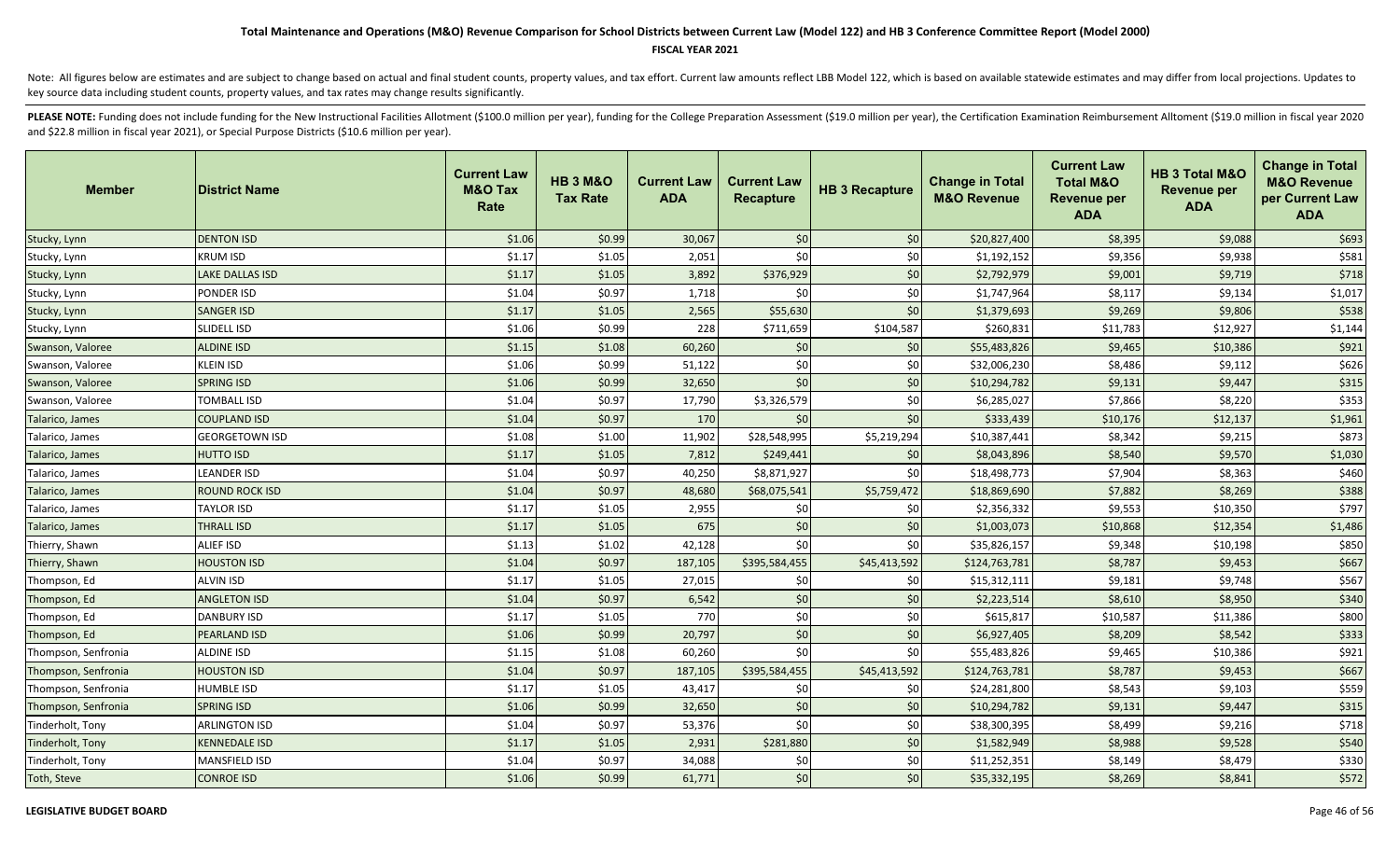### **FISCAL YEAR 2021**

Note: All figures below are estimates and are subject to change based on actual and final student counts, property values, and tax effort. Current law amounts reflect LBB Model 122, which is based on available statewide es key source data including student counts, property values, and tax rates may change results significantly.

| <b>Member</b>   | <b>District Name</b>     | <b>Current Law</b><br><b>M&amp;O Tax</b><br>Rate | <b>HB 3 M&amp;O</b><br><b>Tax Rate</b> | <b>Current Law</b><br><b>ADA</b> | <b>Current Law</b><br><b>Recapture</b> | <b>HB 3 Recapture</b> | <b>Change in Total</b><br><b>M&amp;O Revenue</b> | <b>Current Law</b><br><b>Total M&amp;O</b><br><b>Revenue per</b><br><b>ADA</b> | HB 3 Total M&O<br><b>Revenue per</b><br><b>ADA</b> | <b>Change in Total</b><br><b>M&amp;O Revenue</b><br>per Current Law<br><b>ADA</b> |
|-----------------|--------------------------|--------------------------------------------------|----------------------------------------|----------------------------------|----------------------------------------|-----------------------|--------------------------------------------------|--------------------------------------------------------------------------------|----------------------------------------------------|-----------------------------------------------------------------------------------|
| Toth, Steve     | <b>MAGNOLIA ISD</b>      | \$1.04                                           | \$0.97                                 | 12,605                           | \$0                                    | \$0                   | \$4,479,996                                      | \$8,188                                                                        | \$8,544                                            | \$355                                                                             |
| Toth, Steve     | <b>MONTGOMERY ISD</b>    | \$1.04                                           | \$0.97                                 | 9,051                            | \$4,732,319                            | \$0                   | \$4,000,866                                      | \$7,875                                                                        | \$8,317                                            | \$442                                                                             |
| Turner, Chris   | <b>ARLINGTON ISD</b>     | \$1.04                                           | \$0.97                                 | 53,376                           | \$0                                    | \$0                   | \$38,300,395                                     | \$8,499                                                                        | \$9,216                                            | \$718                                                                             |
| Turner, Chris   | <b>MANSFIELD ISD</b>     | \$1.04                                           | \$0.97                                 | 34,088                           | \$0                                    | \$0                   | \$11,252,351                                     | \$8,149                                                                        | \$8,479                                            | \$330                                                                             |
| Turner, John    | <b>DALLAS ISD</b>        | \$1.17                                           | \$1.05                                 | 137,000                          | \$268,406,418                          | \$15,148,240          | \$52,357,999                                     | \$9,920                                                                        | \$10,302                                           | \$382                                                                             |
| Turner, John    | <b>RICHARDSON ISD</b>    | \$1.17                                           | \$1.05                                 | 37,103                           | \$8,604,765                            | \$563,803             | \$19,200,914                                     | \$8,752                                                                        | \$9,270                                            | \$518                                                                             |
| VanDeaver, Gary | AVERY ISD                | \$1.17                                           | \$1.05                                 | 332                              | \$0                                    | \$0                   | \$430,433                                        | \$12,506                                                                       | \$13,802                                           | \$1,296                                                                           |
| VanDeaver, Gary | <b>CHISUM ISD</b>        | \$1.04                                           | \$0.97                                 | 878                              | \$3,622,006                            | \$1,456,965           | \$1,056,263                                      | \$10,057                                                                       | \$11,259                                           | \$1,202                                                                           |
| VanDeaver, Gary | <b>CLARKSVILLE ISD</b>   | \$1.04                                           | \$0.97                                 | 470                              | \$0                                    | \$0                   | \$175,068                                        | \$12,643                                                                       | \$13,016                                           | \$372                                                                             |
| VanDeaver, Gary | <b>DEKALB ISD</b>        | \$1.17                                           | \$1.05                                 | 740                              | \$0                                    | \$0                   | \$1,078,562                                      | \$11,391                                                                       | \$12,849                                           | \$1,458                                                                           |
| VanDeaver, Gary | <b>DETROIT ISD</b>       | \$1.17                                           | \$1.05                                 | 487                              | \$0                                    | \$0                   | \$639,021                                        | \$12,121                                                                       | \$13,434                                           | \$1,312                                                                           |
| VanDeaver, Gary | <b>HONEY GROVE ISD</b>   | \$1.04                                           | \$0.97                                 | 595                              | \$0                                    | \$0                   | \$714,031                                        | \$11,441                                                                       | \$12,642                                           | \$1,201                                                                           |
| VanDeaver, Gary | <b>HOOKS ISD</b>         | \$1.17                                           | \$1.05                                 | 875                              | \$0                                    | \$0                   | \$1,397,410                                      | \$10,818                                                                       | \$12,415                                           | \$1,597                                                                           |
| VanDeaver, Gary | <b>HUBBARD ISD</b>       | \$1.04                                           | \$0.97                                 | 77                               | \$0                                    | \$0                   | \$182,635                                        | \$11,746                                                                       | \$14,118                                           | \$2,372                                                                           |
| VanDeaver, Gary | <b>LEARY ISD</b>         | \$1.04                                           | \$0.97                                 | 90                               | $$0$$                                  | \$0                   | \$155,534                                        | \$12,472                                                                       | \$14,200                                           | \$1,728                                                                           |
| VanDeaver, Gary | LIBERTY-EYLAU ISD        | \$1.17                                           | \$1.05                                 | 2,165                            | \$0                                    | \$0                   | \$1,982,330                                      | \$9,907                                                                        | \$10,823                                           | \$916                                                                             |
| VanDeaver, Gary | MALTA ISD                | \$1.04                                           | \$0.97                                 | 178                              | $$0$$                                  | \$0                   | \$376,039                                        | \$10,203                                                                       | \$12,316                                           | \$2,113                                                                           |
| VanDeaver, Gary | <b>MAUD ISD</b>          | \$1.17                                           | \$1.05                                 | 430                              | $$0$$                                  | \$0                   | \$637,501                                        | \$11,895                                                                       | \$13,377                                           | \$1,483                                                                           |
| VanDeaver, Gary | <b>MOUNT VERNON ISD</b>  | \$1.04                                           | \$0.97                                 | 1,532                            | \$0                                    | \$0                   | \$1,630,199                                      | \$9,052                                                                        | \$10,116                                           | \$1,064                                                                           |
| VanDeaver, Gary | <b>NEW BOSTON ISD</b>    | \$1.17                                           | \$1.05                                 | 1,166                            | $$0$                                   | \$0                   | \$1,138,862                                      | \$11,065                                                                       | \$12,043                                           | \$977                                                                             |
| VanDeaver, Gary | <b>NORTH LAMAR ISD</b>   | \$1.04                                           | \$0.97                                 | 2,255                            | \$0                                    | \$0                   | \$1,621,186                                      | \$8,980                                                                        | \$9,699                                            | \$719                                                                             |
| VanDeaver, Gary | <b>PARIS ISD</b>         | \$1.17                                           | \$1.05                                 | 3,506                            | \$0                                    | \$0                   | \$3,501,949                                      | \$9,638                                                                        | \$10,637                                           | \$999                                                                             |
| VanDeaver, Gary | PLEASANT GROVE ISD       | \$1.09                                           | \$1.00                                 | 2,084                            | \$34,661                               | \$0                   | \$1,467,912                                      | \$8,533                                                                        | \$9,238                                            | \$704                                                                             |
| VanDeaver, Gary | PRAIRILAND ISD           | \$1.04                                           | \$0.97                                 | 1,094                            | \$0                                    | \$0                   | \$1,170,639                                      | \$9,331                                                                        | \$10,401                                           | \$1,070                                                                           |
| VanDeaver, Gary | <b>RED LICK ISD</b>      | \$1.04                                           | \$0.97                                 | 497                              | \$0                                    | \$0                   | \$677,234                                        | \$8,903                                                                        | \$10,265                                           | \$1,363                                                                           |
| VanDeaver, Gary | <b>REDWATER ISD</b>      | \$1.17                                           | \$1.05                                 | 1,095                            | \$0                                    | \$0                   | \$1,361,039                                      | \$9,661                                                                        | \$10,904                                           | \$1,243                                                                           |
| VanDeaver, Gary | RIVERCREST               | \$1.17                                           | \$1.05                                 | 655                              | \$0                                    | \$0                   | \$1,052,481                                      | \$11,526                                                                       | \$13,132                                           | \$1,606                                                                           |
| VanDeaver, Gary | <b>ROXTON ISD</b>        | \$1.17                                           | \$1.05                                 | 147                              | \$27,830                               | \$0                   | \$143,534                                        | \$13,953                                                                       | \$14,926                                           | \$973                                                                             |
| VanDeaver, Gary | SALTILLO ISD             | \$1.04                                           | \$0.97                                 | 222                              | \$0                                    | \$0                   | \$294,756                                        | \$12,212                                                                       | \$13,539                                           | \$1,327                                                                           |
| VanDeaver, Gary | <b>SIMMS ISD</b>         | \$1.17                                           | \$1.05                                 | 458                              | \$0                                    | \$0                   | \$720,424                                        | \$12,041                                                                       | \$13,615                                           | \$1,575                                                                           |
| VanDeaver, Gary | <b>SULPHUR BLUFF ISD</b> | \$1.17                                           | \$1.05                                 | 215                              | \$0                                    | \$0                   | \$403,783                                        | \$12,658                                                                       | \$14,536                                           | \$1,878                                                                           |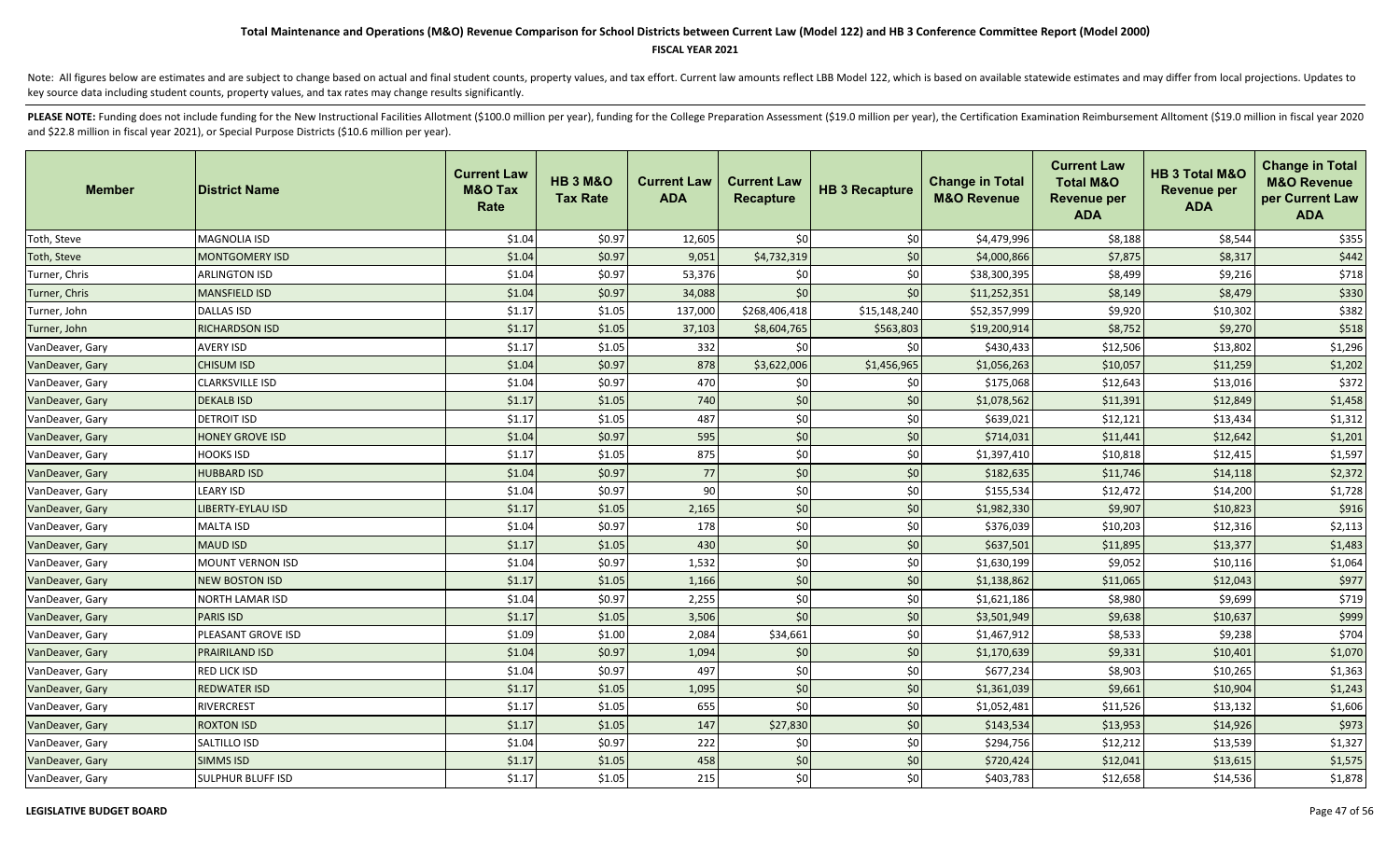### **FISCAL YEAR 2021**

Note: All figures below are estimates and are subject to change based on actual and final student counts, property values, and tax effort. Current law amounts reflect LBB Model 122, which is based on available statewide es key source data including student counts, property values, and tax rates may change results significantly.

| <b>Member</b>   | <b>District Name</b>        | <b>Current Law</b><br><b>M&amp;O Tax</b><br>Rate | <b>HB 3 M&amp;O</b><br><b>Tax Rate</b> | <b>Current Law</b><br><b>ADA</b> | <b>Current Law</b><br><b>Recapture</b> | <b>HB 3 Recapture</b> | <b>Change in Total</b><br><b>M&amp;O Revenue</b> | <b>Current Law</b><br><b>Total M&amp;O</b><br><b>Revenue per</b><br><b>ADA</b> | HB 3 Total M&O<br><b>Revenue per</b><br><b>ADA</b> | <b>Change in Total</b><br><b>M&amp;O Revenue</b><br>per Current Law<br><b>ADA</b> |
|-----------------|-----------------------------|--------------------------------------------------|----------------------------------------|----------------------------------|----------------------------------------|-----------------------|--------------------------------------------------|--------------------------------------------------------------------------------|----------------------------------------------------|-----------------------------------------------------------------------------------|
| VanDeaver, Gary | <b>TEXARKANA ISD</b>        | \$1.17                                           | \$1.05                                 | 6,530                            | \$0                                    | \$0                   | \$6,332,284                                      | \$9,033                                                                        | \$10,003                                           | \$970                                                                             |
| VanDeaver, Gary | WINNSBORO ISD               | \$1.17                                           | \$1.05                                 | 1,415                            | $$0$$                                  | \$0                   | \$1,664,833                                      | \$9,609                                                                        | \$10,786                                           | \$1,177                                                                           |
| Vo, Hubert      | <b>ALIEF ISD</b>            | \$1.13                                           | \$1.02                                 | 42,128                           | $$0$$                                  | \$0                   | \$35,826,157                                     | \$9,348                                                                        | \$10,198                                           | \$850                                                                             |
| Vo, Hubert      | <b>KATY ISD</b>             | \$1.15                                           | \$1.07                                 | 80,661                           | \$0                                    | \$0                   | \$37,285,543                                     | \$8,891                                                                        | \$9,354                                            | \$462                                                                             |
| Walle, Armando  | <b>ALDINE ISD</b>           | \$1.15                                           | \$1.08                                 | 60,260                           | \$0                                    | \$0                   | \$55,483,826                                     | \$9,465                                                                        | \$10,386                                           | \$921                                                                             |
| Walle, Armando  | <b>HOUSTON ISD</b>          | \$1.04                                           | \$0.97                                 | 187,105                          | \$395,584,455                          | \$45,413,592          | \$124,763,781                                    | \$8,787                                                                        | \$9,453                                            | \$667                                                                             |
| White, James    | <b>BIG SANDY ISD</b>        | \$1.17                                           | \$1.05                                 | 460                              | \$19,758                               | \$0                   | \$590,819                                        | \$11,666                                                                       | \$12,951                                           | \$1,285                                                                           |
| White, James    | <b>BROOKELAND ISD</b>       | \$1.04                                           | \$0.97                                 | 380                              | \$0                                    | \$0                   | \$488,711                                        | \$10,910                                                                       | \$12,196                                           | \$1,286                                                                           |
| White, James    | <b>BUNA ISD</b>             | \$1.17                                           | \$1.05                                 | 1,415                            | \$0                                    | \$0                   | \$1,808,852                                      | \$9,933                                                                        | \$11,211                                           | \$1,278                                                                           |
| White, James    | <b>BURKEVILLE ISD</b>       | \$1.17                                           | \$1.05                                 | 258                              | \$35,987                               | \$0                   | \$28,187                                         | \$13,665                                                                       | \$13,774                                           | \$109                                                                             |
| White, James    | <b>CHESTER ISD</b>          | \$1.17                                           | \$1.05                                 | 210                              | \$0                                    | \$0                   | \$271,441                                        | \$12,638                                                                       | \$13,929                                           | \$1,291                                                                           |
| White, James    | <b>COLMESNEIL ISD</b>       | \$1.12                                           | \$1.02                                 | 455                              | \$0                                    | \$0                   | \$712,809                                        | \$12,268                                                                       | \$13,835                                           | \$1,567                                                                           |
| White, James    | <b>CORRIGAN-CAMDEN ISD</b>  | \$1.04                                           | \$0.97                                 | 760                              | \$0                                    | \$0                   | \$845,810                                        | \$10,769                                                                       | \$11,882                                           | \$1,113                                                                           |
| White, James    | <b>DEWEYVILLE ISD</b>       | \$1.04                                           | \$0.97                                 | 463                              | \$1,451,604                            | \$255,796             | \$469,467                                        | \$12,063                                                                       | \$13,078                                           | \$1,015                                                                           |
| White, James    | <b>EVADALE ISD</b>          | \$1.17                                           | \$1.05                                 | 466                              | \$59,675                               | \$0                   | \$345,676                                        | \$11,919                                                                       | \$12,661                                           | \$742                                                                             |
| White, James    | GOODRICH ISD                | \$1.17                                           | \$1.05                                 | 227                              | \$0                                    | \$0                   | \$249,831                                        | \$13,367                                                                       | \$14,467                                           | \$1,101                                                                           |
| White, James    | <b>HARDIN-JEFFERSON ISD</b> | \$1.04                                           | \$0.97                                 | 2,235                            | \$0                                    | \$0                   | \$1,873,286                                      | \$7,837                                                                        | \$8,675                                            | \$838                                                                             |
| White, James    | JASPER ISD                  | \$1.17                                           | \$1.05                                 | 2,210                            | \$0                                    | \$0                   | \$2,259,431                                      | \$10,054                                                                       | \$11,077                                           | \$1,022                                                                           |
| White, James    | KIRBYVILLE ISD              | \$1.17                                           | \$1.05                                 | 1,402                            | $$0$$                                  | \$0                   | \$1,328,585                                      | \$9,845                                                                        | \$10,793                                           | \$948                                                                             |
| White, James    | KOUNTZE ISD                 | \$1.17                                           | \$1.05                                 | 1,070                            | \$0                                    | \$0                   | \$1,055,933                                      | \$10,220                                                                       | \$11,207                                           | \$987                                                                             |
| White, James    | <b>LEGGETT ISD</b>          | \$1.04                                           | \$0.97                                 | 166                              | \$0                                    | \$0                   | \$278,093                                        | \$12,651                                                                       | \$14,326                                           | \$1,675                                                                           |
| White, James    | LIVINGSTON ISD              | \$1.17                                           | \$1.05                                 | 3,650                            | \$26,895                               | \$0                   | \$3,278,168                                      | \$9,650                                                                        | \$10,548                                           | \$898                                                                             |
| White, James    | <b>LUMBERTON ISD</b>        | \$1.04                                           | \$0.97                                 | 3,725                            | $$0$$                                  | \$0                   | \$2,201,911                                      | \$7,904                                                                        | \$8,495                                            | \$591                                                                             |
| White, James    | <b>NEWTON ISD</b>           | \$1.17                                           | \$1.05                                 | 920                              | \$0                                    | \$0                   | \$250,502                                        | \$12,307                                                                       | \$12,579                                           | \$272                                                                             |
| White, James    | <b>ONALASKA ISD</b>         | \$1.06                                           | \$0.99                                 | 1,030                            | \$0                                    | \$0                   | \$1,602,748                                      | \$10,388                                                                       | \$11,944                                           | \$1,556                                                                           |
| White, James    | SILSBEE ISD                 | \$1.17                                           | \$1.05                                 | 2,740                            | \$0                                    | \$0                   | \$3,020,010                                      | \$9,630                                                                        | \$10,732                                           | \$1,102                                                                           |
| White, James    | <b>SPURGER ISD</b>          | \$1.17                                           | \$1.05                                 | 350                              | $$0$$                                  | \$0                   | \$481,301                                        | \$12,570                                                                       | \$13,945                                           | \$1,375                                                                           |
| White, James    | VIDOR ISD                   | \$1.13                                           | \$1.02                                 | 4,285                            | \$0                                    | \$0                   | \$2,875,684                                      | \$8,817                                                                        | \$9,488                                            | \$671                                                                             |
| White, James    | <b>WARREN ISD</b>           | \$1.17                                           | \$1.05                                 | 1,190                            | \$0                                    | \$0                   | \$1,320,309                                      | \$10,387                                                                       | \$11,496                                           | \$1,110                                                                           |
| White, James    | WEST HARDIN COUNTY CONS ISD | \$1.17                                           | \$1.05                                 | 511                              | \$0                                    | \$0                   | \$539,033                                        | \$11,945                                                                       | \$13,000                                           | \$1,055                                                                           |
| White, James    | <b>WOODVILLE ISD</b>        | \$1.16                                           | \$1.04                                 | 1,219                            | \$35,247                               | \$0                   | \$760,653                                        | \$10,983                                                                       | \$11,607                                           | \$624                                                                             |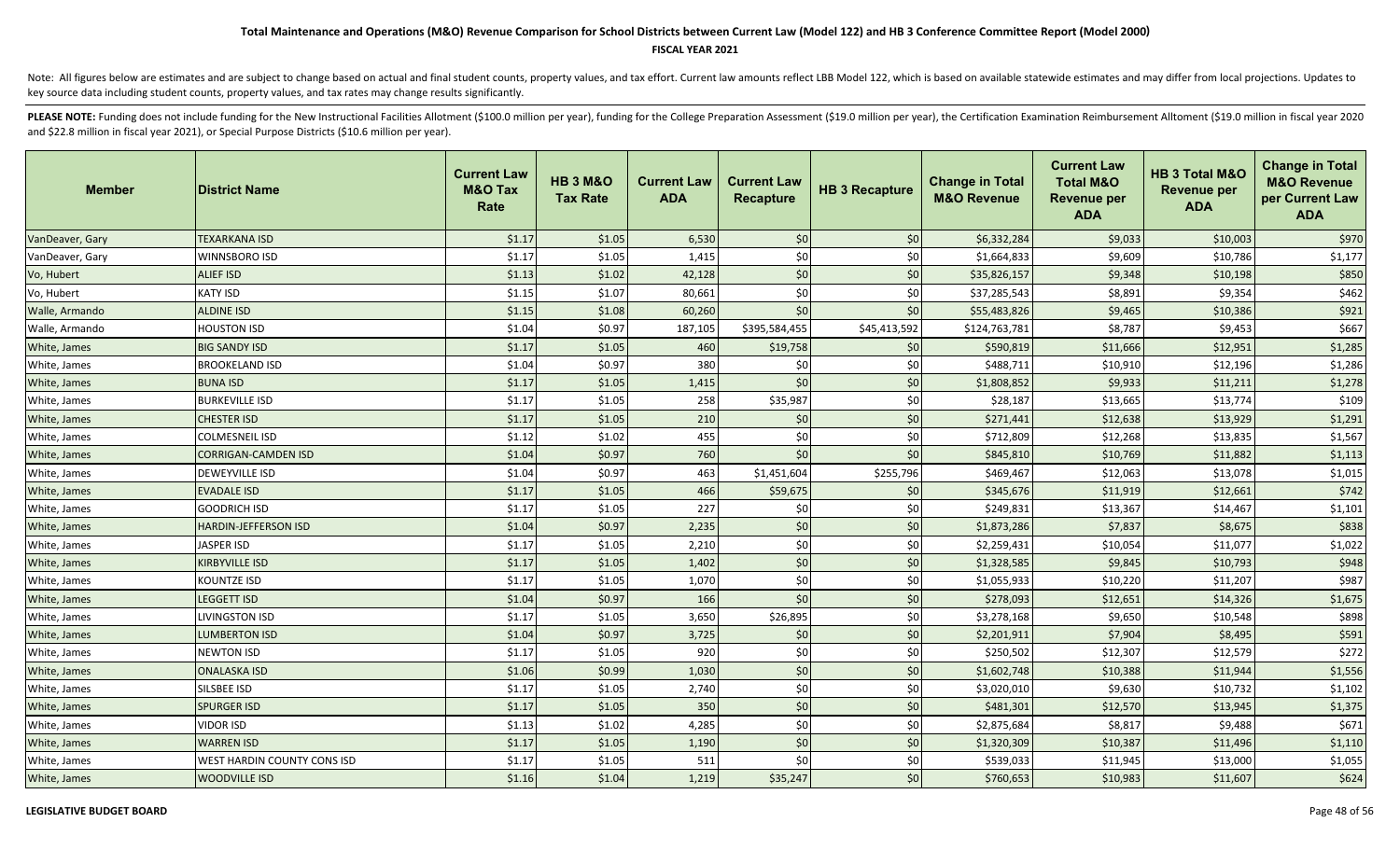### **FISCAL YEAR 2021**

Note: All figures below are estimates and are subject to change based on actual and final student counts, property values, and tax effort. Current law amounts reflect LBB Model 122, which is based on available statewide es key source data including student counts, property values, and tax rates may change results significantly.

| <b>Member</b> | ∣District Name          | <b>Current Law</b><br><b>M&amp;O Tax</b><br>Rate | <b>HB 3 M&amp;O</b><br><b>Tax Rate</b> | <b>Current Law</b><br><b>ADA</b> | <b>Current Law</b><br><b>Recapture</b> | <b>HB 3 Recapture</b> | <b>Change in Total</b><br><b>M&amp;O Revenue</b> | <b>Current Law</b><br><b>Total M&amp;O</b><br><b>Revenue per</b><br><b>ADA</b> | HB 3 Total M&O<br><b>Revenue per</b><br><b>ADA</b> | <b>Change in Total</b><br><b>M&amp;O Revenue</b><br>per Current Law<br><b>ADA</b> |
|---------------|-------------------------|--------------------------------------------------|----------------------------------------|----------------------------------|----------------------------------------|-----------------------|--------------------------------------------------|--------------------------------------------------------------------------------|----------------------------------------------------|-----------------------------------------------------------------------------------|
| Wilson, Terry | <b>BARTLETT ISD</b>     | \$1.04                                           | \$0.97                                 | 320                              | \$0                                    | \$0                   | \$632,672                                        | \$11,386                                                                       | \$13,361                                           | \$1,975                                                                           |
| Wilson, Terry | <b>BUCKHOLTS ISD</b>    | \$1.04                                           | \$0.97                                 | 124                              | \$0                                    | \$0                   | \$147,015                                        | \$13,939                                                                       | \$15,122                                           | \$1,183                                                                           |
| Wilson, Terry | <b>BURNET CONS ISD</b>  | \$1.06                                           | \$0.99                                 | 3,054                            | \$4,237,680                            | \$0                   | \$1,919,632                                      | \$9,383                                                                        | \$10,011                                           | \$629                                                                             |
| Wilson, Terry | <b>CAMERON ISD</b>      | \$1.04                                           | \$0.97                                 | 1,595                            | \$0                                    | \$0                   | \$1,896,003                                      | \$8,992                                                                        | \$10,181                                           | \$1,189                                                                           |
| Wilson, Terry | <b>COUPLAND ISD</b>     | \$1.04                                           | \$0.97                                 | 170                              | \$0                                    | \$0                   | \$333,439                                        | \$10,176                                                                       | \$12,137                                           | \$1,961                                                                           |
| Wilson, Terry | <b>FLORENCE ISD</b>     | \$1.17                                           | \$1.05                                 | 1,052                            | \$0                                    | \$0                   | \$1,122,143                                      | \$10,815                                                                       | \$11,882                                           | \$1,067                                                                           |
| Wilson, Terry | <b>GAUSE ISD</b>        | \$1.04                                           | \$0.97                                 | 154                              | \$0                                    | \$0                   | \$278,441                                        | \$11,559                                                                       | \$13,367                                           | \$1,808                                                                           |
| Wilson, Terry | <b>GEORGETOWN ISD</b>   | \$1.08                                           | \$1.00                                 | 11,902                           | \$28,548,995                           | \$5,219,294           | \$10,387,441                                     | \$8,342                                                                        | \$9,215                                            | \$873                                                                             |
| Wilson, Terry | <b>GRANGER ISD</b>      | \$1.11                                           | \$1.01                                 | 440                              | \$0                                    | \$0                   | \$754,786                                        | \$11,819                                                                       | \$13,534                                           | \$1,715                                                                           |
| Wilson, Terry | <b>HOLLAND ISD</b>      | \$1.04                                           | \$0.97                                 | 630                              | \$0                                    | \$0                   | \$725,502                                        | \$10,324                                                                       | \$11,476                                           | \$1,152                                                                           |
| Wilson, Terry | <b>HUTTO ISD</b>        | \$1.17                                           | \$1.05                                 | 7,812                            | \$249,441                              | \$0                   | \$8,043,896                                      | \$8,540                                                                        | \$9,570                                            | \$1,030                                                                           |
| Wilson, Terry | JARRELL ISD             | \$1.04                                           | \$0.97                                 | 2,074                            | \$0                                    | \$0                   | \$2,355,788                                      | \$8,513                                                                        | \$9,649                                            | \$1,136                                                                           |
| Wilson, Terry | <b>LAMPASAS ISD</b>     | \$1.17                                           | \$1.05                                 | 3,100                            | \$0                                    | \$0                   | \$2,739,921                                      | \$9,390                                                                        | \$10,273                                           | \$884                                                                             |
| Wilson, Terry | <b>LEANDER ISD</b>      | \$1.04                                           | \$0.97                                 | 40,250                           | \$8,871,927                            | \$0                   | \$18,498,773                                     | \$7,904                                                                        | \$8,363                                            | \$460                                                                             |
| Wilson, Terry | <b>LEXINGTON ISD</b>    | \$1.17                                           | \$1.05                                 | 1,005                            | \$0                                    | \$0                   | \$1,121,474                                      | \$10,737                                                                       | \$11,853                                           | \$1,116                                                                           |
| Wilson, Terry | <b>LIBERTY HILL ISD</b> | \$1.04                                           | \$0.97                                 | 4,905                            | \$0                                    | \$0                   | \$4,695,766                                      | \$7,386                                                                        | \$8,343                                            | \$957                                                                             |
| Wilson, Terry | <b>MARBLE FALLS ISD</b> | \$1.05                                           | \$0.98                                 | 3,928                            | \$12,944,640                           | \$5,273,821           | \$2,740,097                                      | \$9,289                                                                        | \$9,987                                            | \$698                                                                             |
| Wilson, Terry | <b>MILANO ISD</b>       | \$1.17                                           | \$1.05                                 | 415                              | \$0                                    | \$0                   | \$567,243                                        | \$12,485                                                                       | \$13,851                                           | \$1,367                                                                           |
| Wilson, Terry | <b>ROCKDALE ISD</b>     | \$1.17                                           | \$1.05                                 | 1,400                            | \$0                                    | \$0                   | \$1,423,140                                      | \$9,873                                                                        | \$10,889                                           | \$1,017                                                                           |
| Wilson, Terry | <b>ROGERS ISD</b>       | \$1.04                                           | \$0.97                                 | 845                              | \$0                                    | \$0                   | \$1,101,257                                      | \$9,740                                                                        | \$11,043                                           | \$1,303                                                                           |
| Wilson, Terry | ROSEBUD-LOTT ISD        | \$1.04                                           | \$0.96                                 | 624                              | \$0                                    | \$0                   | \$259,323                                        | \$11,985                                                                       | \$12,401                                           | \$416                                                                             |
| Wilson, Terry | <b>TAYLOR ISD</b>       | \$1.17                                           | \$1.05                                 | 2,955                            | \$0                                    | \$0                   | \$2,356,332                                      | \$9,553                                                                        | \$10,350                                           | \$797                                                                             |
| Wilson, Terry | <b>THORNDALE ISD</b>    | \$1.17                                           | \$1.05                                 | 515                              | \$0                                    | \$0                   | \$462,519                                        | \$12,193                                                                       | \$13,091                                           | \$898                                                                             |
| Wilson, Terry | <b>THRALL ISD</b>       | \$1.17                                           | \$1.05                                 | 675                              | \$0                                    | \$0                   | \$1,003,073                                      | \$10,868                                                                       | \$12,354                                           | \$1,486                                                                           |
| Wray, John    | <b>AVALON ISD</b>       | \$1.17                                           | \$1.05                                 | 387                              | \$0                                    | \$0                   | \$595,966                                        | \$12,517                                                                       | \$14,058                                           | \$1,541                                                                           |
| Wray, John    | <b>CROSS ROADS ISD</b>  | \$1.17                                           | \$1.05                                 | 474                              | \$2,157                                | \$0                   | \$611,619                                        | \$12,187                                                                       | \$13,477                                           | \$1,290                                                                           |
| Wray, John    | <b>ENNIS ISD</b>        | \$1.17                                           | \$1.05                                 | 5,397                            | \$0                                    | \$0                   | \$4,709,054                                      | \$9,133                                                                        | \$10,006                                           | \$872                                                                             |
| Wray, John    | <b>FERRIS ISD</b>       | \$1.17                                           | \$1.05                                 | 2,553                            | \$0                                    | \$0                   | \$3,099,960                                      | \$10,043                                                                       | \$11,257                                           | \$1,214                                                                           |
| Wray, John    | <b>FROST ISD</b>        | \$1.17                                           | \$1.05                                 | 385                              | \$0                                    | \$0                   | \$505,165                                        | \$11,895                                                                       | \$13,207                                           | \$1,312                                                                           |
| Wray, John    | <b>ITALY ISD</b>        | \$1.17                                           | \$1.05                                 | 555                              | \$0                                    | \$0                   | \$686,868                                        | \$12,530                                                                       | \$13,767                                           | \$1,238                                                                           |
| Wray, John    | <b>KEMP ISD</b>         | \$1.17                                           | \$1.05                                 | 1,647                            | \$0                                    | \$0                   | \$1,936,308                                      | \$10,391                                                                       | \$11,567                                           | \$1,176                                                                           |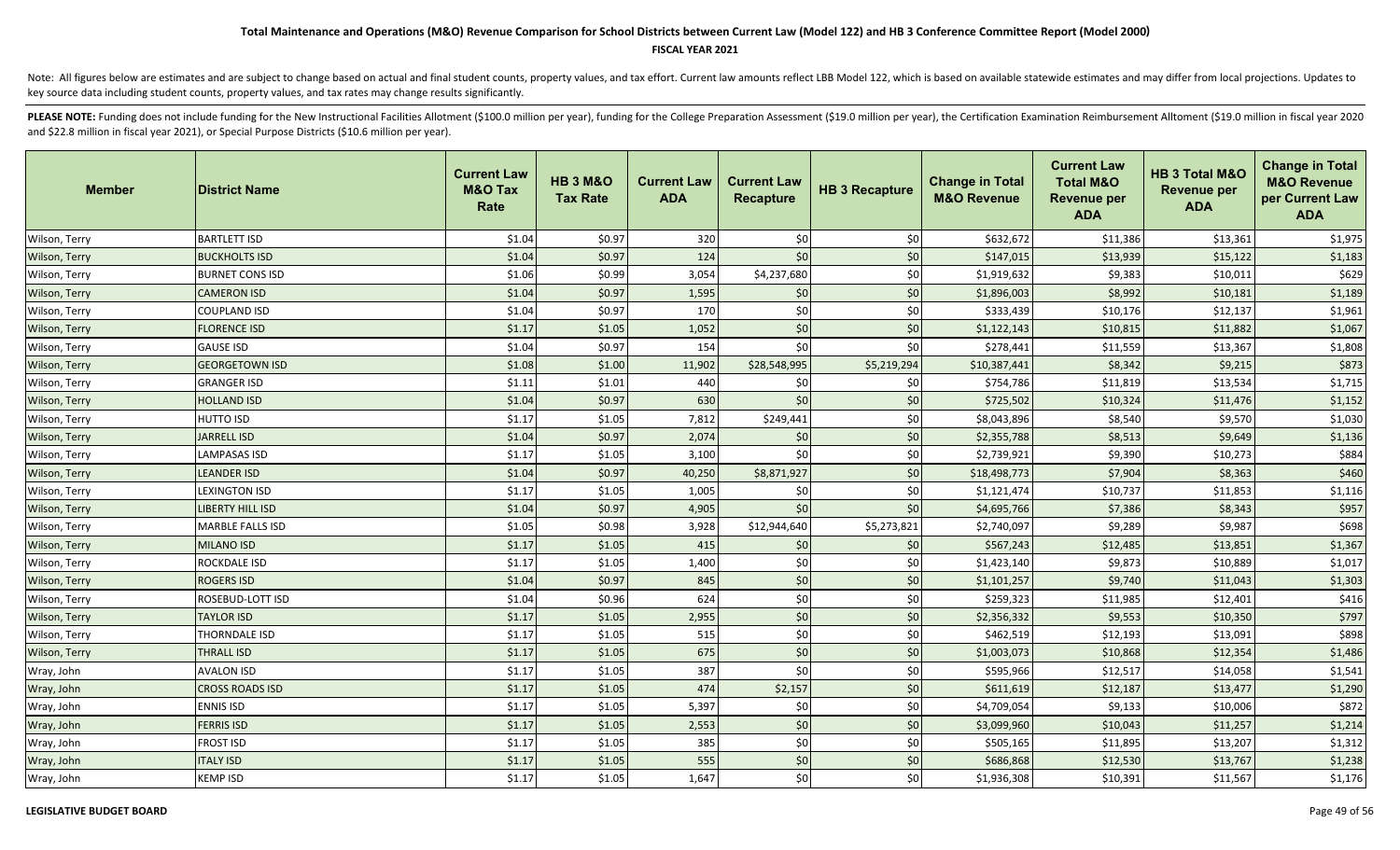### **FISCAL YEAR 2021**

Note: All figures below are estimates and are subject to change based on actual and final student counts, property values, and tax effort. Current law amounts reflect LBB Model 122, which is based on available statewide es key source data including student counts, property values, and tax rates may change results significantly.

| <b>Member</b>   | <b>District Name</b>        | <b>Current Law</b><br><b>M&amp;O Tax</b><br>Rate | <b>HB 3 M&amp;O</b><br><b>Tax Rate</b> | <b>Current Law</b><br><b>ADA</b> | <b>Current Law</b><br>Recapture | <b>HB 3 Recapture</b> | <b>Change in Total</b><br><b>M&amp;O Revenue</b> | <b>Current Law</b><br><b>Total M&amp;O</b><br><b>Revenue per</b><br><b>ADA</b> | HB 3 Total M&O<br><b>Revenue per</b><br><b>ADA</b> | <b>Change in Total</b><br><b>M&amp;O Revenue</b><br>per Current Law<br><b>ADA</b> |
|-----------------|-----------------------------|--------------------------------------------------|----------------------------------------|----------------------------------|---------------------------------|-----------------------|--------------------------------------------------|--------------------------------------------------------------------------------|----------------------------------------------------|-----------------------------------------------------------------------------------|
| Wray, John      | <b>MABANK ISD</b>           | \$1.04                                           | \$0.97                                 | 3,400                            | \$0                             | \$0                   | \$2,806,081                                      | \$8,819                                                                        | \$9,645                                            | \$825                                                                             |
| Wray, John      | <b>MALAKOFF ISD</b>         | \$1.04                                           | \$0.97                                 | 1,312                            | \$4,097,533                     | \$1,100,169           | \$1,253,841                                      | \$9,828                                                                        | \$10,783                                           | \$956                                                                             |
| Wray, John      | <b>MAYPEARL ISD</b>         | \$1.04                                           | \$0.97                                 | 1,108                            | \$0                             | \$0                   | \$1,205,113                                      | \$9,228                                                                        | \$10,316                                           | \$1,088                                                                           |
| Wray, John      | <b>MIDLOTHIAN ISD</b>       | \$1.04                                           | \$0.97                                 | 9,657                            | \$0                             | \$0                   | \$7,958,850                                      | \$7,109                                                                        | \$7,933                                            | \$824                                                                             |
| Wray, John      | <b>MILFORD ISD</b>          | \$1.17                                           | \$1.05                                 | 235                              | \$0                             | \$0                   | \$374,104                                        | \$13,345                                                                       | \$14,937                                           | \$1,592                                                                           |
| Wray, John      | <b>PALMER ISD</b>           | \$1.17                                           | \$1.05                                 | 1,186                            | \$0                             | \$0                   | \$1,687,208                                      | \$10,491                                                                       | \$11,914                                           | \$1,423                                                                           |
| Wray, John      | <b>RED OAK ISD</b>          | \$1.17                                           | \$1.05                                 | 5,632                            | \$0                             | \$0                   | \$3,204,303                                      | \$8,884                                                                        | \$9,453                                            | \$569                                                                             |
| Wray, John      | TRINIDAD ISD                | \$1.17                                           | \$1.05                                 | 165                              | \$0                             | \$0                   | \$276,004                                        | \$12,257                                                                       | \$13,930                                           | \$1,673                                                                           |
| Wray, John      | <b>WAXAHACHIE ISD</b>       | \$1.17                                           | \$1.05                                 | 9,054                            | \$421,014                       | \$0                   | \$7,589,856                                      | \$8,931                                                                        | \$9,769                                            | \$838                                                                             |
| Wu, Gene        | <b>ALIEF ISD</b>            | \$1.13                                           | \$1.02                                 | 42,128                           | \$0                             | \$0                   | \$35,826,157                                     | \$9,348                                                                        | \$10,198                                           | \$850                                                                             |
| Wu, Gene        | <b>HOUSTON ISD</b>          | \$1.04                                           | \$0.97                                 | 187,105                          | \$395,584,455                   | \$45,413,592          | \$124,763,781                                    | \$8,787                                                                        | \$9,453                                            | \$667                                                                             |
| Zedler, Bill    | <b>ARLINGTON ISD</b>        | \$1.04                                           | \$0.97                                 | 53,376                           | \$0                             | \$0                   | \$38,300,395                                     | \$8,499                                                                        | \$9,216                                            | \$718                                                                             |
| Zedler, Bill    | <b>BURLESON ISD</b>         | \$1.17                                           | \$1.05                                 | 12,370                           | \$0                             | \$0                   | \$9,371,531                                      | \$8,424                                                                        | \$9,182                                            | \$758                                                                             |
| Zedler, Bill    | <b>CROWLEY ISD</b>          | \$1.17                                           | \$1.05                                 | 14,922                           | \$443,403                       | \$0                   | \$6,769,956                                      | \$9,043                                                                        | \$9,497                                            | \$454                                                                             |
| Zedler, Bill    | <b>EVERMAN ISD</b>          | \$1.17                                           | \$1.05                                 | 5,675                            | \$0                             | $$0$$                 | \$6,399,650                                      | \$9,363                                                                        | \$10,490                                           | \$1,128                                                                           |
| Zedler, Bill    | <b>KENNEDALE ISD</b>        | \$1.17                                           | \$1.05                                 | 2,931                            | \$281,880                       | \$0                   | \$1,582,949                                      | \$8,988                                                                        | \$9,528                                            | \$540                                                                             |
| Zedler, Bill    | <b>MANSFIELD ISD</b>        | \$1.04                                           | \$0.97                                 | 34,088                           | \$0                             | \$0                   | \$11,252,351                                     | \$8,149                                                                        | \$8,479                                            | \$330                                                                             |
| Zerwas, John    | <b>BRAZOS ISD</b>           | \$1.04                                           | \$0.97                                 | 745                              | \$0                             | \$0                   | \$974,458                                        | \$11,208                                                                       | \$12,516                                           | \$1,308                                                                           |
| Zerwas, John    | <b>FORT BEND ISD</b>        | \$1.06                                           | \$0.99                                 | 74,705                           | \$0                             | \$0                   | \$20,590,848                                     | \$8,480                                                                        | \$8,756                                            | \$276                                                                             |
| Zerwas, John    | <b>KATY ISD</b>             | \$1.15                                           | \$1.07                                 | 80,661                           | \$0                             | \$0                   | \$37,285,543                                     | \$8,891                                                                        | \$9,354                                            | \$462                                                                             |
| Zerwas, John    | LAMAR CONSOLIDATED ISD      | \$1.06                                           | \$0.99                                 | 34,177                           | \$0                             | \$0                   | \$19,630,720                                     | \$8,479                                                                        | \$9,053                                            | \$574                                                                             |
| Zwiener, Erin   | <b>BLANCO ISD</b>           | \$1.06                                           | \$0.99                                 | 965                              | \$1,396,476                     | \$0                   | \$342,823                                        | \$10,930                                                                       | \$11,285                                           | \$355                                                                             |
| Zwiener, Erin   | <b>DRIPPING SPRINGS ISD</b> | \$1.17                                           | \$1.05                                 | 7,277                            | \$10,629,246                    | \$541,812             | \$3,886,004                                      | \$8,129                                                                        | \$8,663                                            | \$534                                                                             |
| Zwiener, Erin   | <b>HAYS CONS ISD</b>        | \$1.04                                           | \$0.97                                 | 19,460                           | \$0                             | \$0                   | \$19,365,026                                     | \$8,123                                                                        | \$9,118                                            | \$995                                                                             |
| Zwiener, Erin   | JOHNSON CITY ISD            | \$1.04                                           | \$0.97                                 | 594                              | \$3,124,682                     | \$1,954,140           | \$93,354                                         | \$12,045                                                                       | \$12,202                                           | \$157                                                                             |
| Zwiener, Erin   | <b>SAN MARCOS CONS ISD</b>  | \$1.06                                           | \$0.99                                 | 7,580                            | \$13,249,203                    | \$0                   | \$5,121,296                                      | \$9,055                                                                        | \$9,731                                            | \$676                                                                             |
| Zwiener, Erin   | <b>WIMBERLEY ISD</b>        | \$1.09                                           | \$1.00                                 | 2,516                            | \$5,403,581                     | \$465,326             | \$2,011,410                                      | \$8,603                                                                        | \$9,403                                            | \$800                                                                             |
|                 |                             |                                                  |                                        |                                  |                                 |                       |                                                  |                                                                                |                                                    |                                                                                   |
| <b>CHARTERS</b> |                             |                                                  |                                        |                                  |                                 |                       |                                                  |                                                                                |                                                    |                                                                                   |
|                 | A+ ACADEMY                  | \$0.00                                           | \$0.00                                 | 1,600                            | \$0                             | \$0                   | \$1,489,438                                      | \$10,506                                                                       | \$11,437                                           | \$931                                                                             |
|                 | A+ UNLIMITED POTENTIAL      | \$0.00                                           | \$0.00                                 | 147                              | \$0                             | \$0                   | \$260,823                                        | \$9,489                                                                        | \$11,264                                           | \$1,775                                                                           |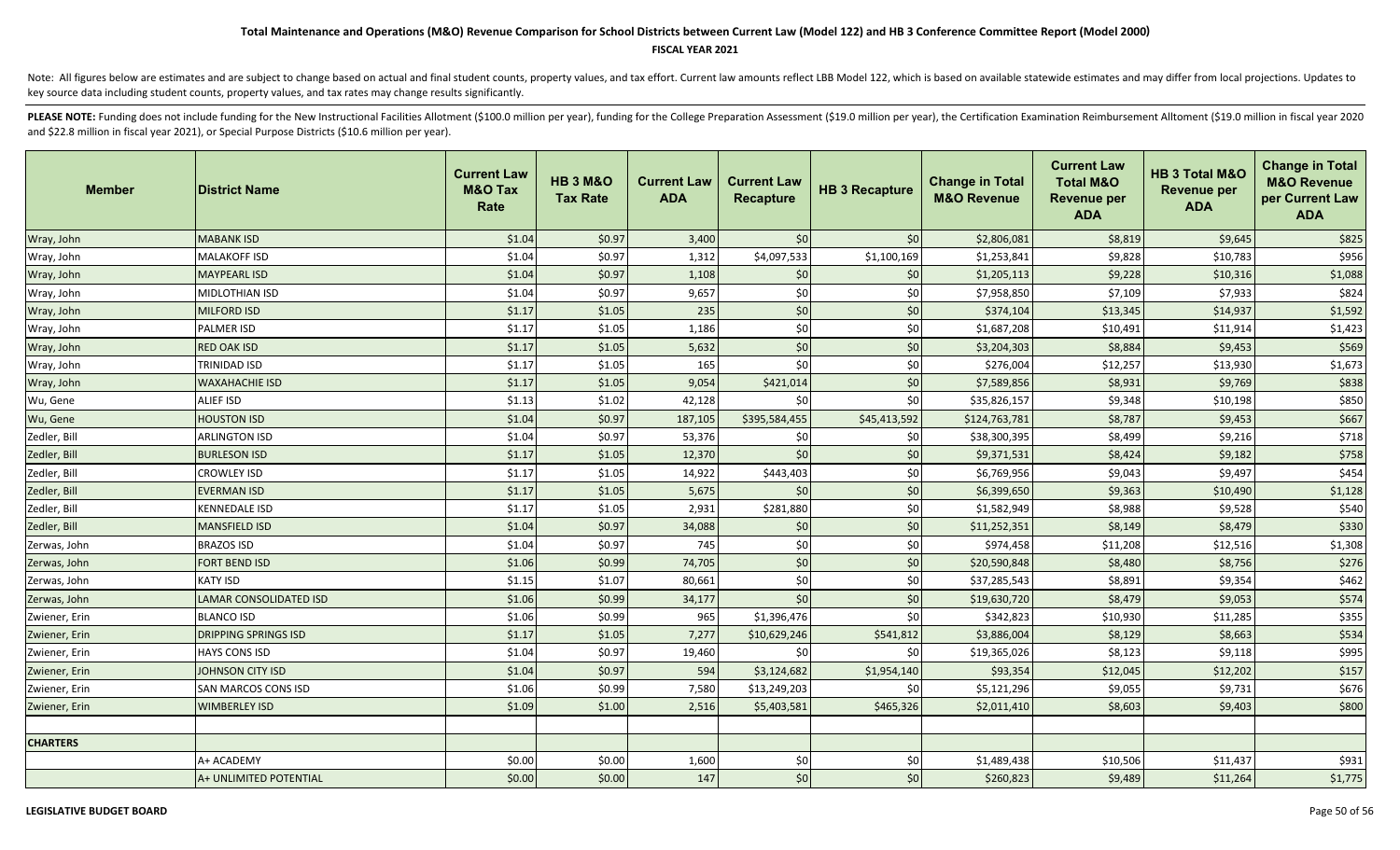### **FISCAL YEAR 2021**

Note: All figures below are estimates and are subject to change based on actual and final student counts, property values, and tax effort. Current law amounts reflect LBB Model 122, which is based on available statewide es key source data including student counts, property values, and tax rates may change results significantly.

| <b>Member</b> | <b>District Name</b>                      | <b>Current Law</b><br><b>M&amp;O Tax</b><br>Rate | <b>HB 3 M&amp;O</b><br><b>Tax Rate</b> | <b>Current Law</b><br><b>ADA</b> | <b>Current Law</b><br><b>Recapture</b> | <b>HB 3 Recapture</b> | <b>Change in Total</b><br><b>M&amp;O Revenue</b> | <b>Current Law</b><br><b>Total M&amp;O</b><br><b>Revenue per</b><br><b>ADA</b> | HB 3 Total M&O<br>Revenue per<br><b>ADA</b> | <b>Change in Total</b><br><b>M&amp;O Revenue</b><br>per Current Law<br><b>ADA</b> |
|---------------|-------------------------------------------|--------------------------------------------------|----------------------------------------|----------------------------------|----------------------------------------|-----------------------|--------------------------------------------------|--------------------------------------------------------------------------------|---------------------------------------------|-----------------------------------------------------------------------------------|
|               | AAROW ACADEMY                             | \$0.00                                           | \$0.00                                 | 798                              | \$0                                    | \$0                   | \$851,947                                        | \$9,690                                                                        | \$10,757                                    | \$1,068                                                                           |
|               | ACADEMY OF ACCELERATED LEARNIN            | \$0.00                                           | \$0.00                                 | 659                              | \$0                                    | \$0                   | \$1,103,077                                      | \$10,127                                                                       | \$11,802                                    | \$1,675                                                                           |
|               | <b>ACADEMY OF DALLAS</b>                  | \$0.00                                           | \$0.00                                 | 275                              | \$0                                    | \$0                   | \$578,840                                        | \$10,667                                                                       | \$12,771                                    | \$2,104                                                                           |
|               | ACCELERATED INTERMEDIATE ACADE            | \$0.00                                           | \$0.00                                 | 249                              | \$0                                    | \$0                   | \$316,152                                        | \$9,920                                                                        | \$11,192                                    | \$1,272                                                                           |
|               | ADVANTAGE ACADEMY                         | \$0.00                                           | \$0.00                                 | 1,460                            | \$0                                    | \$0                   | \$1,956,971                                      | \$9,943                                                                        | \$11,284                                    | \$1,340                                                                           |
|               | ALIEF MONTESSORI COMMUNITY SCH            | \$0.00                                           | \$0.00                                 | 236                              | \$0                                    | \$0                   | \$456,739                                        | \$9,641                                                                        | \$11,579                                    | \$1,939                                                                           |
|               | AMBASSADORS PREPARATORY ACADEM            | \$0.00                                           | \$0.00                                 | 241                              | \$0                                    | \$0                   | \$398,279                                        | \$9,574                                                                        | \$11,224                                    | \$1,650                                                                           |
|               | AMIGOS POR VIDA-FRIENDS FOR LI            | \$0.00                                           | \$0.00                                 | 482                              | \$0                                    | \$0                   | \$868,340                                        | \$10,625                                                                       | \$12,426                                    | \$1,802                                                                           |
|               | ARLINGTON CLASSICS ACADEMY                | \$0.00                                           | \$0.00                                 | 1,570                            | \$0                                    | \$0                   | \$1,439,533                                      | \$8,307                                                                        | \$9,224                                     | \$917                                                                             |
|               | <b>AUSTIN ACHIEVE PUBLIC SCHOOLS</b>      | \$0.00                                           | \$0.00                                 | 2,037                            | \$0                                    | \$0                   | \$1,074,249                                      | \$10,741                                                                       | \$11,268                                    | \$527                                                                             |
|               | <b>AUSTIN DISCOVERY SCHOOL</b>            | \$0.00                                           | \$0.00                                 | 500                              | \$0                                    | \$0                   | \$460,243                                        | \$8,735                                                                        | \$9,656                                     | \$920                                                                             |
|               | AW BROWN-FELLOWSHIP CHARTER SC            | \$0.00                                           | \$0.00                                 | 1,717                            | \$0                                    | \$0                   | \$1,472,835                                      | \$9,778                                                                        | \$10,635                                    | \$858                                                                             |
|               | <b>BASIS SAN ANTONIO</b>                  | \$0.00                                           | \$0.00                                 | 2,532                            | \$0                                    | \$0                   | \$2,245,048                                      | \$7,936                                                                        | \$8,823                                     | \$887                                                                             |
|               | <b>BEATRICE MAYES INSTITUTE CHART</b>     | \$0.00                                           | \$0.00                                 | 730                              | \$0                                    | \$0                   | \$270,913                                        | \$9,935                                                                        | \$10,306                                    | \$371                                                                             |
|               | <b>BETA ACADEMY</b>                       | \$0.00                                           | \$0.00                                 | 700                              | \$0                                    | \$0                   | \$882,466                                        | \$9,027                                                                        | \$10,287                                    | \$1,261                                                                           |
|               | <b>BEXAR COUNTY ACADEMY</b>               | \$0.00                                           | \$0.00                                 | 242                              | \$0                                    | \$0                   | \$461,948                                        | \$10,790                                                                       | \$12,701                                    | \$1,911                                                                           |
|               | BIG SPRINGS CHARTER SCHOOL                | \$0.00                                           | \$0.00                                 | 223                              | \$0                                    | \$0                   | \$9,523                                          | \$17,606                                                                       | \$17,649                                    | \$43                                                                              |
|               | <b>BOB HOPE SCHOOL</b>                    | \$0.00                                           | \$0.00                                 | 1,814                            | \$0                                    | \$0                   | \$1,094,289                                      | \$10,078                                                                       | \$10,681                                    | \$603                                                                             |
|               | <b>BRAZOS RIVER CHARTER SCHOOL</b>        | \$0.00                                           | \$0.00                                 | 224                              | \$0                                    | \$0                   | \$91,047                                         | \$11,037                                                                       | \$11,444                                    | \$407                                                                             |
|               | <b>BRAZOS SCHOOL FOR INQUIRY &amp; CR</b> | \$0.00                                           | \$0.00                                 | 360                              | \$0                                    | \$0                   | \$359,717                                        | \$10,334                                                                       | \$11,333                                    | \$999                                                                             |
|               | BROOKS ACADEMY OF SCIENCE AND             | \$0.00                                           | \$0.00                                 | 4,265                            | \$0                                    | \$0                   | \$2,505,452                                      | \$9,817                                                                        | \$10,405                                    | \$587                                                                             |
|               | BURNHAM WOOD CHARTER SCHOOL DI            | \$0.00                                           | \$0.00                                 | 900                              | \$0                                    | \$0                   | \$706,542                                        | \$9,420                                                                        | \$10,205                                    | \$785                                                                             |
|               | CALVIN NELMS CHARTER SCHOOLS              | \$0.00                                           | \$0.00                                 | 317                              | \$0                                    | \$0                   | \$196,444                                        | \$9,671                                                                        | \$10,291                                    | \$619                                                                             |
|               | CEDARS INTERNATIONAL ACADEMY              | \$0.00                                           | \$0.00                                 | 640                              | \$0                                    | \$0                   | \$632,362                                        | \$10,361                                                                       | \$11,349                                    | \$988                                                                             |
|               | CHAPEL HILL ACADEMY                       | \$0.00                                           | \$0.00                                 | 697                              | \$0                                    | \$0                   | \$853,155                                        | \$8,860                                                                        | \$10,084                                    | \$1,224                                                                           |
|               | <b>COMPASS ACADEMY</b>                    | \$0.00                                           | \$0.00                                 | 1,182                            | \$0                                    | \$0                   | \$777,155                                        | \$8,489                                                                        | \$9,146                                     | \$657                                                                             |
|               | COMPASS ROSE ACADEMY                      | \$0.00                                           | \$0.00                                 | 415                              | \$0                                    | \$0                   | \$138,956                                        | \$10,089                                                                       | \$10,424                                    | \$335                                                                             |
|               | <b>COMQUEST ACADEMY</b>                   | \$0.00                                           | \$0.00                                 | 67                               | \$0                                    | \$0                   | \$24,260                                         | \$11,127                                                                       | \$11,488                                    | \$362                                                                             |
|               | CORPUS CHRISTI MONTESSORI SCHO            | \$0.00                                           | \$0.00                                 | 128                              | \$0                                    | \$0                   | \$98,444                                         | \$8,553                                                                        | \$9,320                                     | \$766                                                                             |
|               | <b>CROSSTIMBERS ACADEMY</b>               | \$0.00                                           | \$0.00                                 | 121                              | \$0                                    | \$0                   | \$42,068                                         | \$10,684                                                                       | \$11,031                                    | \$347                                                                             |
|               | <b>CUMBERLAND ACADEMY</b>                 | \$0.00                                           | \$0.00                                 | 2,463                            | \$0                                    | \$0                   | \$1,485,538                                      | \$9,238                                                                        | \$9,841                                     | \$603                                                                             |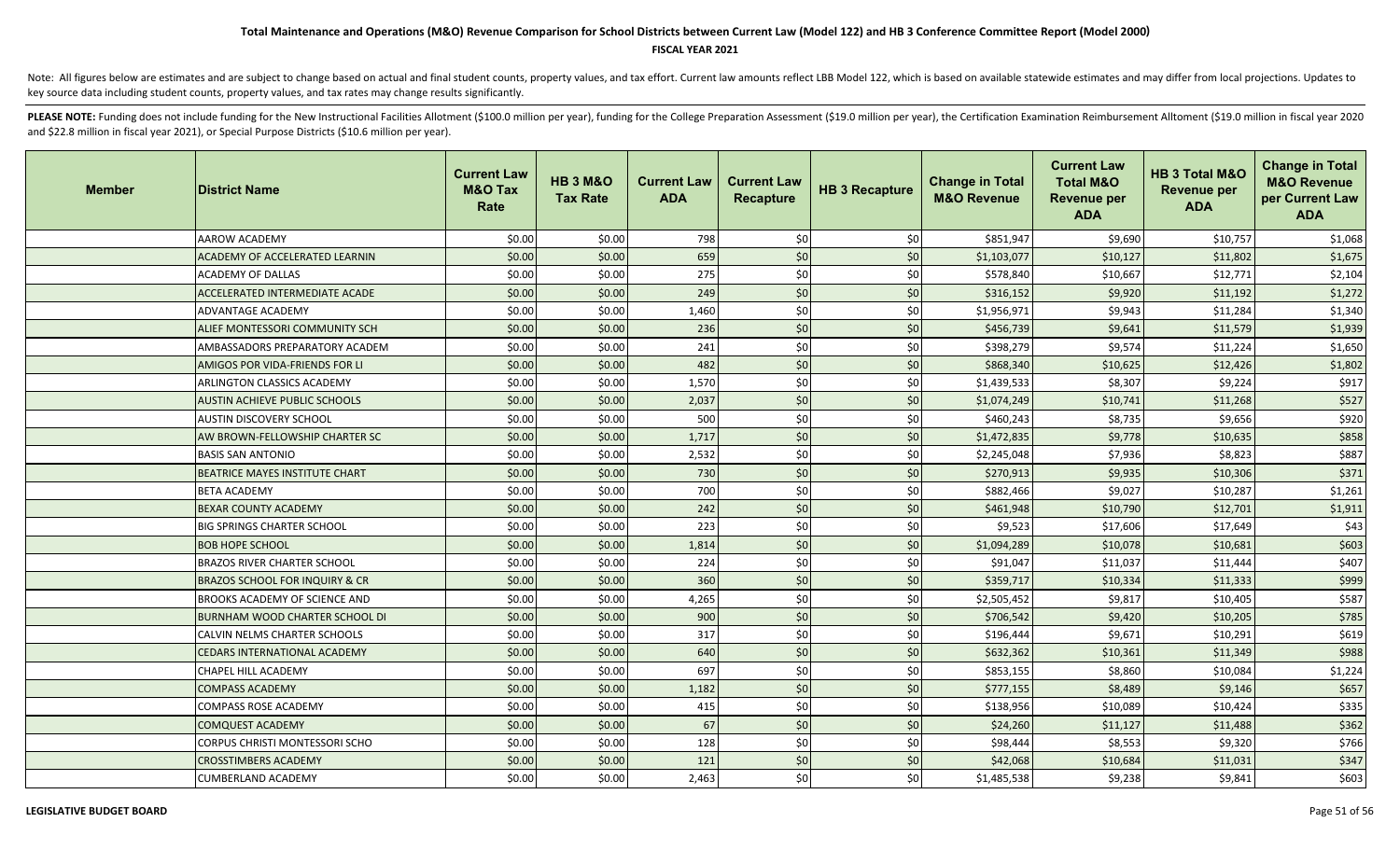### **FISCAL YEAR 2021**

Note: All figures below are estimates and are subject to change based on actual and final student counts, property values, and tax effort. Current law amounts reflect LBB Model 122, which is based on available statewide es key source data including student counts, property values, and tax rates may change results significantly.

| <b>Member</b> | <b>District Name</b>                  | <b>Current Law</b><br><b>M&amp;O Tax</b><br>Rate | <b>HB 3 M&amp;O</b><br><b>Tax Rate</b> | <b>Current Law</b><br><b>ADA</b> | <b>Current Law</b><br><b>Recapture</b> | <b>HB 3 Recapture</b> | <b>Change in Total</b><br><b>M&amp;O Revenue</b> | <b>Current Law</b><br><b>Total M&amp;O</b><br><b>Revenue per</b><br><b>ADA</b> | HB 3 Total M&O<br><b>Revenue per</b><br><b>ADA</b> | <b>Change in Total</b><br><b>M&amp;O Revenue</b><br>per Current Law<br><b>ADA</b> |
|---------------|---------------------------------------|--------------------------------------------------|----------------------------------------|----------------------------------|----------------------------------------|-----------------------|--------------------------------------------------|--------------------------------------------------------------------------------|----------------------------------------------------|-----------------------------------------------------------------------------------|
|               | DALLAS CAN ACADEMY CHARTER            | \$0.00                                           | \$0.00                                 | 6,115                            | \$0                                    | \$0                   | \$3,283,100                                      | \$10,558                                                                       | \$11,095                                           | \$537                                                                             |
|               | DALLAS COMMUNITY CHARTER SCHOO        | \$0.00                                           | \$0.00                                 | 221                              | \$0                                    | \$0                   | \$328,266                                        | \$9,887                                                                        | \$11,373                                           | \$1,486                                                                           |
|               | DALLAS COUNTY JUVENILE JUSTICE        | \$0.00                                           | \$0.00                                 | 480                              | \$0                                    | \$0                   | \$94,170                                         | \$15,180                                                                       | \$15,376                                           | \$196                                                                             |
|               | DR M L GARZA-GONZALEZ CHARTER         | \$0.00                                           | \$0.00                                 | 132                              | \$0                                    | \$0                   | \$290,038                                        | \$9,845                                                                        | \$12,042                                           | \$2,197                                                                           |
|               | <b>DRAW ACADEMY</b>                   | \$0.00                                           | \$0.00                                 | 739                              | \$0                                    | \$0                   | \$1,091,110                                      | \$10,226                                                                       | \$11,703                                           | \$1,477                                                                           |
|               | EAST FORT WORTH MONTESSORI ACA        | \$0.00                                           | \$0.00                                 | 280                              | \$0                                    | \$0                   | \$293,607                                        | \$9,700                                                                        | \$10,749                                           | \$1,049                                                                           |
|               | <b>EAST TEXAS CHARTER SCHOOLS</b>     | \$0.00                                           | \$0.00                                 | 125                              | \$0                                    | \$0                   | \$42,720                                         | \$10,494                                                                       | \$10,836                                           | \$341                                                                             |
|               | EDEN PARK ACADEMY                     | \$0.00                                           | \$0.00                                 | 2,200                            | \$0                                    | \$0                   | \$1,761,247                                      | \$9,689                                                                        | \$10,490                                           | \$801                                                                             |
|               | <b>EDUCATION CENTER</b>               | \$0.00                                           | \$0.00                                 | 321                              | \$0                                    | \$0                   | \$636,317                                        | \$10,267                                                                       | \$12,248                                           | \$1,981                                                                           |
|               | EDUCATION CENTER INTERNATIONAL        | \$0.00                                           | \$0.00                                 | 746                              | \$0                                    | \$0                   | \$685,084                                        | \$8,944                                                                        | \$9,862                                            | \$919                                                                             |
|               | <b>EHRHART SCHOOL</b>                 | \$0.00                                           | \$0.00                                 | 441                              | \$0                                    | \$0                   | \$467,349                                        | \$10,297                                                                       | \$11,356                                           | \$1,060                                                                           |
|               | EL PASO ACADEMY                       | \$0.00                                           | \$0.00                                 | 326                              | \$0                                    | \$0                   | \$179,791                                        | \$10,547                                                                       | \$11,099                                           | \$552                                                                             |
|               | EL PASO LEADERSHIP ACADEMY            | \$0.00                                           | \$0.00                                 | 181                              | \$0                                    | \$0                   | \$178,600                                        | \$10,788                                                                       | \$11,775                                           | \$987                                                                             |
|               | ELEANOR KOLITZ HEBREW LANGUAGE        | \$0.00                                           | \$0.00                                 | 470                              | \$0                                    | \$0                   | \$336,910                                        | \$8,455                                                                        | \$9,171                                            | \$716                                                                             |
|               | <b>ERATH EXCELS ACADEMY INC</b>       | \$0.00                                           | \$0.00                                 | 112                              | \$0                                    | \$0                   | \$160,700                                        | \$10,429                                                                       | \$11,864                                           | \$1,435                                                                           |
|               | EVOLUTION ACADEMY CHARTER SCHO        | \$0.00                                           | \$0.00                                 | 570                              | \$0                                    | \$0                   | \$370,254                                        | \$11,493                                                                       | \$12,142                                           | \$649                                                                             |
|               | <b>EXCEL ACADEMY</b>                  | \$0.00                                           | \$0.00                                 | 424                              | \$0                                    | \$0                   | \$258,772                                        | \$12,043                                                                       | \$12,653                                           | \$610                                                                             |
|               | <b>EXCELLENCE IN LEADERSHIP ACADE</b> | \$0.00                                           | \$0.00                                 | 328                              | \$0                                    | \$0                   | \$316,423                                        | \$10,522                                                                       | \$11,486                                           | \$963                                                                             |
|               | FORT WORTH ACADEMY OF FINE ART        | \$0.00                                           | \$0.00                                 | 580                              | \$0                                    | \$0                   | \$425,660                                        | \$8,390                                                                        | \$9,123                                            | \$734                                                                             |
|               | GATEWAY (STUDENT ALTERNATIVE P        | \$0.00                                           | \$0.00                                 | 206                              | \$0                                    | \$0                   | \$229,850                                        | \$11,368                                                                       | \$12,485                                           | \$1,117                                                                           |
|               | <b>GATEWAY CHARTER ACADEMY</b>        | \$0.00                                           | \$0.00                                 | 505                              | \$0                                    | \$0                   | \$651,741                                        | \$10,586                                                                       | \$11,876                                           | \$1,290                                                                           |
|               | <b>GEORGE GERVIN ACADEMY</b>          | \$0.00                                           | \$0.00                                 | 943                              | \$0                                    | \$0                   | \$1,107,018                                      | \$10,810                                                                       | \$11,984                                           | \$1,174                                                                           |
|               | <b>GEORGE I SANCHEZ CHARTER</b>       | \$0.00                                           | \$0.00                                 | 1,041                            | \$0                                    | \$0                   | \$496,780                                        | \$10,973                                                                       | \$11,451                                           | \$477                                                                             |
|               | <b>GOLDEN RULE CHARTER SCHOOL</b>     | \$0.00                                           | \$0.00                                 | 1,294                            | \$0                                    | \$0                   | \$2,378,429                                      | \$10,424                                                                       | \$12,262                                           | \$1,838                                                                           |
|               | <b>GOODWATER MONTESSORI SCHOOL</b>    | \$0.00                                           | \$0.00                                 | 343                              | \$0                                    | \$0                   | \$268,012                                        | \$8,797                                                                        | \$9,578                                            | \$781                                                                             |
|               | <b>GREAT HEARTS TEXAS</b>             | \$0.00                                           | \$0.00                                 | 6,618                            | \$0                                    | \$0                   | \$4,566,042                                      | \$8,285                                                                        | \$8,975                                            | \$690                                                                             |
|               | HARMONY SCHOOL OF EXCELLENCE          | \$0.00                                           | \$0.00                                 | 5,424                            | \$0                                    | \$0                   | \$5,901,770                                      | \$9,483                                                                        | \$10,571                                           | \$1,088                                                                           |
|               | HARMONY SCHOOL OF SCIENCE - HO        | \$0.00                                           | \$0.00                                 | 4,345                            | \$0                                    | \$0                   | \$3,452,006                                      | \$9,290                                                                        | \$10,085                                           | \$794                                                                             |
|               | HARMONY SCIENCE ACAD (EL PASO)        | \$0.00                                           | \$0.00                                 | 4,437                            | \$0                                    | \$0                   | \$4,082,279                                      | \$9,593                                                                        | \$10,513                                           | \$920                                                                             |
|               | HARMONY SCIENCE ACAD (SAN ANTO        | \$0.00                                           | \$0.00                                 | 4,419                            | \$0                                    | \$0                   | \$5,211,123                                      | \$9,986                                                                        | \$11,165                                           | \$1,179                                                                           |
|               | HARMONY SCIENCE ACAD (WACO)           | \$0.00                                           | \$0.00                                 | 9,962                            | \$0                                    | \$0                   | \$9,361,112                                      | \$9,632                                                                        | \$10,572                                           | \$940                                                                             |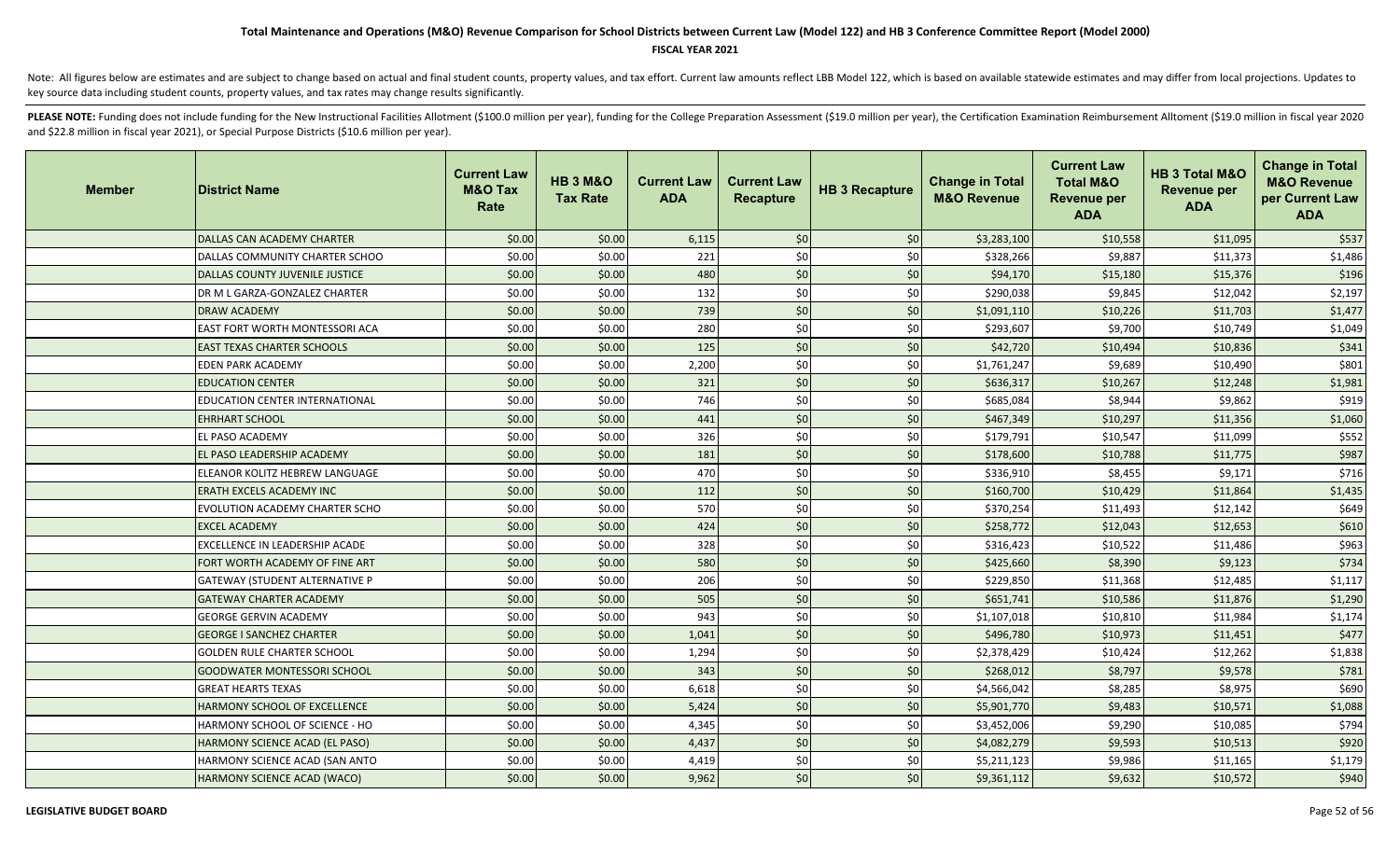### **FISCAL YEAR 2021**

Note: All figures below are estimates and are subject to change based on actual and final student counts, property values, and tax effort. Current law amounts reflect LBB Model 122, which is based on available statewide es key source data including student counts, property values, and tax rates may change results significantly.

| <b>Member</b> | <b>District Name</b>                 | <b>Current Law</b><br><b>M&amp;O Tax</b><br>Rate | <b>HB 3 M&amp;O</b><br><b>Tax Rate</b> | <b>Current Law</b><br><b>ADA</b> | <b>Current Law</b><br><b>Recapture</b> | <b>HB 3 Recapture</b> | <b>Change in Total</b><br><b>M&amp;O Revenue</b> | <b>Current Law</b><br><b>Total M&amp;O</b><br><b>Revenue per</b><br><b>ADA</b> | HB 3 Total M&O<br><b>Revenue per</b><br><b>ADA</b> | <b>Change in Total</b><br><b>M&amp;O Revenue</b><br>per Current Law<br><b>ADA</b> |
|---------------|--------------------------------------|--------------------------------------------------|----------------------------------------|----------------------------------|----------------------------------------|-----------------------|--------------------------------------------------|--------------------------------------------------------------------------------|----------------------------------------------------|-----------------------------------------------------------------------------------|
|               | HARMONY SCIENCE ACADEMY              | \$0.00                                           | \$0.00                                 | 3,656                            | \$0                                    | \$0                   | \$3,772,665                                      | \$9,959                                                                        | \$10,991                                           | \$1,032                                                                           |
|               | HARMONY SCIENCE ACADEMY (AUSTI       | \$0.00                                           | \$0.00                                 | 3,980                            | \$0                                    | \$0                   | \$3,972,550                                      | \$9,822                                                                        | \$10,820                                           | \$998                                                                             |
|               | HENRY FORD ACADEMY SAN ANTONIO       | \$0.00                                           | \$0.00                                 | 114                              | \$0                                    | \$0                   | \$61,651                                         | \$10,078                                                                       | \$10,618                                           | \$541                                                                             |
|               | <b>HIGH POINT ACADEMY</b>            | \$0.00                                           | \$0.00                                 | 928                              | \$0                                    | \$0                   | \$1,004,184                                      | \$8,973                                                                        | \$10,055                                           | \$1,082                                                                           |
|               | HOUSTON GATEWAY ACADEMY INC          | \$0.00                                           | \$0.00                                 | 2,970                            | \$0                                    | \$0                   | \$967,348                                        | \$10,021                                                                       | \$10,347                                           | \$326                                                                             |
|               | <b>HOUSTON HEIGHTS HIGH SCHOOL</b>   | \$0.00                                           | \$0.00                                 | 195                              | \$0                                    | \$0                   | \$78,645                                         | \$11,113                                                                       | \$11,516                                           | \$403                                                                             |
|               | <b>IDEA PUBLIC SCHOOLS</b>           | \$0.00                                           | \$0.00                                 | 60,419                           | \$0                                    | \$0                   | \$51,300,910                                     | \$9,769                                                                        | \$10,618                                           | \$849                                                                             |
|               | <b>IMAGINE INTERNATIONAL ACADEMY</b> | \$0.00                                           | \$0.00                                 | 1,355                            | \$0                                    | \$0                   | \$1,197,740                                      | \$8,325                                                                        | \$9,209                                            | \$884                                                                             |
|               | <b>INSPIRED VISION ACADEMY</b>       | \$0.00                                           | \$0.00                                 | 1,565                            | \$0                                    | \$0                   | \$1,490,718                                      | \$10,369                                                                       | \$11,321                                           | \$953                                                                             |
|               | INTERNATIONAL LEADERSHIP OF TE       | \$0.00                                           | \$0.00                                 | 20,724                           | \$0                                    | \$0                   | \$21,741,342                                     | \$9,157                                                                        | \$10,206                                           | \$1,049                                                                           |
|               | JEAN MASSIEU ACADEMY                 | \$0.00                                           | \$0.00                                 | 175                              | \$0                                    | \$0                   | \$231,704                                        | \$10,974                                                                       | \$12,299                                           | \$1,324                                                                           |
|               | JOHN H WOOD JR PUBLIC CHARTER        | \$0.00                                           | \$0.00                                 | 1,182                            | \$0                                    | \$0                   | \$37,533                                         | \$13,063                                                                       | \$13,095                                           | \$32                                                                              |
|               | JUBILEE ACADEMIC CENTER              | \$0.00                                           | \$0.00                                 | 8,546                            | \$0                                    | \$0                   | \$5,351,519                                      | \$9,621                                                                        | \$10,247                                           | \$626                                                                             |
|               | KATHERINE ANNE PORTER SCHOOL         | \$0.00                                           | \$0.00                                 | 142                              | \$0                                    | \$0                   | \$48,924                                         | \$10,624                                                                       | \$10,969                                           | \$345                                                                             |
|               | KAUFFMAN LEADERSHIP ACADEMY          | \$0.00                                           | \$0.00                                 | 200                              | \$0                                    | \$0                   | \$88,257                                         | \$9,712                                                                        | \$10,153                                           | \$441                                                                             |
|               | KI CHARTER ACADEMY                   | \$0.00                                           | \$0.00                                 | 175                              | \$0                                    | \$0                   | \$9,307                                          | \$21,903                                                                       | \$21,957                                           | \$53                                                                              |
|               | KIPP AUSTIN PUBLIC SCHOOLS INC       | \$0.00                                           | \$0.00                                 | 30,179                           | \$0                                    | \$0                   | \$26,302,023                                     | \$10,021                                                                       | \$10,893                                           | \$872                                                                             |
|               | LA ACADEMIA DE ESTRELLAS             | \$0.00                                           | \$0.00                                 | 929                              | \$0                                    | \$0                   | \$1,356,339                                      | \$10,619                                                                       | \$12,079                                           | \$1,460                                                                           |
|               | LA FE PREPARATORY SCHOOL             | \$0.00                                           | \$0.00                                 | 225                              | \$0                                    | \$0                   | \$430,116                                        | \$10,103                                                                       | \$12,013                                           | \$1,910                                                                           |
|               | <b>LEADERSHIP PREP SCHOOL</b>        | \$0.00                                           | \$0.00                                 | 1,330                            | \$0                                    | \$0                   | \$823,397                                        | \$8,501                                                                        | \$9,120                                            | \$619                                                                             |
|               | <b>LEGACY PREPARATORY</b>            | \$0.00                                           | \$0.00                                 | 1,475                            | \$0                                    | \$0                   | \$1,521,035                                      | \$9,925                                                                        | \$10,957                                           | \$1,031                                                                           |
|               | LIFE SCHOOL                          | \$0.00                                           | \$0.00                                 | 6,098                            | \$0                                    | \$0                   | \$4,651,728                                      | \$9,840                                                                        | \$10,603                                           | \$763                                                                             |
|               | LIGHTHOUSE CHARTER SCHOOL            | \$0.00                                           | \$0.00                                 | 319                              | \$0                                    | \$0                   | \$397,554                                        | \$10,038                                                                       | \$11,285                                           | \$1,247                                                                           |
|               | LONE STAR LANGUAGE ACADEMY           | \$0.00                                           | \$0.00                                 | 622                              | \$0                                    | \$0                   | \$206,550                                        | \$9,935                                                                        | \$10,267                                           | \$332                                                                             |
|               | MANARA ACADEMY                       | \$0.00                                           | \$0.00                                 | 897                              | \$0                                    | \$0                   | \$662,709                                        | \$9,444                                                                        | \$10,182                                           | \$739                                                                             |
|               | MEADOWLAND CHARTER SCHOOL            | \$0.00                                           | \$0.00                                 | 89                               | \$0                                    | \$0                   | \$71,255                                         | \$16,542                                                                       | \$17,342                                           | \$801                                                                             |
|               | MERIDIAN WORLD SCHOOL                | \$0.00                                           | \$0.00                                 | 1,800                            | \$0                                    | \$0                   | \$1,474,531                                      | \$8,598                                                                        | \$9,418                                            | \$819                                                                             |
|               | <b>MEYERPARK ELEMENTARY</b>          | \$0.00                                           | \$0.00                                 | 260                              | \$0                                    | \$0                   | \$406,807                                        | \$9,257                                                                        | \$10,821                                           | \$1,564                                                                           |
|               | MID-VALLEY ACADEMY                   | \$0.00                                           | \$0.00                                 | 302                              | \$0                                    | \$0                   | \$355,962                                        | \$11,093                                                                       | \$12,273                                           | \$1,181                                                                           |
|               | MIDLAND ACADEMY CHARTER SCHOOL       | \$0.00                                           | \$0.00                                 | 395                              | \$0                                    | \$0                   | \$385,075                                        | \$8,800                                                                        | \$9,775                                            | \$975                                                                             |
|               | <b>MONTESSORI FOR ALL</b>            | \$0.00                                           | \$0.00                                 | 374                              | \$0                                    | \$0                   | \$478,327                                        | \$9,188                                                                        | \$10,466                                           | \$1,278                                                                           |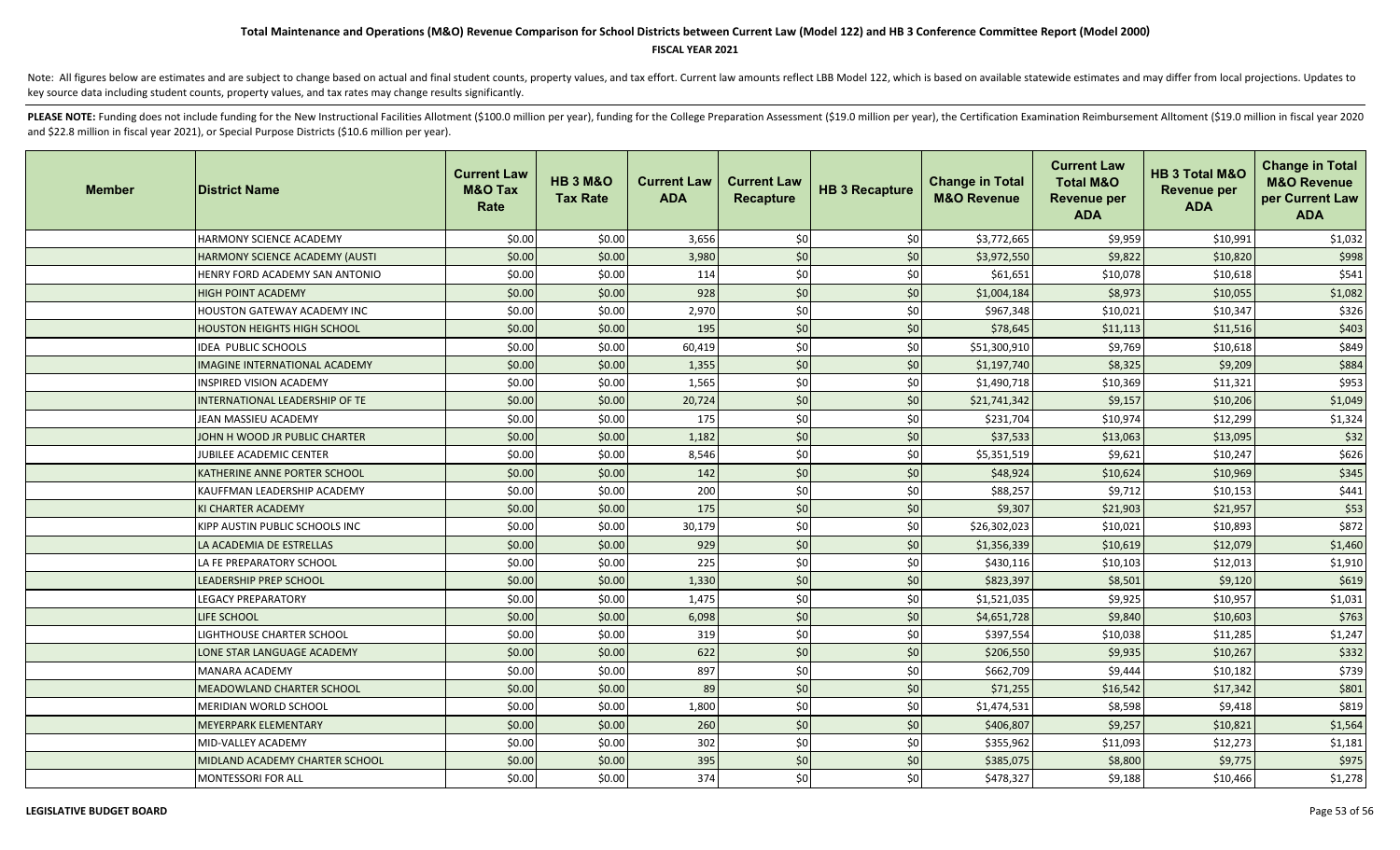### **FISCAL YEAR 2021**

Note: All figures below are estimates and are subject to change based on actual and final student counts, property values, and tax effort. Current law amounts reflect LBB Model 122, which is based on available statewide es key source data including student counts, property values, and tax rates may change results significantly.

| <b>Member</b> | <b>District Name</b>           | <b>Current Law</b><br><b>M&amp;O Tax</b><br>Rate | <b>HB 3 M&amp;O</b><br><b>Tax Rate</b> | <b>Current Law</b><br><b>ADA</b> | <b>Current Law</b><br><b>Recapture</b> | <b>HB 3 Recapture</b> | <b>Change in Total</b><br><b>M&amp;O Revenue</b> | <b>Current Law</b><br><b>Total M&amp;O</b><br><b>Revenue per</b><br><b>ADA</b> | HB 3 Total M&O<br>Revenue per<br><b>ADA</b> | <b>Change in Total</b><br><b>M&amp;O Revenue</b><br>per Current Law<br><b>ADA</b> |
|---------------|--------------------------------|--------------------------------------------------|----------------------------------------|----------------------------------|----------------------------------------|-----------------------|--------------------------------------------------|--------------------------------------------------------------------------------|---------------------------------------------|-----------------------------------------------------------------------------------|
|               | NEW FRONTIERS CHARTER SCHOOL   | \$0.00                                           | \$0.00                                 | 703                              | \$0                                    | \$0                   | \$607,820                                        | \$9,962                                                                        | \$10,826                                    | \$864                                                                             |
|               | NEWMAN INTL ACADEMY            | \$0.00                                           | \$0.00                                 | 3,448                            | \$0                                    | \$0                   | \$2,608,822                                      | \$9,105                                                                        | \$9,861                                     | \$757                                                                             |
|               | NORTH HILLS PREPARATORY SCHOOL | \$0.00                                           | \$0.00                                 | 20,773                           | \$0                                    | \$0                   | \$24,536,080                                     | \$10,269                                                                       | \$11,450                                    | \$1,181                                                                           |
|               | NOVA ACADEMY                   | \$0.00                                           | \$0.00                                 | 156                              | \$0                                    | \$0                   | \$167,808                                        | \$9,914                                                                        | \$10,992                                    | \$1,078                                                                           |
|               | NOVA ACADEMY (SOUTHEAST)       | \$0.00                                           | \$0.00                                 | 605                              | \$0                                    | \$0                   | \$769,593                                        | \$9,742                                                                        | \$11,014                                    | \$1,272                                                                           |
|               | NYOS CHARTER SCHOOL            | \$0.00                                           | \$0.00                                 | 971                              | \$0                                    | \$0                   | \$855,350                                        | \$9,295                                                                        | \$10,176                                    | \$881                                                                             |
|               | <b>ODYSSEY ACADEMY INC</b>     | \$0.00                                           | \$0.00                                 | 1,125                            | \$0                                    | \$0                   | \$855,937                                        | \$10,537                                                                       | \$11,298                                    | \$761                                                                             |
|               | ORENDA CHARTER SCHOOL          | \$0.00                                           | \$0.00                                 | 1,737                            | \$0                                    | \$0                   | \$1,190,504                                      | \$9,020                                                                        | \$9,705                                     | \$685                                                                             |
|               | PANOLA CHARTER SCHOOL          | \$0.00                                           | \$0.00                                 | 138                              | \$0                                    | \$0                   | \$75,324                                         | \$9,816                                                                        | \$10,363                                    | \$547                                                                             |
|               | PARADIGM ACCELERATED CHARTER S | \$0.00                                           | \$0.00                                 | 6,827                            | \$0                                    | \$0                   | \$2,854,897                                      | \$10,463                                                                       | \$10,881                                    | \$418                                                                             |
|               | <b>PASO DEL NORTE</b>          | \$0.00                                           | \$0.00                                 | 145                              | \$0                                    | \$0                   | \$199,014                                        | \$10,918                                                                       | \$12,294                                    | \$1,376                                                                           |
|               | PEGASUS SCHOOL OF LIBERAL ARTS | \$0.00                                           | \$0.00                                 | 644                              | \$0                                    | \$0                   | \$699,827                                        | \$10,153                                                                       | \$11,240                                    | \$1,087                                                                           |
|               | PINEYWOODS COMMUNITY ACADEMY   | \$0.00                                           | \$0.00                                 | 1,258                            | \$0                                    | \$0                   | \$758,528                                        | \$9,595                                                                        | \$10,197                                    | \$603                                                                             |
|               | PIONEER TECHNOLOGY & ARTS ACAD | \$0.00                                           | \$0.00                                 | 1,663                            | \$0                                    | \$0                   | \$1,235,351                                      | \$8,825                                                                        | \$9,568                                     | \$743                                                                             |
|               | POR VIDA ACADEMY               | \$0.00                                           | \$0.00                                 | 182                              | \$0                                    | \$0                   | \$19,080                                         | \$13,029                                                                       | \$13,134                                    | \$105                                                                             |
|               | POSITIVE SOLUTIONS CHARTER SCH | \$0.00                                           | \$0.00                                 | 59                               | \$0                                    | \$0                   | \$112,542                                        | \$10,669                                                                       | \$12,577                                    | \$1,907                                                                           |
|               | RADIANCE ACADEMY OF LEARNING   | \$0.00                                           | \$0.00                                 | 623                              | \$0                                    | \$0                   | \$480,931                                        | \$9,826                                                                        | \$10,598                                    | \$772                                                                             |
|               | RANCH ACADEMY                  | \$0.00                                           | \$0.00                                 | 85                               | \$0                                    | \$0                   | \$2,445                                          | \$11,823                                                                       | \$11,852                                    | \$29                                                                              |
|               | RAPOPORT ACADEMY PUBLIC SCHOOL | \$0.00                                           | \$0.00                                 | 817                              | \$0                                    | \$0                   | \$963,298                                        | \$9,812                                                                        | \$10,991                                    | \$1,179                                                                           |
|               | RAUL YZAGUIRRE SCHOOL FOR SUCC | \$0.00                                           | \$0.00                                 | 1,264                            | \$0                                    | \$0                   | \$1,613,939                                      | \$10,313                                                                       | \$11,590                                    | \$1,277                                                                           |
|               | <b>RAVEN SCHOOL</b>            | \$0.00                                           | \$0.00                                 | 111                              | \$0                                    | \$0                   | \$5,101                                          | \$18,975                                                                       | \$19,021                                    | \$46                                                                              |
|               | RECONCILIATION ACADEMY         | \$0.00                                           | \$0.00                                 | 1,076                            | \$0                                    | \$0                   | \$1,232,231                                      | \$10,149                                                                       | \$11,295                                    | \$1,145                                                                           |
|               | RESPONSIVE EDUCATION SOLUTIONS | \$0.00                                           | \$0.00                                 | 13,770                           | \$0                                    | \$0                   | \$9,473,784                                      | \$9,088                                                                        | \$9,776                                     | \$688                                                                             |
|               | RICHARD MILBURN ALTER HIGH SCH | \$0.00                                           | \$0.00                                 | 1,962                            | \$0                                    | \$0                   | \$1,338,335                                      | \$10,468                                                                       | \$11,150                                    | \$682                                                                             |
|               | RICHLAND COLLEGIATE HS OF MATH | \$0.00                                           | \$0.00                                 | 597                              | \$0                                    | \$0                   | \$759,676                                        | \$8,843                                                                        | \$10,114                                    | \$1,272                                                                           |
|               | RIPLEY HOUSE CHARTER SCHOOL    | \$0.00                                           | \$0.00                                 | 1,186                            | \$0                                    | \$0                   | \$2,900,318                                      | \$10,459                                                                       | \$12,904                                    | \$2,445                                                                           |
|               | <b>RISE ACADEMY</b>            | \$0.00                                           | \$0.00                                 | 282                              | \$0                                    | \$0                   | \$357,153                                        | \$9,729                                                                        | \$10,994                                    | \$1,265                                                                           |
|               | SAM HOUSTON STATE UNIVERSITY C | \$0.00                                           | \$0.00                                 | 465                              | \$0                                    | \$0                   | \$316,265                                        | \$8,373                                                                        | \$9,053                                     | \$680                                                                             |
|               | SCHOOL OF EXCELLENCE IN EDUCAT | \$0.00                                           | \$0.00                                 | 362                              | \$0                                    | \$0                   | \$571,035                                        | \$11,028                                                                       | \$12,607                                    | \$1,579                                                                           |
|               | SCHOOL OF SCIENCE AND TECHNOLO | \$0.00                                           | \$0.00                                 | 2,325                            | \$0                                    | \$0                   | \$1,781,336                                      | \$9,371                                                                        | \$10,137                                    | \$766                                                                             |
|               | SCHOOL OF SCIENCE AND TECHNOLO | \$0.00                                           | \$0.00                                 | 2,680                            | \$0                                    | \$0                   | \$2,778,430                                      | \$9,298                                                                        | \$10,335                                    | \$1,037                                                                           |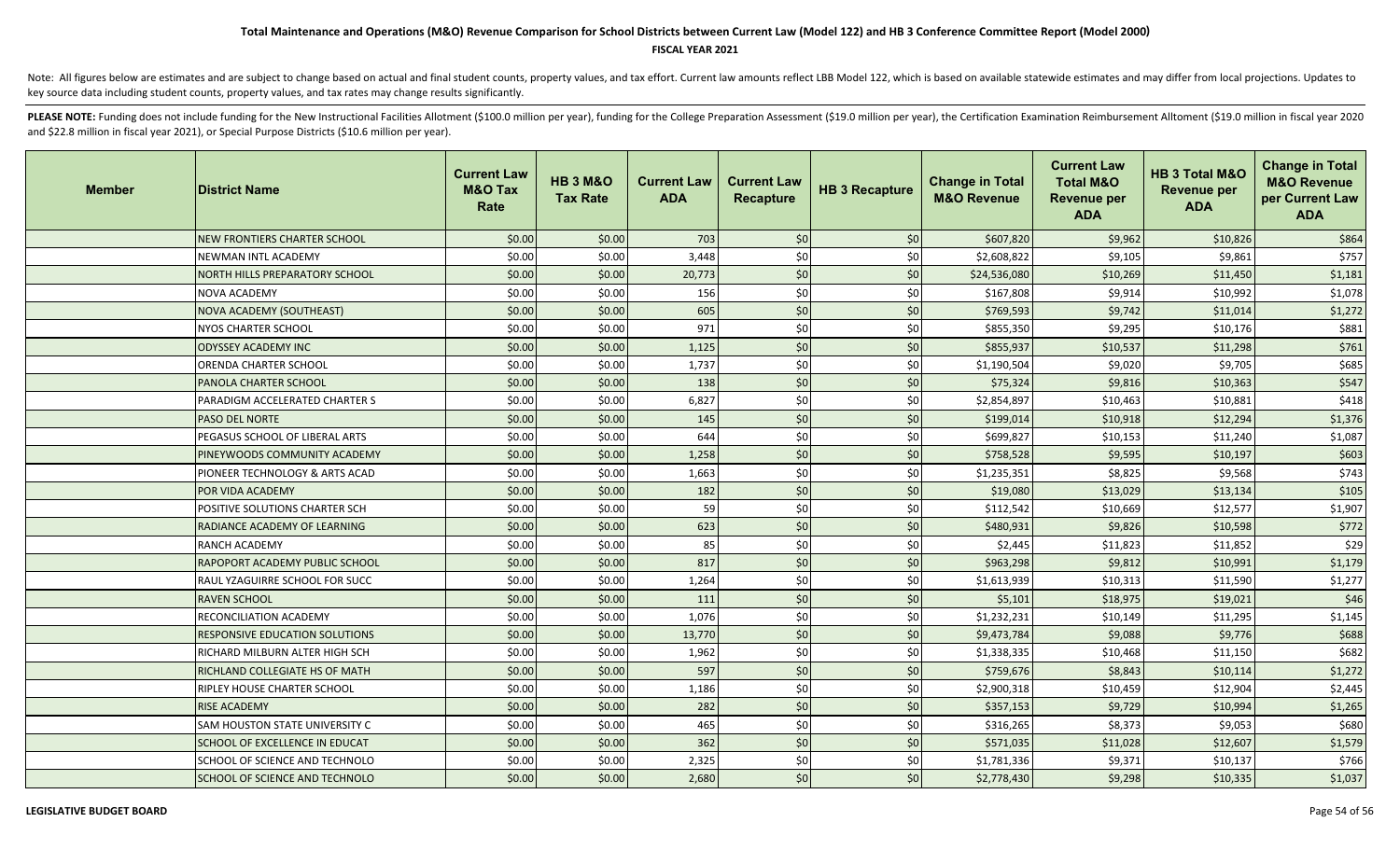### **FISCAL YEAR 2021**

Note: All figures below are estimates and are subject to change based on actual and final student counts, property values, and tax effort. Current law amounts reflect LBB Model 122, which is based on available statewide es key source data including student counts, property values, and tax rates may change results significantly.

| <b>Member</b> | <b>District Name</b>              | <b>Current Law</b><br><b>M&amp;O Tax</b><br><b>Rate</b> | <b>HB 3 M&amp;O</b><br><b>Tax Rate</b> | <b>Current Law</b><br><b>ADA</b> | <b>Current Law</b><br>Recapture | <b>HB 3 Recapture</b> | <b>Change in Total</b><br><b>M&amp;O Revenue</b> | <b>Current Law</b><br><b>Total M&amp;O</b><br><b>Revenue per</b><br><b>ADA</b> | HB 3 Total M&O<br><b>Revenue per</b><br><b>ADA</b> | <b>Change in Total</b><br><b>M&amp;O Revenue</b><br>per Current Law<br><b>ADA</b> |
|---------------|-----------------------------------|---------------------------------------------------------|----------------------------------------|----------------------------------|---------------------------------|-----------------------|--------------------------------------------------|--------------------------------------------------------------------------------|----------------------------------------------------|-----------------------------------------------------------------------------------|
|               | SEASHORE MIDDLE ACAD              | \$0.00                                                  | \$0.00                                 | 490                              | \$0                             | \$0                   | \$385,907                                        | \$8,281                                                                        | \$9,069                                            | \$788                                                                             |
|               | SER-NINOS CHARTER SCHOOL          | \$0.00                                                  | \$0.00                                 | 1,058                            | \$0                             | \$0                   | \$2,005,883                                      | \$10,427                                                                       | \$12,323                                           | \$1,896                                                                           |
|               | <b>SOUTH PLAINS</b>               | \$0.00                                                  | \$0.00                                 | 168                              | \$0                             | \$0                   | \$156,327                                        | \$11,243                                                                       | \$12,173                                           | \$930                                                                             |
|               | SOUTHWEST PREPARATORY SCHOOL      | \$0.00                                                  | \$0.00                                 | 1,192                            | \$0                             | \$0                   | \$769,921                                        | \$9,941                                                                        | \$10,587                                           | \$646                                                                             |
|               | SOUTHWEST SCHOOL                  | \$0.00                                                  | \$0.00                                 | 1,727                            | \$0                             | \$0                   | \$3,174,866                                      | \$10,297                                                                       | \$12,136                                           | \$1,839                                                                           |
|               | <b>ST ANTHONY SCHOOL</b>          | \$0.00                                                  | \$0.00                                 | 331                              | \$0                             | \$0                   | \$366,116                                        | \$9,513                                                                        | \$10,620                                           | \$1,107                                                                           |
|               | ST MARY'S ACADEMY CHARTER SCHO    | \$0.00                                                  | \$0.00                                 | 422                              | \$0                             | \$0                   | \$483,012                                        | \$9,647                                                                        | \$10,792                                           | \$1,145                                                                           |
|               | <b>STAR CHARTER SCHOOL</b>        | \$0.00                                                  | \$0.00                                 | 355                              | \$0                             | \$0                   | \$291,444                                        | \$8,058                                                                        | \$8,879                                            | \$821                                                                             |
|               | STEPHEN F AUSTIN STATE UNIVERS    | \$0.00                                                  | \$0.00                                 | 254                              | \$0                             | \$0                   | \$208,986                                        | \$8,261                                                                        | \$9,084                                            | \$823                                                                             |
|               | <b>STEPPING STONES CHARTER EL</b> | \$0.00                                                  | \$0.00                                 | 580                              | \$0                             | \$0                   | \$624,819                                        | \$10,441                                                                       | \$11,518                                           | \$1,077                                                                           |
|               | TECHNOLOGY EDUCATION CHARTER H    | \$0.00                                                  | \$0.00                                 | 1,213                            | \$0                             | \$0                   | \$797,954                                        | \$10,253                                                                       | \$10,910                                           | \$658                                                                             |
|               | TEKOA ACADEMY OF ACCELERATED S    | \$0.00                                                  | \$0.00                                 | 572                              | \$0                             | \$0                   | \$286,943                                        | \$9,991                                                                        | \$10,493                                           | \$502                                                                             |
|               | TEMPLE EDUCATION CENTER           | \$0.00                                                  | \$0.00                                 | 821                              | \$0                             | \$0                   | \$454,461                                        | \$10,021                                                                       | \$10,575                                           | \$554                                                                             |
|               | TEXAS ELEMENTARY SCHOOL OF THE    | \$0.00                                                  | \$0.00                                 | 730                              | \$0                             | \$0                   | \$369,352                                        | \$8,243                                                                        | \$8,749                                            | \$506                                                                             |
|               | TEXAS EMPOWERMENT ACADEMY         | \$0.00                                                  | \$0.00                                 | 315                              | \$0                             | \$0                   | \$443,567                                        | \$9,835                                                                        | \$11,245                                           | \$1,410                                                                           |
|               | <b>TEXAS PREPARATORY SCHOOL</b>   | \$0.00                                                  | \$0.00                                 | 267                              | \$0                             | \$0                   | \$91,838                                         | \$10,577                                                                       | \$10,921                                           | \$344                                                                             |
|               | <b>FEXAS SERENITY ACADEMY</b>     | \$0.00                                                  | \$0.00                                 | 695                              | \$0                             | \$0                   | \$278,981                                        | \$9,891                                                                        | \$10,293                                           | \$401                                                                             |
|               | THE EAST AUSTIN COLLEGE PREP A    | \$0.00                                                  | \$0.00                                 | 1,043                            | \$0                             | \$0                   | \$1,308,659                                      | \$9,470                                                                        | \$10,725                                           | \$1,254                                                                           |
|               | THE EXCEL CENTER                  | \$0.00                                                  | \$0.00                                 | 45                               | \$0                             | \$0                   | \$154,000                                        | \$10,575                                                                       | \$13,997                                           | \$3,422                                                                           |
|               | THE EXCEL CENTER (FOR ADULTS)     | \$0.00                                                  | \$0.00                                 | 192                              | \$0                             | \$0                   | \$284,830                                        | \$9,648                                                                        | \$11,131                                           | \$1,483                                                                           |
|               | THE PRO-VISION ACADEMY            | \$0.00                                                  | \$0.00                                 | 529                              | \$0                             | \$0                   | \$371,476                                        | \$11,230                                                                       | \$11,932                                           | \$702                                                                             |
|               | THE RHODES SCHOOL                 | \$0.00                                                  | \$0.00                                 | 1,184                            | \$0                             | \$0                   | \$1,347,731                                      | \$9,835                                                                        | \$10,973                                           | \$1,138                                                                           |
|               | THE VARNETT PUBLIC SCHOOL         | \$0.00                                                  | \$0.00                                 | 1,356                            | \$0                             | \$0                   | \$1,921,176                                      | \$10,130                                                                       | \$11,546                                           | \$1,416                                                                           |
|               | <b>TLC ACADEMY</b>                | \$0.00                                                  | \$0.00                                 | 3,122                            | \$0                             | \$0                   | \$2,446,152                                      | \$9,284                                                                        | \$10,067                                           | \$784                                                                             |
|               | TREETOPS SCHOOL INTERNATIONAL     | \$0.00                                                  | \$0.00                                 | 392                              | \$0                             | \$0                   | \$408,082                                        | \$8,247                                                                        | \$9,286                                            | \$1,040                                                                           |
|               | TRINITY BASIN PREPARATORY         | \$0.00                                                  | \$0.00                                 | 4,276                            | \$0                             | \$0                   | \$4,781,466                                      | \$10,310                                                                       | \$11,429                                           | \$1,118                                                                           |
|               | TRINITY CHARTER SCHOOL            | \$0.00                                                  | \$0.00                                 | 839                              | \$0                             | \$0                   | \$32,855                                         | \$16,122                                                                       | \$16,162                                           | \$39                                                                              |
|               | TRINITY ENVIRONMENTAL ACADEMY     | \$0.00                                                  | \$0.00                                 | 300                              | $$0$$                           | \$0                   | \$456,143                                        | \$9,693                                                                        | \$11,214                                           | \$1,520                                                                           |
|               | TRIVIUM ACADEMY                   | \$0.00                                                  | \$0.00                                 | 747                              | \$0                             | \$0                   | \$548,184                                        | \$8,173                                                                        | \$8,907                                            | \$734                                                                             |
|               | TWO DIMENSIONS PREPARATORY ACA    | \$0.00                                                  | \$0.00                                 | 417                              | \$0                             | \$0                   | \$634,781                                        | \$9,802                                                                        | \$11,325                                           | \$1,522                                                                           |
|               | UME PREPARATORY ACADEMY           | \$0.00                                                  | \$0.00                                 | 1,272                            | \$0                             | \$0                   | \$909,437                                        | \$8,604                                                                        | \$9,318                                            | \$715                                                                             |